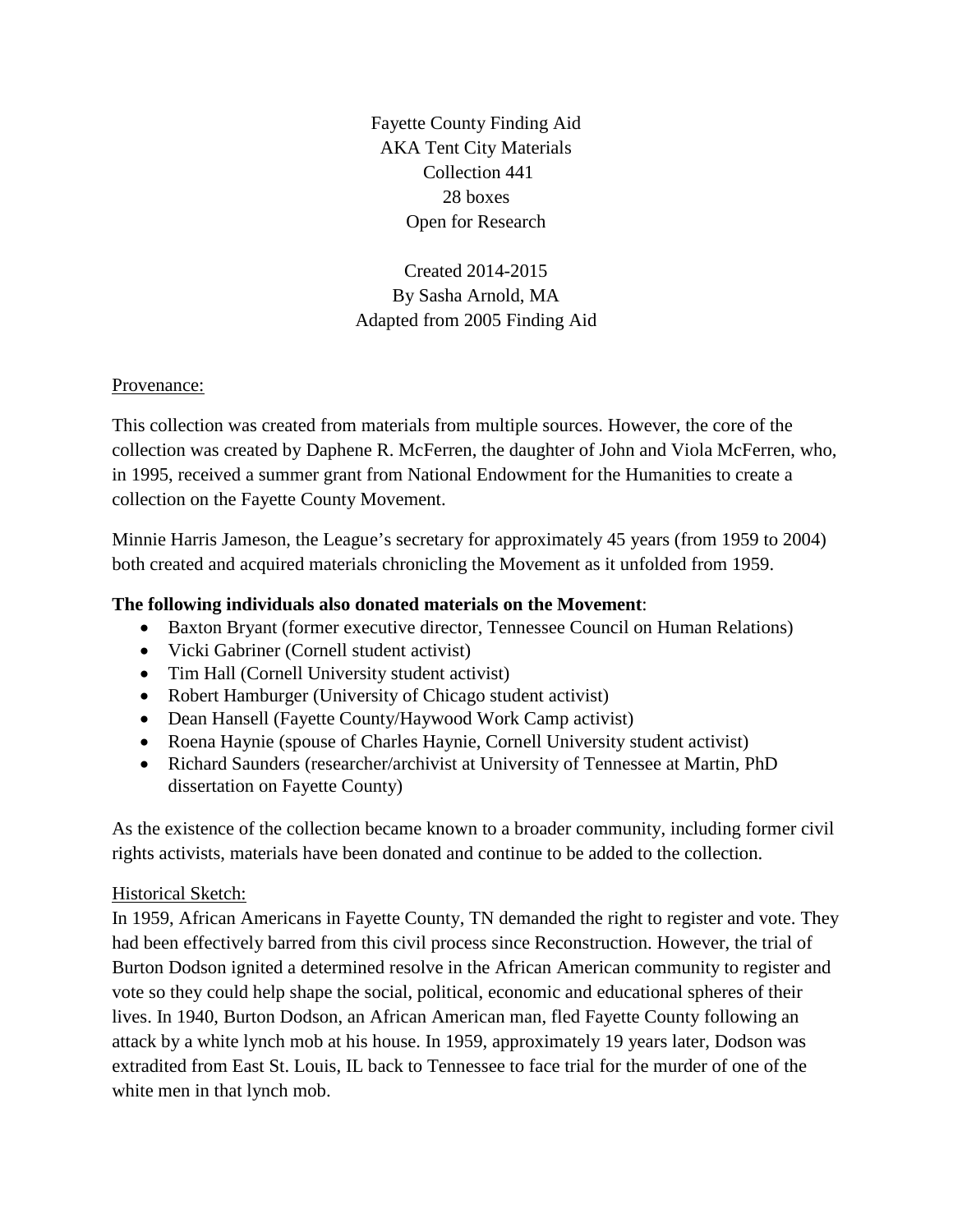John Estes, an African American attorney from Memphis, represented Dodson at trial and learned that because almost no African Americans were registered to vote, few could serve as jurors. Estes then enlisted John McFerren and Harpman Jameson, World War II veterans whose families had lived in Fayette County for generations, to spearhead a voter registration drive in Fayette County. As early as the summer in 1959, McFerren and Jameson were successful in their initial efforts to register African Americans. However, the increased efforts by African Americans in Fayette County to register and vote were met with swift retaliation by whites, including massive evictions by white landowners of African American families who had sharecropped for years on the farms of white landowners. The first eviction took place as early as the fall of 1959 when the family of Early B. and Mary Williams were evicted from the Leatherwood farm for registering to vote. Additionally, African Americans who registered were boycotted by white merchants, store clerks, bankers, and doctors in Fayette County who refused to sell them basic goods and/or provide African American services.

Despite these and other severe hardships, the African American community organized to support an aggressive civil rights agenda throughout the 1960s. From this struggle emerged its local leadership. As described in this extensive collection, many other African Americans in Fayette County provided crucial leadership or support to sustain the Fayette County movement. Two such leaders were Viola Harris McFerren and Minnie Harris Jameson, sisters and the spouses of John McFerren and Harpman Jameson respectively. They played a pivotal role in organizing and leading the League's boycotts, demonstration marches, and voter registration efforts

As early as 1959, movement leaders created the organization, The Original Fayette County Civic and Welfare League. Inc., and under its umbrella created strategies and implemented tactics to achieve their goals of racial equality. Tactics included demonstrations, boycotts, sit-ins to integrate public facilities, demand for access to employment and other opportunities, and assistance from the courts to integrate public schools.

The relationship between local African American activists and civil rights workers, many of whom were white, from across the nation was especially unique. The local dynamic, charismatic and effective African American leadership maintained control of their movement by creating and executing strategies and tactics to advance the cause for civil rights in Fayette County, while also effectively collaborating with civil rights activists from outside of Fayette County.

While other parts of the nation had turned their attention to other pressing matters of the day, including the Vietnam War, activists in Fayette County continued their struggle for racial equality. In 1969, an article by the New York Times describes the Fayette County Movement as one of the longest "sustained civil rights protest in the United States."

This collection chronicles the contributions of this unique and special movement. For video and other information about the Fayette County, Tennessee Civil Rights Movement, please visit [www.memphis.edu/tentcity](http://www.memphis.edu/tentcity) .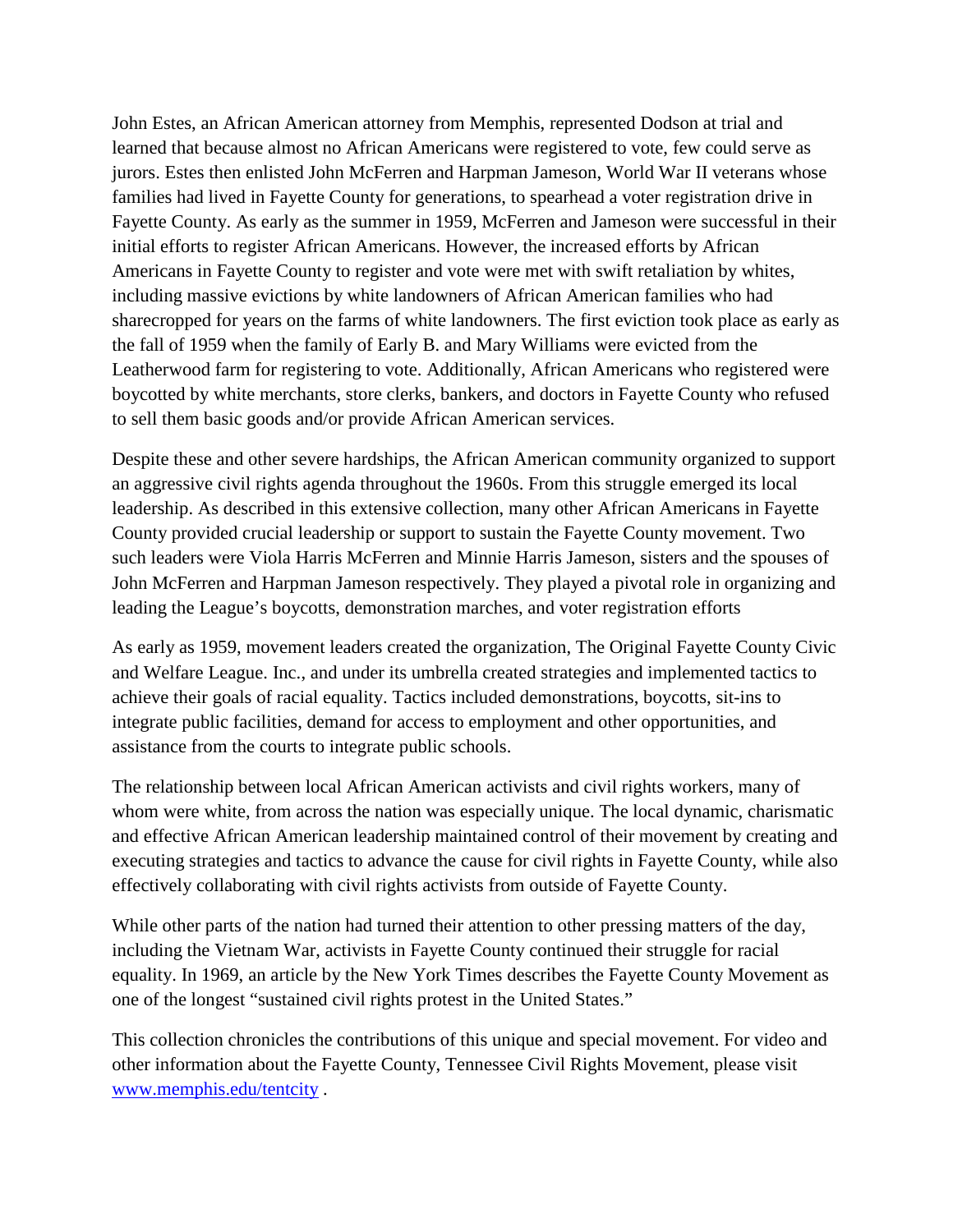#### Abstract:

Papers, bulk 1959-1971, of the civil rights struggles in Fayette County Tennessee. Included are newspaper clippings, community newsletters, correspondence, articles, photographs, materials regarding school integration, voter registrations lists, and records from the Fayette County Economic Development Commission. Also included are video and audio recordings of oral histories conducted by Robert Hamburger in research for the book, *Our Portion of Hell: Fayette County, Tennessee; An Oral History of the Struggle for Civil Rights* and by Robert Hamburger and Daphene McFerren for the preservation of the activists' struggles.

The Tent City Records in this collection consist of the following:

- Newspaper Clippings
- Community Newsletters
- Correspondence Photographs
- Materials Regarding School Integration Voter Registration Lists
- Records of the Fayette County Economic Development
- Commission Audio and Video Recordings
- Court and Government Records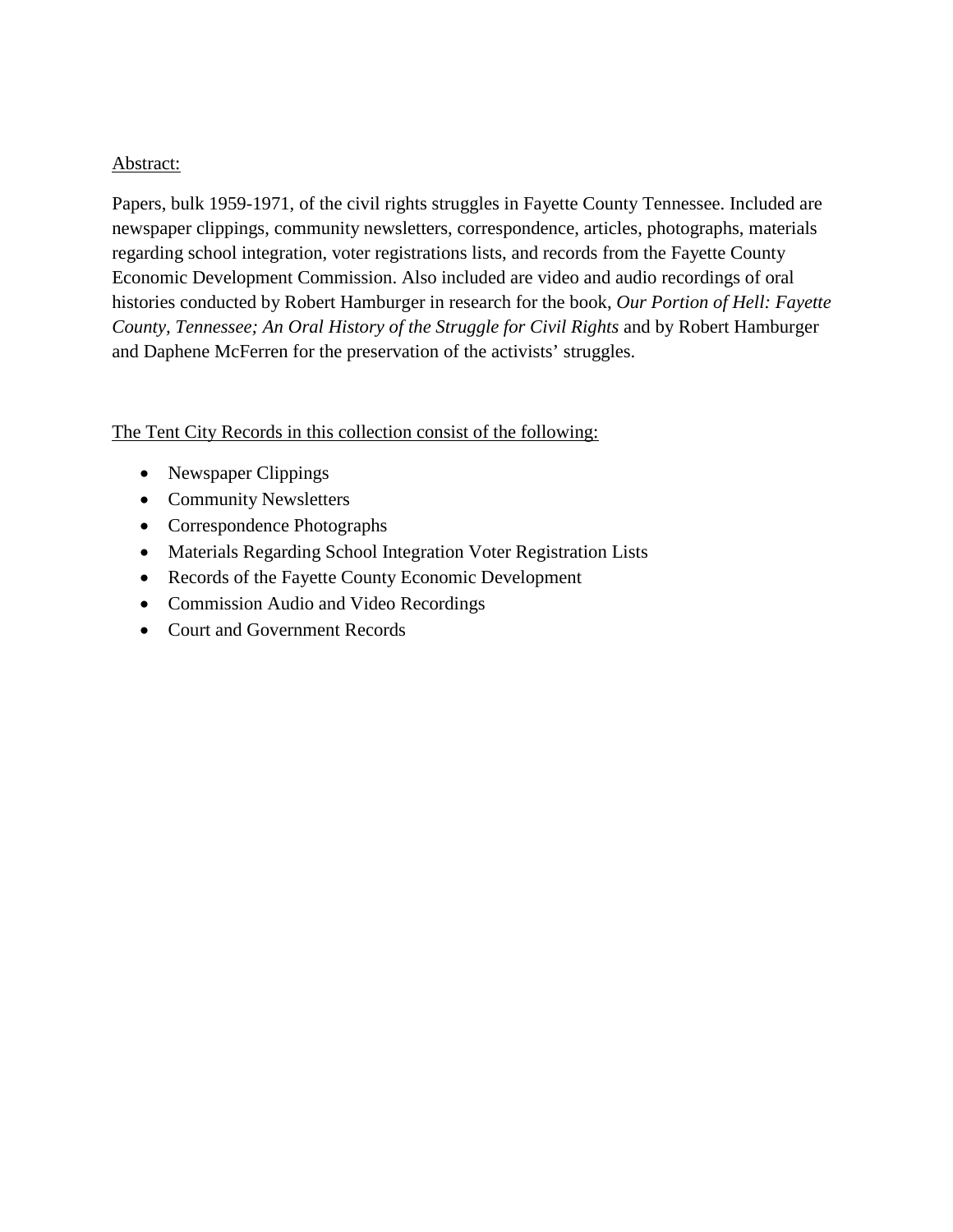# Collection Summary

- Box 01: Newspaper articles, League documents, and court records regarding the Civil Rights Movement in Fayette County from 1950 through 2000s.
	- o 66 folders
- Box 02: Correspondence, bylaws, meeting minutes, flyers, and official records by, to, and about the Fayette County Economic Development Commission and the West Tennessee Voters Project.
	- o 45 folders
- Box 03: Beta tapes of interviews conducted in June 2001 by Bob Hamburger, Daphene McFerren, and Mark Lipman of Fayette County Civil Rights Activists. These tapes have been digitized by The Hooks Institute.
- Box 04: DVC and VHS tapes of interviews conducted in June, 2001 by Bob Hamburger, Daphene McFerren, and Mark Lipman of Fayette County Civil Rights Activists. Also contains miscellaneous videos from other sources.
- Box 05: Audio Cassettes of Bob Hamburger's interviews for his book, *Our Portion of Hell.* These Cassettes are old and deteriorating. Digitized copies are available through Special Collections.
- Box 06: National magazines and local articles that covered the Fayette County.
	- o 4 Folders
- Box 07: Photos of Fayette County movement.
- Box 08: Photos of Fayette County Movement.
- Boxes 09a and 09b: Matted Photographs in Oversized Boxes.
- Box 10: Acc. No, 2007-5. "Add-ons Legal Docs." Copies of FBI files regarding the FBI investigation into Fayette County.
	- o 26 folders
- Box 11: Box 10: Acc. No, 2007-5. "Add-ons Legal Docs." Copies of FBI files regarding the FBI investigation into Fayette County.
	- o 09 folders
- Box 12: Box 1 of the Dean Hansell additions to 441; Fayette County Workcamps (Operation Freedom) newsletters and documents.
	- o 14 folders
- Box 13: Box 2 of the Hansell Additions: Legal Services and Operation Freedom documents.
	- o 20 folders
- Box 14: Additions to 441: Copies of League Links and information from Operation Freedom workcamps, WTVP, and local NAACP. Correspondences between activists. Tape/interview logs.
	- o 55 folders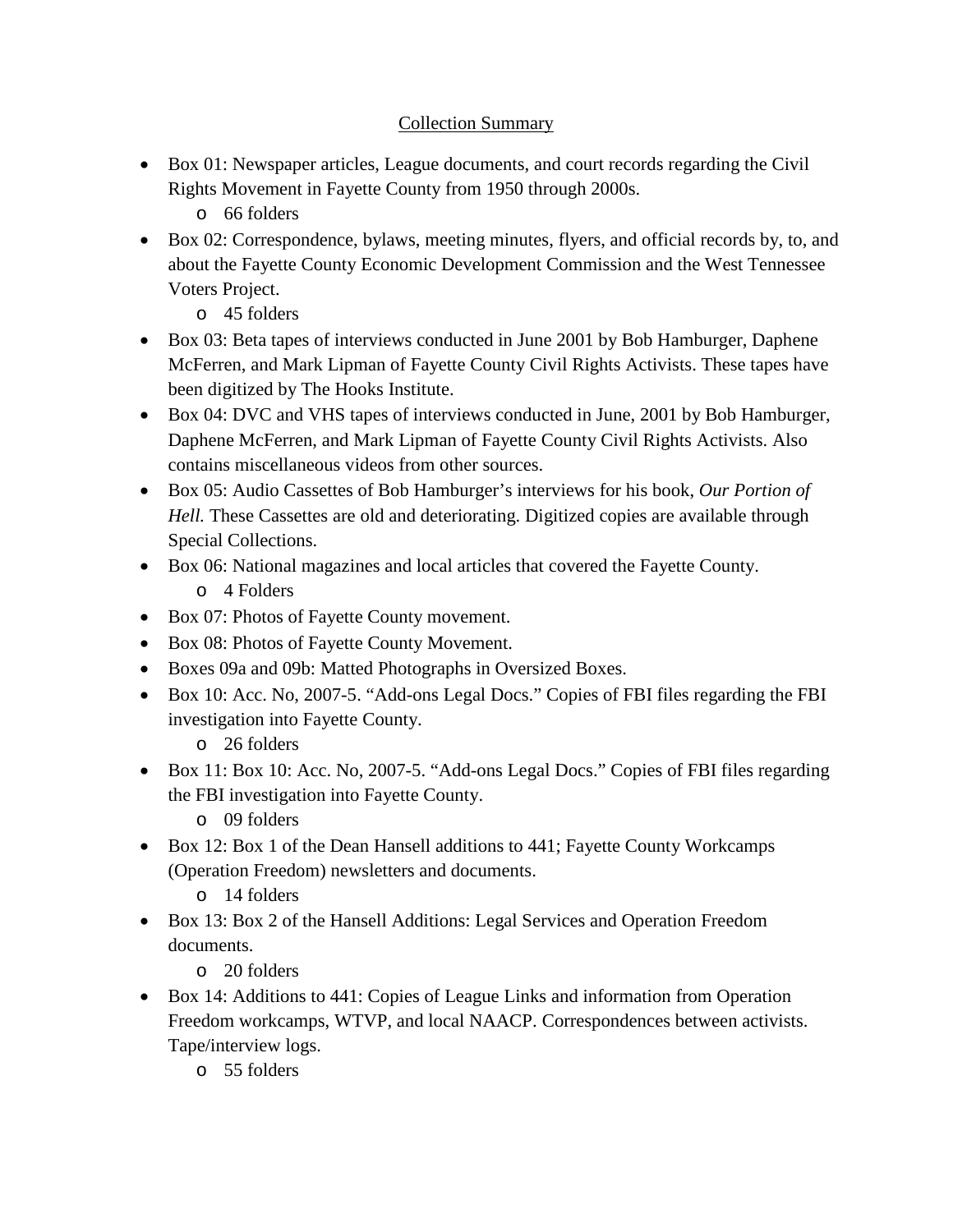- Box 15: Photos (many copyrighted), newspaper articles, activist correspondences, UTM docs, League flyers/documents, court documents, Fayette County Community Study, newsletters, and other miscellaneous Fayette County Documents).
	- o 35 folders
- Box 16: Photographs (many copyrighted).
	- o 6 folders
- Box 17: Photographs from Roena Haynie (copyright by Nick Lawrence).
	- o 2 folders
- Box 18: Newspaper articles, Burton Dodson trial documents, correspondences.
	- o 44 folders
- Box 19: Fayette-Haywood Newsletter (originals) (2012-03): Hansel Adds.
	- o 2 folders
- Box 20: F/H 2014-02 box 1/7: Dodson trial documents, Carl and Anne Braden papers, newspaper articles, WTVP papers, and CORE records
	- o 37 folders
- Box 21: F/H 2014-02 box 2/7: WTVP papers and Eisenhower Presidential Library papers.
	- o 36 folders
- Box 22: F/H 2014-02 box 3/7: Charlie Haynie and Virgie Hortenstine papers.
	- o 34 folders
- Box 23: F/H 2014-02 box 4/7: Virgie Hortenstine papers, National Archive and Records Administration records.
	- o Folder 21
- Box 24: F/H 2014-02 box 5/7: U.S.  $2<sup>nd</sup>$  District Court Records.
	- o 19 folders
- Box 25: F/H 2014-02 box 6/7: National Archive and Records Administration records. o 11 folders
- Box 26: F/H 2014-02 box 7/7: National Archive and Records Administration records, miscellaneous photocopies of relevant newspaper clippings, and Charlie Haynie papers. o 16 folders
- Box 27: Original beta tapes from interviews described and included in Box 3. Tapes 1-20.
- Box 28: Original beta and master tapes from interviews described and included in Box 3. Tapes 21-44 (35 missing)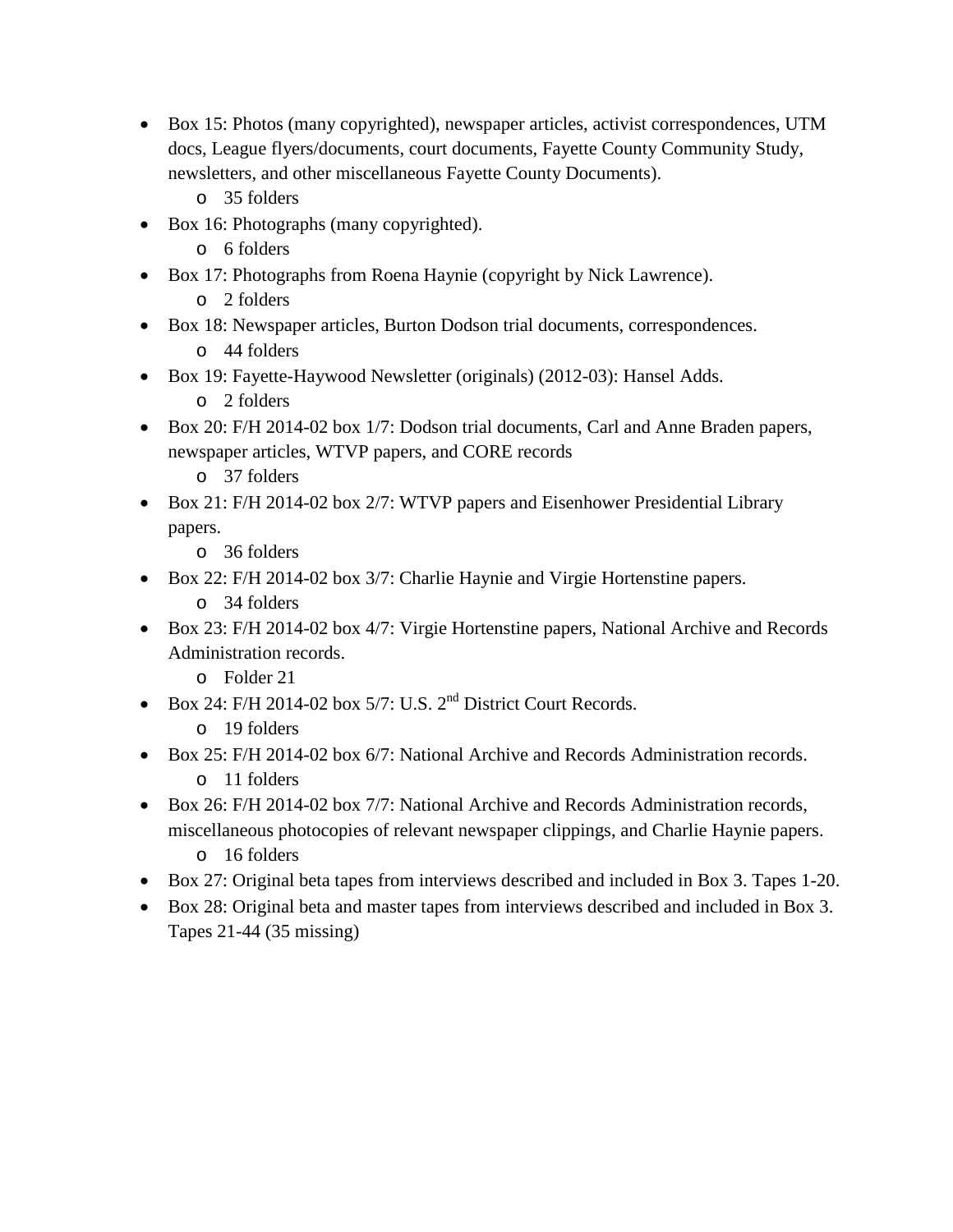## Inventory List

- Box 01: Newspaper articles, League documents, and court records regarding the Civil Rights Movement in Fayette County from 1950 through 2000s.
	- o Folder 01
		- Word Document: archival list of publications regarding the Fayette County, Tennessee Civil Rights Movement
		- Excel Document: index of media articles about the Civil Rights Movement in Fayette/Haywood Counties from 1959 to 1970
		- **Print out: list of Tennessee newspapers available online and prints of web** searches regarding Fayette and Haywood Counties
	- o Folder 02
		- Photocopies and originals of articles:
			- "The South and the Fellowship Center" (*Prophetic Religion,* Winter, 1951-1952)
			- "Fayette Case Started Aug 1"
			- "Fayette Answers Negro Voting Suit"
			- "Consent Decree Gives Negroes Right to Vote"
			- "Suit is First Under New Act" (*The Commercial Appeal,*  November 17, 1959)
			- "Fayette Inquiry Preceded Suit" (*The Commercial Appeal,*  November 17, 1959)
			- "Deny Vote to Fayette Negroes" (*The Tri-State Defender,* August 8, 1959)
			- "Expose Tennessee Counties Where Negroes Can't Vote" (*Jet Magazine,* October 1, 1959).
	- o Folder 03: Clippings 1960 Jan-Jun
		- Photocopies and originals of articles
			- "Tennessee Negroes Among Group Making Rights Tour at Capitol" (*The Nashville Banner,* February 1, 1960)
			- "Vote Plight is Related by Negroes" (*The Washington Post,*  February 1, 1960)
			- "Fayette Denies Discrimination"
			- "Farmer-Shocks ... Nation: Voteless not Hopeless [...] John McFerren Speaks for His People in Washington D.C." (*Times-Herald,* February, 1960)
			- "Freedom Fighters Council with Attorney" (Washington D.C.,1960: *The Times Herald,* February 11, 1960)
			- "Fayette Won't Talk of Negro Squeeze"
			- "Reports Differ on Fayette's Registration"
			- "Haywood-Fayette Voters" (*The Times Herald,* May 1960)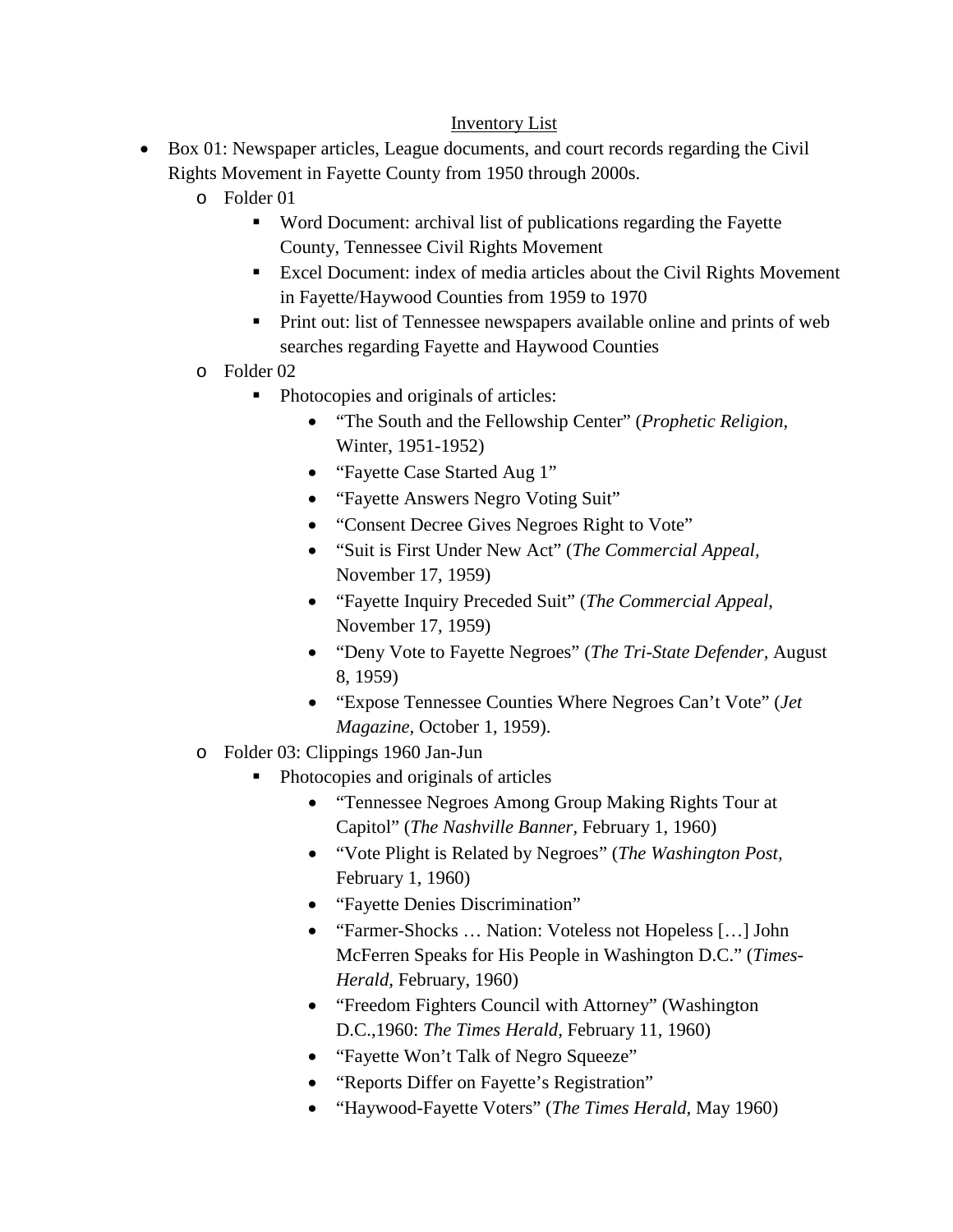- "Revolt of Negro Women in Labor Shakes up Michigan AFL-CIO" (*The Pittsburgh Courier,* June 1960)
- "Aid for Fayette Negroes Asked"
- *"*Vote Plight is Related by Negroes" (*The Washington Post,*  February 1, 1960)
- "Court Holds Registrars are Agents of State (*The Commercial Appeal,* 1960)
- Photocopy of articles about the suit and consent decree "Oil" Companies Deny Boycott" (*The Pittsburgh Courier,* June 25, 1960)
- o Folder 04: Clippings, 1960 Jul-Dec
	- Photocopies and originals of articles
		- "Haywood-Fayette: Motion Pictures Made by NBC of Fayette County Civic League Meeting" (*The Times Herald,* August 4, 1960)
		- "John McFerren Gets Gas" (*The Times Herald,* April, 1961)
		- "How Gas Companies By-pass Dixie Bigots" (*Cleveland Call and Post,* August 13, 1960)
		- "White Member of NAACP Attacked at Jacksonville" (*The Press Scimitar,* August 29, 1960)
		- "The Battle for Gas" (*Patriot,* September 1960)
		- "'Not a Word of Truth' in Federal Charges, Says Haywood Sheriff" (*Press Scimitar,* September 14, 1960)
		- "Portrait of a 10,000 Mile Trip" (*The Times Herald,* October 13, 1960)
		- "Haywood and Fayette Aid 'Freedom Trailer' Ready for Tennessee" (*The Times Herald,* October 20, 1960)
		- "Fayette and Haywood Gets Help" (*The Times New Herald,*  October 23, 1960)
		- Photocopy of articles and pictures of Viola McFerren from *The New York Post*
		- "Aid for Fayette Negroes Asked"
		- "'No Place to Go' Just Because They Dared Vote Nov. 8" (*The Times Herald,* December 4, 1960)
		- "JFK Supporters to Visit Somerville Friday Afternoon" (*The Fayette Falcon,* November 3, 1960)
		- "Evictions Case in Fayette Pioneers New Legal Area" (December 16, 1960)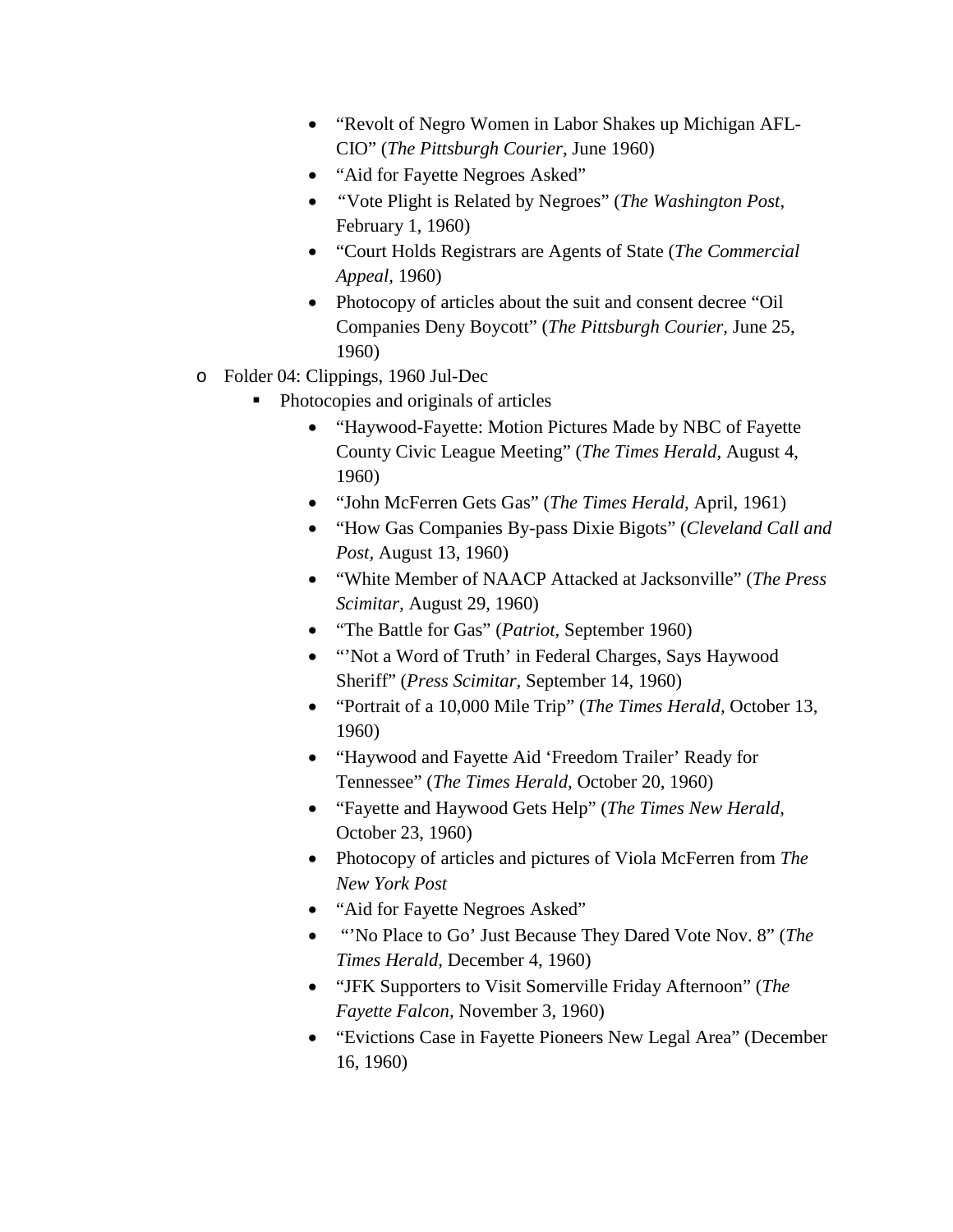- "Judge Boyd Says No to Injunction" (*The Press-Scimitar,*  December 23, 1960)
- *Jet Magazine:* December 29, 1960 ("Tenn. Negroes Who Must Live in Tents Because They Voted")
- o Folder 05: Clippings (*Ebony,* September 1960)
	- Clippings about Fayette County from the September 1960 issue of *Ebony Magazine*
- o Folder 06: *Times Herald* [1961] and reconstructed
	- "Freedom Village Attacked"
	- "Fayette Countians Now Living in Tents" (January, 1960)
	- "Pictorial Review of 1960 News"
- o Folder 07: Clippings 1961
	- Photocopies and originals of articles
		- "Tent City Shooting Incident Solved: White Youths Admit Firing Blanks" (*The Press Scimitar,* January 3, 1961)
		- "Cry From Tent City: 'We Just Want to be Citizens'" (*Chicago Daily News:* January 13, 1961)
		- Collage of articles on card stock
		- Zoning article from *The Fayette Falcon:* March 2, 1961: 2 pages
		- "Fayette Answers Negro voting Suit"
		- Article about Judge Boyd's decision being overruled and the suit
		- Photos of Fayette County and Tent City
		- "Asks Ike to Aid Tenn. Victims of Boycott"
		- "Tent City: Freedom's Front Line" (*The Southern Patriot,*  February, 1961: 2 pages)
		- "Union Asked to Aid Tent City" (2 pages)
		- "Surplus Food Plan Came as a Surprise" (*The Press Scimitar)*
		- *"*Registration Cards Closely Tied to Handouts in Fayette County" (*The Press Scimitar)*
		- "Washington Conference a Success" (*Time Herald,* January 8, 1960)
		- "Aid for Fayette Negroes Asked"
		- Can't Find Help, Says Farmer" (*The Press Scimitar)*
- o Folder 08: Fred Travis, "The Evicted," *Progressive,* 1961 Feb.
	- Finding Aid for the Fred Travis Papers
- o Folder 09: Clippings 1962
	- Photocopies and originals of articles
		- "Voting Is Key to Full Rights, Says Current"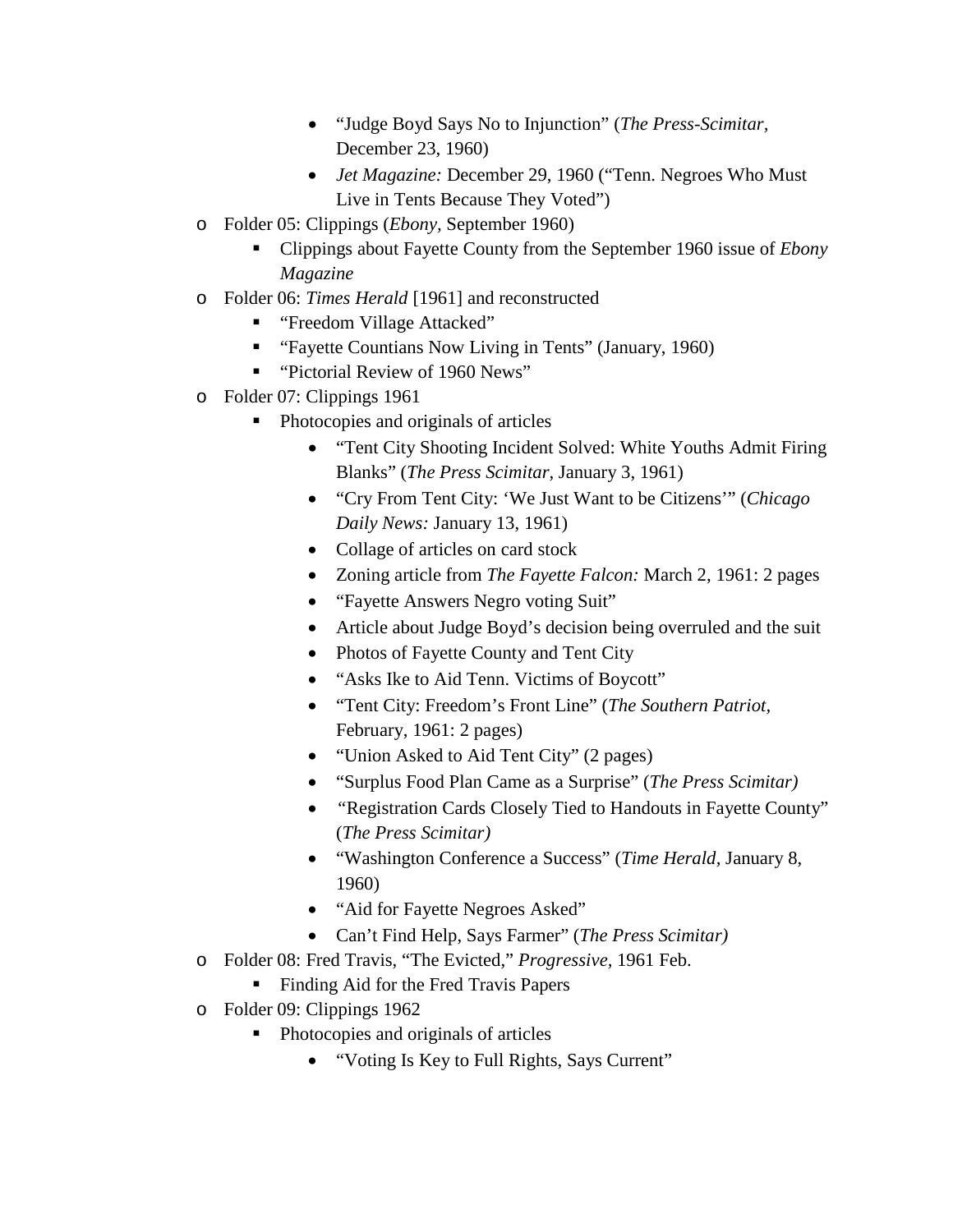- "U.S., Fayette Landowners End Suits" (*The Commercial Appeal,*  July 27, 1962: four pages)
- "Court Hearing for Fayette Suit" (*The Commercial Appeal,* March 18, 1971: )
- *The Mississippi Free Press* from July 14, 1962: 2 copies
- *Muhammad Speaks* from September 15, 1962 ("Is Fayette Forgotten?")
- *Tent City… Home of the Brave*
- "Supplies Allotted to Negroes After Factions Agree"
- o Folder 10: Clippings, 1963
	- "It Needs A Roof" (*Patriot)* October, 1963
- o Folder 11: Clippings 1964
	- Photocopies and originals of articles
		- "Negroes Get Run-around: Whites Steal Election" (*The Southern Patriot,* September, 1964: 2 copies)
		- "Election May Show Negro Voting Power" (*The Chicago Tribune* July 30, 1964: 02 pages)
		- "Pearson on Civil Rights: Cites Failure in Fayette" (*The Nashville Tennessean,* August 11, 1964: 02 copies)
		- "Somerville Vote May Weigh Negro's Influence at Polls" (*The Commercial Appeal,* July 30, 1964)
		- Torn *Commercial Appeal* image from March 13, 1964 ("Tenants of Freedom Farm Bitterly Criticize Operation")
		- "Redfearn to Try for Sheriff in August Election" (*The Fayette Falcon,* June 25, 1964)
		- "Debate Target is Mississippi" and "Rights 'Guns' are Aimed at Mississippi" (*The Press Scimitar,* April 2, 1964)
		- "John McFerren Gets Gas" *(Times Herald,* April 1961) and Photo of the McFerrens from November, 1967
		- "Tennessee: Students Get the Vote Out" (*The Nation,* August 10, 1964: six pages)
		- "Election in Tennessee to Test Negro Voting Power" (*The New York Times,* July 20, 1914: 2 pages)
- o Folder 12: Clippings 1965
	- Photocopies and originals of articles
		- "Summer Project Awaits Approval from Washington" (*The Fayette Falcon,* May 13, 1965)
		- "Answer Filed by Board to Motion by NAACP" (*The Fayette Falcon,* July 1, 1965: four copies) and "Fayette Academy to Open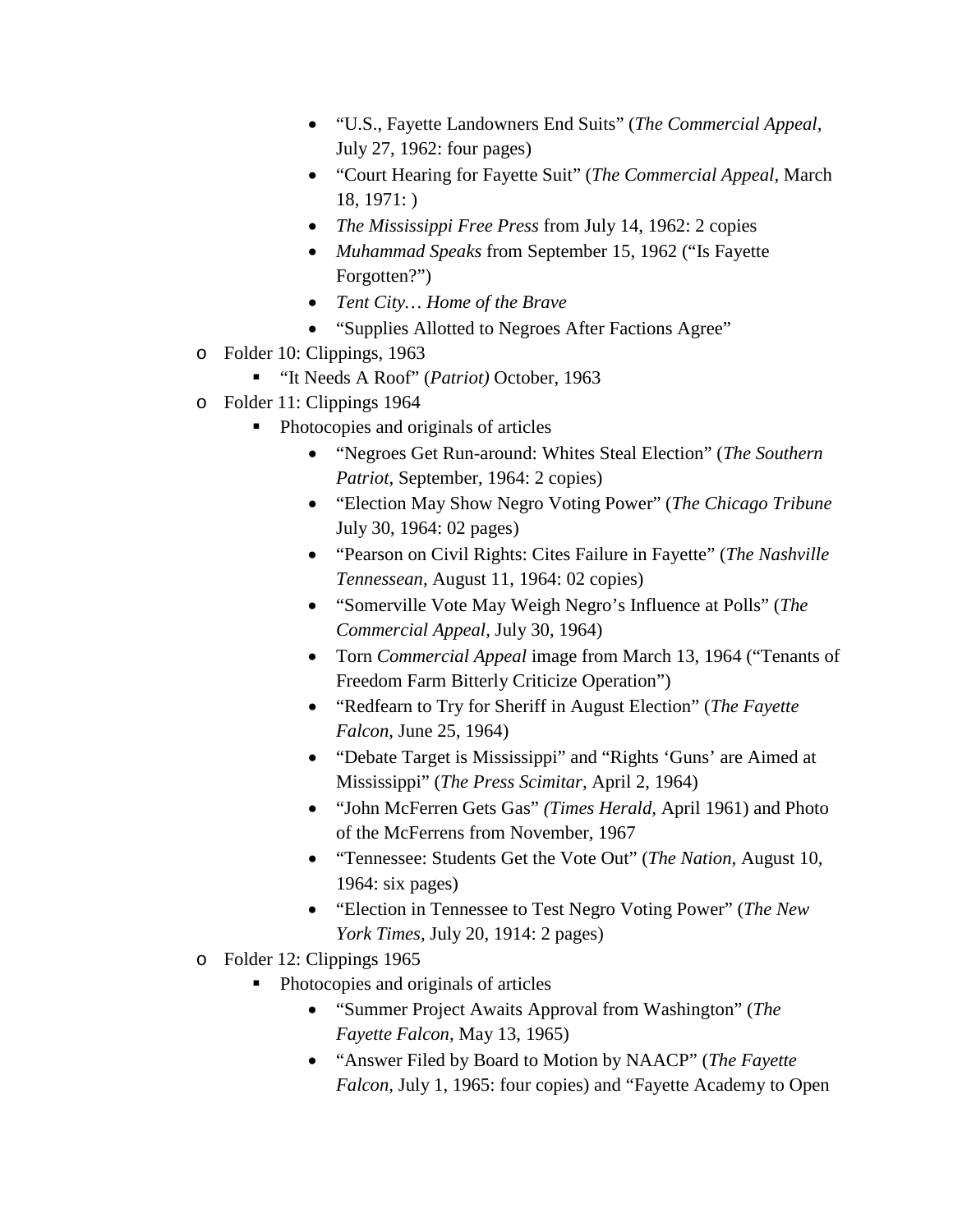School Term on Aug. 30" (*The Fayette Falcon,* July 1, 1965: four copies)

- "School Suit to be Heard Nov. 3 by Judge Boyd" (*The Fayette Falcon,* October 28, 1965: five copies)
- "County to Set up New Program" (*The Fayette Falcon,* January 28, 1965)
- "Registration of Voters Changed to Thursdays" (*The Fayette Falcon,* May 27, 1965)
- "No Comment Made by School Board on NAACP Action" (*The Fayette Falcon,* June 10, 1965)
- "Registration of School Children to Allow Choice" (*The Fayette Falcon,* May 13, 1965)
- "Tennessee Project Divides Negroes" (*The New York Times,*  August 9, 1965)
- "It Needs a Roof" (*The Southern Patriot)*
- o Folder 13: Barraclough, "No Plumbing," *Atlantic,* 1965
	- "No Plumbing for Negroes" from *Atlantic Monthly* (four pages)
- o Folder 14: *The Cornell Daily Sun* Clippings, 1965
	- Collection of Articles about the Civil Rights Movement in Fayette County and the involvement of Cornell Activists therein
- o Folder 15: Clippings, 1966
	- Photocopies and originals of articles
		- "Final Round of Medicare Alert Meetings Slated" (*The Fayette Falcon,* March 17, 1966, 02 pages)
		- "Mrs. McFerrin in Washington for Major Meetings" (*The Fayette Falcon,* June 9, 1966: 02 copies)
		- "Six Negroes Win Seats in County Court Election" (*The Fayette Falcon,* August 11, 1966: three copies)
- o Folder 16: Clippings, 1967
	- Photocopies and originals of articles
		- "Doar to Leave Justice Post" (*The Commercial Appeal,* November 30, 1967)
		- "Trial Delay Caused by Jailed Williams" (*The Commercial Appeal,* February 8, 1967)
		- Article and photo of McFerrens from Operation Freedom Newsletter, December, 1967
- o Folder 17
	- Photocopies and originals of articles
		- "18 Arrested in Somerville as Police Stop March" (*The Commercial Appeal,* September 7, 1969: three pages)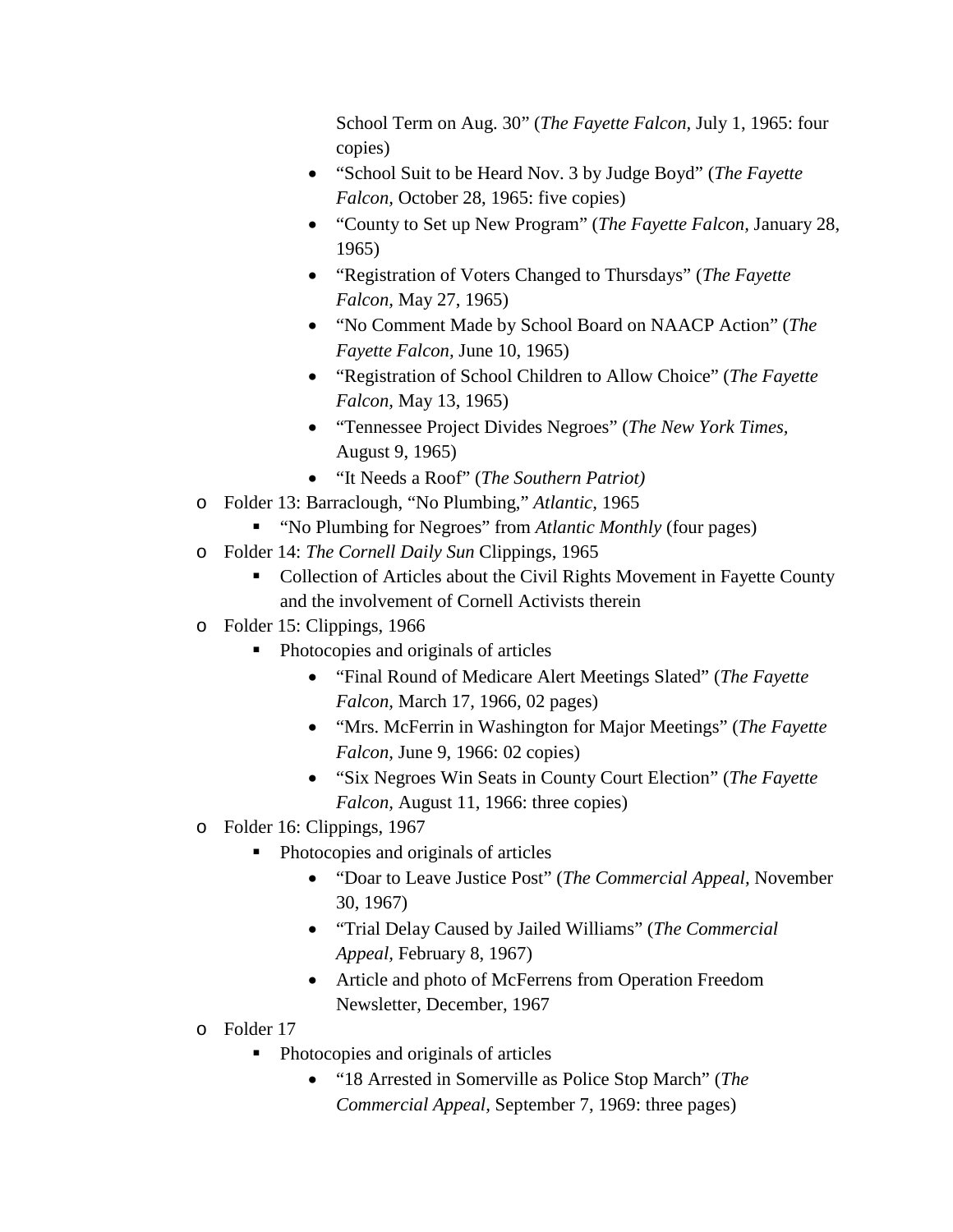- "Press-Scimitar Team Takes Look at Causes of Racial Troubles … And What Lies Ahead" [*The Press Scimitar,* September 25, 1969: six pages (and one copy of the full paper)]
- "Fayette Protest an Anachronism" (*The New York Times)*
- "Boycott Top Issue at Somerville" (*The Press Scimitar)*
- "Negro Teacher Assails Outcome of Beating Case" (*The Commercial Appeal)*
- "Riot-Inciting Charges Face Bryant" (*The Commercial Appeal,*  August 26, 1969)
- *The Fayette Falcon,* October 30, 1969
- o Folder 18: Clippings, 1969
	- Photocopies and originals of articles
		- "500 Marchers in Demonstration on Local Square" (September 19, 1969)
		- "Grocer Charge […] He was B[…]" *(The Commercial Appeal)*
		- "Dick Gregory will Lead March and Address Fayetters" (September 27, 1969)
		- "March Planned Today Despite Court Order" (*The Commercial Appeal,* October 12, 1969)
		- "Quiet Comes Again in Square in Somerville"
		- "Fayette Schools Given Deadline" (*The Commercial Appeal,*  December 25, 1969)
		- Articles from *The Commercial Appeal:* "Somerville Respite" (September 10, 1969), "Letters to the Editor: School Officials Condemned" (September 17, 1969), and "Letters to the Editor: To All Citizens of Fayette County" (September 25, 1969). (02 copies)
		- "Blacks, Whites Join to Fight Status Quo in Fayette County"
		- "Children are Chased After Downtown March"
		- "SCLC Official Among Five Given \$50 Fines" (October 4, 1969), "Peaceful Somerville March Held by 100 Demonstrators" (October 18), and "Suspect Bound in Bryant Attack" (October 17)
		- "Somerville Police Scatter Protesters as Truce Reached" (*The Commercial Appeal,* September 9, 1960: 2 copies )
		- "Judge Fines 4 at Somerville—School Fire Investigated" (October 15)
		- "Students Ejected at Somerville" (*The Press Scimitar)*
		- "Blaze Razes Old Somerville School Building" (October 4)
		- "Parents Balk at Oakland School Order" (January 26)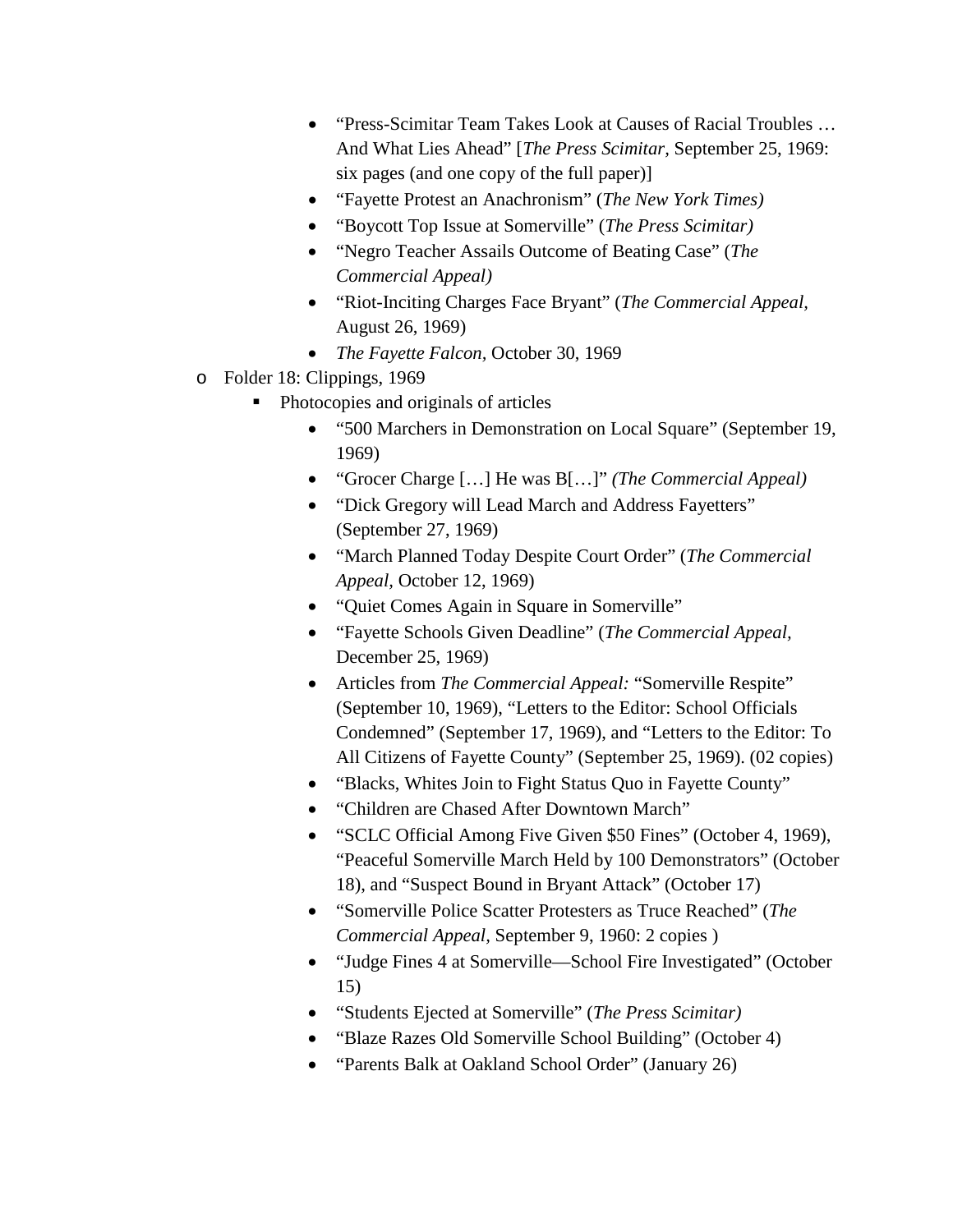- "Somerville Protest Brings 70 Arrests" (*The Press Scimitar,*  August 25, 1969), "Men Arrested for Shooting in Somerville (October 29, 1969), "Superintendent Predicts End of School Boycott" (September 18, 1969), and "Racial Tension Brings Boycott, Curfew to Town" (August 21, 1969)
- "In Somerville Schools"
- "Boycott Will End When 13 Demands Met"
- "Negroes Stage Sit-In at Somerville School" (*The Commercial Appeal,* September 4*),* "Meeting Spurs Mass Arrests" (*The Commercial Appeal,* August 24), and "Courthouse Rally is Peaceful" (*The Commercial Appeal,* August 31, 1969)
- "Mass Arrests Strain Fayette's Jail" (*The Commercial Appeal,*  August 27, 1969) and "Boycott Top Issue at Somerville" (*The Press Scimitar,* September, 1969)
- "Violence-Free March Rally Attracts 450 in Somerville" (*The Commercial Appeal,* September 20), "Somerville Suit Brings Denials" (September), and "17 Released, Told to 'Go'" (September 8, 1969)
- "Somerville Bears Mark of Old Target in Rights Movement" (*The Commercial Appeal,* September) and "Somerville Halts Protest Meet with Arrest of 70" (*The Press Scimitar,* August 26, 1969)
- "Arrests in Somerville Mount to […]" (*The Press Scimitar,*  August) and "Marchers to Return to Somerville on Saturday (*The Press Scimitar,* September 30, 1969)
- "More Big Marches Planned at Somerville" (*The Tri-State Defender,* September 20, 1969)
- "Dripping with Prejudice [...] Is Answered by Fayette County […]" (*The Press Scimitar*)
- "Loses Status as Tax Write-Off" (*The Commercial Appeal,* April 13)
- "Somerville Protesters Fined, File Appeals" (October 6)
- "100 Arrested in Somerville Rally" and "5 Protesters Face Hearings" (*The Commercial Appeal,* October 5)
- "Promise of Action on Demands Ends Somerville School Boycott" (October), "Negro Teacher Assails Outcome of Beating Case" (*The Commercial Appeal,* January 22, 1970)
- "Normalcy by Week's End in Somerville Schools," "Somerville is Quiet in Wake of Protests" (September 7), "Hearing is Today on Store Sho[…]" (*The Commercial Appeal),* and "Attendance Cools Somerville Scene" (September 10, 1969)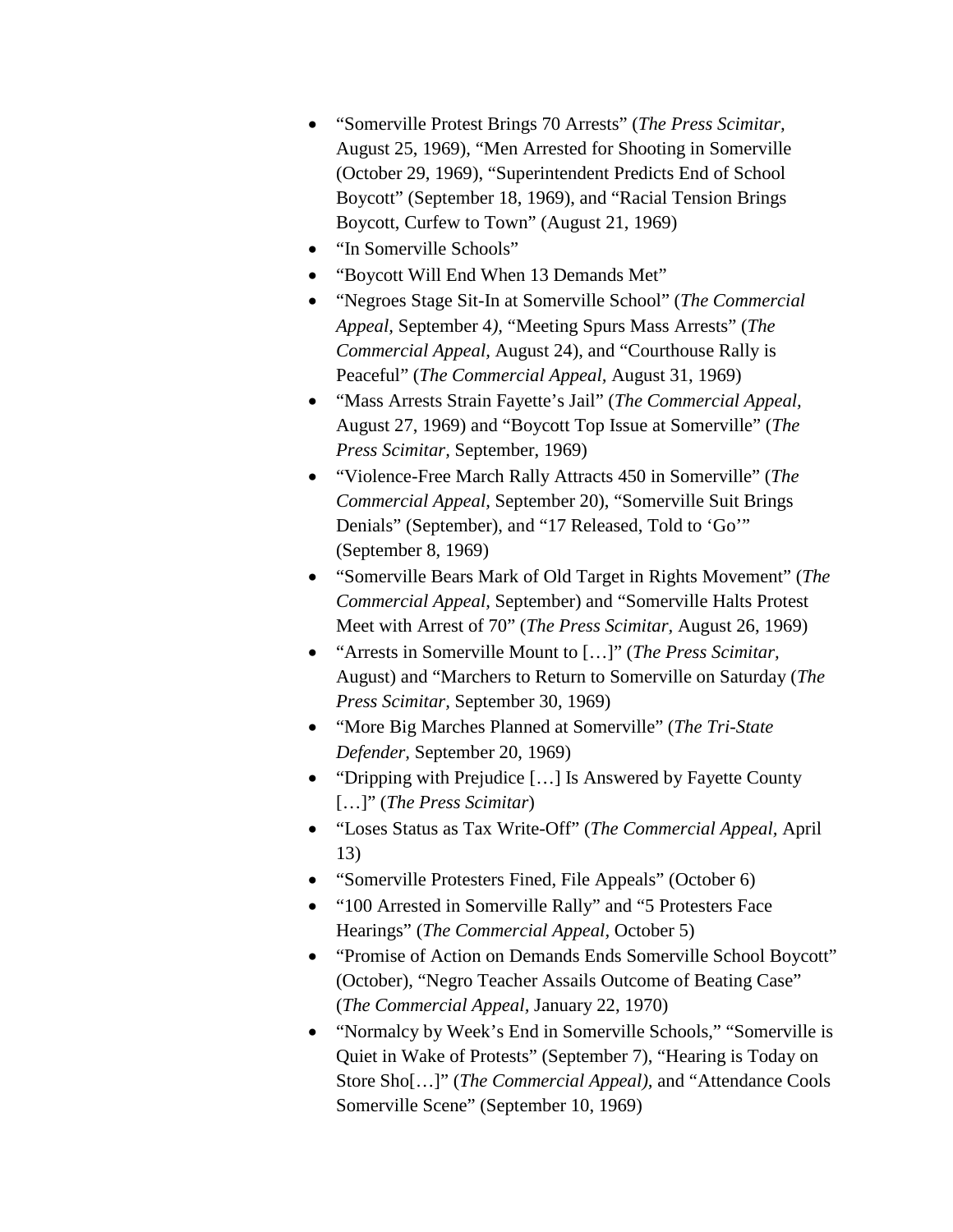- "Shooting Suspects Face Fayette Jury" (*The Commercial Appeal,*  September 29), "Seniors Are Flagged with Heavy Absenteeism; Pickets Remain" (September 9), "Judges to Stu[…] Picket Arre[…]," and "Letters to the Editor: School Officials Condemned" (*The Commercial Appeal,* September 17, 1969)
- "Relations Council Leader, 2 Others Charged with Inciting to Riot" (*The Commercial Appeal,* August 26, 1969)
- "18 Arrested In Somerville as Police Stop March" (*The Commercial Appeal,* September)
- "Grand Jury Frees Somerville Grocer" (*The Press Scimitar),*  "Letters to the Editor: To All Citizens of Fayette County" (September 25, 1969), "Somerville Crisis" (September 1969), and "Somerville Respite" (*The Commercial Appeal,* September 30, 1969)
- "Whites March in Somerville" (October 9), "Pickets, Police Clash in Somerville Melee" (October 11), and "[…] School Boycott is Resumed After Meeting" (October 13)
- "Silence is Rule for Defendants in Fayette Suit" (*The Commercial Appeal,* 1960)
- "Gains are Seen in Halting Boycott" (*The Commercial Appeal,*  January 21, 1970)
- "Unlimited Somerville March OK'd ; Protest Mapped for Noon Today" (*The Commercial Appeal,* September 20, 1969)
- "Arrests in Somerville" (*The Commercial Appeal,* October 4, 1969)
- "Limit on Somerville March Lifted" (September 13, 1969), "Marchers are Protected by Somerville Police," and "Violence Flare […] Here Saturday" (October 16)
- "Race- […] Hit 3 Cities Schools" (*The Commercial Appeal,*  September 14, 1969)
- "Store Owner's Death Believed to be Murder" (*The Commercial Appeal,* December 22, 1970)
- "Hearings Are Due for Four Picketers" (October 2), "Removal of March Limits Sought" (*The Commercial Appeal,* September 12, 1969), and "500 Join Rally at Somerville, Plan Return" (September 13)
- "March Called off after Police Are Armed with Baseball Bats" (October 18, 1969)
- o Folder 19: Clippings, 1970s
	- Photocopies and originals of articles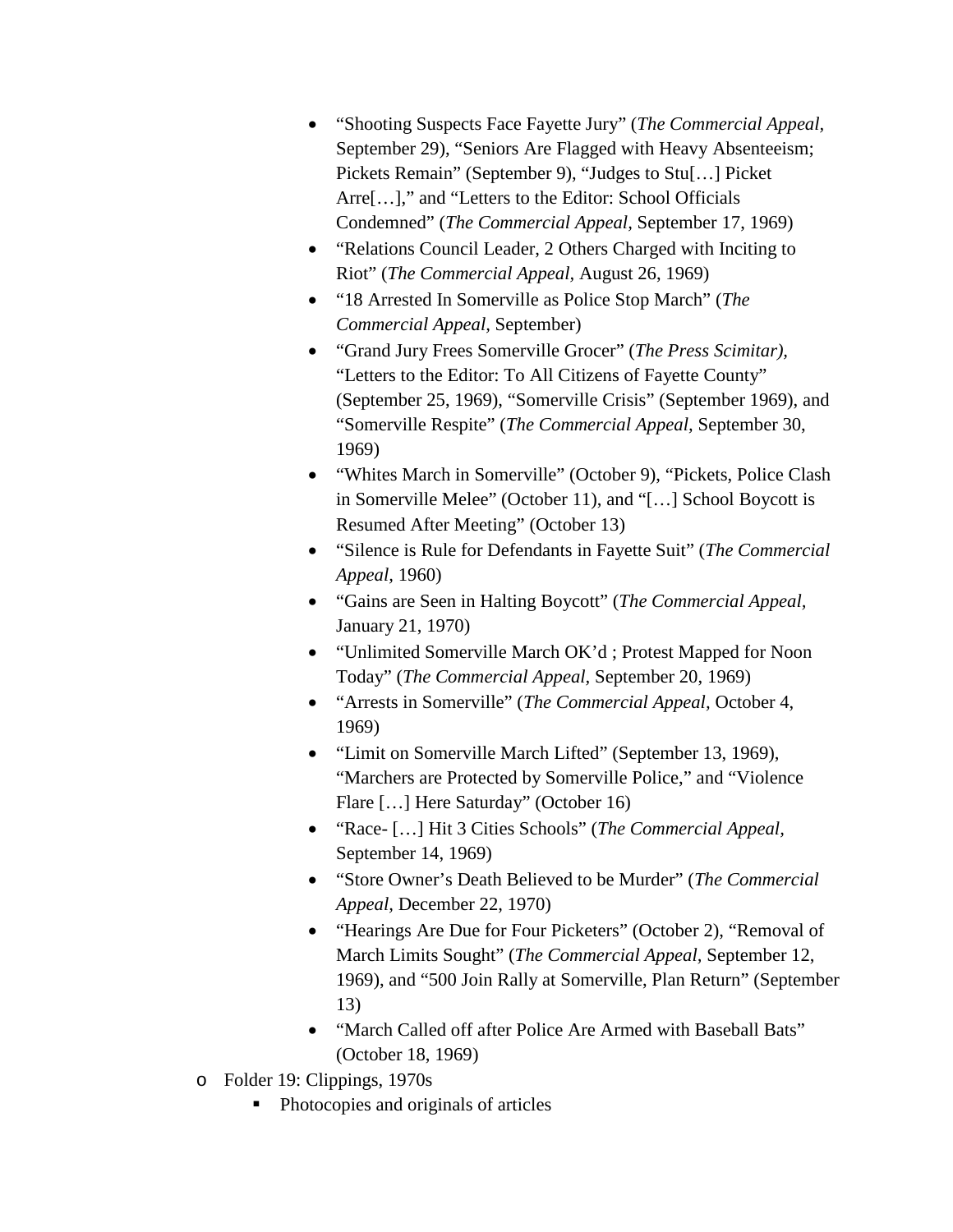- "Court Orders Rehiring of 12 Teachers" (*The Commercial Appeal,*  November 6, 1970)
- "Youth Testifies to School Incident" (*The Commercial Appeal,*  March 30, 1971 (2 copies)
- Hand-written list of sources
- "Warning!! Don't be Cheated at the Polls"
- "Ordered to Pay" (*The Press Scimitar,* April 27, 1979)
- "Store Owner's Death Believed Murder" (*The Commercial Appeal,*  December 22, 1970)
- "Court Hearing Set for Fayette Suit" (*The Commercial Appeal,*  March 18)
- "Court Orders Rehiring of 12 Teachers" (*The Commercial Appeal,*  November 6, 1970)
- "4 Negro Teachers Deny Fayette Bias" (*Nashville Tennessean,*  April 1, 1971)
- "Court May Back 13 Ex-Teachers" (*The Commercial Appeal,*  October 28, 1970)
- Collage of articles about the murder of Scott Franklin
- "Negro Principle Testifies for Fayette Schools in Suit" (*The Commercial Appeal,* October 27, 1970)
- "Fayette Controversy" (*The Commercial Appeal,* April 14, 1971)
- "Fired Fayette Teachers Are Awarded Back Pay" (*The Commercial Appeal,* January 1, 1974)
- "Judge Orders Youth Reinstated—Fayette Educators to Keep Posts" (*The Commercial Appeal,* April 6, 1971)
- "4 Black Somerville Teachers Deny Seeing Bias Indicators" (March 31, 1971)
- "Impact of Court's Ruling May Shatter City School's Policy" (*The Commercial Appeal,* April 21, 1971)
- "Fayette Pupil Ordered Reinstated" (*Press Scimitar,* April 6, 1971)
- "4 Black Somerville Teachers Deny Seeing Bias Indicators" (*The Commercial Appeal,* March 31, 1971)
- "Desegregation is Stressed in Emotional School Case" (*The Commercial Appeal,* October 15, 1970)
- "Youth Testifies to School Incident" (*The Commercial Appeal,*  March 30, 1971)
- Collection of *Commercial Appeal* articles regarding the teacher firings and suit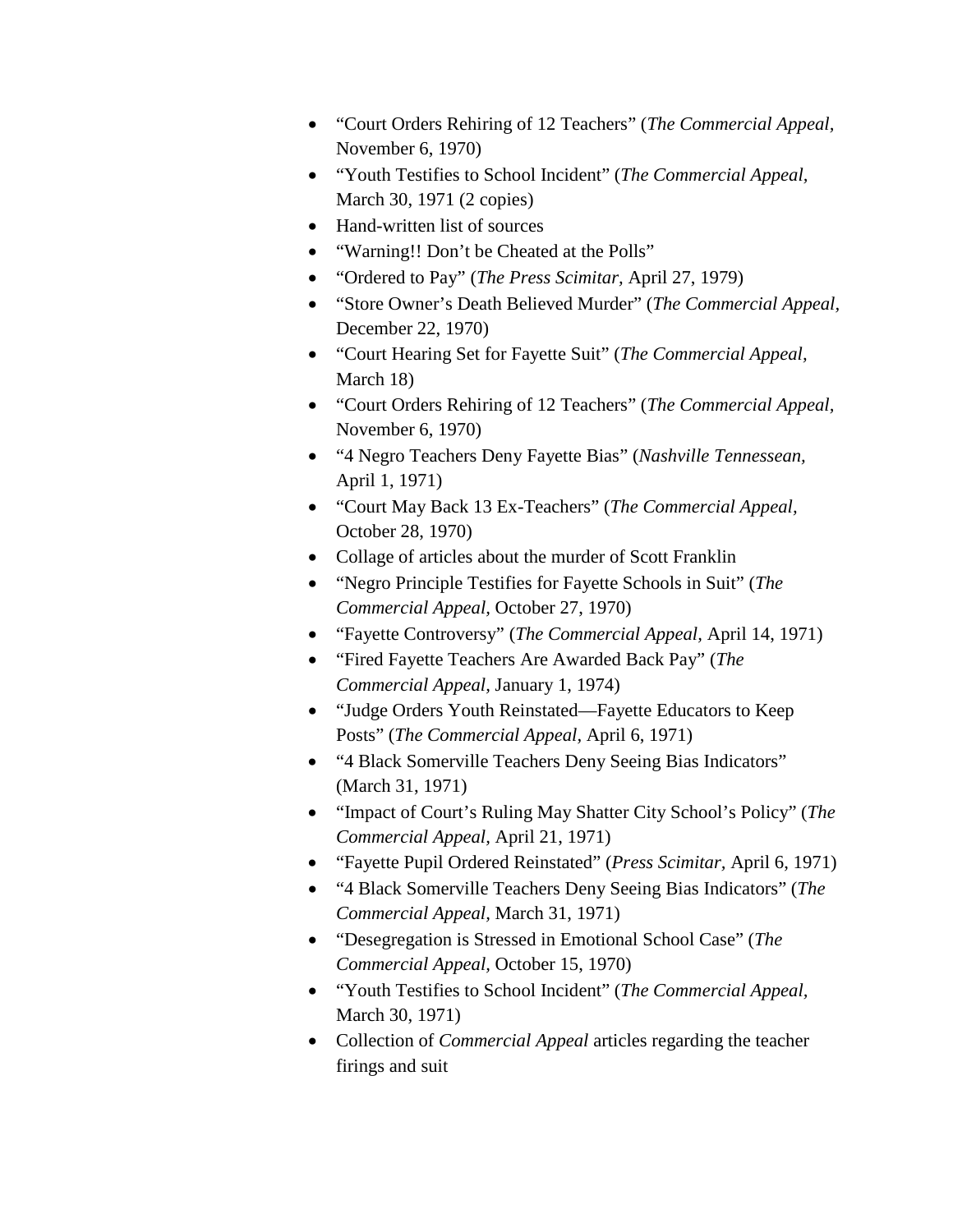- "Grants Finance Meetings at Local Center" (*The Fayette Falcon,*  February 27, 1975)
- "Few Black Bosses, Few Black-Bossed at Dem Convention" (August, 1972)
- o Folder 20: Clippings, 1980s
	- Photocopies and originals of articles
		- "Hardeman County's First Black Sherriff" (*The Commercial Appeal,* August 6, 1982)
		- November 22, 1989 issue of *The Commercial Appeal*
		- "Black Couple Recalls '60s Voting Trouble" (*The Jackson Sun,*  January 16, 1989)
		- "West Tennesseans Sparkle Amid Bush's 1,00 Points of Light" (*The Jackson Sun,* November 17, 1989)
		- "Original Civic League Makes Presentation" (*The Fayette Falcon,*  December 17, 1987)
		- "Struggle for Civil Rights Recalled by Participants" (*Fayette County Review,* September 7, 1988)
- o Folder 21: *Ebony,* October, 1992
	- The copy of *Ebony Magazine* from October 1992
	- 4 copies of page 142 from magazine
- o Folder 22: Clippings, 1990-95
	- Photocopies and originals of articles
		- "Ex-Fayette School Leader Cowan Dies: (June 28, 1992)
		- "7 women of Achievement" (*The Commercial Appeal,* March 30, 1992)
		- "Let Us March On! Withers Photo Exhibit […]" (*Active Times,*  September, 1993)
		- "Black History Programs Recall Civil Rights Struggle" (*Fayette Falcon,* March 1, 1993)
		- "Tent City Became a Symbol of Black Pride and Determination" (*The Fayette Falcon,* March 30, 1994)
		- "Tents Sheltered Dreams of Freedom" (*The Jackson Sun,* January 15, 1989)
		- "Black Couple Recalls '60s Voting Troubles"
		- *The Fayette Falcon* from April 12, 1995
		- *The Fayette Falcon* from April 13, 1995
		- *The Fayette Falcon* from March 30, 1994
		- "Tent City Came to Symbolize Blacks' Struggle for Equality" (*The Fayette Falcon,* April 12, 1995) with hand-written note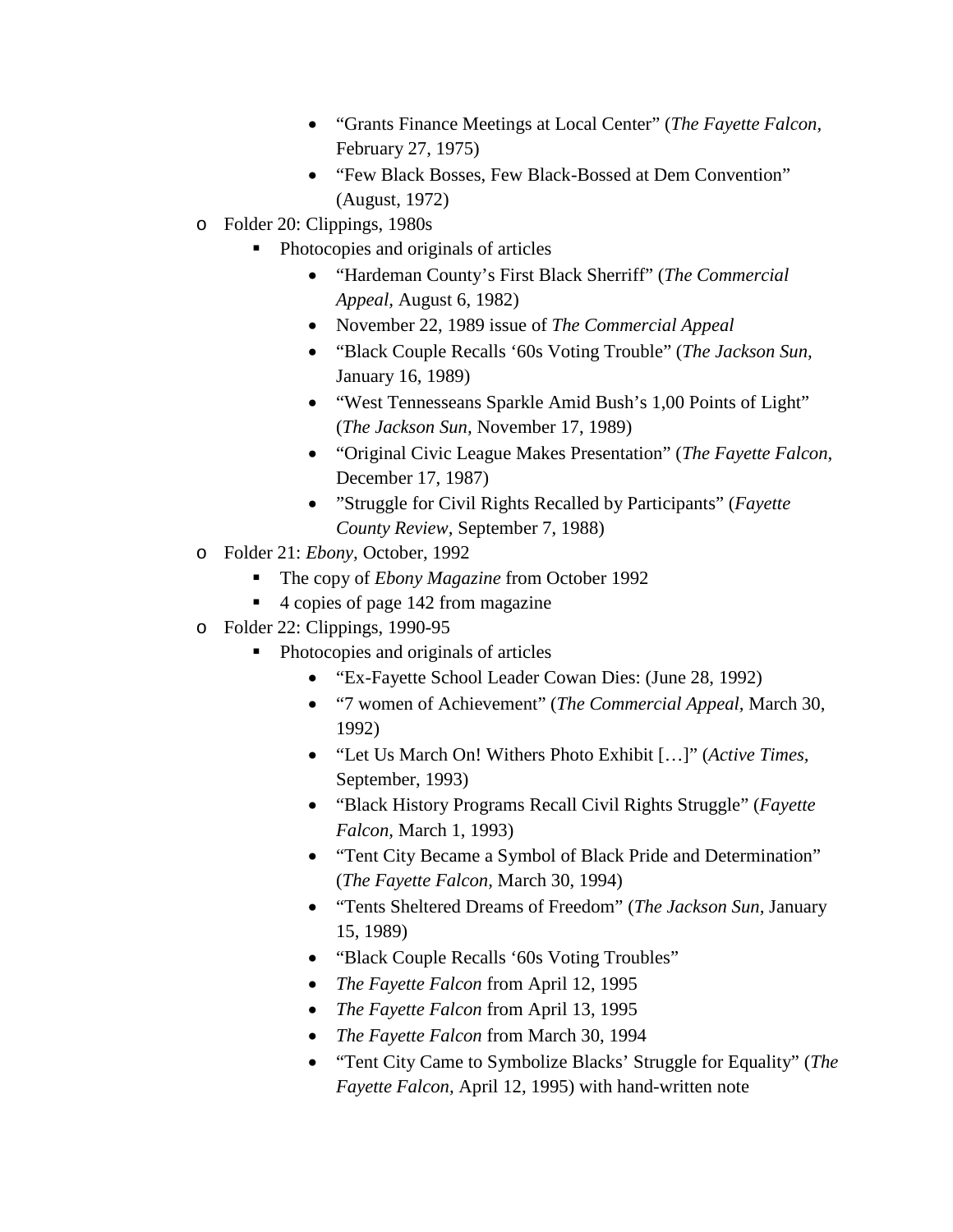- *The Fayette Falcon* from May 4, 1994
- Segregation Fighter Williams Dies at 72" (*The Commercial Appeal,* August 30, 1994)
- "She'll be Missed" (*The Fayette County Review,* January 3, 1995)
- o Folder 23: Clippings, 1996-2000
	- Photocopies and originals of articles
		- "Desegregation Judge Retells Difficult Story" (*The Commercial Appeal,* January 2, 1988)
		- "McFerren Retires from The Commission on Aging" (*The Fayette Falcon,* January 10, 1996)
		- "Longtime Teacher was Activist for Heiskell Farms Area" (*The Commercial Appeal,* April 2, 1997)
		- "This Life Should Not Go Thankless" *(The Washington Post,* June 29, 1997)
		- "Delta Commission Responds to Disagreements" (*The Fayette County Review,* August 6, 1997)
- o Folder 24: October 1960, *Jackson Sun,* 2000
	- **Prints from** *The Jackson Sun***'s webpage on Civil Rights** 
		- "Civil Rights"
		- "Overview of racial pressures [...]"
		- "Sharecroppers Made to Move to Tent City"
		- "Bus Boycott"
		- "Lunch Counter Sit-ins"
- o Folder 25: October 1960, *Jackson Sun,* 2000
	- **Prints from** *The Jackson Sun's* webpage on Civil Rights
		- "Voting Rights and Tent City"
		- "Far as I Know  $[...]$ "
		- "Sharecroppers Made to Move to Tent City"
		- "One Thing Leads to Another"
		- "President Kennedy Responds"
		- "Justice Department Responds"
		- "Could not Condone [...]"
		- "Viola McFerren Remembers"
		- "Threatened Every Day"
		- "Husband Shot […]"
		- "I Begged Harpman [...]"
		- "2 Sides to Everything"
		- "Pete Seeger [...]"
		- "Philosophy of the Ku Klux Klan"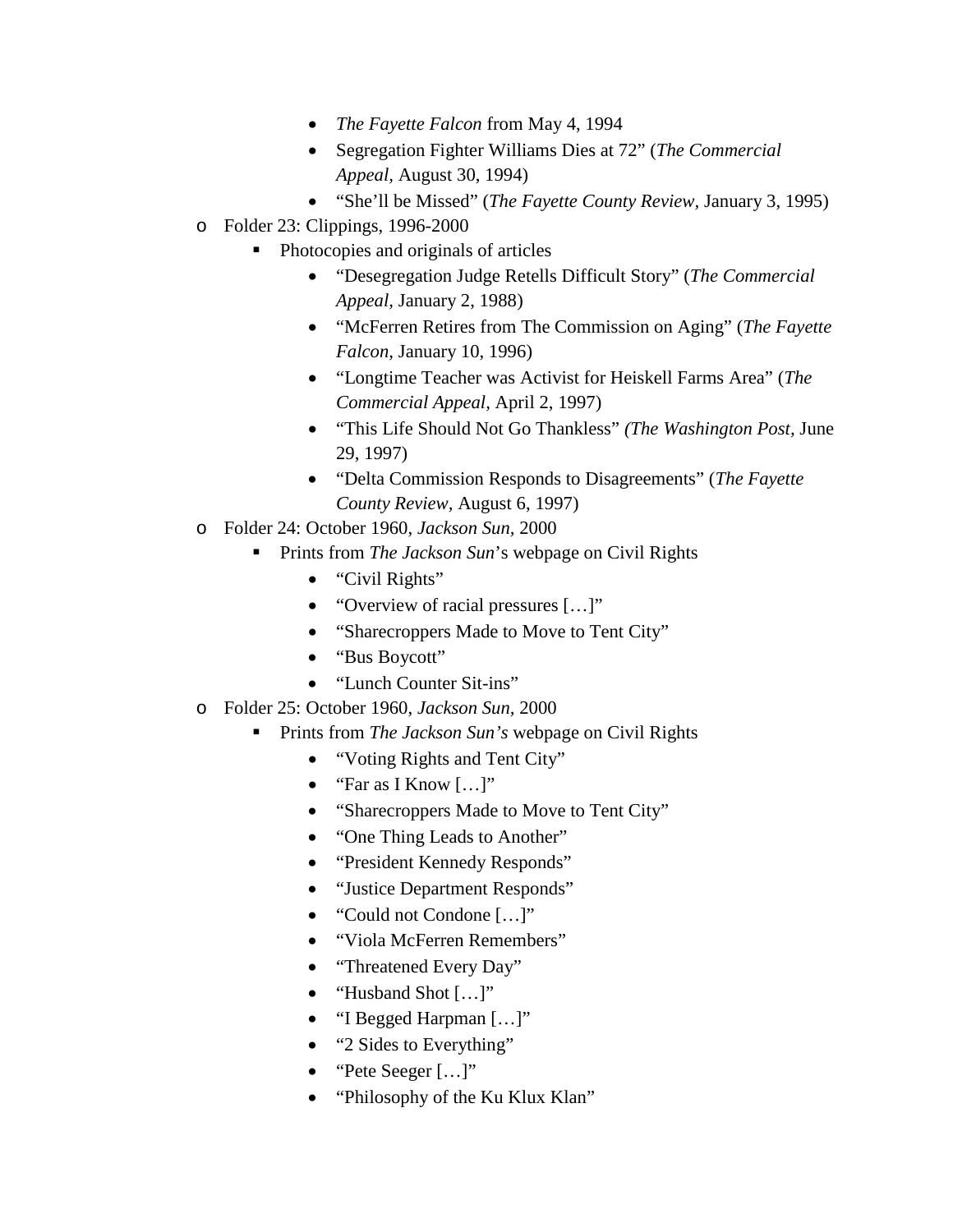- "Tent City Timeline"
- o Folder 26: October 1960, *Jackson Sun,* 2000
	- **Prints from** *The Jackson Sun's* webpage on Civil Rights
		- "The Story of Four Freshmen [...]"
		- "The Jackson Sun's Civil Rights Record"
		- "Creating an Educational Resource"
		- "Contributors"
- o Folder 27: Clippings, 2000-Present
	- Photocopies and originals of articles
		- "Alumni Association Honors Public Servants" (*The Fayette County Review,* September 25, 2002)
		- " $42<sup>nd</sup>$  Anniversary of Original Fayette County Civil and Welfare League" (*The Fayette County Review,* September 5, 2001)
		- "Law Loses Judicial Champion McRae" (*The Commercial Appeal,* June 26, 2004)
		- "October 1960: The Untold Story of Jackson's Civil Rights Movement" (*The Jackson Sun,* October 18, 2000)
		- "Civil Rights Pioneers" (*The Fayette County Review,* November 1, 2006)
		- "Ordinary People's Sacrifice, Persistence Changed Nation" (*The Fayette County Review,* November 1, 2006)
		- "Heroic Voices From Tent City" (*Metro Forum,* March 5-11, 2003)
- o Folder 28: *State v. Dodson* trial documents (1939-59)
	- The official documents regarding the arrest, trial, and sentencing of Burton Dodson of Fayette County, Tennessee
- o Folder 29: *US v. FCDEC,* 1959
	- Harpman Jameson's affidavit regarding his denial of right to vote in the Fayette County Democratic primary (three copies)
	- List of Fayette County black men who were also denied their right to vote in the primary
- o Folder 30: *U.S. v. Atkeison, et al. (*Copy)
	- Documents, affidavits, complaints, decision, and other documents related to the suit, *U.S. v. Atkeison, et al.*
- o Folder 31: *U.S. v. Atkeison, et al.* (Contemporary)
	- The Content is the same as folder 30, but the files are originals. The entire folder has been counted as one item, as it is one complete record of the case.
- o Folder 32: *U.S. v. Atkeison, et al.* Final Order
	- Original of the Final Judgment order and a copy of it.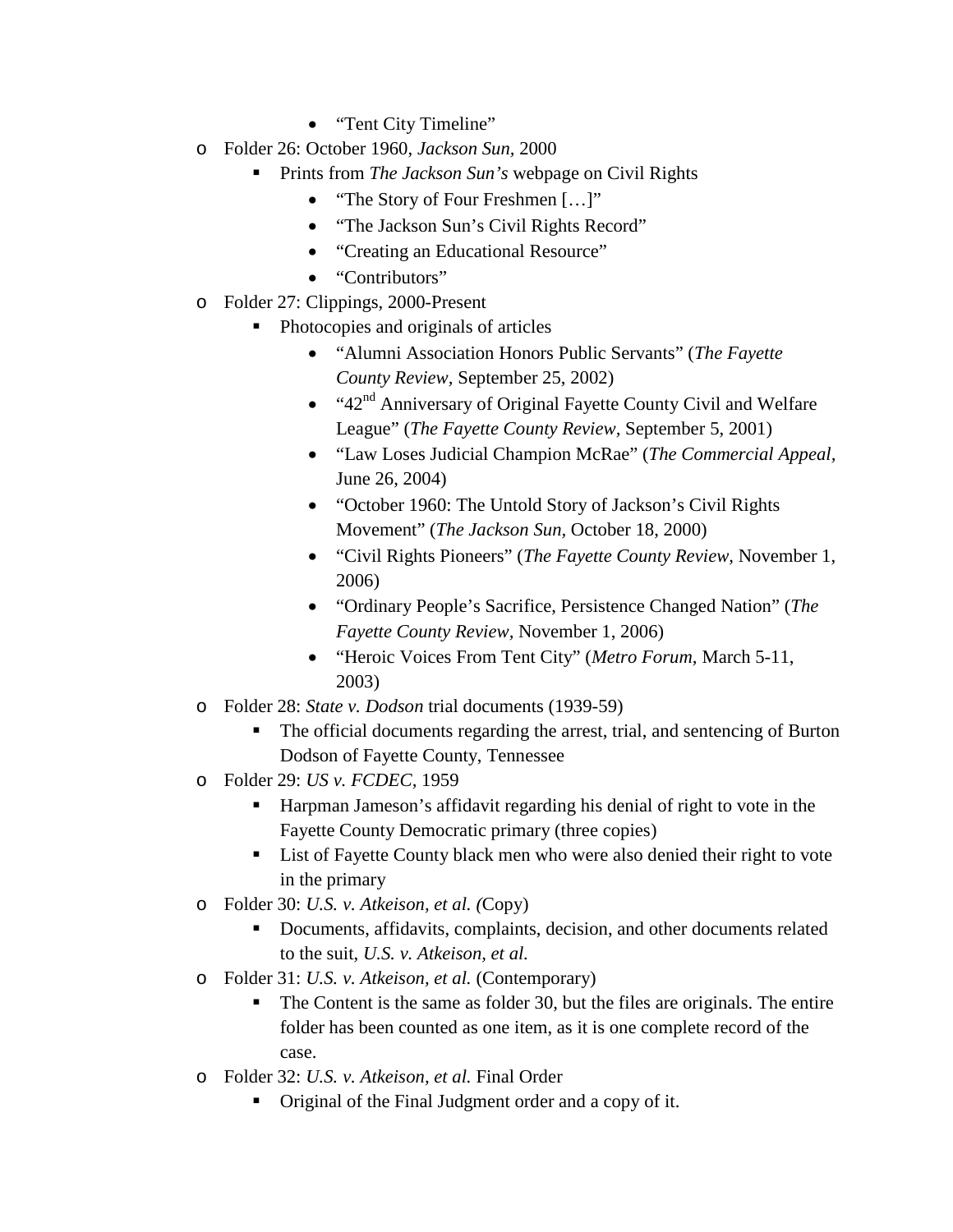- o Folder 33: *U.S. v. Beaty, et al.*
	- **Injunction**
	- Report from Sixth Circuit Court of Appeals
	- Record of Case
- o Folder 34: *McFerren v. Board of Education*
	- 1970 case record/decision (and copy)
- o Folder 35: *McFerren v. Board of Education*
	- Sixth Circuit Court of Appeals decision/record from 1972 (and copy)
- o Folder 36: *McFerren v. Board of Education*
	- Statement of Position from 1973 with handwritten notes on back
- o Folder 37: *McFerren v. Board of Education*
	- Order Amending Desegregation Plan for Fayette County, Tennessee (1975)
- o Folder 38: *McFerren v. Board of Education* 
	- **Letter from Herbert Gerson to Avon Williams about consent decree (1976)**
	- **1976 Consent Decree**
	- **EXECUTE:** Letter from Avon Williams to Viola McFerren with supplemental response attached
- o Folder 39: *McFerren v. Board of Education*
	- Motion for Further Relief (1982)
	- $\blacksquare$  1970 decision (exhibit A)
	- 1970 consent decree (exhibit B)
	- Letter from Avon Williams to Gerson and Britt with a settlement offer
	- Court Order
	- **Motion to set for Trial and Expedited Discovery**
	- Case History
- o Folder 40: *Official Fayette County Civic and Welfare League (OFCCWL) v. Ellington*
	- Restraining order against county officials attempting to quell peaceful demonstrations in Fayette County
- o Folder 41: OFCWL, 1960
	- Correspondence, flyers, programs, and official documents for the Original Fayette County Civic and Welfare League for the year 1960.
- o Folder 42: OFCWL, 1961
	- Correspondence, flyers, programs, newsletters, and official documents for the Original Fayette County Civic and Welfare League for the year 1961.
- o Folder 43: OFCCWL, 1962
	- Correspondence, flyers, programs, newsletters, and official documents for the Original Fayette County Civic and Welfare League for the year 1962.
- o Folder 44: OFCCWL, 1963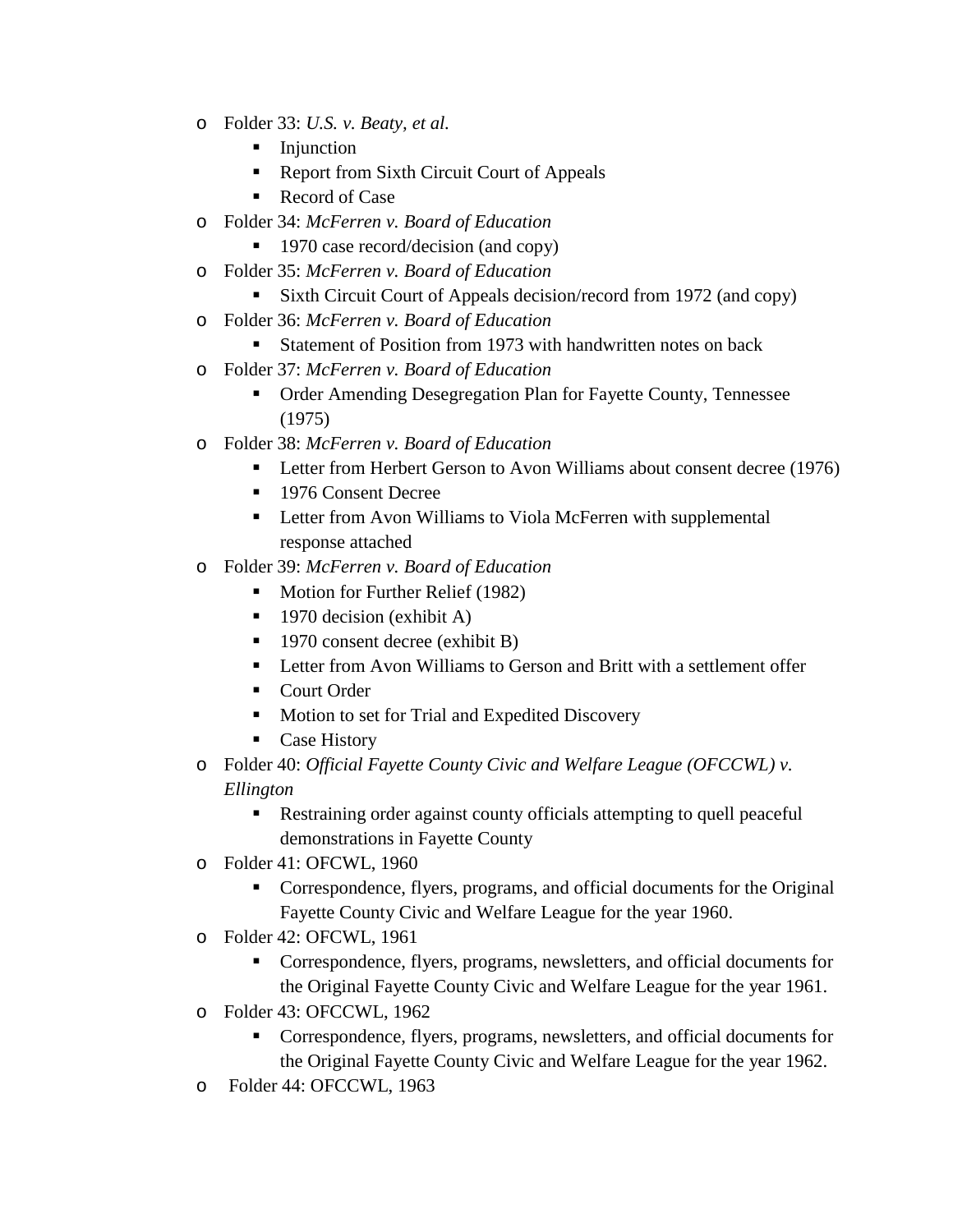- Correspondence, flyers, programs, newsletters, and official documents for the Original Fayette County Civic and Welfare League for the year 1963
- o Folder 45: OFCWL, 1964
	- Correspondence, flyers, programs, newsletters, financial and building records, and official documents for the Original Fayette County Civic and Welfare League for the year 1964.
- o Folder 46: OFCCWL, 1965
	- Correspondence, flyers, programs, newsletters, and official documents for the Original Fayette County Civic and Welfare League for the year 1965.
- o Folder 47: OFCCWL, 1966
	- Correspondence, flyers, programs, newsletters, deeds, and official documents for the Original Fayette County Civic and Welfare League for the year 1966.
- o Folder 48: OFCCWL, 1967
	- Correspondence, flyers, programs, newsletters, and official documents for the Original Fayette County Civic and Welfare League for the year 1967.
- o Folder 49: OFCCWL, 1968
	- Correspondence, flyers, programs, newsletters, and official documents for the Original Fayette County Civic and Welfare League for the year 1968.
- o Folder 50: OFCCWL, 1969
	- Correspondence, flyers, programs, newsletters, protest information, and official documents for the Original Fayette County Civic and Welfare League for the year 1969.
- o Folder 51: OFCCWL, 1969, Viola McFerren
	- Correspondence, flyers, programs, newsletters, meeting minutes, and official documents for the Original Fayette County Civic and Welfare League for the year 1969.
	- Viola McFerren's letters regarding the League for the year 1969.
- o Folder 52: News Outlet Lists, ca. 1969
	- **List of News outlets**
- o Folder 53: OFCCWL, 1970
	- Correspondence, programs, Bob Hamburger's correspondence, and official documents for the Original Fayette County Civic and Welfare League for the year 1970.
- o Folder 54: OFCCWL, 1971
	- Correspondence, flyers, programs, newsletters, Bob Hamburger's Correspondence, and official documents for the Original Fayette County Civic and Welfare League for the year 1971.
- o Folder 55: OFCCWL, 1972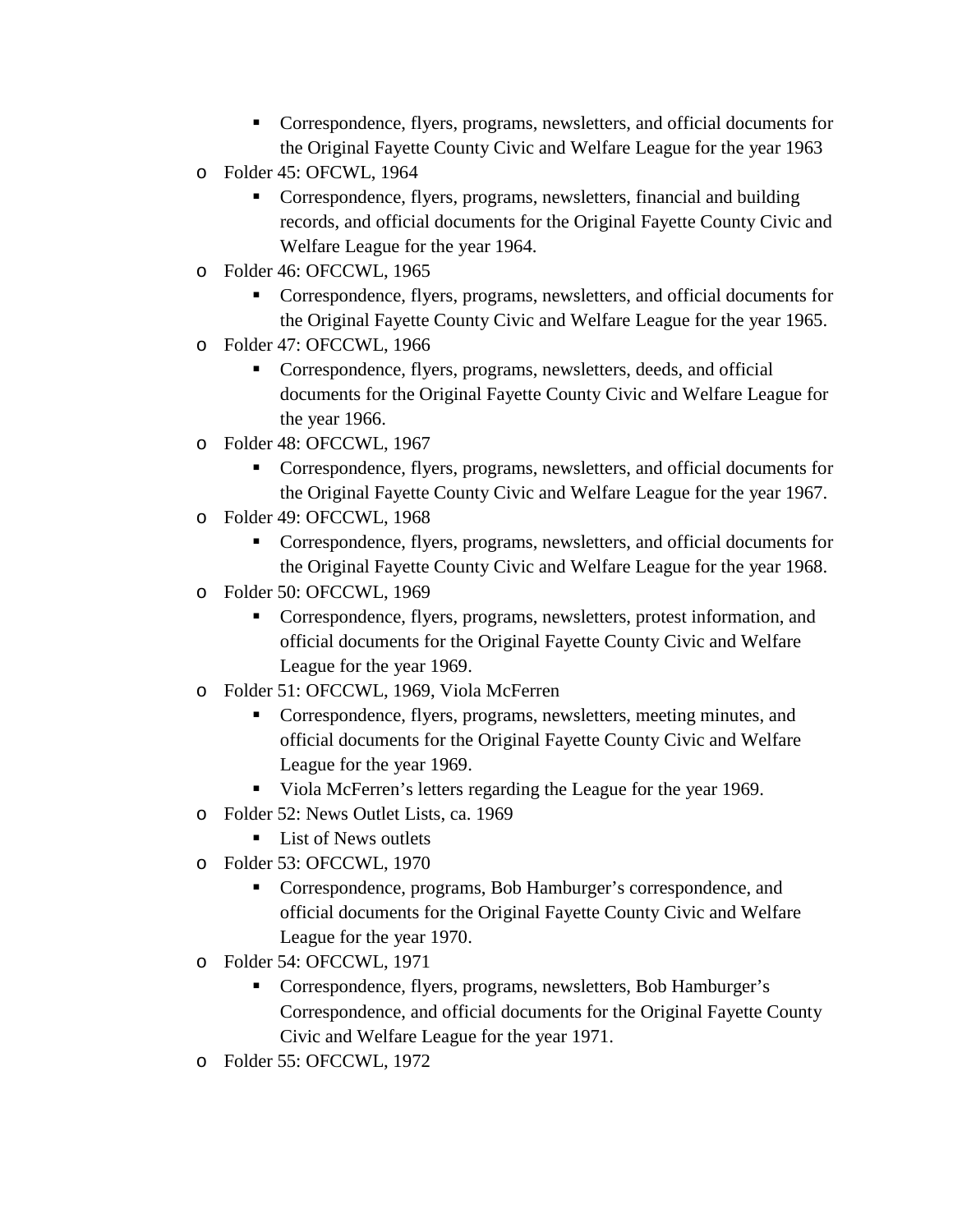- Correspondence, flyers, and official documents for the Original Fayette County Civic and Welfare League for the year 1972.
- o Folder 56: OFCCWL, 1973
	- Correspondence, flyers, programs, newsletters, and official documents for the Original Fayette County Civic and Welfare League for the year 1973.
- o Folder 57: OFCCWL, 1974
	- Correspondence and Tea program for the Original Fayette County Civic and Welfare League for the year 1974.
- o Folder 58: OFCCWL, 1975
	- Correspondence, flyers, programs, newsletters, and official documents for the Original Fayette County Civic and Welfare League for the year 1975.
- o Folder 59: OFCCWL, 1976-1989
	- Correspondence, flyers, programs, newsletters, and official documents for the Original Fayette County Civic and Welfare League for the years 1976- 1989.
- o Folder 60: Tent City Historical Marker, 1991
	- Information regarding the historical marker and its dedication.
- o Folder 61: OFCCWL Memorial Calendar, 1991
- o Folder 62: Resolution Honoring Viola McFerren
	- TN House Resolution to honor Viola McFerren and biographical information about her.
- o Folder 63: OFCCWL, 1990s
	- Correspondence, flyers, programs, newsletters, lease agreement and issues with commission on aging, and official documents for the Original Fayette County Civic and Welfare League for the 1990s.
- o Folder 64: OFCCWL, 2000s
	- Correspondence, flyers, programs, newsletters, and official documents for the Original Fayette County Civic and Welfare League for the 2000s.
- o Folder 65: OFCCWL Constitution and Bylaws, n.d.
	- Constitution and Bylaws
- o Folder 66: Undated, unplaceable
	- Letters and a handwritten history of the movement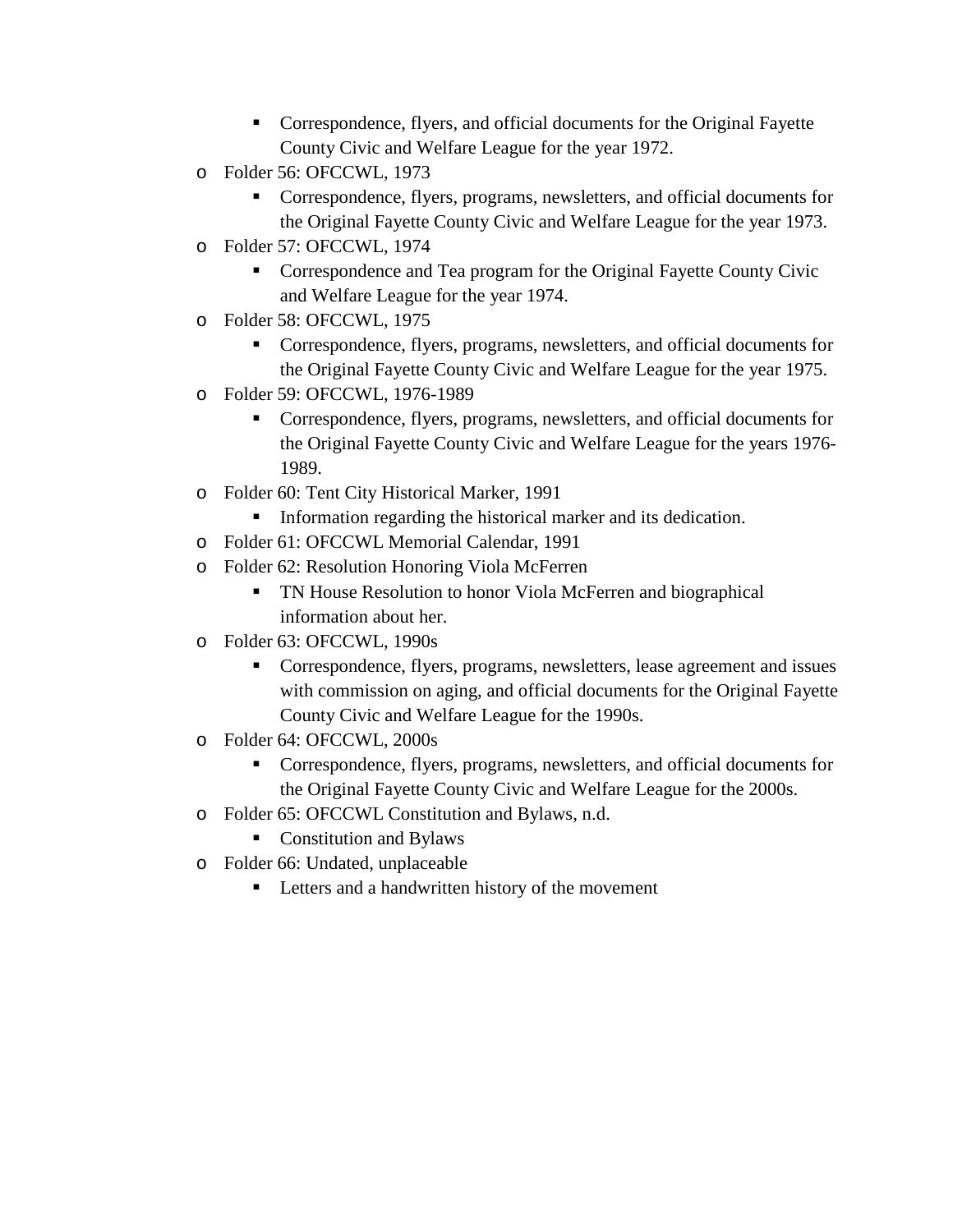- Box 02: Correspondence, bylaws, meeting minutes, flyers, and official records by, to, and about the Fayette County Economic Development Commission and the West Tennessee Voters Project.
	- o Loose Index of Media Articles
	- o Folder 01: Fayette County Economic Development Commission (FCEDC) Bylaws, 1965
	- o Folder 02: Miscellanea, 1965
		- $\blacksquare$  Public Law 88-452
		- **Letter from J. McFerren to FCEDC**
	- o Folder 03: Correspondence, 1966 Jun-Dec
		- **Correspondence regarding poverty, donations, and FCEDC**
	- o Folder 04: J.H. Warf, "Fayette County Survey," 1966
		- Survey for the State Department of Education (29 pages)
	- o Folder 05: Narrative Process Reports, 1966-1967
	- o Folder 06: Correspondence, 1967 Jan-May
		- Correspondence and a memorandum for FCEDC, 1967
	- o Folder 07: OEO SE Region Newsletter, 1967
		- Office of Economic Opportunity newsletter, which features a look at Fayette County on page 6.
	- o Folder 08: FCEDC Annual Report, 1967-1968
	- o Folder 09: Correspondence, Agenda, Program, 1968
		- **•** Official FCEDC correspondence
		- **Meeting Agendas**
		- Event Program
	- o Folder 10: FCEDC Annual Report, 1968-1969
	- o Folder 11: Correspondence, 1969
		- Correspondence (mostly between OEO and FCEDC regarding grants)
		- Grant records
	- o Folder 12: Tennessee Council on Human Relations Newsletter, 1969
		- TCHR newsletter that discusses racial inequity and violence in Fayette County
	- o Folder 13: Dwayne Walls, "Fayette County, Tennessee : Tragedy and Confrontation"
		- Special Report about Fayette County situation written by Dwayne Walls for the Southern Regional Council.
	- o Folder 14: FCEDC Annual Report, 1969-1970
	- o Folder 15: Correspondence, 1970
		- FCEDC correspondence
		- Notes regarding improvements to be made
		- Regulations for poverty program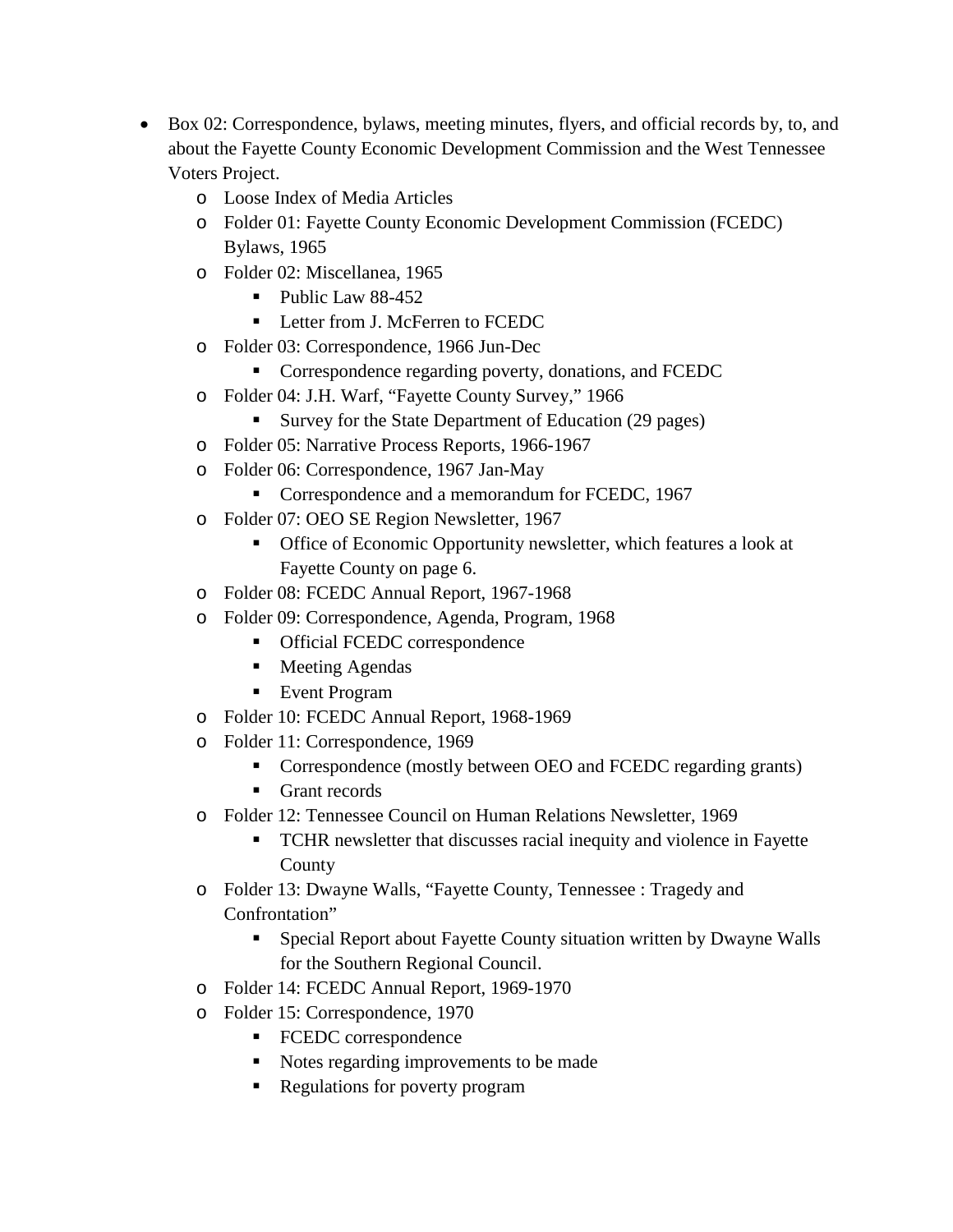- o Folder 16: WTDC prospects: Voter Education List, 1969-1970
	- Prospectus
	- **•** VEP registration list
- o Folder 17: FCEDC Newsletters, 1970-1971
	- Monthly newsletters from the FCEDC. (Some newsletters have additional copies in the folder)
- o Folder 18: Correspondence, 1971
	- **FCEDC** letters
	- $\blacksquare$  Flyers
	- Lease Agreement
	- **Member list and accomplishments**
	- **Program**
- o Folder 19: FCEDC Executive Board meeting minutes
- o Folder 20: "Search for Human Rights" Exercise; Alice Cogbill Statement, 1961 September 16
	- Introduction and Statement from Cogbill on Human Rights (globally) and Fayette County
- o Folder 21: "Before the County Court," Transcript, 1971 September 20
	- **Transcript of testimonies before county court regarding OEO activities**
- o Folder 22: Correspondence, 1972
	- FCEDC Correspondence for 1972
	- **Information regarding FCEDC events**
- o Folder 23: Miscellanea, 1973
	- **Paper "Regional Migration in the South: A Case Analysis of Memphis" by** Thomas Collins and L.B. Brooks
	- Senate Bill 903 "Human Resource Agency Act of 1973"
	- Chickasaw Area Development Commission Resolution regarding the above act
	- FCEDC Committee lists and documents detailing officer responsibilities
	- **Quarterly Reports**
	- Application and compliance report
- o Folder 24: Miscellanea, 1974
	- **FCEDC** correspondence (several about teen pregnancy and schools)
	- **ESA Advisory Committee List**
	- Allen Yancey for Congress
- o Folder 25: Draft Consultant Report, 1975 May 16
	- Two copies of the draft for the May 16, 1975 Consultant Report
- o Folder 26: Correspondence, 1978
	- **Letter from CORE to FCEDC board members**
- o Folder 27: FCEDC Minutes, 1965-1968 (duplicate)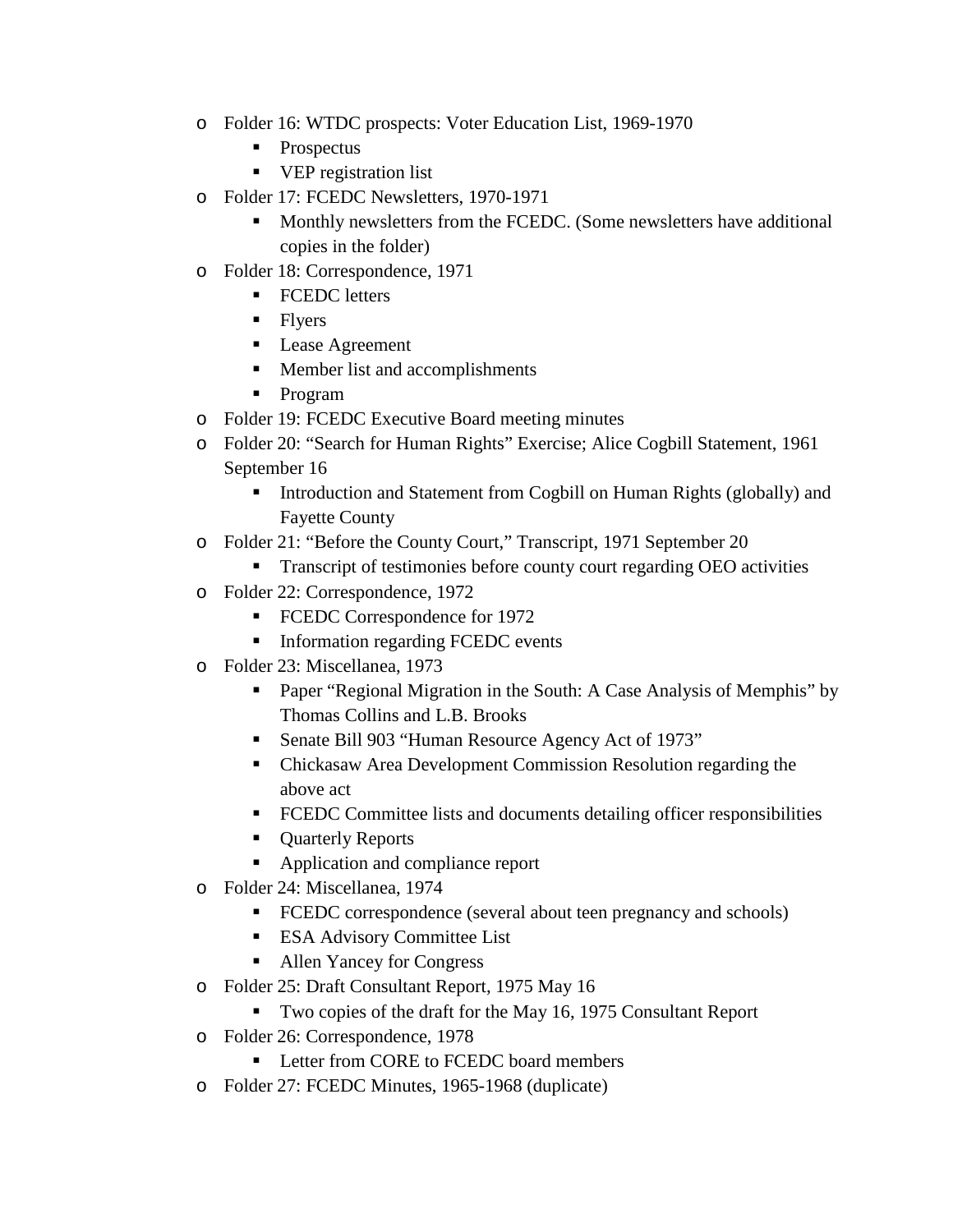- **Meeting minutes for the FCEDC during the years 1965-1968.** (used to be bound together)
- Fayette County Demographics
- Attendance Records for meetings
- By-laws for FCEDC
- **Membership lists**
- o Folder 28: FCEDC Minutes, 1965-1968 (original)
	- The originals of folder 27
- o Folder 29: FCEDC Minutes, 1968-1973 (duplicate)
	- Meeting minutes from FCEDC during the years 1968-1973 (used to be bound) (includes attendance rosters and committee meetings)
- o Folder 30: FCEDC Minutes, 1968-1973 (original)
	- Original meeting minutes from FCEDC, 1968-1973 (with original cover)
- o Loose: Binders from meeting minutes (empty)
- o Folder 31: "Fayette County Community Study," 1987 May 1
	- "Fayette County Community Study: Barriers and Opportunities for Economic Development" by the Department of Anthropology at The University of Memphis
- o Folder 32: Undated
	- Advisory Committee list
	- **Miscellaneous notes and FCEDC documents**
	- Correspondence
	- Lau-Pay-Ton Community Action Plan
- o Folder 33: WTVP Collection Information
	- Finding aid for the West Tennessee Voters Project (WTVP) Records
- o Folder 34: WTVP Fd 1: Addresses, Staff
	- **WIVP** proposal by Danny Beagle, and Bob & Vicki Gabriner
	- $\blacksquare$  Staff Lists and descriptions
	- **Meeting list**
- o Folder 35: WTVP fd2: Agricultural Stabilization and Conservation Service
	- Correspondence of WTVP about ACS
	- **ACS** elections regulations
	- **Articles about ACS**
- o Folder 36: WTVP fd. 3: Civil Rights Commissions
	- **Correspondence about Civil Rights Commission**
	- Affidavit of Square Mormon
	- Newsletter
- o Folder 37: WTVP fd. 6: Correspondence, general
	- Correspondence from the WTVP
	- Affidavit by Tim Hall about sit-in violence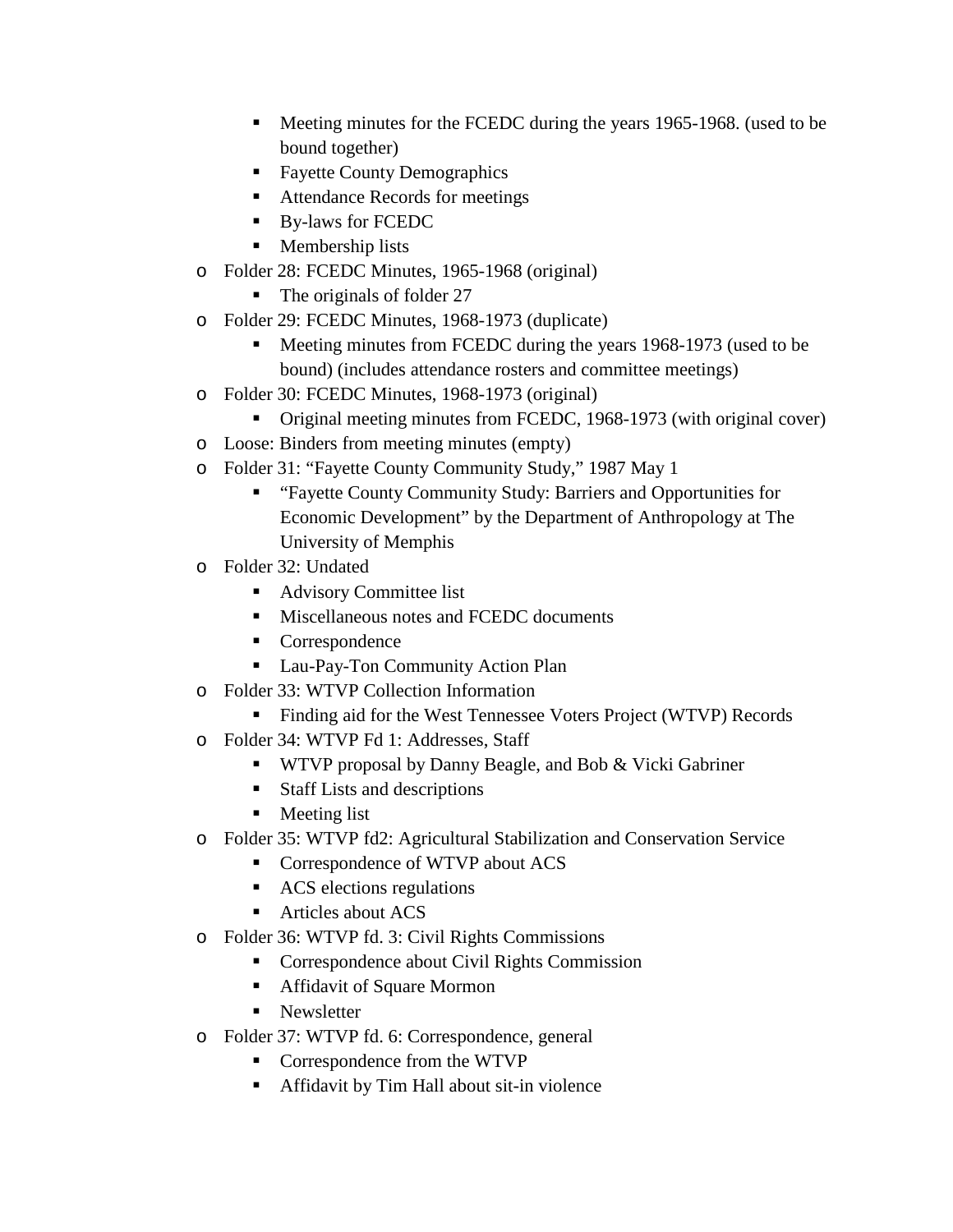- Complaint instructions
- o Folder 38: Correspondence, Dowd and Cornell
	- Correspondence between individuals from Cornell University working with Fayette County (many of the individuals in WTVP)
- o Folder 39: WTVP fd. 8: Election Materials
	- Correspondence regarding election
	- **EXECUTE:** "Return to Fayette County" by Ron Schneider, an essay
	- **Information about Quarterly Court and elections (including results)**
	- Flyers, election materials, and newsletters
- o Folder 40: WTVP fd. 9: Fayette County Citizens Committee
	- Committee list
	- **Meeting minutes**
- o Folder 41: WTVP fd. 10: Fayette County Student Union
	- Flyers
	- Correspondence
	- Information about Tim Hall's arrest
	- Newspaper information
	- Committee lists
	- Meeting minutes and attendance
- o Folder 42: WTVP fd. 11: Financial Records
	- Financial records (not including bank statements or cancelled checks)
- o Folder For43: WTVP fd. 12: Financial Supporters
	- **Correspondence with financial supporters of WTVP**
- o Folder 44: WTVP fd. 13: Food stamps
	- Correspondence regarding food stamps
	- Notes and food stamp certificate
- o Folder 45: WTVP fd 21: Staff Information sheets
	- Flyers
	- **Staff information letters**
- o Folder 46: WTVP fd. 22: Tennessee Freedom Labor Union
	- Plans and reports
	- **Meeting information**
	- **Press releases**
	- Contacts
	- **Mississippi Freedom Labor Union information**
- o Folder 45: WTVP fd. 21: Staff Information Sheets
	- Flyers
	- Staff information sheets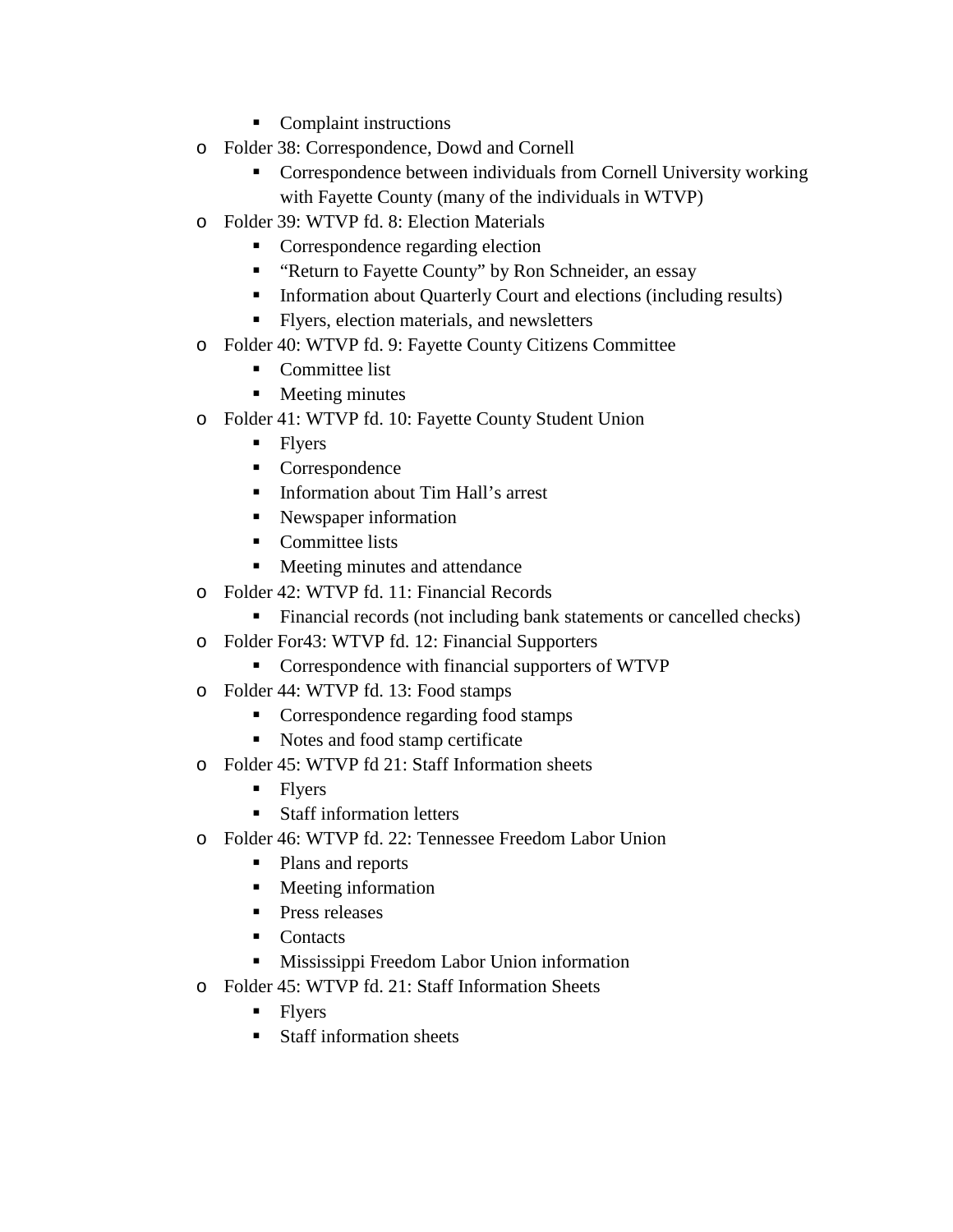- Box 03: Beta tapes of interviews conducted in June 2001 by Bob Hamburger, Daphene McFerren, and Mark Lipman of Fayette County Civil Rights Activists. These tapes have been digitized by The Hooks Institute.
	- o Index of Beta tapes in this box and the beta/VHS video tapes and audio tapes in the other boxes.
	- o Original beta Tapes of 2001 interviews of Fayette County Activists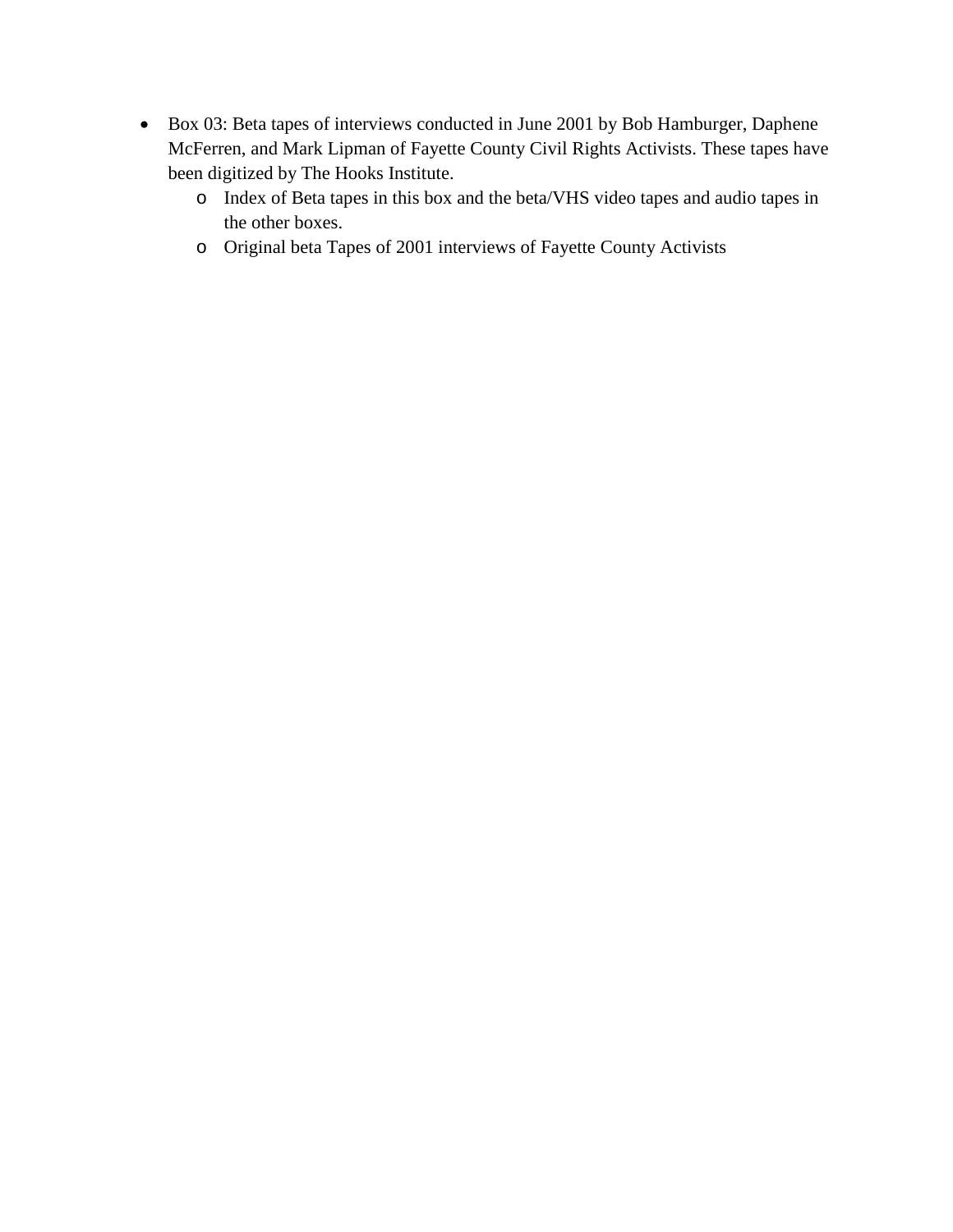- Box 04: DVC and VHS tapes of interviews conducted in June, 2001 by Bob Hamburger, Daphene McFerren, and Mark Lipman of Fayette County Civil Rights Activists. Also contains miscellaneous videos from other sources.
	- o See index in box 03 for identification of tapes
	- o Beta, DVC, and VHS copies of 2001 interviews of Fayette County activists
	- o "The Tent City Story" documentary
	- o Copy of 1965-1966 video taken and donated by Vicki Gabriner, Cornell Civil Rights Activist in Fayette County (VHS)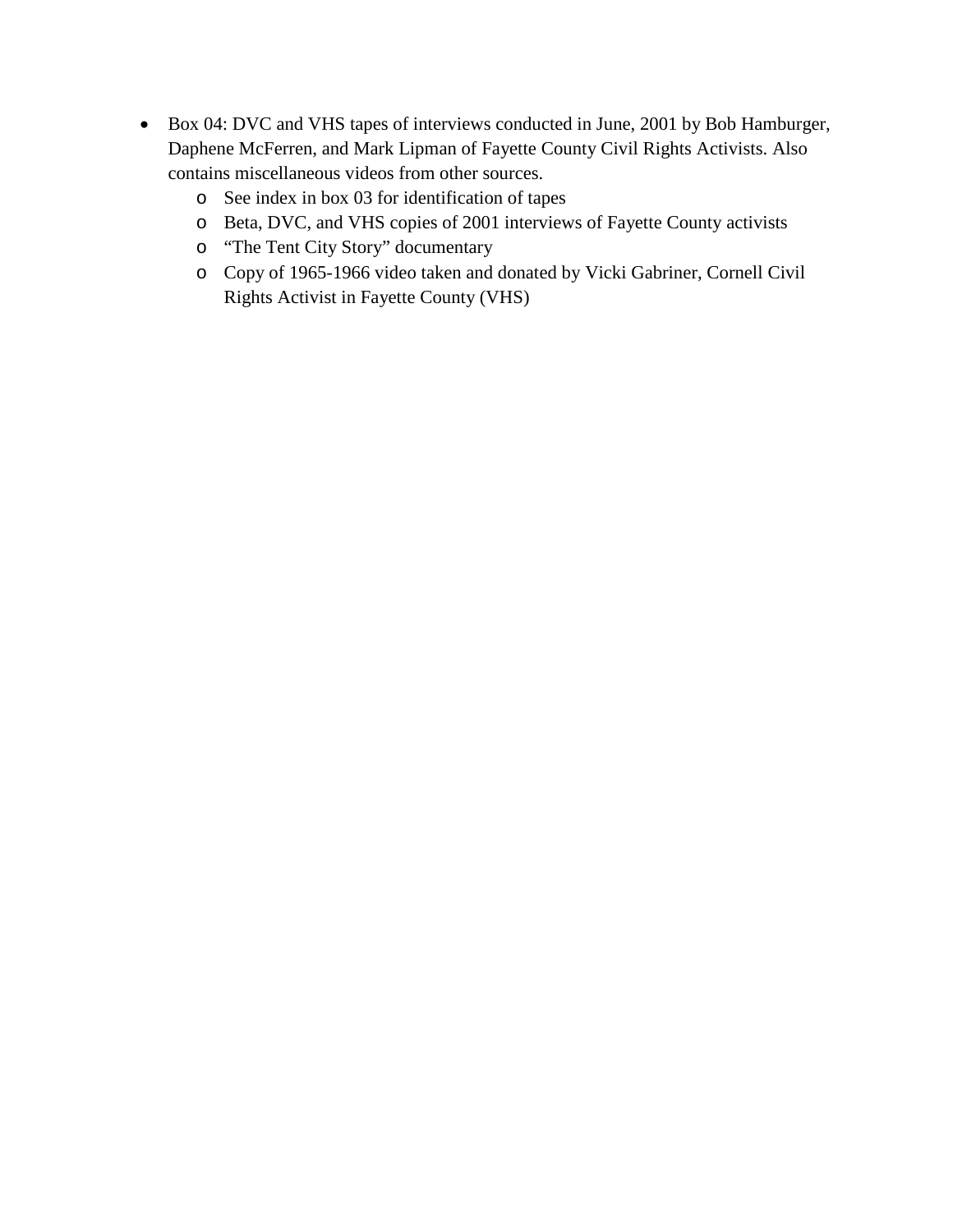- Box 05: Audio Cassettes of Bob Hamburger's interviews for his book, *Our Portion of Hell.* These Cassettes are old and deteriorating. Digitized copies are available through Special Collections.
	- o Cassette tapes of interviews conducted during the 1970s by Bob Hamburger while preparing his book, *Our Portion of Hell.* The tapes are labeled.
	- o Index of audio cassettes in this box
	- o The transcripts for the cassettes are missing.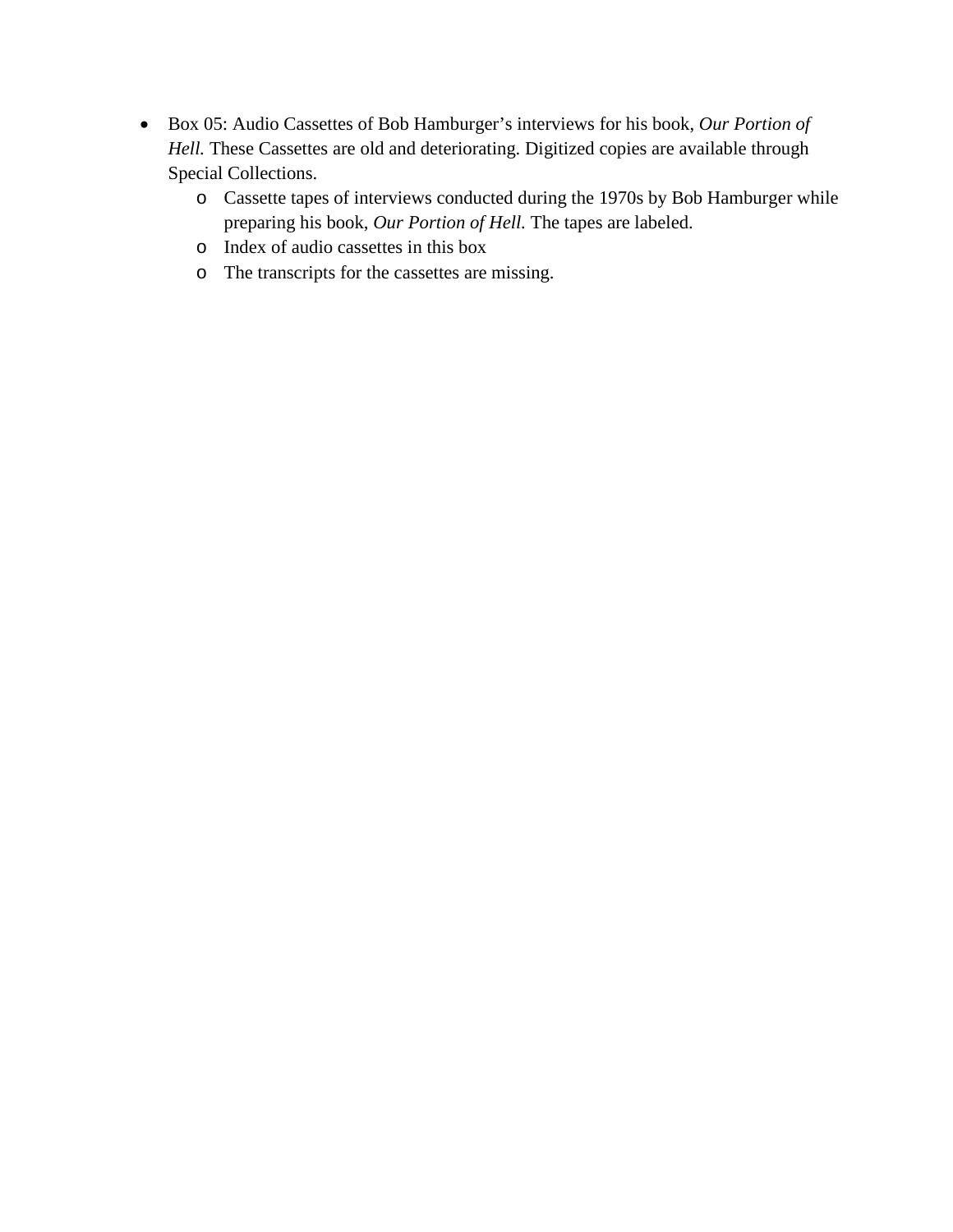- Box 06: National Magazines and local articles that covered the Fayette County
	- o *Sepia Magazine:* February, 1961 (Labeled by Viola McFerren): p. 24 "All Quiet in Fayette County"
	- o *Ebony Magazine:* September, 1960 (Writing by Minnie Jameson) "Cold War in Fayette County" (Under copyright but available online via Google Books)
	- o Write*-*up about *Our Portion of Hell* from an unknown paper published on November 2, 1972
	- o Collection of Miscellaneous Newspapers and articles
		- *Fayette County Review* (September 5, 2001)
		- *Fayette Falcon* (September 14, 2005)
		- *The Fayette Falcon* (September 14, 2005)
		- *The Jackson Sun* (October 18, 2000)
		- *The Jackson Sun* (January 16, 1989)
		- *Fayette County Review* (September 25, 2002)
		- *The Commercial Appeal* (February 25, 2001)
		- *The Washington Post:* "Vote Plight is Related by Negroes" and "Aid for Fayette Negroes Asked"
		- *Chicago Daily News* (January 13, 1961)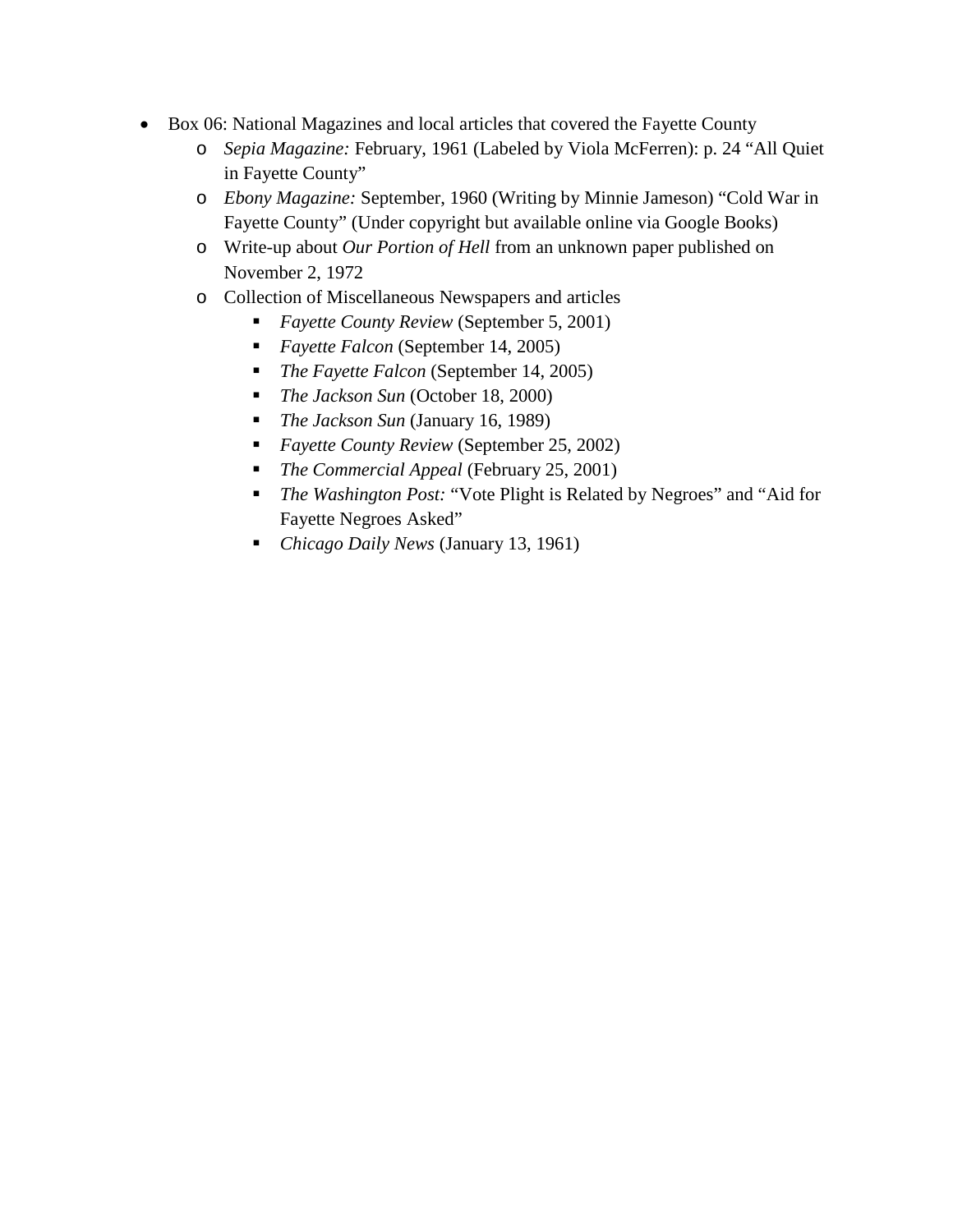- Box 07: Photos of Fayette County movement
	- o Twenty-four matted photos of the Fayette County movement. Most are labeled by Post-its on the frame. Many of the photos are subject to copyright.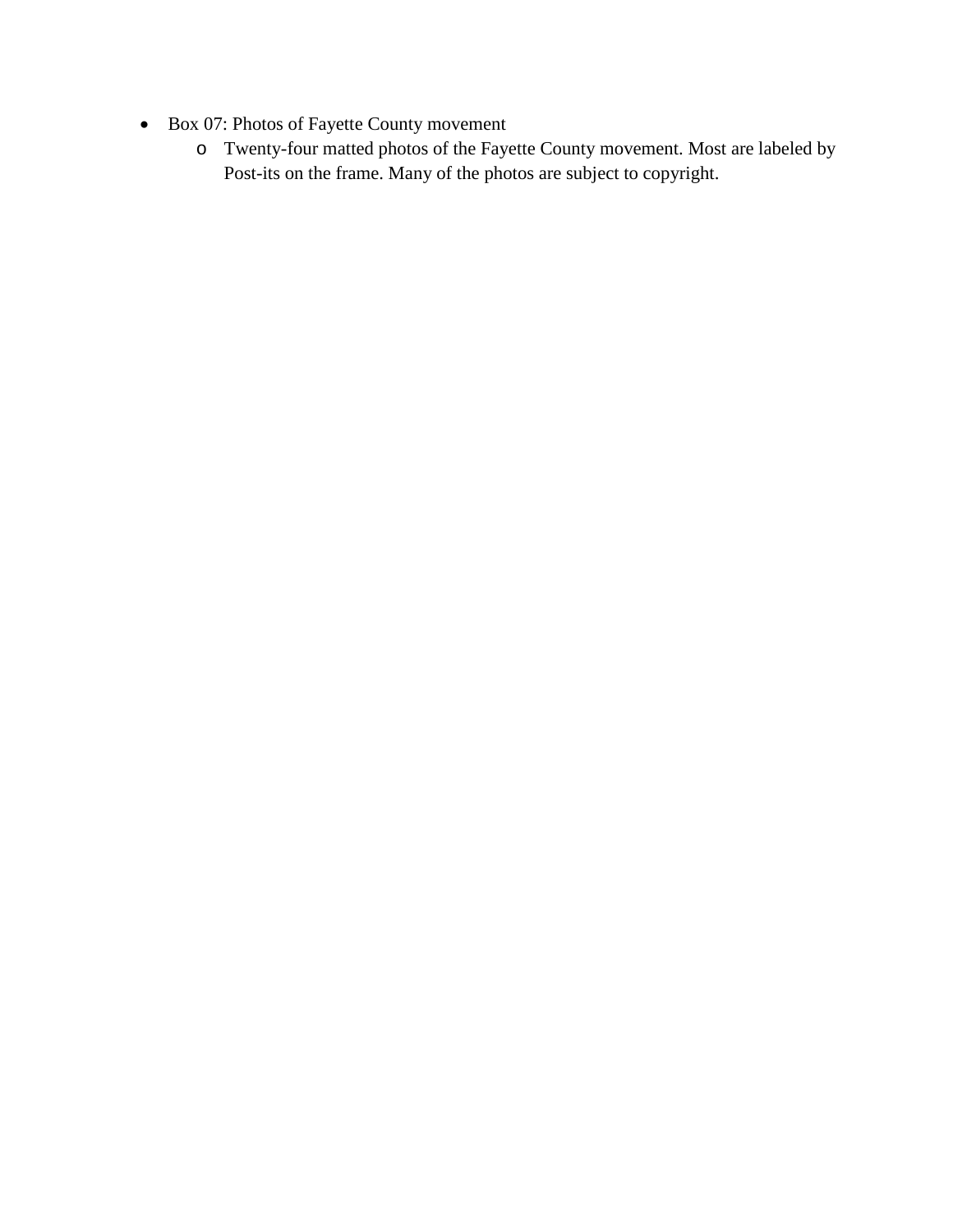- Box 08: Photos of Fayette County Movement
	- o Early B. Williams and Family with John McFerren beside Tent
	- o Five matted photographs from the movement. Most are labeled by Post-its on the frame.
	- o Copy of negatives of photos from the period
	- o Many of the photos in this box are subject to copyright.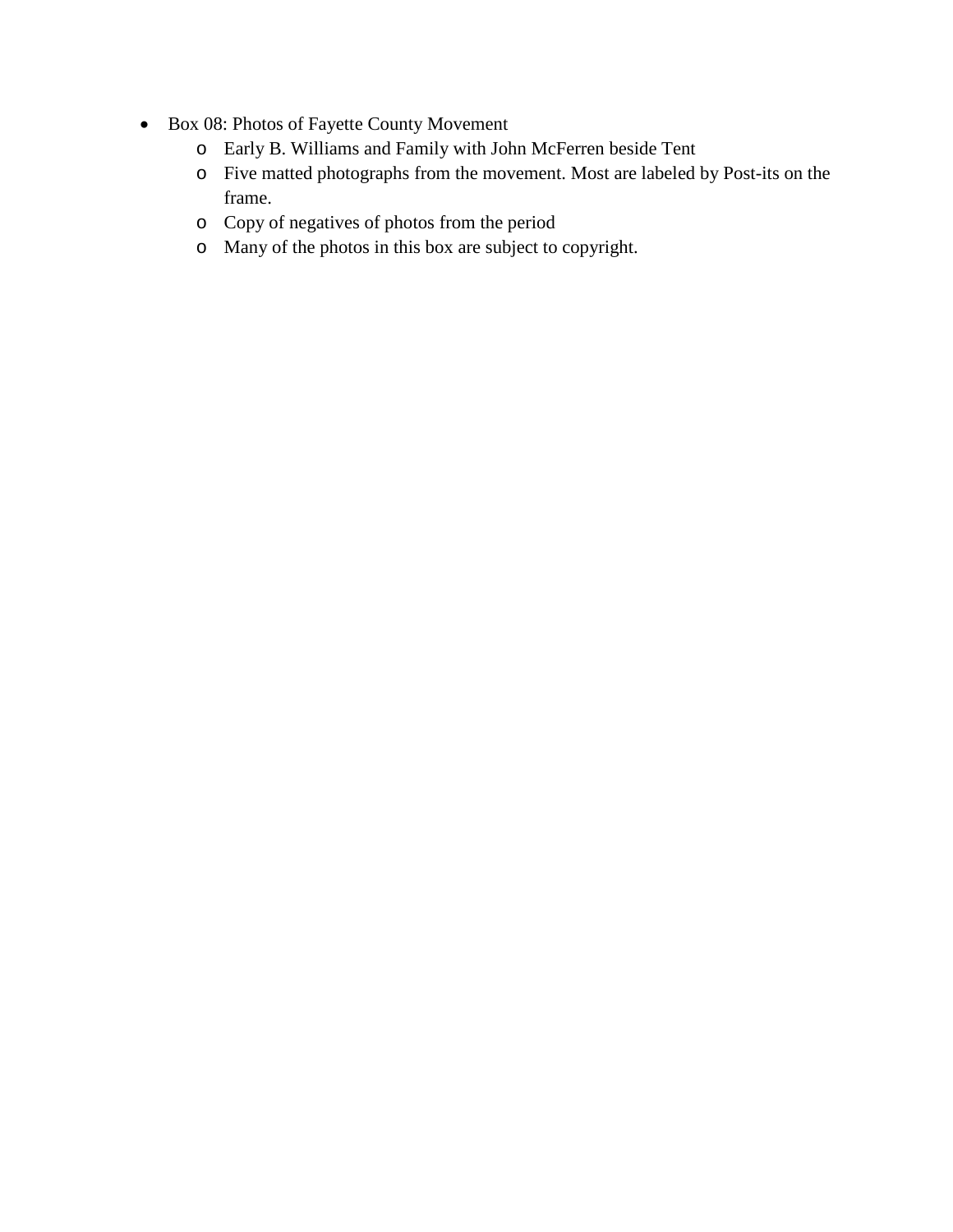- Boxes 09a and 09b: Matted Photographs in Oversized Box.
	- o Two light blue large boxes containing matted Fayette County photographs previously used in a 2006 University of Memphis exhibit. Many photos subject to copyright.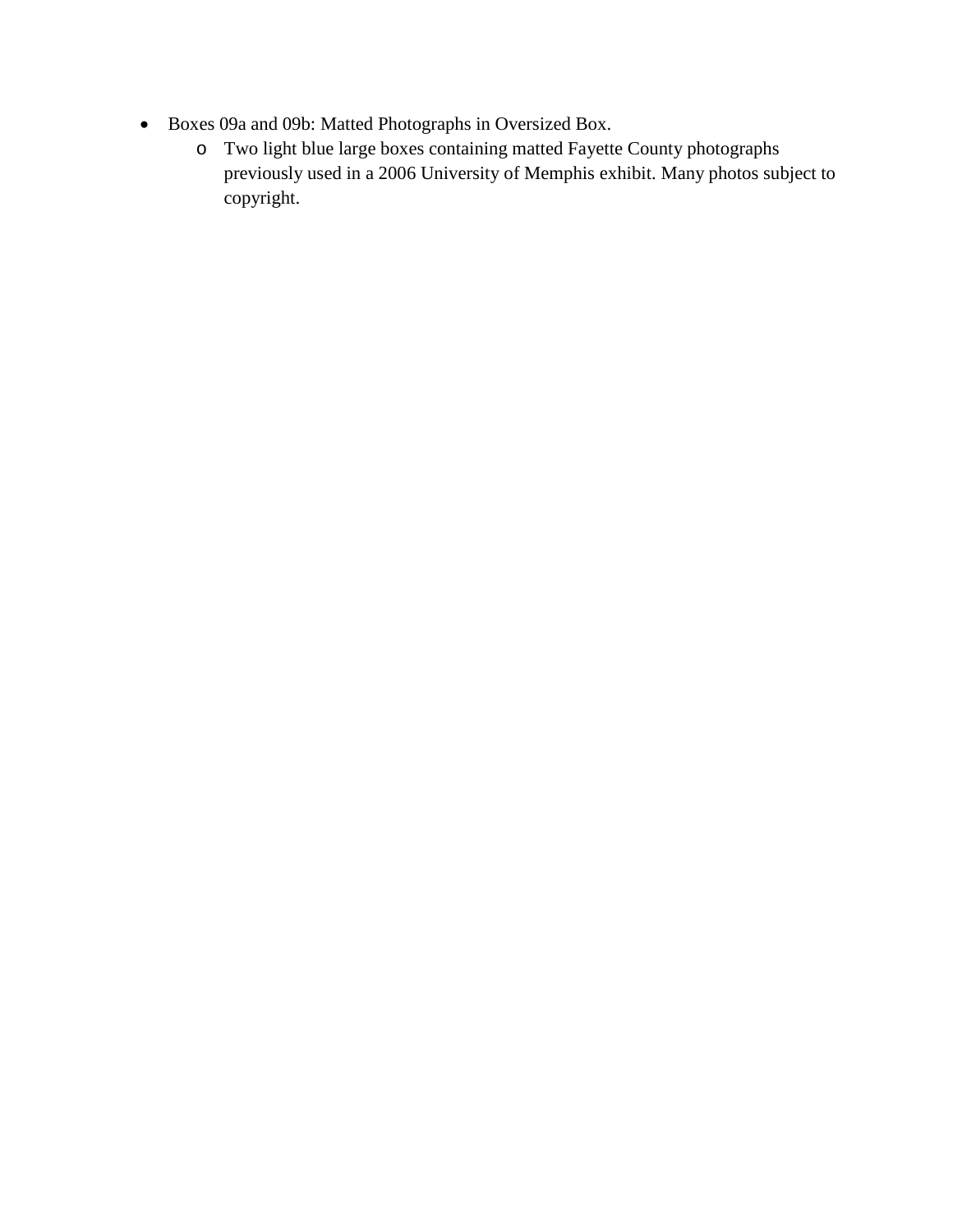- Box 10: Acc. No, 2007-5. "Add-ons Legal Docs." Copies of FBI files regarding the FBI investigation into Fayette County.
	- o Folder 01
		- **FBI Documents Relating to** 
			- Investigation of shooting of Early B. Williams at Tent City (December 31, 1960)
			- Investigation of alleged denials of right to vote and reprisals taken against Negroes trying to vote in Fayette County (Negro tenants on Farms of Billy Cowan, James T. Cowan, Marion Parham, and Bernard Franklin)
		- Copy of letter from Senator Al Gore, Sr. to FBI to request investigation.
	- o Folder 02
		- Copies of FBI Investigation Reports dealing with shooting of Early B. Williams and alleged denial of voting rights and reprisals taken against Negroes in Fayette County and copies of newspaper clippings
		- *USA v. Robert J. Tacker* (Order continuing hearing for preliminary injunction)
	- o Folder 03
		- Correspondence related to the plight of Negro Farmers in Fayette and Haywood Counties who attempted to exercise their right to vote
		- Copies of newspaper clippings about situation
	- o Folder 04
		- **Transcript of Hayden Williams interview (February 2, 1961), Somerville,** TN
		- Copies of letters from citizens to Attorney General Kennedy asking about the outcome of the FBI investigating
		- Newspaper clippings
		- Correspondence
	- o Folder 05
		- **•** Documents pertaining to "Operation Freedom" drive
		- Herbert Atkeison, et al.
		- Civil Rights election laws
		- John Shelton Wilder—complainant—impersonation of FBI agents instructing negroes to vote
		- Correspondence related to Mr. McFerren purchasing gasoline
		- Review of Fayette County voting registration records
		- Investigation of identities of four white boys and one white girl who were in the vicinity of Tent City on January 29, 1961
		- Photocopy of *League Link* (April 1, 1961)
	- o Folder 06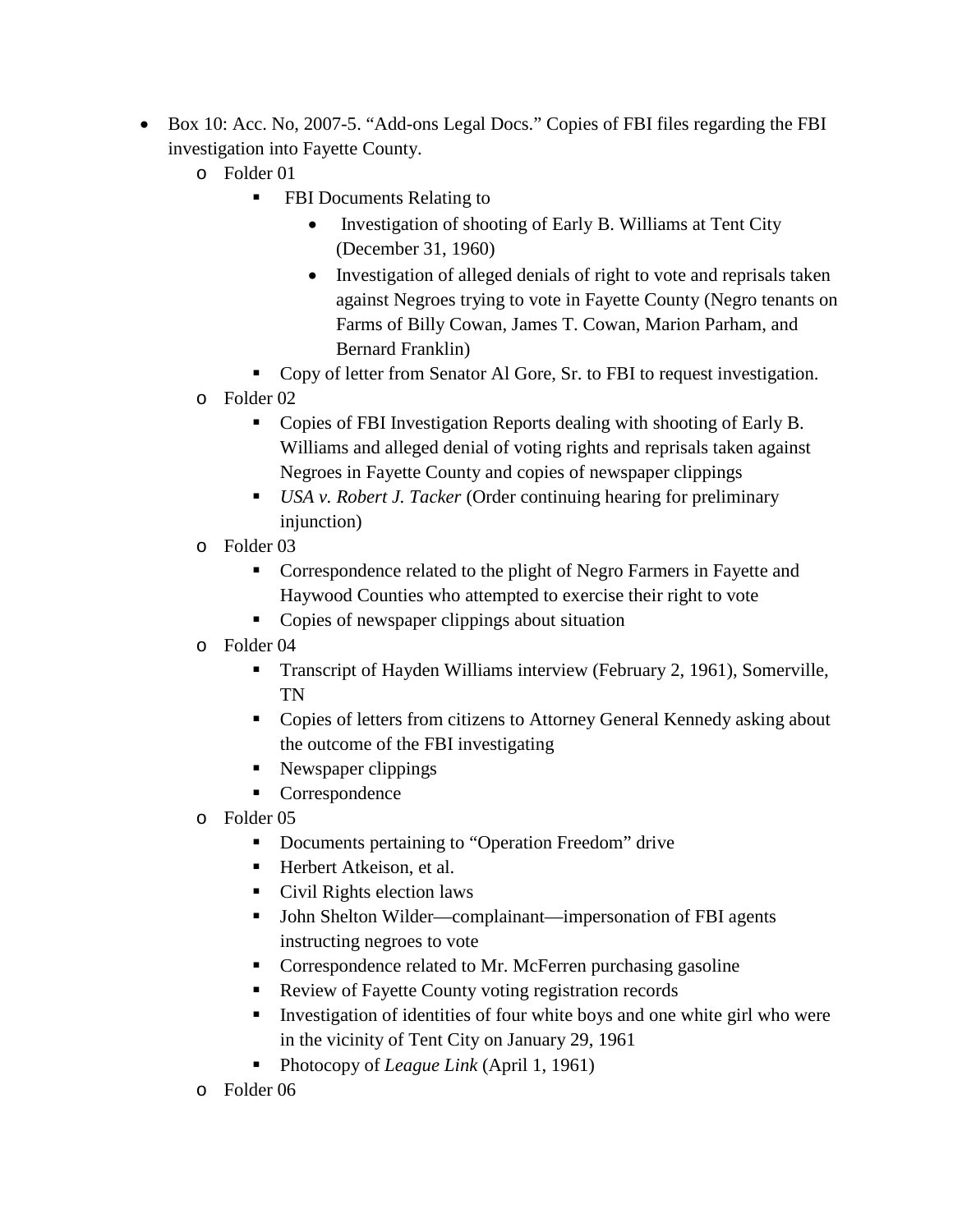- Correspondence related to Department of Agriculture providing economic assistance to evicted farmers
- Investigation of tenant farmers being threatened if they did not register to vote
- Correspondence related to negroes illegally voting in Fayette and Haywood Counties and situation in these counties with regard to food
- **Correspondence related to Cora and Lettie Avant case**
- o Folder 07
	- Photocopy of article entitled "Tent City, TN" from March, 1961 issue of *Ebony* Magazine
- o Folder 08
	- Newspaper articulation from *Commercial Appeal* and *Fayette Falcon* (April 13, 1961) about five negroes charged with illegally registering to vote
	- Correspondence to Assistant A.G. about Fayette County situation
	- **EXECUTE:** Letter to Assistant A.G., Marshall from Francis Coe, member of Memphis City School Board concerning integration of Memphis
	- More correspondence on Avant case
	- Correspondence from citizens requesting information on the Fayette and Haywood County situation
	- Newspaper clippings
	- More correspondence related to Mr. McFerren obtaining a source to buy gasoline
- o Folder 09
	- Correspondence indicating negroes were not still being evicted in Fayette County
	- **Interview with tenant farmer, Oscar Stiger, tenant on Mrs. Nellie** Bowling's farm near Rossville
	- **IF Interview with Willie Brown, tenant on Bowling Farm**
	- **Interviews with other Tenants on Bowling Farm**
	- Interviews with Tenants on of other Fayette County landowners
- o Folder 10
	- **FBI** memo reports of October, 1961 investigation of Democratic primary election, Fayette County
- o Folder 11
	- *Press Scimitar* newspaper clippings dated August 30-31, 1961 about Fayette County
	- Correspondence related to food and farm loan money availability
	- Investigation report of Democratic Primary in Fayette County (October, 1961).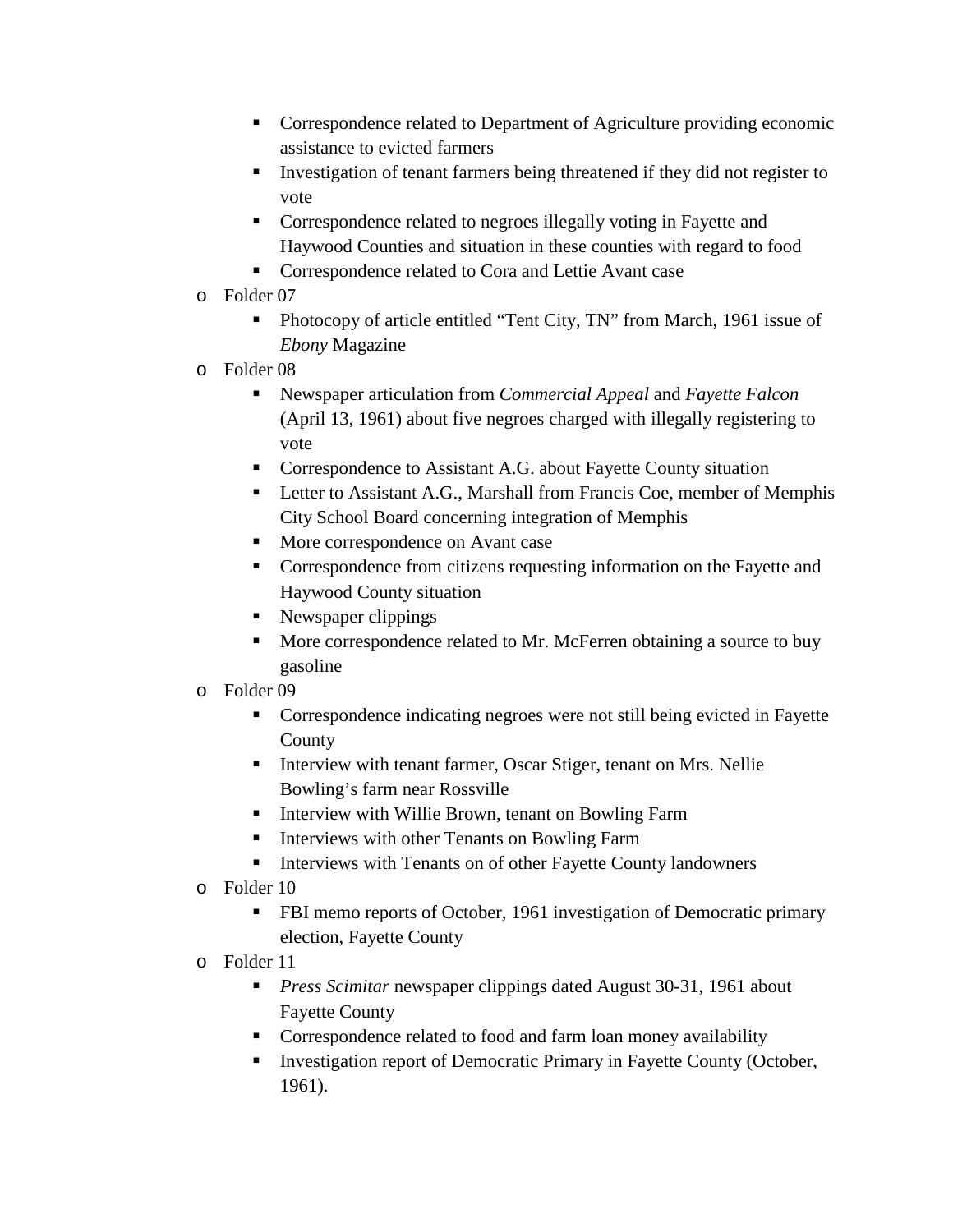- Report on investigation of procedure for holding primary elections in Fayette County
- Commodity distribution in Fayette and Haywood Counties
- Documents pertaining to individuals being improperly denied loans, transcript of interview between FBI and Hayden Williams
- o Folder 12
	- Documents pertaining to resumption of deliveries to Mr. McFerren's Store by various wholesalers and distributions after consent judgment was entered in case *U.S. v. Atkeison, et al.* in July, 1962
	- Report on investigation of ten-fifteen negroes who lived on "Ames Plantation" being denied to vote
	- Photocopies of certificate of service in above case
	- Newspaper clippings pertaining to ending lawsuits against Fayette landowners
	- Photocopy of final judgment in *U.S. v. Herbert Atkeison, et al.*
	- Correspondence related to final decree in case
	- **•** Correspondence regarding denials of loans
- o Folder 13
	- Documents having to do with "Negroes" not being able to register in Haywood County, TN because no members were presently serving on the Haywood County Board of Elections
- o Folder 14
	- Photocopies of documents dealing with denial of rights to register to vote in Haywood county (unknown subjects: Currie Porter Boyd, et al. victims Civil Rights; election laws)
	- **Transcripts of FBI interviews**
	- Victims' written statements
- o Folder 15
	- FBI report of investigation of charges that a list of members of Haywood Civic Welfare League was circulated to merchants and farmers who subsequently ask members of League to move because of their membership in League and denial of credit to members
	- Correspondence
- o Folder 16
	- Correspondence related to Senator Kefauver being accused of sending the FBI and Civil Rights Commission investigators to Haywood County (accusation made by Dr. Poston, chairman of the Haywood County Election Commission)
	- Additional FBI investigative reports of Negroes being denied the right to register to vote in Haywood County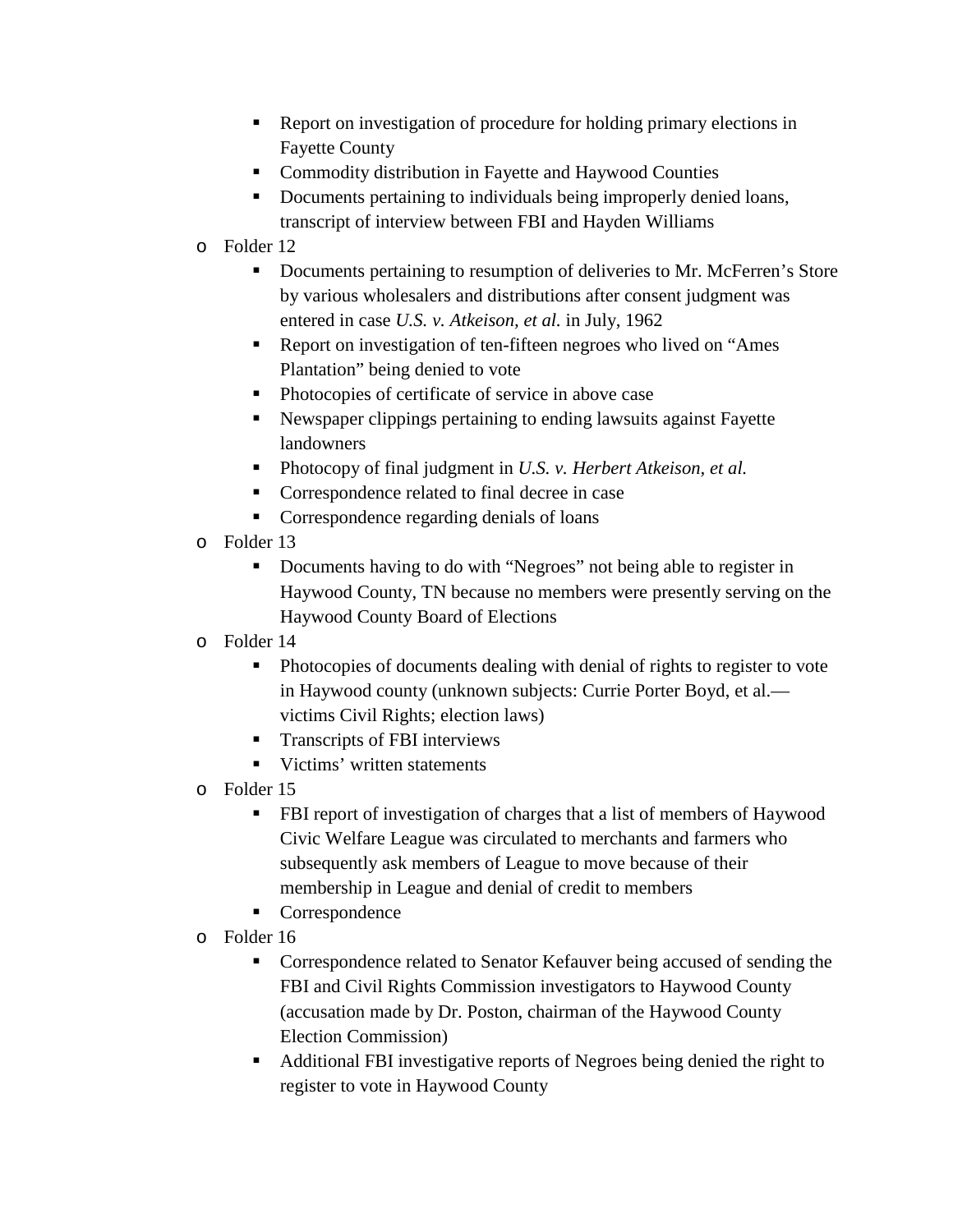- Newspaper articles pertaining to Haywood denial of registration rights
- o Folder 17
	- **Affidavits on registration and vote denial**
	- Newspaper articles pertaining to murder of Haywood County Sheriff by sharecropper
	- Newspaper articles dealing with negroes being denied right to register and vote in Haywood County, TN
	- Additional investigation material on Currie Porter Boyd, AKA victim Civil Right: Election Laws
- o Folder 18
	- FBI reports of Currie P. Boyd, et al. Victims Civil Rights—Election Laws Investigation
- o Folder 19
	- Memorandum of investigators' summary and legal analysis of the situation with respect to registration and intimidation of negroes in Haywood County (June 14, 1960)
	- Report of investigation of slow-down in registering negroes
	- Additional documents pertaining to allegations of denial of tight to register and vote by Haywood County Election Officials
- o Folder 20
	- Requests for appointment of federal registrars for Haywood County
	- **Petitions for appointment of federal referees in Haywood County**
- o Folder 21
	- Newspaper articles about controversy between Scott Franklin, President of the Fayette County Civic and Welfare League and John McFerren, selfappointed "mayor" of Tent City
	- Newspaper articles about Fayette and Haywood Counties' problems
- o Folder 22
	- Photocopies of file classifications
- o Folder 23
	- **FBI** report of investigation of four white boys and one white girl seen in the vicinity of Tent City (January 19, 1961)
	- Newspaper clippings
	- Report on pamphlet being left in mailbox of Chicago couple
	- Correspondence concerning situation in Fayette and Haywood Counties
	- Memo regarding sharecropper evictions in TN from H.L. Mitchell, President of Agricultural and Allied Workers Union #300 AFL-CIO in Memphis
	- Order continuing hearing for preliminary injunction
	- *USA v. The Honorable Marion S. Boyd*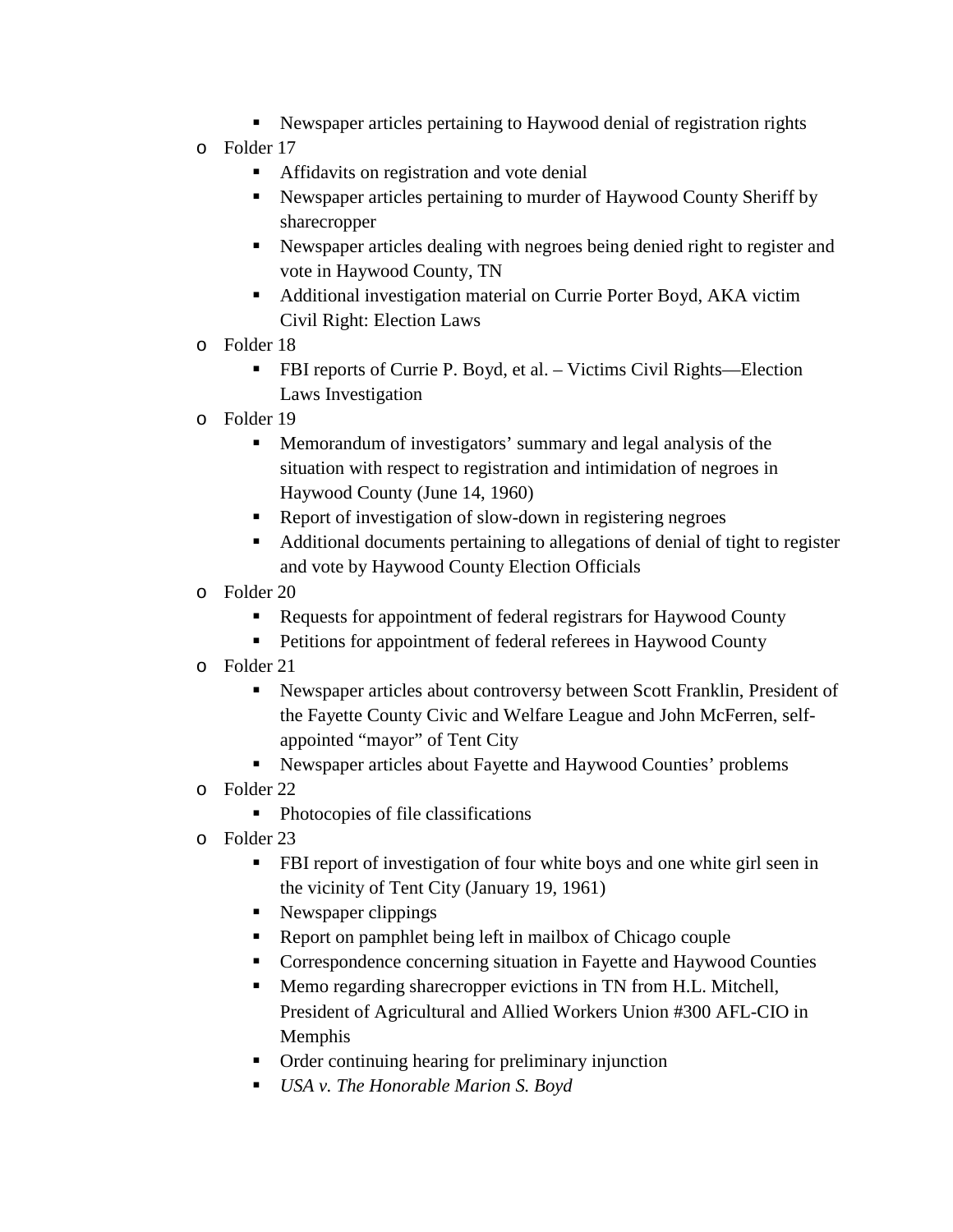- **Temporary restraining order**
- o Folder 24
	- Photocopies of consent decrees in the *US v. Atkeison, et al.* and accompanying correspondence
	- Correspondence related to National Sharecroppers Fund activities in Fayette and Haywood Counties, TN
	- **FBI** interview with Sheriff C.E. Pattat Jr., Shepherd Towles, and John McFerren concerning January 21, 1962 incident at Tent City
- o Folder 25
	- Application for continuance and resetting of trials
	- Court Orders
	- Correspondence related to *Herbert Atkeison v. US Civil Rights*
	- **Election Laws**
- o Folder 26
	- Additional photocopies of documents related to the Fayette and Haywood Counties' Civil Rights cases previously copied and catalogued.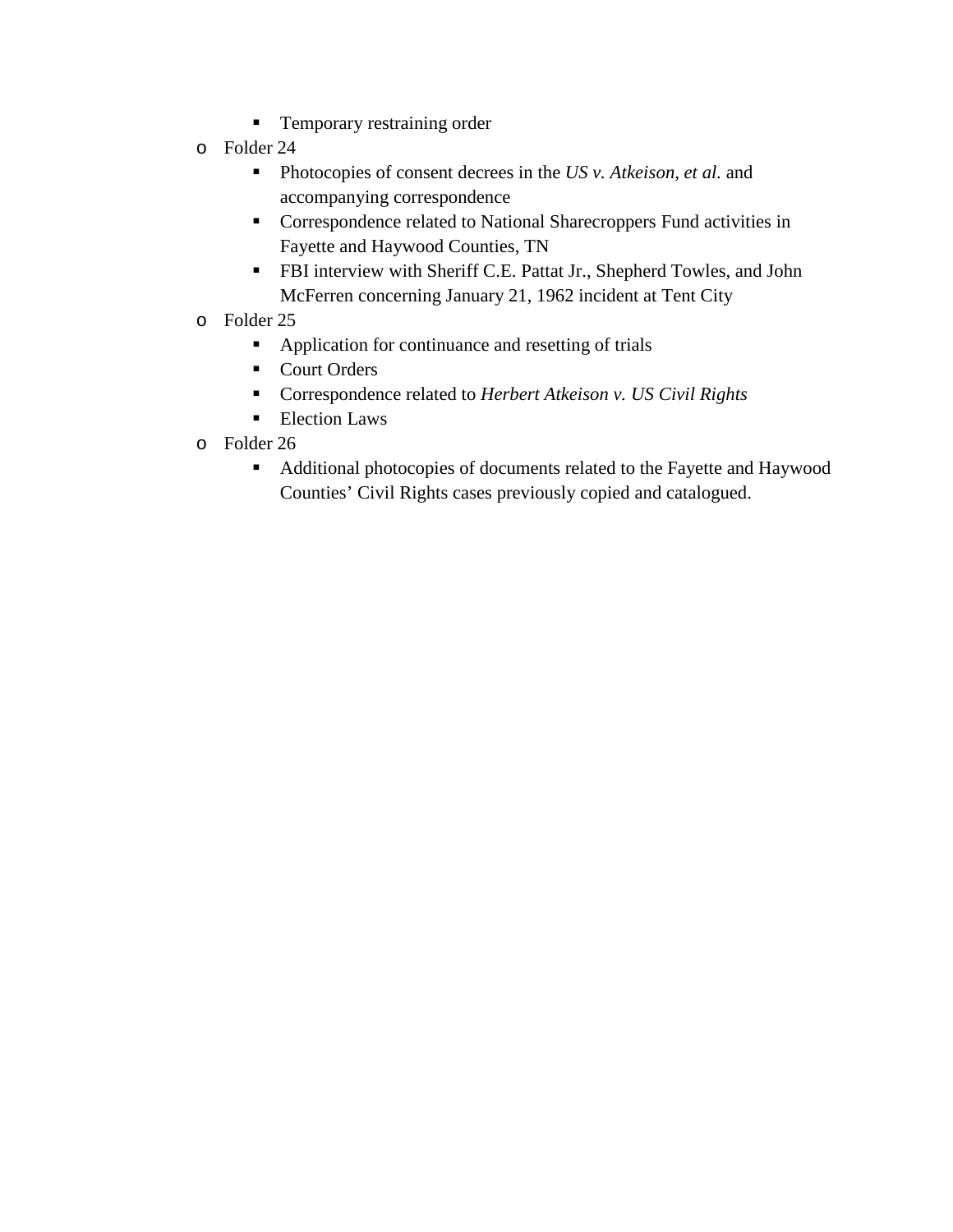- Box 11: Box 10: Acc. No, 2007-5. "Add-ons Legal Docs." Copies of FBI files regarding the FBI investigation into Fayette County.
	- o Folder 01
		- Additional photocopies of documents related to the Fayette and Haywood County, TN Civil Rights Cases previously copied and Catalogued
		- **Correspondence with government officials regarding Fayette County**
		- National Sharecroppers Fund documents
		- **Investigation reports**
		- Affidavits
	- o Folder 02
		- Additional photocopies of documents related to the Fayette and Haywood County, TN Civil Rights Cases previously copied and Catalogued
		- **Investigation reports**
		- Correspondence
		- $\blacksquare$  Interviews
	- o Folder 03
		- Map of Fayette County
		- Map of Fayette County showing Ames plantation (1955) with district lines, activists' houses, and business locations
	- o Folder 04
		- <sup>1964</sup> FBI reports pertaining to voter registration, elections, and voting in Fayette County, TN in 1964
		- Correspondence with public officials and Fayette Countians
		- Newspaper articles
			- "Ballot Stuffing in Tennessee "
			- "Civil Rights Vote: Tennessee Style"
	- o Folder 05
		- 1963 FBI Reports pertaining to voter registration, voting, and elections in Fayette County, Tennessee
		- **Correspondence between Fayette Countians and government officials**
		- The condition of farm workers in 1962 (Report to the Board of Directors of National Sharecroppers Fund)
		- **•** Correspondence to Secretary of Agriculture
	- o Folder 06
		- Correspondence with government officials and Fayette Countians
		- Newspaper clippings pertaining to voter registration, voting fraud, etc. in Fayette County and other locations
			- "UND Student Learning About Nicaragua on 'Experiment' Trip"
			- "Washington Merry-Go-Round" (multiple articles from source)
			- "Civil Rights Didn't Work in Vote Test"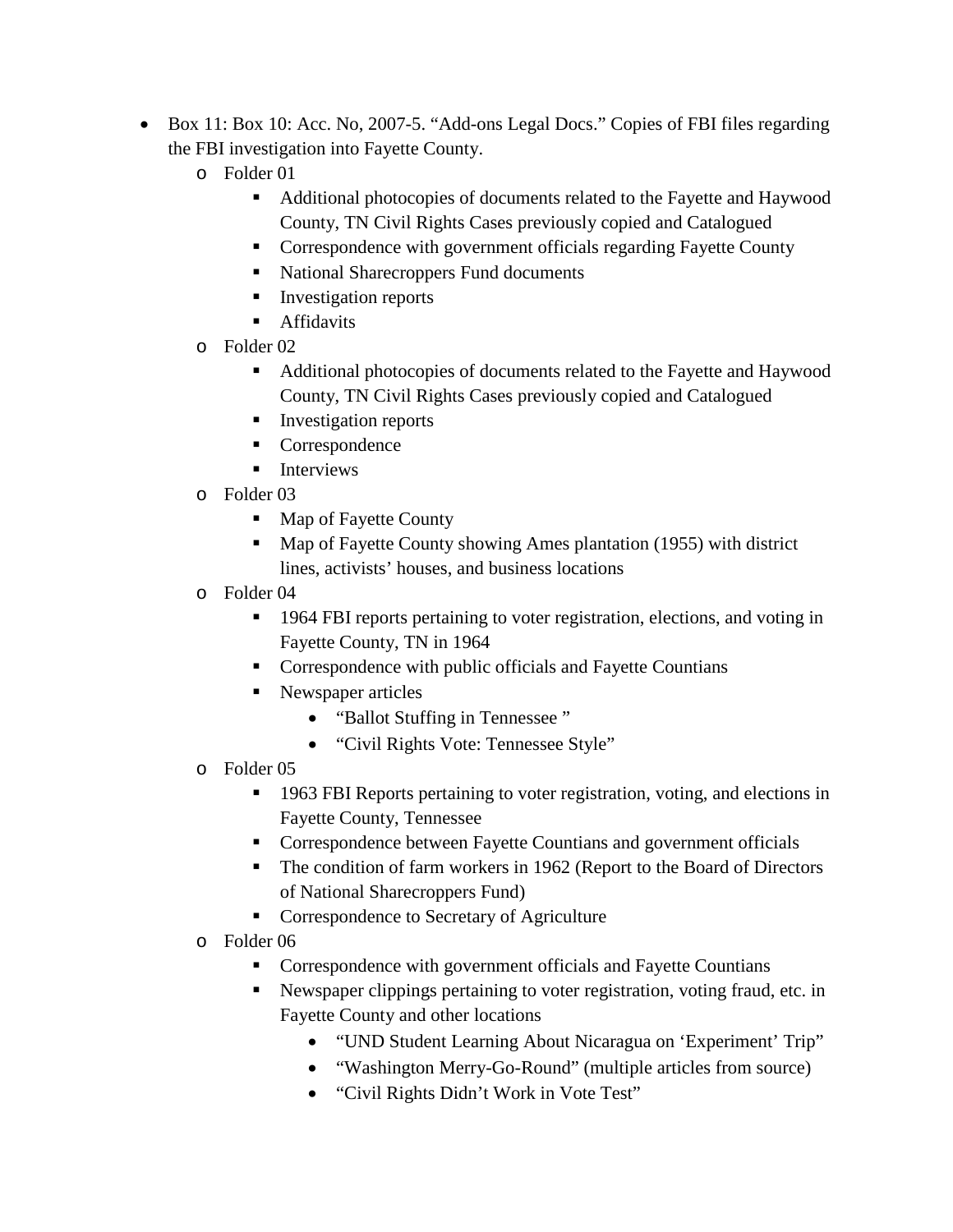- "Delayed Action in Tennessee Election"
- "Shootings, Beatings, Bombings and Burnings"
- "Freedom Schools Mississippi"
- "The Student Voice" (August 05, 1964)
- "Requests for Aid Ignored"
- Documents from the year 1964
- o Folder 07
	- **FBI Report of complaint of four negroes being denied to vote during the** 1970, August 6 election in Fayette County
	- **Letter from John McFerren to FBI reporting being fired at on February 21,** 1969
	- Correspondence related to march from Ripley and Somerville, TN
	- Ully 23, 1966: Racial Matters
- o Folder 08
	- Photocopy of complaint in *USA v. Herbert Atkeison, et al.*
- o Folder 09
	- **FBI** report on Schaflander investigation
	- West Tennessee Voters Project documents
	- Newspaper clippings about voting situation in Fayette County
		- "White House Intervention got Little Action in Tennessee "
		- "Washington Merry-Go-Round" articles
	- Lists of election irregularities in August 8, 1964 election in Fayette County
	- Correspondence about conditions in Fayette County with regards to race relations
	- Documents from the year 1964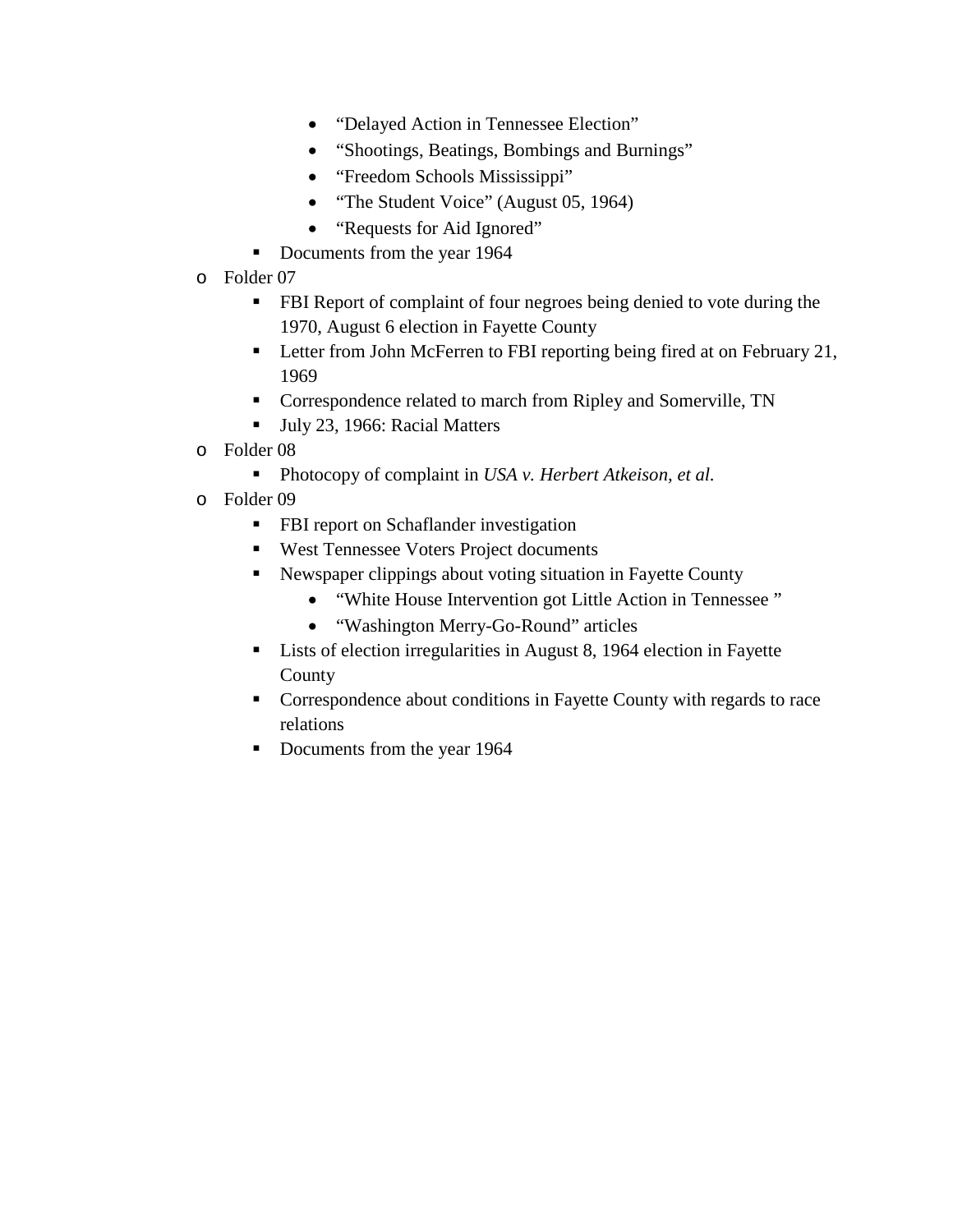- Box 12: Box 1 of the Dean Hansell additions to 441; Fayette County Workcamps (Operation Freedom) newsletters and documents
	- o Folder 01
		- "Give Your Family More Life with MPF"
		- "Tote Bags for Integration"
		- "Tote Bags for Freedom"
		- "Action for Freedom"
		- Appendix from an unknown book
	- o Folder 02
		- Evaluation of January, 1971 workcamps by Virgie Hortenstine
		- Outline for January 15-27, 1971 workcamps
		- Fayette/Haywood workcamps committee list from April 18, 1971
		- Tennessee work Seminar (March 19-25, 1965)
		- **Meeting minutes**
	- o Folder 03
		- Newsletters
		- Articles from *Tri-State Defender*
			- "Attack McFerren at Somerville"
				- "Farmer, 61, is Slain After Killing Deputy"
				- "Rights Hearing Asked for Fayette County"
	- o Folder 04
		- Newsletters/donation requests
	- o Folder 05
		- 1961 "Journal" record of events in Brownsville
		- Report Magazine from  $3/1/1962$
		- *Friends Around the World* articles by Virgie Hortenstine
		- "Students Find Sharecroppers Still Being Evicted in 10n." From *The Call and Post* (2/23/1963)
		- Operation Freedom newsletter (3/1961)
	- o Folder 06
		- List of District 10's unregistered voters
	- o Folder 07
		- **Invitations to meetings**
		- **Workcamp information for volunteers**
		- Workcamp letter
	- o Folder 08
		- Photos in envelope (unsure of spellings)
			- Mike Solomon, Viola McFerren, Rob Harreston, Minnie Jameson, Harpman Jameson, Dean Hansell from 1976
			- Mike Solomon, Viola McFerren, Rob Harreston, Minnie Jameson, Harpman Jameson from 1976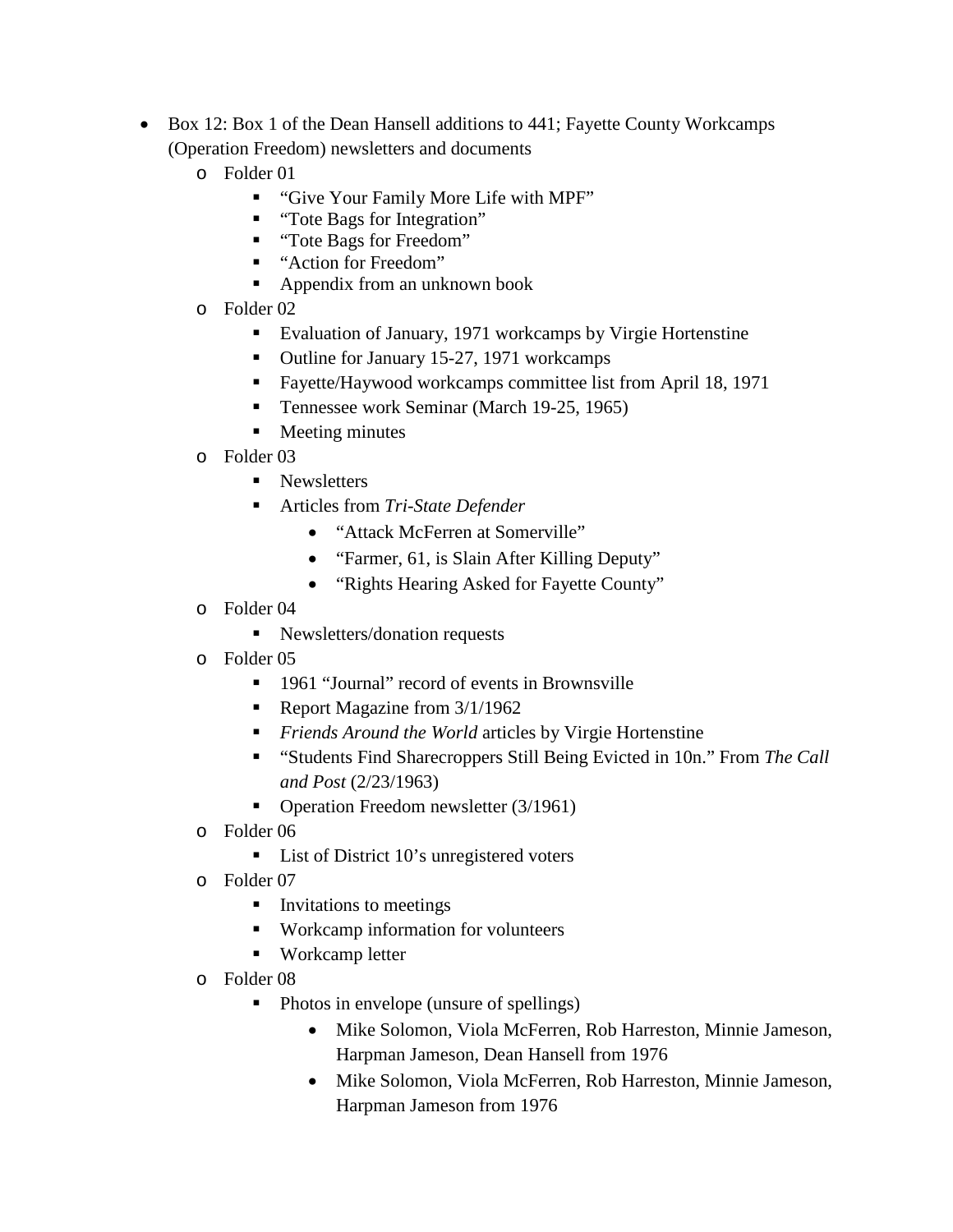- Lucy Houston from Hardeman County, TN, a Freedom School teacher
- Virgie Hortenstine from April, 1977 in Haywood County, TN
- Porter and Mattie Shield from Fayette County, Tennessee in 1976
- Ross and Bedford Mormon from Fayette County, 10n. in 1976
- Freedom School's Legal Rights Class in Fayette County, Tennessee in April, 1977
- Katie Tayler in Fayette County, Tennessee in 1976
- Photo of MLK Jr (unknown location/people)
- o Folder 09
	- Request for books for workcamps
	- **Correspondence with Dean Hansell**
	- Vista letter and information
	- Inventory of books
- o Folder 10
	- **Sermon by June Dowdy**
- o Folder 11
	- Meeting minutes from executive committee
	- **Operation Freedom Newsletter**
	- **"** "The Fayette County Story" by Hayward Brown
- o Folder 12
	- Koinoia Products pamphlet
	- October/November 1970 Head Start Newsletter
- o Folder 13
	- Workcamp registration forms
- o Folder 14
	- **Articles** 
		- "John McFerren Beaten" from *The Nashville Tennessean*
		- "It needs a Roof" photo of workers with community center sign
		- "Grand Jury Fails to Indict Pulliam" by Hayward Brown, photo of Brown with John McFerren and J.C. Jones and Square Mormon
		- "First Bi-Racial Meeting Held" (*Press Scimitar*) photo of Viola McFerren on phone
		- Photo of Velma Lee Coach
		- Letter from Virgie Hortenstine
		- News

"Appalachia's People Begin to Unite Organizing Against Strip Mining and on Other Issues may Pressure an Area-Wide Movement"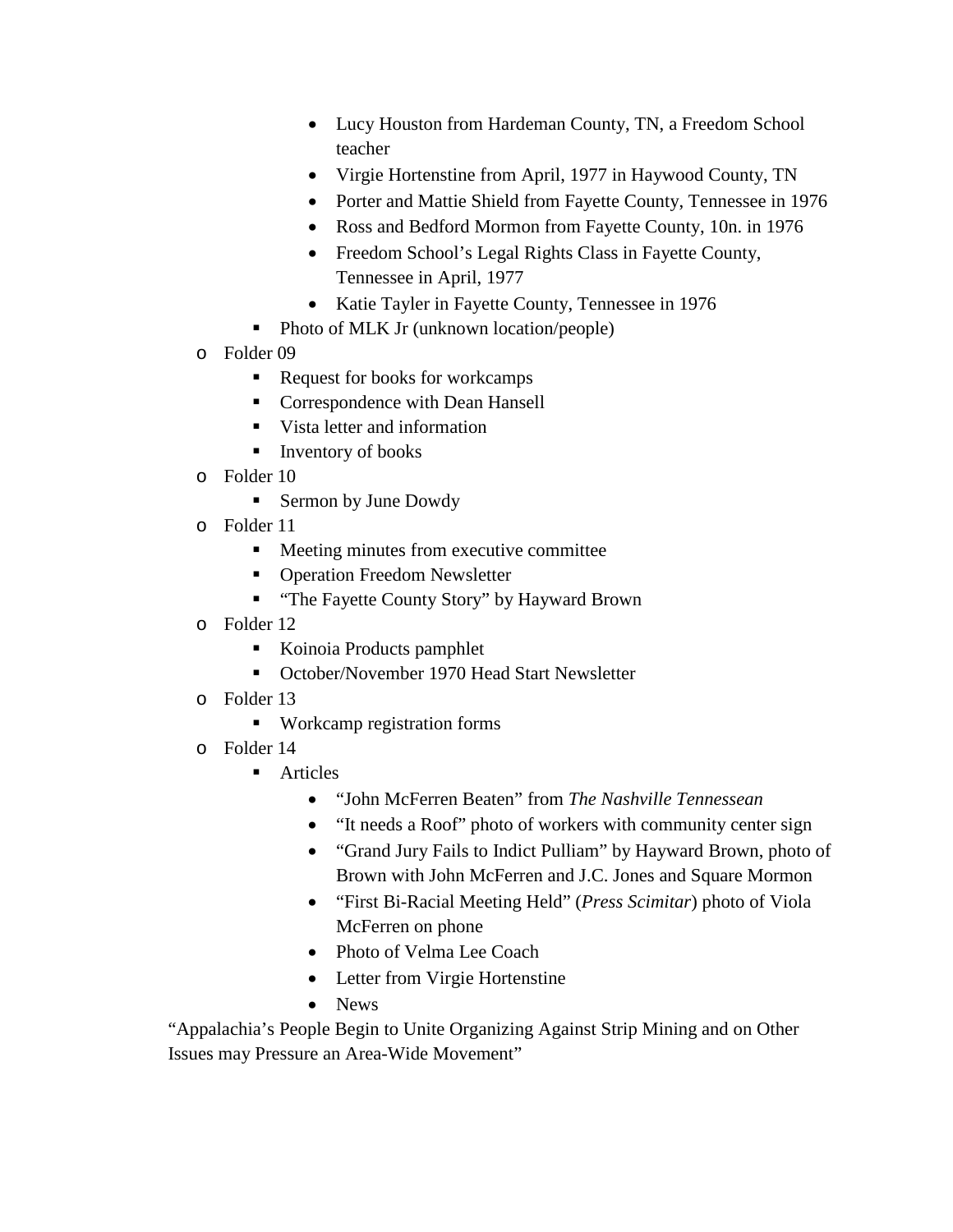- Box 13: Box 2 of the Hansell Additions: Legal Services and Operation Freedom documents
	- o Folder 01
		- "League Links"
	- o Folder 02
		- **Incorporation papers for Fayette Haywood Workcamp Council**
	- o Folder 03
		- Workcamp time sheets
		- Expense Records
		- Policy and guidelines for Fayette-Haywood and Hardeman legal project and Model Valley Legal Services
		- Dean Hansell's Correspondence
		- **Legal services documents**
		- Economic information for aid with applications
	- o Folder 04: Brochure
		- "Fayette-Haywood Workcamps" information sheet/brochure (multiple copies)
	- o Folder 05
		- **Legal Services grant application**
		- AC Wharton, attorney card
		- Correspondence regarding legal aid services
		- Demographics of West Tennessee counties
		- **Legal Services meeting minutes**
	- o Folder 06
		- Correspondence about workcamps
		- <sup>1973-1974</sup> Budget for workcamps and projects
		- Workcamp brochure
	- o Folder 07
		- "Proposal for Fayette-Haywood Workcamps Education Account for Freedom Schools and Field Workers in West Tennessee " (8/2/74)
	- o Folder 08: Correspondence
		- Correspondence about *Our Portion of Hell* with Hayward Brown
		- Hayward Brown's and Dean Hansell's correspondences
	- o Folder 09
		- List of numbers and addresses
		- Hansell Correspondence
		- **F** Information about Minnie McKinnie
	- o Folder 10
		- **Correspondence with Virgie Hortenstine**
		- **Law Program financial report**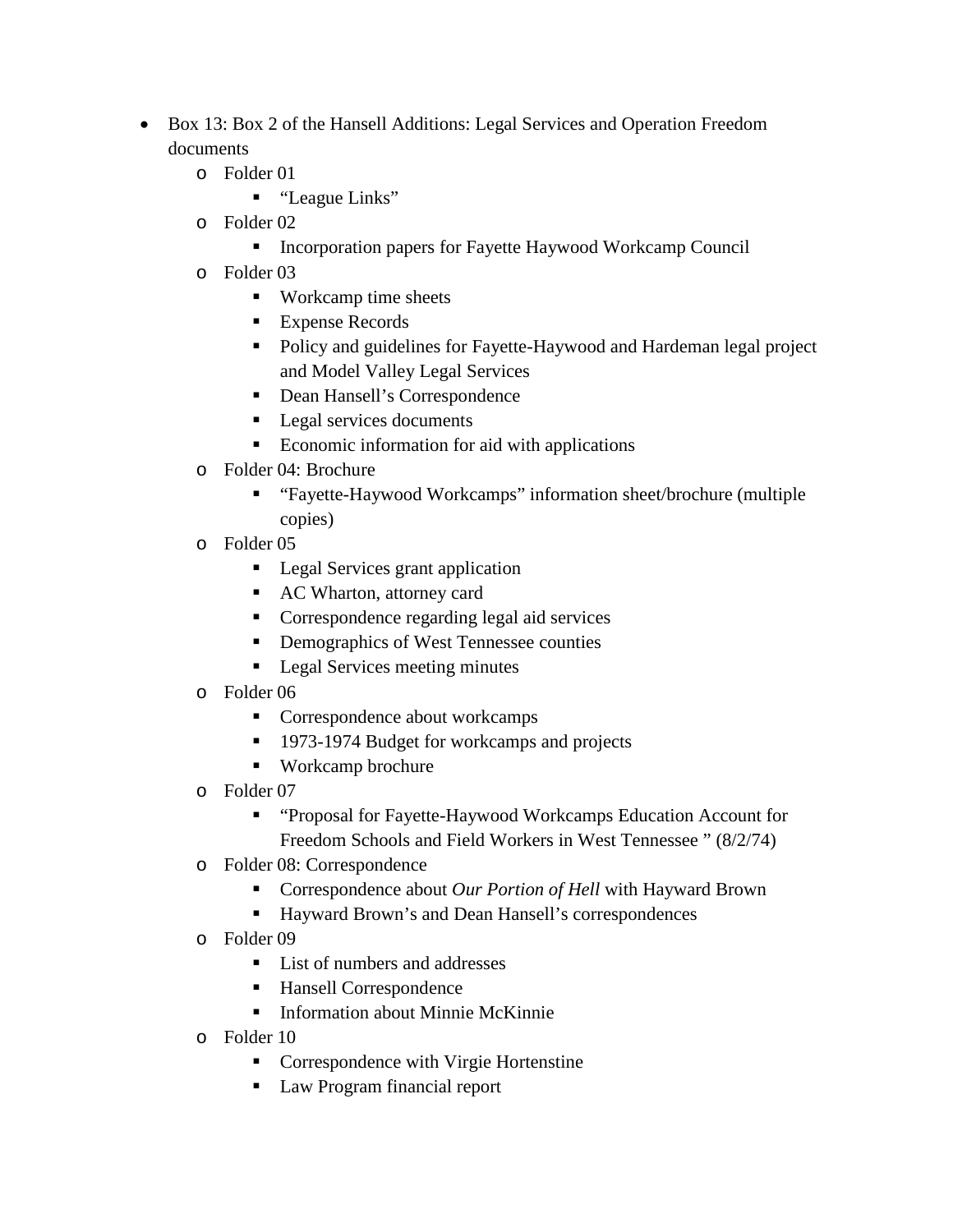- **1973-1974 budget**
- o Folder 11: Miscellaneous Correspondence
	- Request for donations
	- **Correspondence with Dean Hansell**
- o Folder 12
	- Statement of Earnings forms (with Dean Hansell's handwritten notes)
	- Guides for business office education (Salem City Schools)
- o Folder 13
	- "Fayette Haywood Workcamps" by Dean Hansell: collection of articles and information about workcamps and situation in Fayette County
- o Folder 14
	- Fayette-Haywood County information and registration form
- o Folder 15
	- **Bibliography**
	- "Rural Tennessee Blacks Gain Leadership, Civil Rights, from Freedom Schools" by Carol Howland and Virgie Hortenstine (with photos)
	- "Two Freedom School Teachers Write from West Tennessee" with Lozzie Mae Jones and Murlee Cliff
	- "Celebrate Fifteenth Anniversary: Fayette-Haywood Workcamps" by Virgie Hortenstine (From *Quaker Life*)
	- "Sick for Justice" from *Southern Exposure* with photos of Square Mormon
- o Folder 16
	- "Some Thoughts on the Establishment of a Long-Term Volunteer Program in Western Tennessee "
- o Folder 17
	- *Our Portion of Hell* brochure
	- Clipping about injunction
- o Folder 18: Fayette-Haywood Workcamps Newsletters
	- Workcamp newsletters
- o Folder 19: Executive Committee
	- Meeting minutes from Executive Committee
- o Folder 20
	- Deed of gift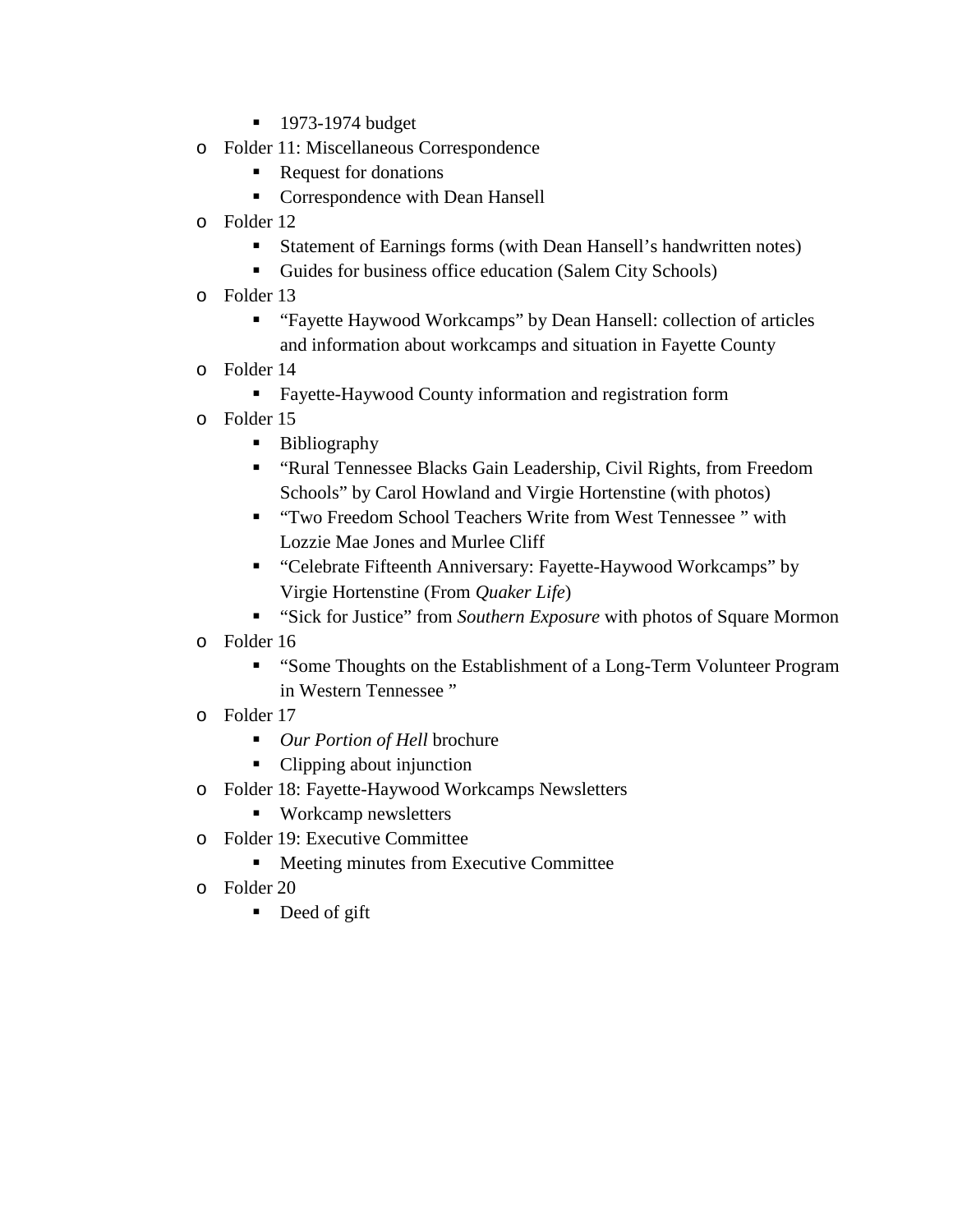- $\blacksquare$  Box 14: Additions to 441
	- o Folder 01: NAACP Records
		- Scholarship and donation information
		- Information about the NAACP collection
		- Letter between Wilkins and Charlie Butts
	- o Folder 02: NAACP Series III, box C 147, fd : Branch file, Somerville, Tennessee, 1960-1964
		- Suggestion of making loans to Fayette Countians
		- Memo about the founding of an NAACP branch in Fayette County
		- Official NAACP correspondence (much between Yancey, Butts, Gloster Current, and Wilkins)
		- Flyer for fundraiser
	- o Folder 03: NAACP, series III, box C 147, fd 7: Tennessee State Conference, 1956-1962
		- Official Correspondence
		- Memorandums
		- Gloster Current's Keynote address from September 30, 1960 at the State Conference of NAACP address
		- **Membership and contributions list**
	- o Folder 04: MS Sovereignty Commission Online: Website data
		- **MDAH Digital collection: Information about Mississippi State** Sovereignty Commission
	- o Folder 05 a: MS Sovereignty Commission Online: Estes and McFerren
		- **MDAH Digital Collection, records about Estes and McFerren**
	- o Folder 05 b: Department of Justice
		- Correspondence with Daphene McFerren
		- "7 Pages of responsive documents consisting of an intra-agency memorandum and general correspondence"
			- Correspondences with US Attorneys and Justice Department
	- o Folder 06: Hall: Correspondence, photos
		- Photos and documents donated by Tim Hall
		- Disc with five photos taken by Ernest Withers and donated by Tim Hall
		- Correspondence with Tim Hall and Daphene McFerren
		- Tim Hall's consent form
		- **Miscellaneous papers**
		- Photos from Fayette County High School (1966-1967)
		- Correspondence from Square Mormon about Poor People's Health Council
		- **Printed off Ernest Withers photos (different from disc. Poor quality. Some** can be found elsewhere in the collection)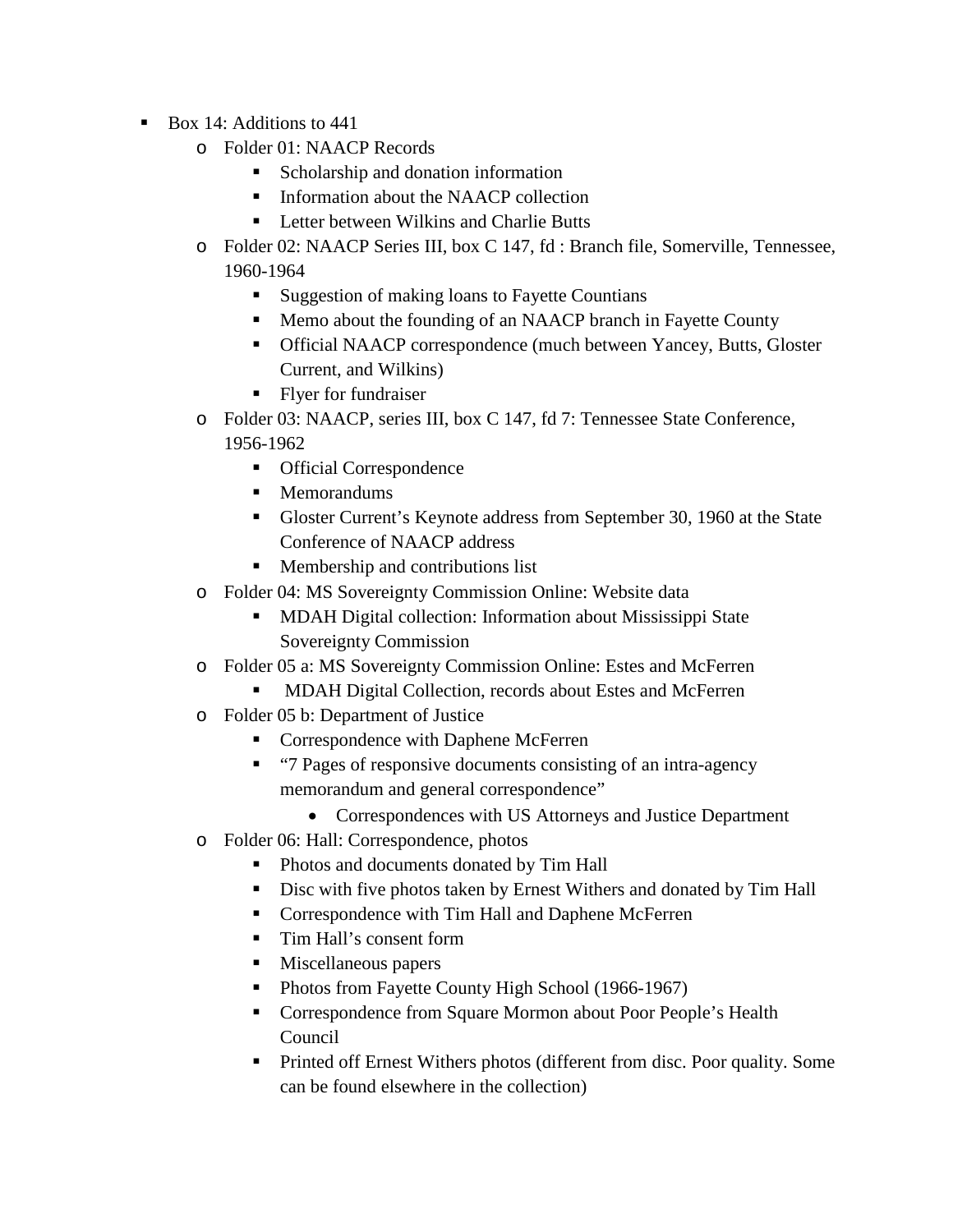- Email about sit-ins from Tim Hall to Daphene McFerren
- o Folder 07: Hall: Clippings, articles
	- Articles donated by Tim Hall
		- "Background of a Civil Rights Movement" (Tim Hall, editor; letter from Charlie Haynie) from Cornell University (*The Trojan Horse)*
		- "The Fayette Fraud" (*The Nation,* August 24, 1964)
		- "West Tennessee Negroes End 5-day Freedom March" (*New York Times* July 28, 1966)
		- Illegible article
		- "No Plumbing for Negroes" (*Atlantic Monthly* September, 1965)
		- "Tennessee Students get the Vote Out" (*The Nation*, August 10, 1964)
		- "Election in Tennessee to Test Negro Voting Power" (*The New York Times,* July 20, 1964)
		- "Candidates Backed by Negroes Lose in Fayette County," (*New York Times,* August 7, 1964)
		- "Federal Protection Wanted: Civil Rights Field Director Says Workers are Harassed," (*New York Times,* July 7, 1964)
		- "Drive in Tennessee ," (*New York Times,* June 18, 1964)
		- "Tennessee Police Guard 35 Civil Rights Marchers" (*The New York Times,* July 24, 1966)
		- "West Tennessee Negroes End 05-Day Freedom March" (*The New York Times,* July 28, 1966)
		- *The Nation,* "Fayette Fraud" August 24, 1964
		- "Tennessee : Indignities Recorded" (*Christian Century,* September 9, 1963)
- o Folder 08: Hall: West Tennessee Freedom Press
	- Donated by Tim Hall
	- West Tennessee Freedom Project newsletters (photocopies)
- o Folder 09: Hall: Poetry
	- **Poetry written and donated by Tim Hall** 
		- "Yalobusha County"
		- *Poems:* a collection of poetry by Tim Hall
- o Folder 10: Hamburger: Correspondence, Administrative
	- Deed of gift from Eric Hamburger
- o Folder 11: Hamburger: Diary, 1965
	- Correspondence with Eric Hamburger
	- List of districts with guests
	- Excerpts from the diary of Bob Hamburger in 1965
- o Folder 12: Gabriner, Vicki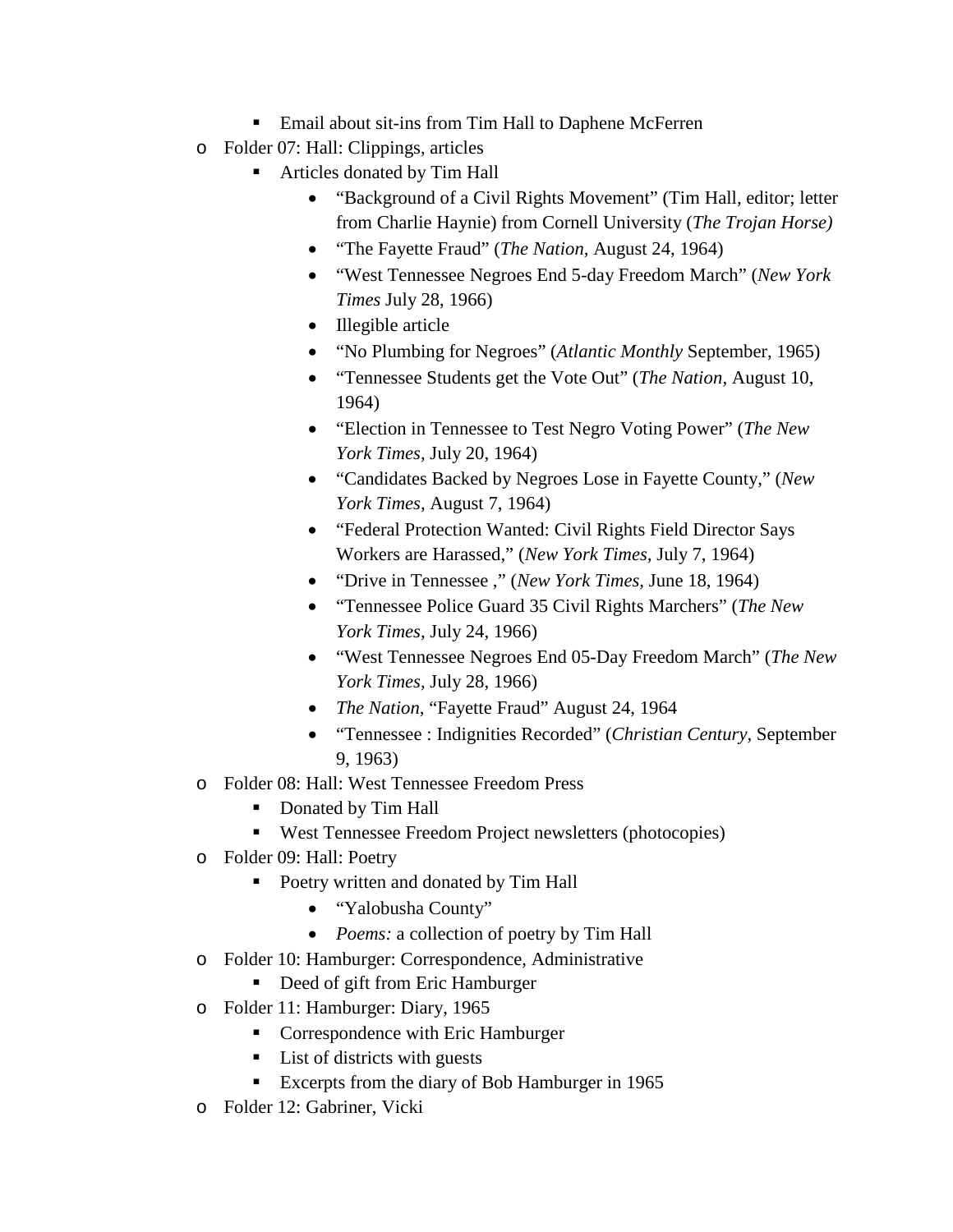- Consent
- **Correspondence written and donated by Vicki Gabriner**
- o Folder 13: McFerren: Statements
	- Statements collected by Viola McFerren
	- **Letter to Daphene McFerren**
- o Folder 14: McFerren: National Public Library oral history transcript, 2005
	- Memo from Richard Saunders to Daphene McFerren
	- Highlander Folk flyer
	- Correspondence between Viola McFerren and Andrea Blackman
	- **Transcript of interview with Viola McFerren from The Nashville Public** Library
- o Folder 15: Cocke: undated interview summary
	- Outline of interview with Jon Cocke
- o Folder 16: Mormon, Square
	- Description of Square Mormon and Poor People's Health Council and statement
	- "Sick for Justice" with photo of Square Mormon
	- **EXECUTE:** Letter of Appreciation to Square Mormon from Poor People's Health Council
- o Folder 17: Fayette County Civil Rights Movement and Videotape Log
	- Log of interviews (tapes located in Boxes  $3/4$ )
- o Folder 18: Fayette County Interview Project, tape 01
	- **Transcript of tape 01 of the video interviews (boxes 3/4)** 
		- Viola McFerren
- o Folder 19: Fayette County Interview Project: Tape 2
	- Transcript of tape two of the video interviews (boxes 3/4)
		- Viola McFerren
		- Charlie Butts
		- Maggie Mae Horton
		- Lavearne Towles
	- **Letter from Tim Hall**
- o Folder 20: Fayette County Interview project tape three
	- Transcript of tape three of the video interviews (boxes 3/4)
		- Lavearne Towles
		- Harpman Jameson
		- James Jameson
		- John McFerren
		- John McFerren Jr
		- Robert Hamburger
- o Folder 21: Fayette County Interview Project, tape four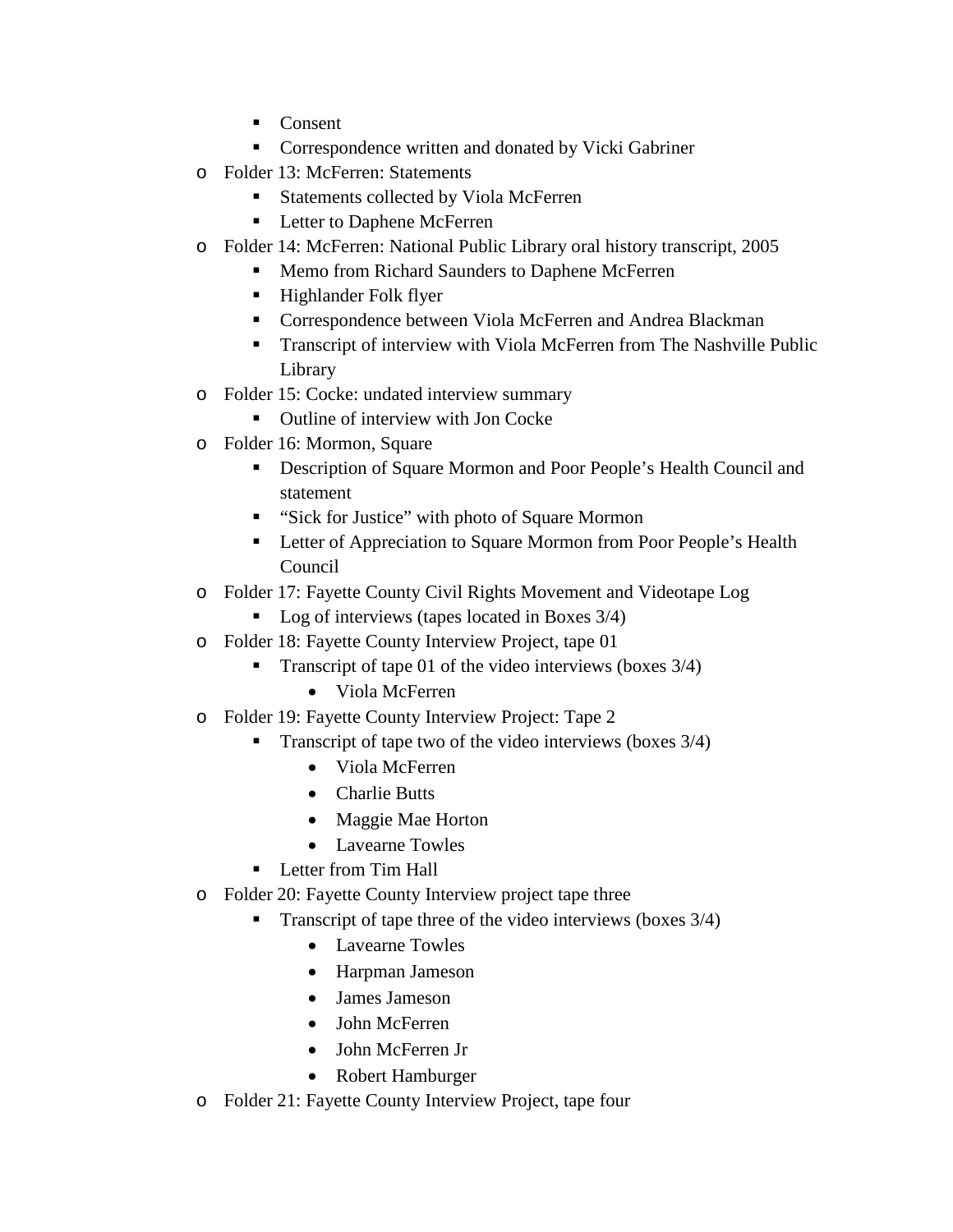- **Transcript of tape four of the video interviews (boxes 3/4)** 
	- Miles Wilson
	- Edward Gray
	- McFerren family
	- Daphene McFerren
- o Folder 22: Fayette County Interview Project, tape five
	- **Transcript of tape five of the video interviews (boxes 3/4)** 
		- Early B. and Mary Williams
		- Robert Hamburger
- o Folder 23: Fayette County Interview Project, transcription billing
	- Billing record for transcriptions of interviews for the videos in boxes  $3/4$
- o Folder 24: Thornberry Research Correspondence
	- **Correspondence with Jerry Thornberry regarding Tent City**
- o Folder 25: Thornberry Package 1
	- "Origins of Operation Freedom" essay by Jerry Thornberry for the Tennessee Conference of Historians
	- **Timeline of workcamps and student workers inside Fayette County**
	- "Virgie Hortenstine and the Workcamps of West Tennessee, 1962-1973" essay by Jerry Thornberry for Annual Meeting of the Southern Historical Association
- o Folder 26: Thornberry, Package 2 (Tent City Folder)
	- List of items in the Thornberry collection
	- Articles
		- "Only 02 tenant Families Still Call Tent City 'Home'" (*Commercial Appeal*, February 2, 1963)
		- "White Youths Block Negro Marchers" (*Post and Times-Star,* July 24, 1963)
		- "White Youths Block Negro Marchers" (*Post and Times-Star,* July 24, 1963)
		- "Tennessee Area Curbing Negroes" (*The New York Times,* June 19, 1960)
		- "Politics" (Nashville, TN, March 31, 1965)
		- "Keep Freedom City Alive" (*The Student Voice,* January, 1961)
		- "Sit-ins Near Anniversary; 'Freedom City' Drive On" (*The Student Voice,* SNCC newsletter, January, 1961)
		- "Freedom Village, Tennessee " (*The Student Voice,* SNCC newsletter, February, 1961)
	- **League News releases**
	- Notes about Estes, NAACP, SCEF
	- SCEF information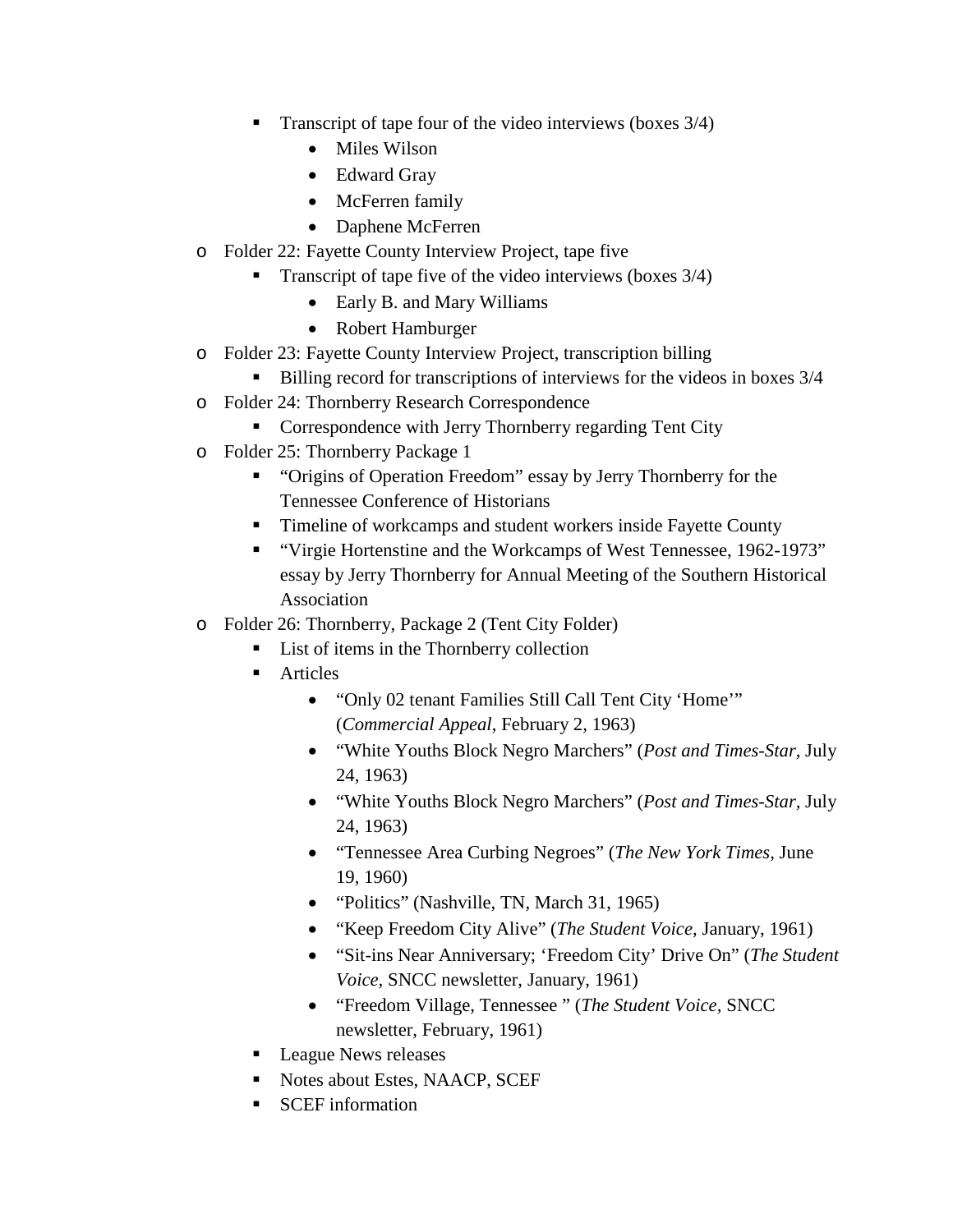- Estes Kefauver, Senator, correspondence
- Operation Freedom and League correspondence
- o Folder 27: Thornberry, Package 2 (Fayette County package)
	- Allen Yancey, correspondence
	- League Correspondence (and newsletter)
	- League Financial report, 1962
	- **Articles** 
		- "Negro Leader Favors Pattat for Sherriff" (*Fayette Falcon,* July 2, 1964)
		- "A Voting Victory" (*Providence Evening Bulletin,* July, 196?)
		- "King Murder: A Mystery Call" (*New York Post,* by Ted Poston)
		- "Non-violence Renascent" (*Fellowship,* November, 1969)
		- "Inside Somerville"
		- "Fayette County Blacks: Still the Nonviolent Doves" by V. Hortenstine
		- "Fayette-Haywood Workcamps"
		- "Integration Suit Filed Against Fayette Board." (*The Nashville Tennessean* , September 24, 1970)
		- "Farmer, 61, Is Slain After Killing Deputy" (*Tri-State Defender,*  December 20, 1969)
		- "March Planned Despite Fatal Shooting" (*Nashville Tennessean,* December 13, 1969)
		- "Grand Jury Frees Somerville Grocer" (*Press Scimitar,* November 25, 1970)
		- "Somerville Grocer Cleared in Assault, Battery Case" (*The Commercial Appeal,* November 25, 1969)
	- Haynie, McCrackin and League Correspondences
- o Folder 28: Thornberry Package 3 (McFerrens and Civic Welfare League Folder)
	- League Reports, 1962, 1964, 1969, 1961,
	- League Correspondence
	- John McFerren, affidavit
	- "Unhappy Success Story of Fayette County" (*The Southern Patriot,* by Bob and Vicki Gabriner)
	- "Mass Action on School Issue" (*The Southern Patriot,* October 1963)
	- **Ball game flyer**
	- 1964 Rally information
- o Folder 29: Thornberry, Package 4 (John McFerren Folder, Link Folder)
	- Copies of *League Link*, from
		- May 27, 1961
		- June 3, 1961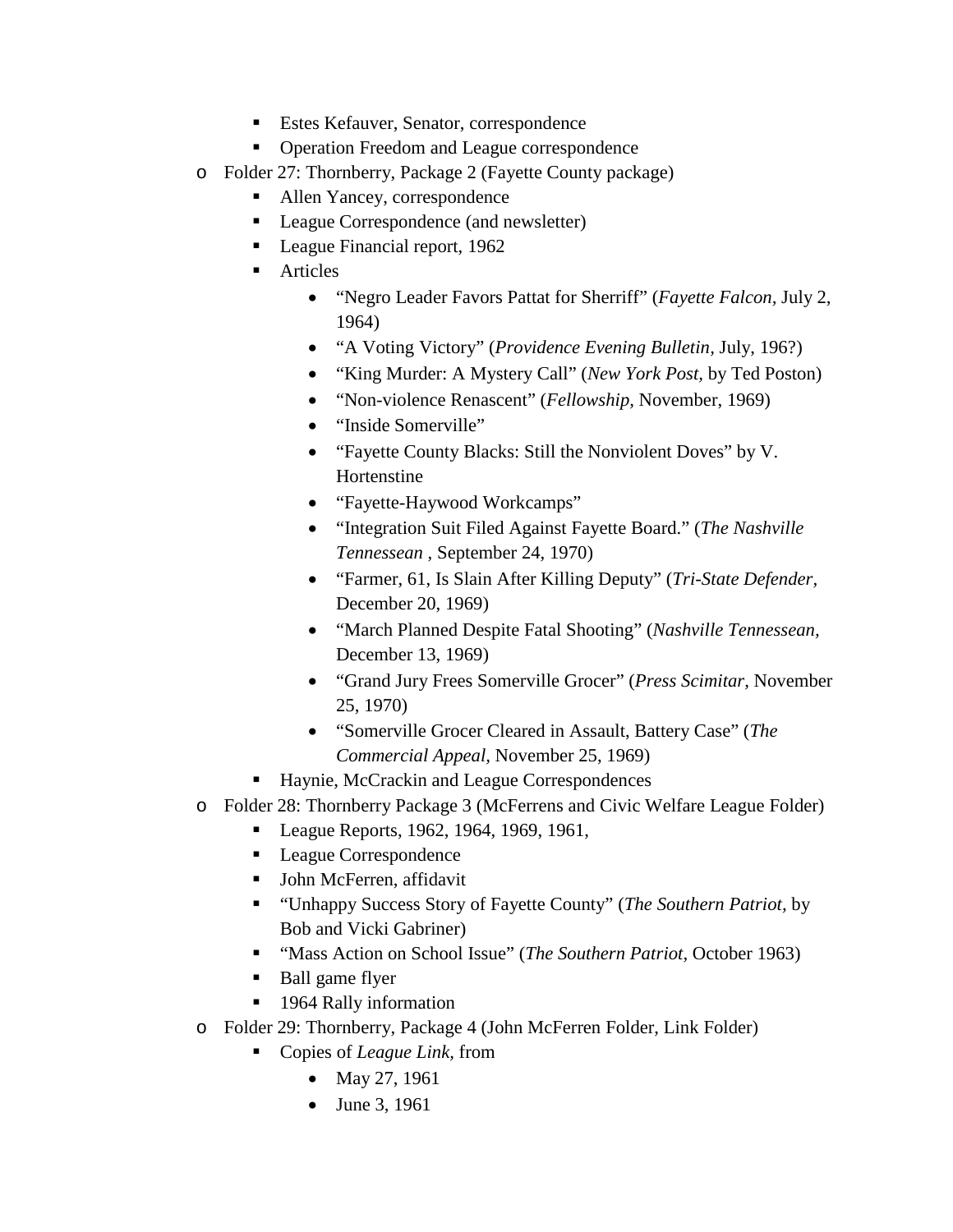- June 10, 1961
- June 24, 1961
- July 8, 1961
- July 15, 1961
- July 22, 1961
- August 8, 1961
- August 18, 1961
- August 25, 1961
- September 1, 1961
- September 9, 1961
- November 5, 1961
- February 3, 1962
- **McFerren/Hortenstine correspondence**
- Thornberry emails
- "McFerrin Acquitted; 5 Draw Convictions" (*Nashville Tennessean,*  December 17 1969)
- "Rights Hearing Asked for Fayette County" (*Defender,* January 3, 1970)
- "Fayette Pupil Ordered Reinstated" (*Press Scimitar,* April 6, 1971)
- o Folder 30: Thornberry, package 5 (Viola McFerren Folder)
	- Hortenstine and McFerren correspondences
	- Photo of Viola McFerren
- o Folder 31: Thornberry, package 6 (Minnie Jameson)
	- **Jameson and Hortenstine correspondences**
- o Folder 32: Thornberry: WTVP, West Tennessee Voters Project, 1
	- WTVP fund appeal
	- Tim Hall, Debby Rib, Charlie Butts, Danny Beagle, Bob Gabriner and WTVP correspondence
	- Fayette County narrative, 1965
- o Folder 33: Thornberry: WTVP 2
	- Tim Hall, Debby Rib, Charlie Butts, Danny Beagle, Bob Gabriner, Doug Dowd, and WTVP correspondence
	- "A Brief Proposal for a Political Action Project in West Tennessee " by WTVP
	- **Affidavits: Square Mormon, Tim Hall**
	- Donations request
	- **WTVP** news releases
	- **Correspondence to FBI about problems in Fayette County**
	- "Working with Whites in Somerville" *The Chattanooga Times,* August 12, 1965
	- Fayette County Unit of Tennessee State Public Health letter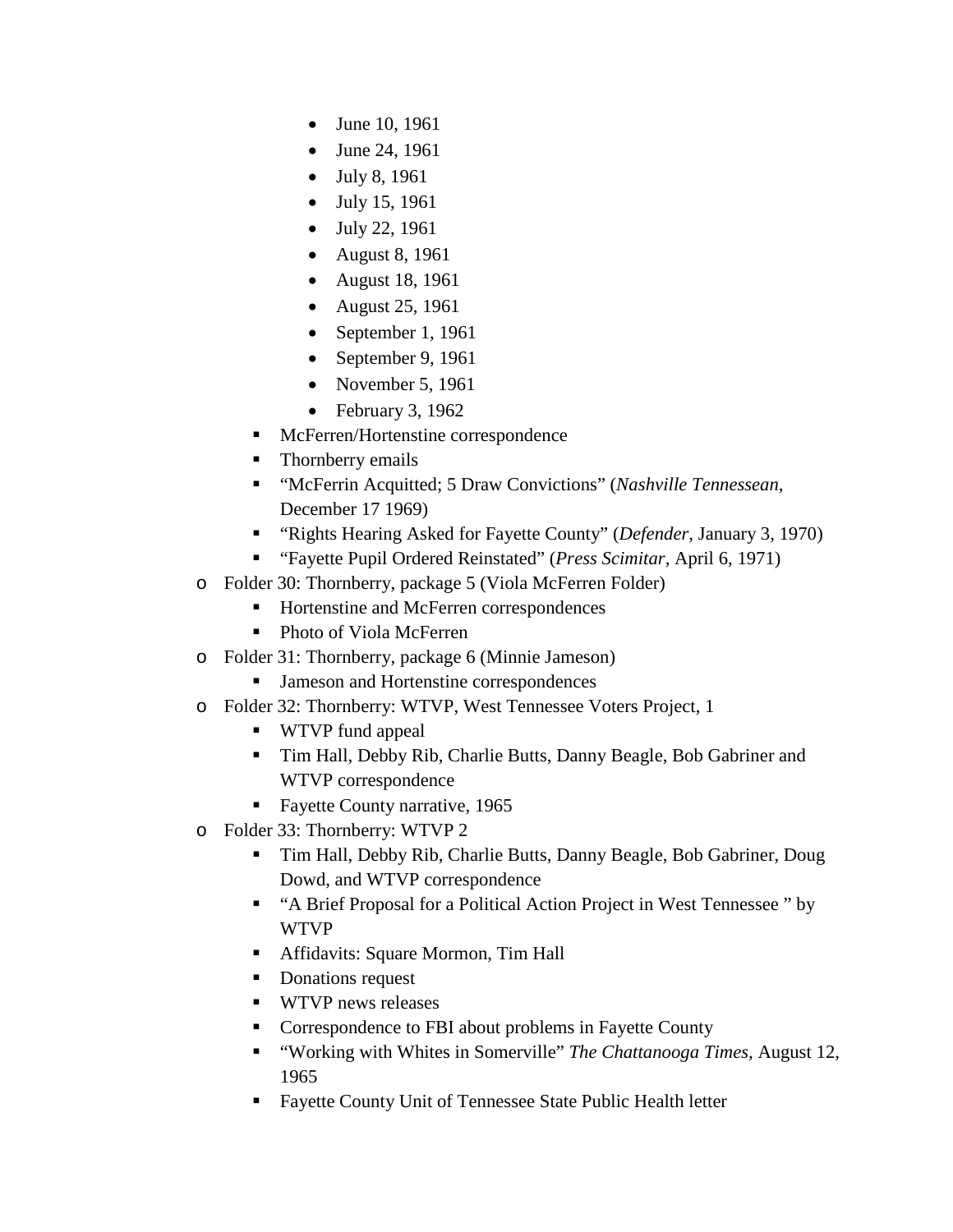- "Tennessee Project Divides Negroes" *The New York Times,* August 9, 1965
- o Folder 34: Thornberry, Walter Tillow papers
	- Letter regarding the contents of the folder
	- Tillow Correspondence
		- A Cornell student, with Haynies, SNCC, and Operation Freedom
- o Folder 35: Thornberry Unidentified, likely Hortenstine
	- Hortenstine , correspondence with Fayette Countians
	- "McFerren Acquitted, 5 Draw Convictions" (*Nashville Tennessean,*  December 17, 1969)
	- "Rights Hearing Asked for Fayette County" (*Defender,* January 3, 1970)
	- "Fayette Pupil Ordered Reinstated" (*Press Scimitar,* April 6, 1971)
- o Folder 36: Thornberry: McFerren Notes 1
	- "A Black Community, in Fayette County, Truly Faces a Black Christmas" (newsletter, December 19, 1969)
	- Correspondence with Tim Hall from National archives
	- Hortenstine correspondence
	- *League Link*s (same as folder 29)
	- **League news updates and releases and correspondences**
- o Folder 37: Thornberry, McFerren notes, 2
	- Contents same as folder 26
	- Contents same as folder 27
	- Contents same as folder 28
- o Folder 38: Washington, 'Program of the Civil Right Section' 1951
	- JSTOR article, "The Program of the Civil Rights Section of the Department of Justice" from *The Journal of Negro Education*
- o Folder 39: Micoff, "Presidential Leverage …" (1981)
	- Micoff, "Presidential Leverage over Social Movements: The Johnson White House and Civil Rights" article from JSTOR, *The Journal of Politics*
- o Folder 40: Skrentny, "Effect of the Cold War" (1998)
	- "Effect of the Cold War" *Theory and Society,* JSTOR
- o Folder 41: Reference Works
	- "McFerren, John and Viola" (*The Tennessee Encyclopedia of History and Culture,* 1998)
	- *Notable Black American Women, Book 2* "Viola Harris McFerren"
- o Folder 42: Williams, "Justice Through the Ballot Box" 2003
	- "Justice through the Ballot Box" (The Civil Rights Movement in Fayette County, Tennessee, 2003. Essay by Grace Williams)
- o Folder 43: Sarvis: "Leaders in the Court and Community" 2003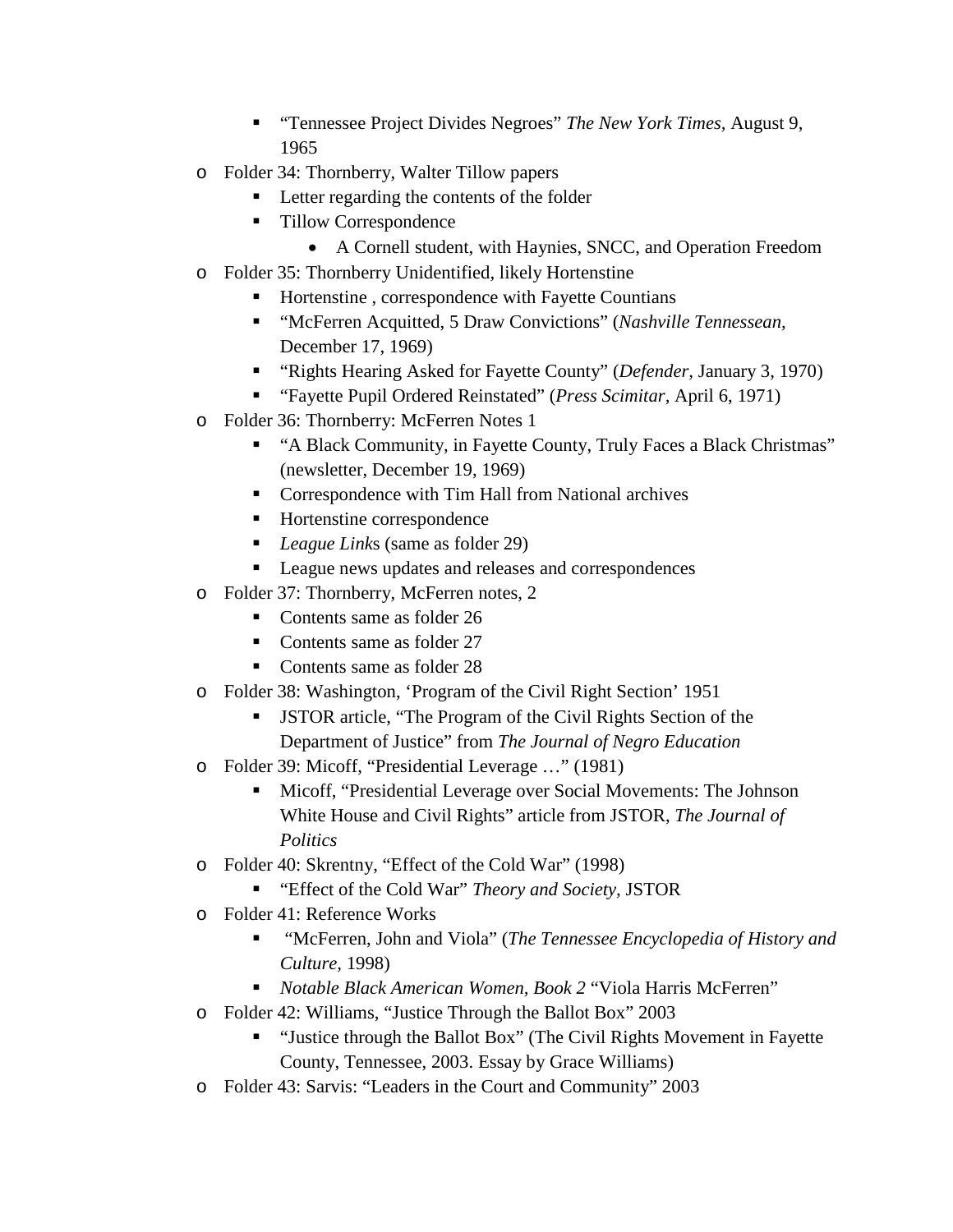- "Leaders in the Court and Community, ... the legal fight for rights in Tennessee " (*The Journal of African-American History,* Tennessee Electronic Library)
- o Folder 44: Saunders, "Of Some Importance" 2003
	- "'Of Some Importance, But Uneven and Limited': External Support for the Local Civil Rights Action in Tennessee's Haywood and Fayette Counties, 1959-1964." By Richard Sanders
- o Folder 45: Traveling Exhibit outline, 2006
	- Outline for the traveling exhibition about Fayette County
- o Folder 46: Permission Documents
	- Correspondence about "Recording the Historical Account of the Fight for Civil Rights in Fayette County, Tennessee."
- o Folder 47: "McFerren: Research Correspondence, 1995-2007"
	- **Correspondence between D. McFerren and US District Court Clerk** requesting docket sheets for *US v. Atkeison, McFerren v. Fayette County Board of Education, Shaw v. Fayette County Board of Education, Norma Cox v. Fayette County Board of Education.*
	- Billing for work on interviews
	- **Correspondence with Jerry Thornberry about McCrackin**
	- Haynie donation paperwork
- o Folder 48: Genealogy
	- "The McFerrin Family of Methodist Ministers" *The Fayette County Historical Society Bulletin,* August, 1978
	- Family Group Record and household record
- o Folder 49: Pages from West Tennessee Educational Congress, 1952
	- "Fayette County Training School—Somerville"
	- List of Fayette Counties 67 "colored schools" and article from *West Tennessee Educational Congress*
- o Folder 50: Song Stars
	- "Core Sit-in Songs" song booklets
	- "Look Away: 56 Negro Folk Songs" song booklet
	- One copy of fundraising calendar
- o Folder 51: book: F216.1 B65x, available for circulation
	- "Black Candidates: Southern Campaign Experiences" by Voter Education Project
	- "Political Strength—How to get it: A Guide to Effective Action in Your Community"
- o Folder 52: CORE Lator
	- *Core-Lator*, (April, 1961 and May, 1961, CORE newsletter)
- o Folder 53: "White Texts"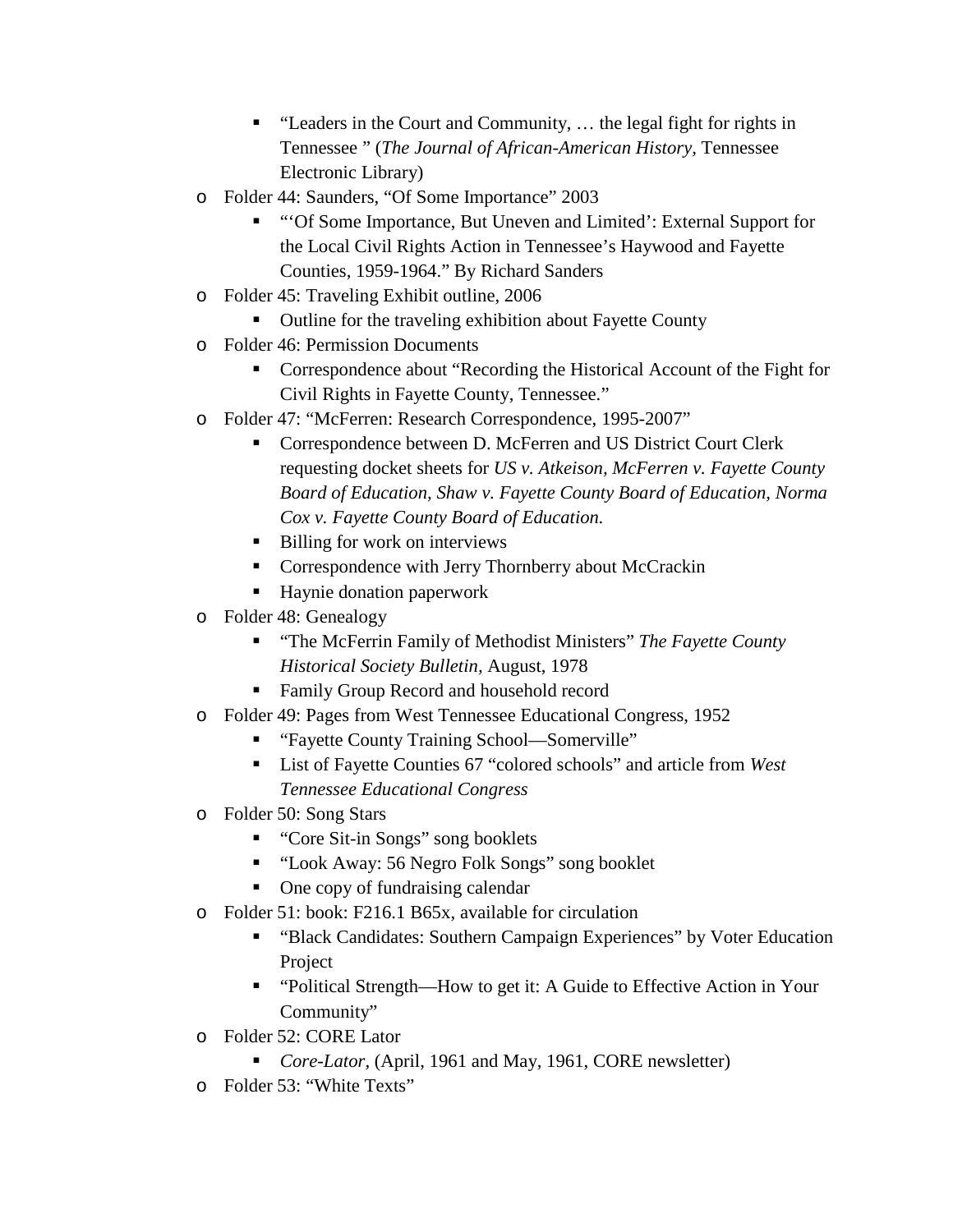- *Don and Peggy*
- *Here and Near*
- o Folder 54: Commemorative bookmarks, 2001
	- **Tent City bookmarks**
- o Folder 55: White textbooks used in black schools (discussed by Maggie Mae Horton in transcript 2-31)
	- *Five in the Family* text book for health and personal development
	- *Making Sure of Arithmetic*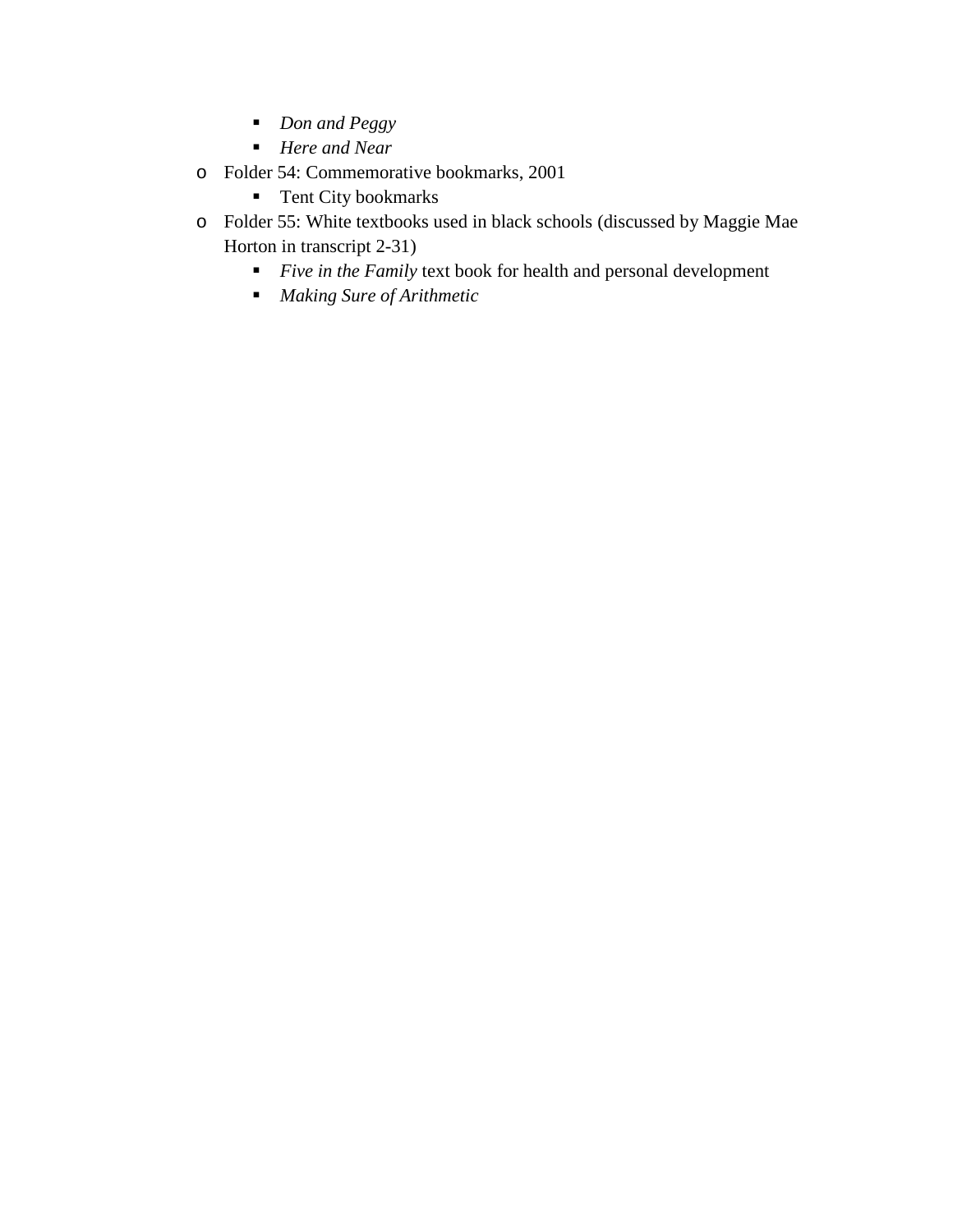- $\bullet$  Box 15
	- o Empty box from Bethel University to UTM
	- o CD
		- Allen Yancey Jr.'s certificate of appreciation
			- Mt Olive Church certificate of appreciation
			- Photo of march lead by Viola and John McFerren (Ernest Withers)
			- Voter registration image (Art Shay)
	- o Folder 01
		- "What Happened, Tent City?" from UTM Civil Rights Conference
		- Correspondence: Viola McFerren with Avon Williams, Bruce Rapport, Hubert Humphrey
		- *McFerren v. Board* court documents
		- $\blacksquare$  7<sup>th</sup> annual tea program
		- $\blacksquare$  12<sup>th</sup> annual tea program
		- Summary of Mrs. Viola McFerren's contributions and achievements and details about the movement
		- "Alumni Association Honors Public Servants" (*Fayette County Review,*  September 25, 2002)
		- "Today's Celebration Honors These Volunteers of the Mid-South" (*The Commercial Appeal,* November 22, 1989).
		- "Ten Represent Shining River of Volunteers" (*The Commercial Appeal*)
		- "Memorable photos from the *Ebony* Files" (November, 2004)
		- **Minnie Jameson correspondence about poverty program and human rights**
		- $\blacksquare$  16<sup>th</sup> annual tea program
		- "Political Strength How to Get It: A Guide to Effective Action in Your Community"
		- "A Brief History Reflecting Some Achievements and Contributions by The Original Fayette County Civic and Welfare League"
		- "How Long, Oh Lord, How Long? This is the Questioning Cry of the Black Community of Fayette County"
		- **"** "Introduction: The Search for Human Rights"
		- "Fayette County" Pete Seeger song lyrics
		- **Articles** 
			- "New SNCC Head is Gentle Revolutionary"
			- "McFerren, Others Beaten" (*Fayette Haywood Newsletter,* March 23, 1970)
			- "The Boycott of Somerville" (*Fayette Haywood Newsletter,*  October 18, 1969)
			- *Fayette Haywood Newsletter,* November 7
			- "Workcamp Reports"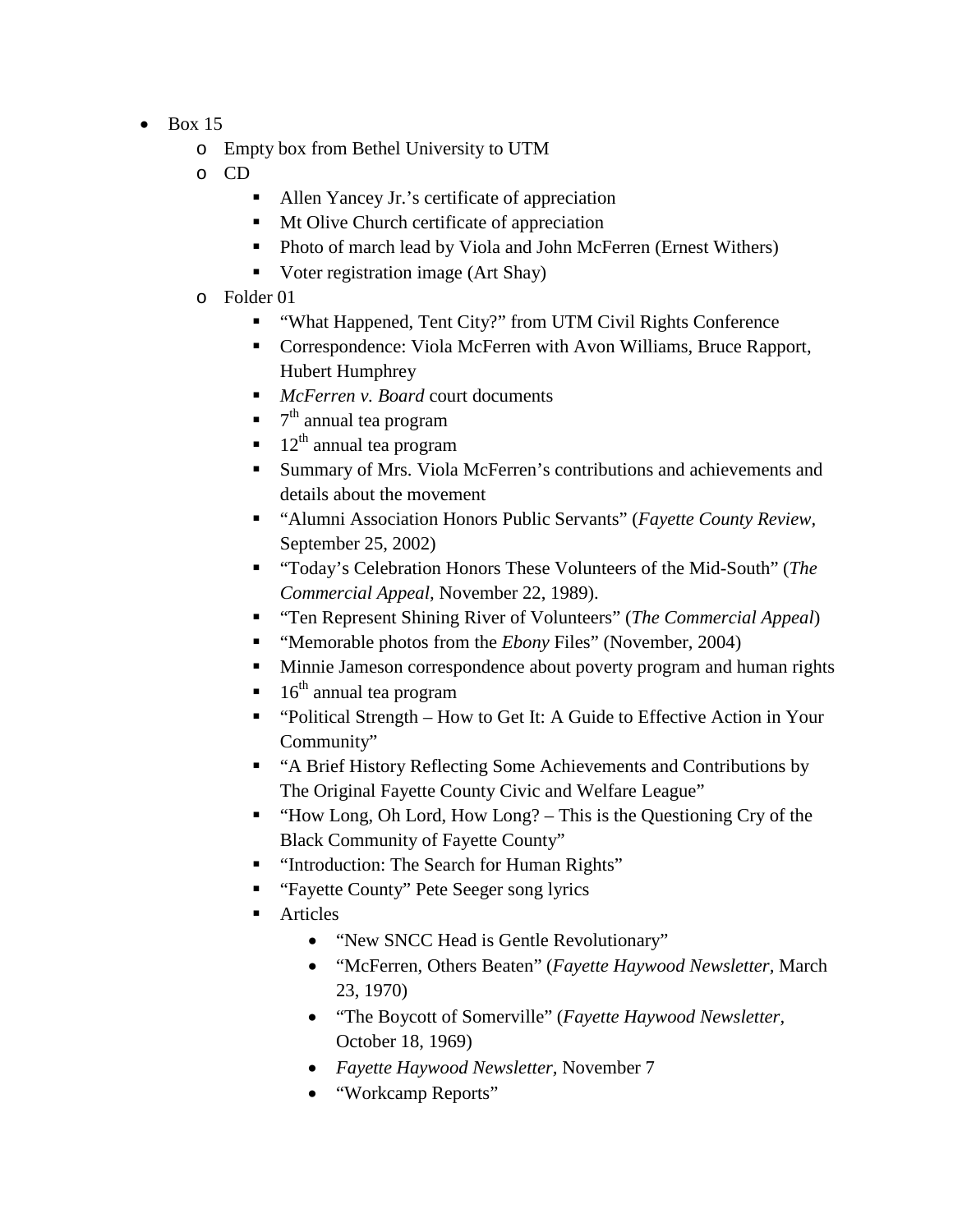- "Haywood County News"
- "Early Brownsville History"
- "The Boycott of Somerville"
- Collage of articles about Fayette County
- "Blacks Go to Court in Haywood County"
- Review of *Our Portion of Hell*
- Rally flyer with John McFerren as speaker
- o Folder 02: Photos: Anti-Poverty meeting, 1966
	- Photographs of Viola McFerren and her work with the anti-poverty commission
- o Folder 03: Photos: Community Center, 1961-1965
	- Photo of workers with community center
	- List of individuals in League board photo from groundbreaking
	- League board photo from groundbreaking
	- Community Center photo
	- M. Jameson and J. McFerren photo
	- Withers's V. McFerren photo
	- Workcamp photo
- o Folder 04: Fayette County Community Study, 1987 text
	- Fayette County Community Study, 1987 by Center for Voluntary Action Research to TVA
- o Folder 05: Fayette County Community Study, 1987 Appendix A
	- **Fayette County Community Study, 1987 by Center for Voluntary Action** Research to TVA, Appendix A
- o Folder 06: Fayette County Community Study, 1987 Appendix B
	- Fayette County Community Study, 1987 by Center for Voluntary Action Research to TVA, Appendix B
- o Folder 07: West Tennessee Freedom Press
	- West Tennessee Freedom Press newsletters:
		- July 15, 1995
		- July 28, 1965
		- August 11, 1965
- o Folder 08: Outline of Traveling Exhibition
	- Outline of traveling Fayette County, TN exhibit
- o Folder 09: Nashville Public Library, Viola McFerren
	- **Transcript of interview with Viola McFerren**
- o Folder 10: *Jackson Sun,* Tent City
	- **Print-outs of the** *Jackson Sun* website on Tent City
- o Folder 11: "Justice Through the Ballot Box"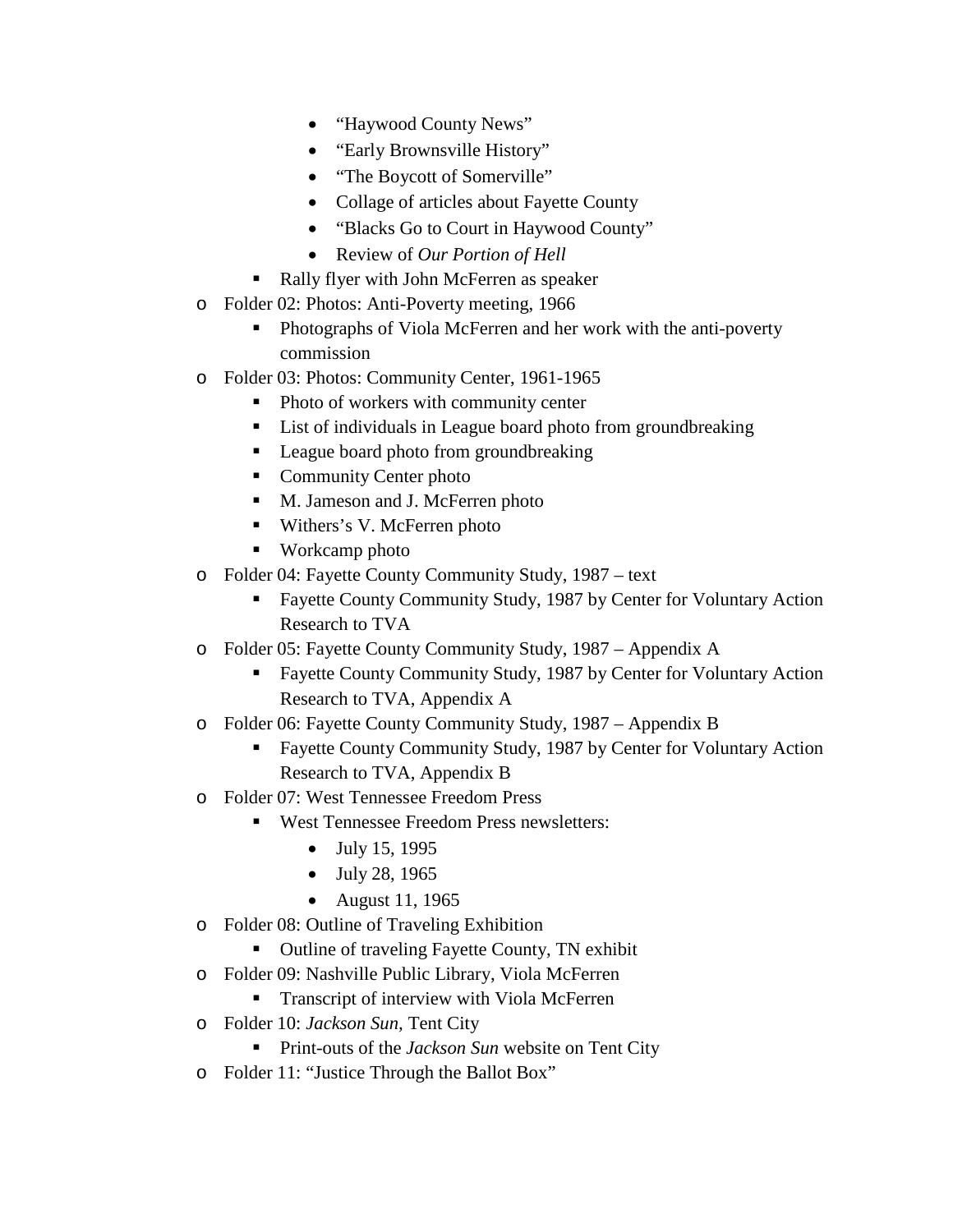- "Justice Through the Ballot Box: The Civil Rights Movement in Fayette County, Tennessee, 1959-1964" by Grace Williams
- o Folder 12: Affidavits and Reflection
	- Voter discrimination affidavits
	- "A Brief History Reflecting Some Achievements and Contributions by the OFCCWL"
- o Folder 13: Duplicates
	- Duplicates of files found elsewhere in the box (contents summarized since available elsewhere)
		- "What Happened? Tent City, Tennessee?"
		- Correspondences
		- Articles
		- Program for historical marker dedication
		- Viola McFerren's achievements
		- Human Services and OEO correspondence/memos
		- Tea programs
- o Folder 14: Photos—McFerren family
	- Unlabeled photos of the McFerren family
- o Folder 15: Photos: Unidentified photocopies
	- Photos are identified but poor quality (most found elsewhere in collection)
		- John Wilder and Viola McFerren
		- "A lifetime of Achievement in Human Rights" photo of V. McFerren
		- V. McFerren speaking (Ernest Withers)
		- Demonstration photo
		- Avon Williams bio
		- Photo of Robert McRae with Myles Wilson
		- Demonstration photo
		- Williams family with Tent and McFerren
		- Photo from *Ebony*
		- Community Center inspection
		- Photo of students who helped desegregate schools
		- Anti-poverty program photo
		- Invitation from President Johnson to Viola McFerren for a conference
		- Anti-poverty photo
		- V. McFerren and H. Humphrey, photo
		- Viola McFerren at home of director of national anti-poverty program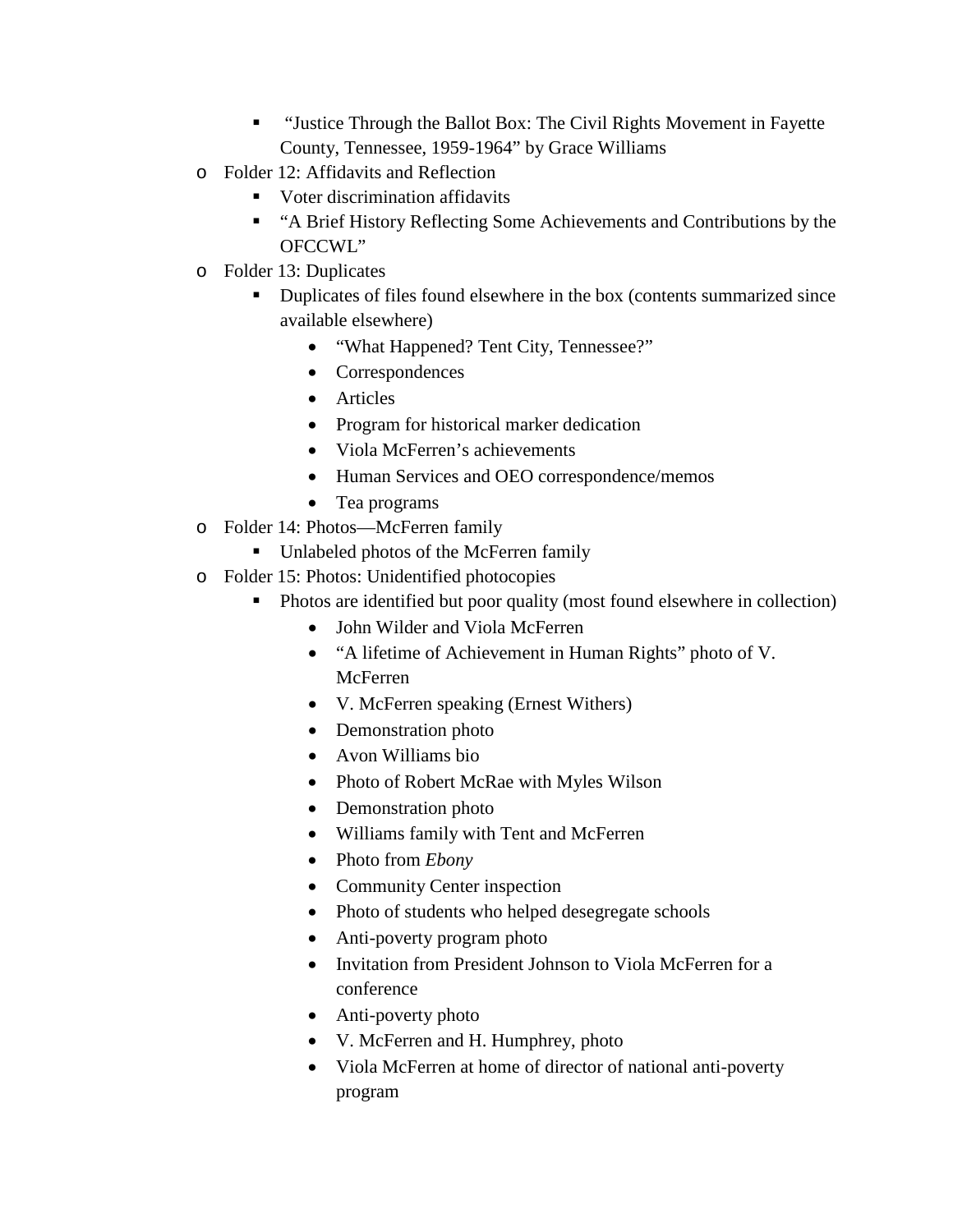- Food donations
- Group of parents, students, and friends
- John McFerren Jr.
- 1988, Civil Rights reunion
- Original League board members
- John Lewis
- Northern Friends Collection for the needy in Fayette County
- Dedication of Tent City Marker (2)
- John McFerren at political convention
- o Folder 16: Photos -- Activists, 1965
	- Activists marching
	- Activists from Oberlin (group photo)
- o Folder 17: Lillard photos of Tent City, 1960, December 24
	- **List**
	- Original photos
		- Lillard at McFerren's store
		- Truck for food delivery
		- Lillard and Rawlins unloading donations
		- Lillard and Rawlins speak to McFerren
		- First Tents
		- Tent City on Christmas Eve
		- Household belongings of Sharecroppers
		- Setting up a Tent
		- Williams family by Tent
		- Family standing on frozen ground
		- John McFerren's home
- o Folder 18: Photos: Tent City Relief, 1960-1961
	- Food for the needy
	- V. McFerren
	- **Family by Tents**
	- Viola McFerren speaking
	- Donations from Northern Friends
	- From *Hyde Park Herald*, peace signs with kids
	- **Moving in to Tent City, Elsie Goodwin, 1960**
- o Folder 19: *Fayette—Haywood Newsletter*
	- March 23, 1970
	- $\bullet$  October 14, 1969
- o Folder 20: Withers
	- Photos by Ernest Withers (2 collections)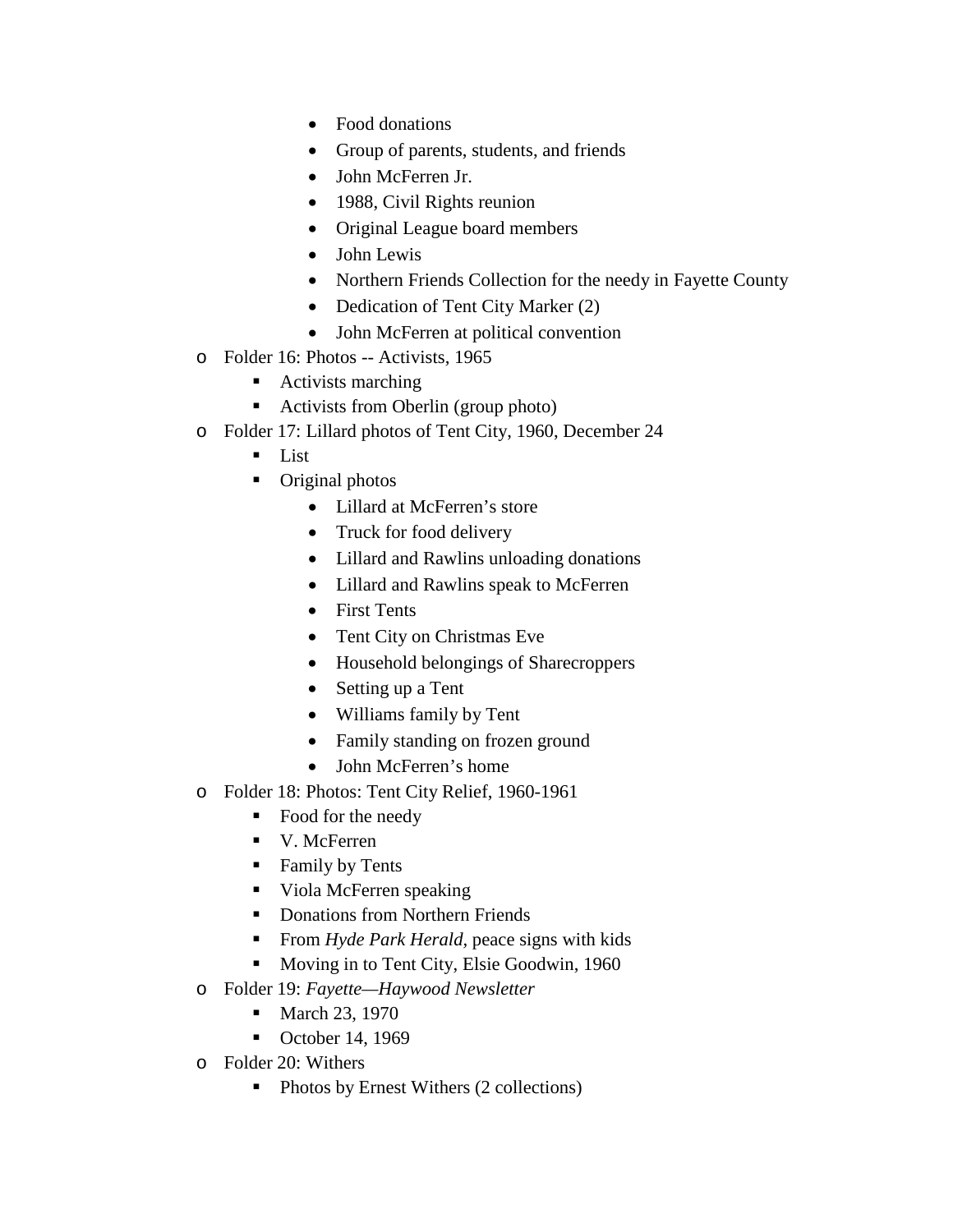- o Folder 21: Publications
	- Archival list of publications
	- Index of Media Articles
	- "Reactions, Opposite and Unequal"
- o Folder 22: Articles
	- "Negroes Plan Counterattack"
	- Avon Williams bio
	- **Blacklist**
	- *Ebony* photos
	- *Times Herald,* photos
	- *CC&P*, photos
	- *"*Mrs. McFerren Speaks in New York for Vote Victims"
	- *"*Cites Failure in Fayette"
	- *"*US, Fayette Landowners End Suits"
	- "Pictorial Review of 1960 News"
	- " "No Place to Go Just Because They Dared Vote November 8"
- o Folder 23: Court Documents
	- **List of years**
	- *Atkeison* judgment
	- *McFerren v. Board* motion for relief
	- *McFerren v. Board* write-up
	- **Pete Seeger song lyrics**
- o Folder 24: *Silver Star News,* March 20-26, 1997
	- *Silver Star News,* March 20-26, 1997
- o Folder 25: Calendars
	- **Example 1** Ernest Withers photo calendar
	- New Mt. Zion M.B. Church Calendar
- o Folder 26: *Fayette-Haywood Newsletter*
	- Collection of *Fayette-Haywood Newsletter*s
- o Folder 27: Viola McFerren
	- Viola McFerren correspondence
	- Viola McFerren photo
	- McCrackin correspondence and information
- o Folder 28: Transcription
	- **Transcript of 2002 Viola McFerren interview**
- o Folder 29: workcamp
	- Activist and workcampers correspondence
	- **Match workcampers with homes**
	- **Hamburger diary**
- o Folder 30: Tim Hall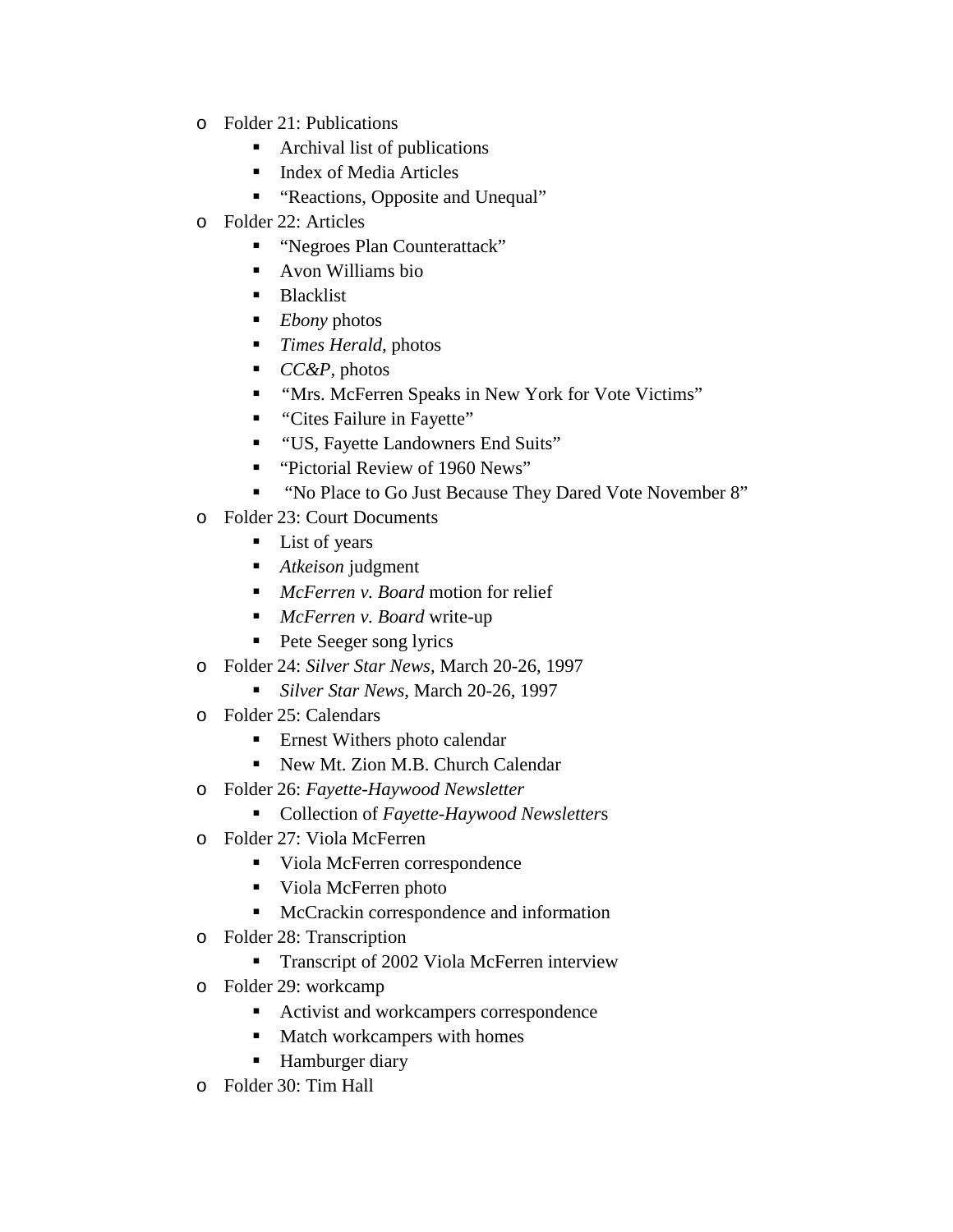- **Articles** 
	- "Drive in Tennessee " from *New York Times,* June 18, 1964
	- "Federal Protection Wanted" *New York Times,* July 7, 1964
	- "Election in Tennessee to Test Negro Voting Power" *New York Times,* July 20, 1964
	- June 30, 1965, *Freedom Press*
	- July 15, 1965, *Freedom Press*
	- July 28, 1965, *Freedom Press*
	- August 11, 1965, *Freedom Press*
	- "Tennessee Students get the Vote Out" *The Nation,* August 10, 1964
	- "No Plumbing for Negroes" *Atlantic Monthly,* September, 1965
- Time Hall/Daphene McFerren, correspondence
- List of civil rights papers locations
- o Folder 31: Tent City
	- **Tent City: Home of the Brave"**
	- CAP annual report, 1968
	- $CAP, 1969$
	- CAP, 1970
- o Several empty photos
- o Folder 32: Collection info
	- $\blacksquare$  Index of Materials
	- **Inventory of materials**
- o Folder 33: Photos: Miscellanea
	- Photo of children
	- McFerren store
	- Photo, cotton picking
	- McFerren, hug
	- Plaque dedication photo
	- Withers photo of inside activists
	- Hooks and V. McFerren photo
	- Unidentified photo of people sitting
	- McFerren and Humphrey
	- Avon Williams photo
	- 02 unidentified men talking
	- $\blacksquare$  Bus photo
	- V. McFerren, M. Jameson, and 03 unidentified men
	- Child picking cotton by Abramson
	- **McFerren speaking, rally**
	- Withers photo, lawyer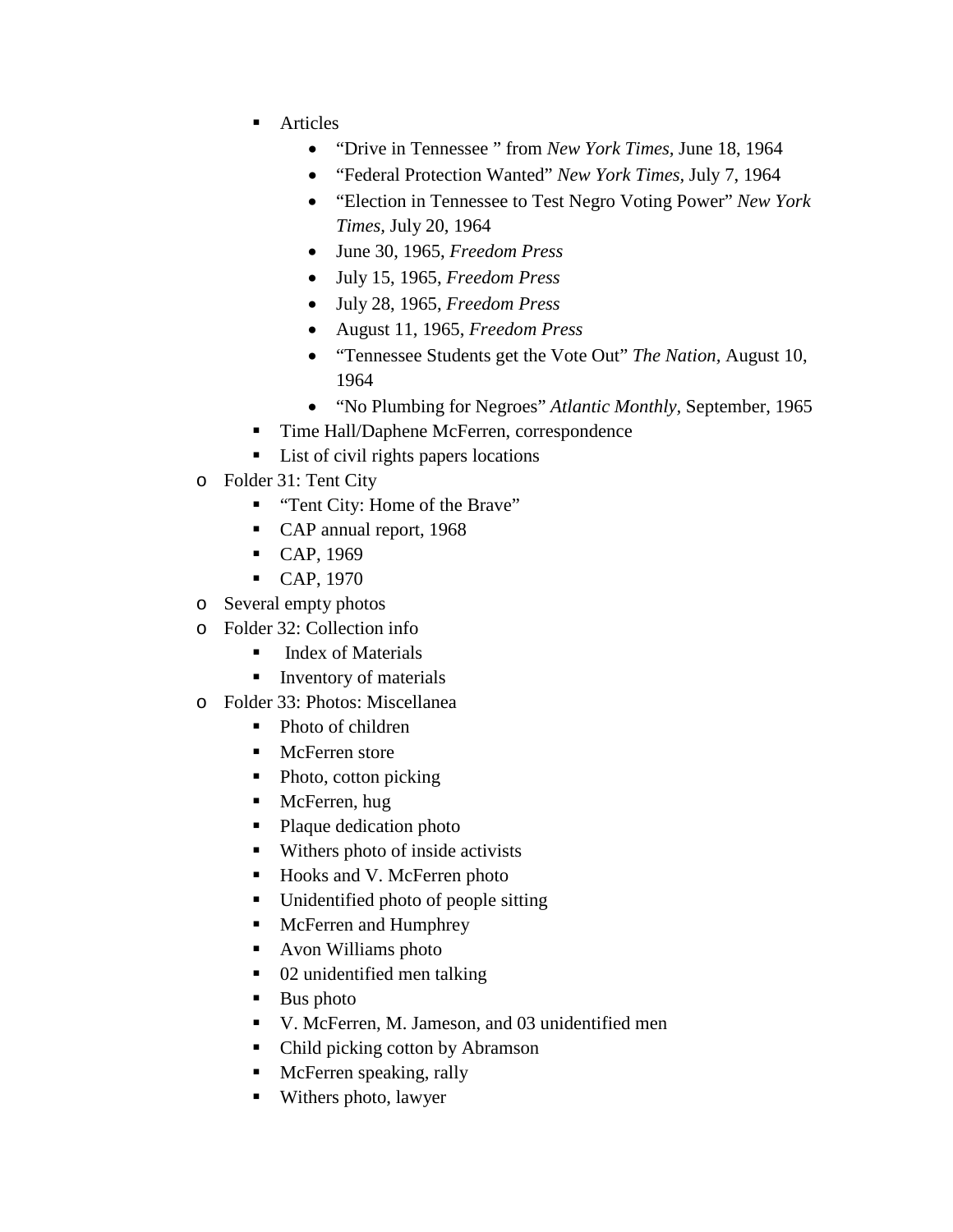- **Withers, desegregation students**
- **•** Venetta Gray
- o Folder 34: Photos: Fayette County Schools
	- McRae and former student
	- **James Puryear**
	- **Photos of various Fayette County Schools**
- o Folder 35: The Ladies Birthday Almanac, 2006
	- 50<sup>th</sup> commemoration of the 50<sup>th</sup> anniversary of the Civil Rights division, U.S. Department of Justice
	- ABC News article, "Beatings, Isolation, and Fear"
	- "A Brief History Reflecting Some Achievements and Contributions by OFCCWL"
	- **Press release list**
	- **Fayette County OFFCWL correspondence/memos**
	- *McFerren v. Board* documents
	- Workcamp newsletters
	- 2006 Birthday Almanac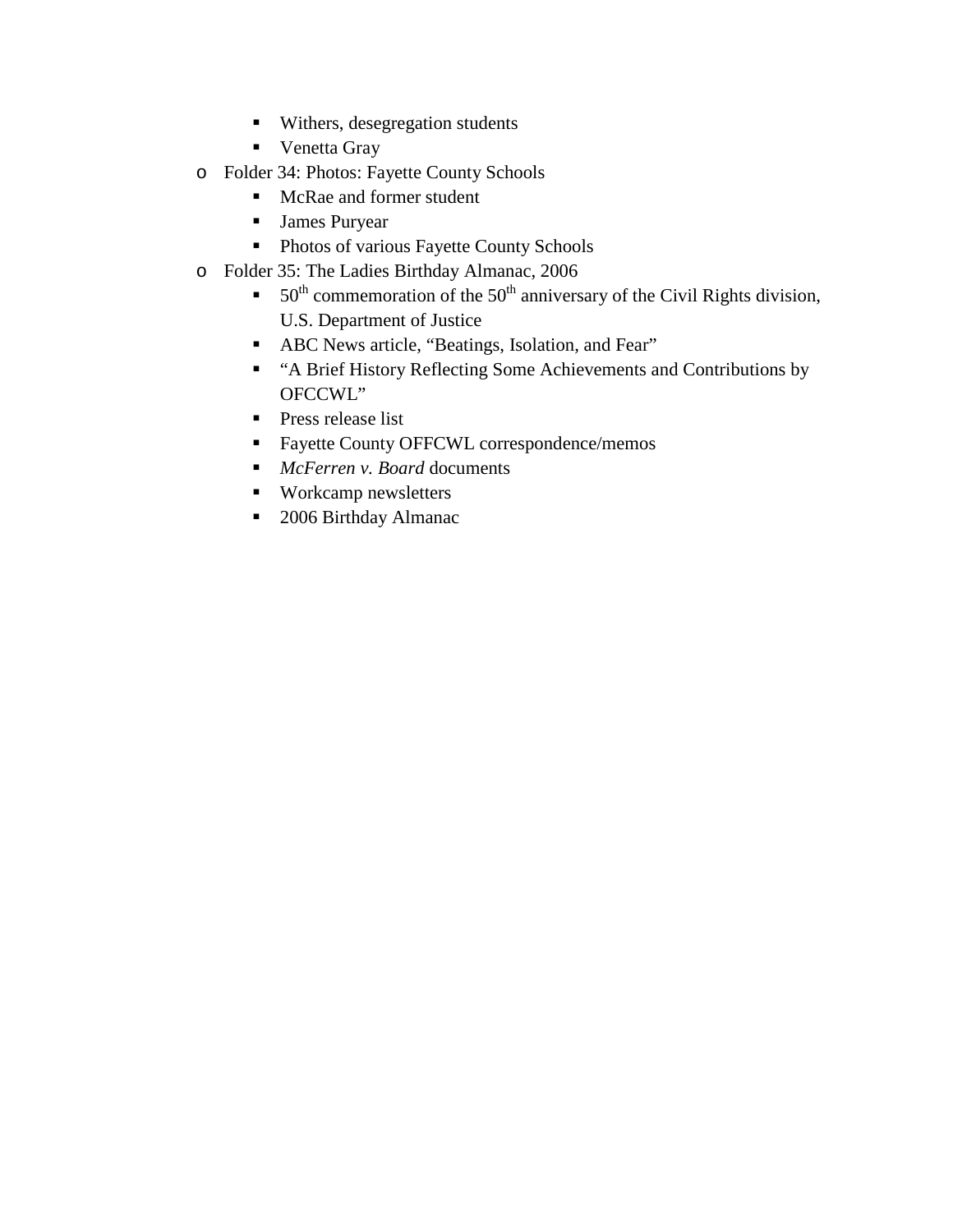- Box 16: photographs
	- o CD of Scans from Bob Hamburger
	- o Folder 01: McFerren Family Collection
		- Collection of photos donated by Viola McFerren (in individual envelopes)
			- List of photos attached to CD of photos
			- Photo of activists
			- Photo of Tents
			- Ben Hooks speaking at Community Center opening (Ernest) Withers)
			- Men at meeting
			- John McFerren outside courthouse
			- Photo of moving into Tent City with handwritten note by Viola McFerren on the back
			- Empty envelope
			- Photo of donations truck (Ernest Withers)
			- Viola McFerren and donations (Ernest Withers)
			- Unloading donations
			- Moving into Tent City
			- John McFerren receiving donations (Ernest Withers)
			- Kids in Tent City
			- Tent
			- McFerren's old store and a decrepit house
			- Photo of Early B. Williams's family outside their Tent
			- Tent City (Ernest Withers)
			- Civil Rights March (1960s)
			- Moving into Tent City
			- League meeting
			- Tent City
			- Community Center groundbreaking (Ernest Withers)
			- Donations (Ernest Withers)
			- Viola McFerren speaking to Ted Poston (Ernest Withers)
			- *Fayette-Haywood Newsletter,* League meeting program, Tiger Copy invoices
			- Mary B Williams, John McFerren, and the first baby born in Tent **City**
			- League meeting (Ernest Withers)
	- o Folder 02: Southern Regional Council
		- Southern Regional Council Special Report
	- o Folder 03: 2006 Ceremony Information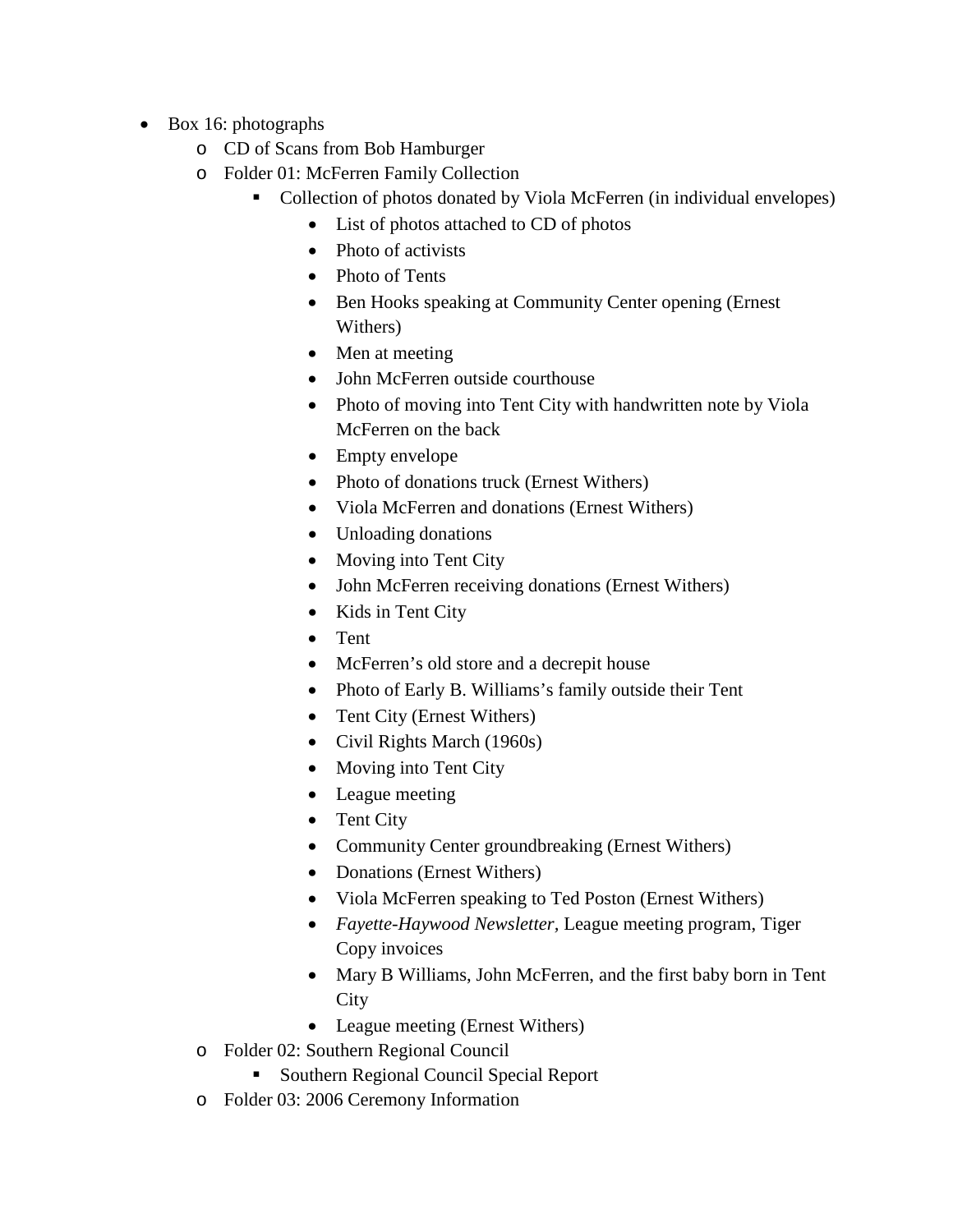- **Program**
- **List of media for Gallery (with photo descriptions)**
- o Folder 04: museum
	- Grant proposal and letter about creating the museum
- o Folder 05: duplicates
	- Photos of 2006 gallery
	- Duplications of gallery photos
- o Folder 06: photocopies
	- Photocopies of articles and correspondences relating to Fayette County
	- **-** Letter including Art Shay photos from Bob Hamburger
	- Emails with Sylverna Ford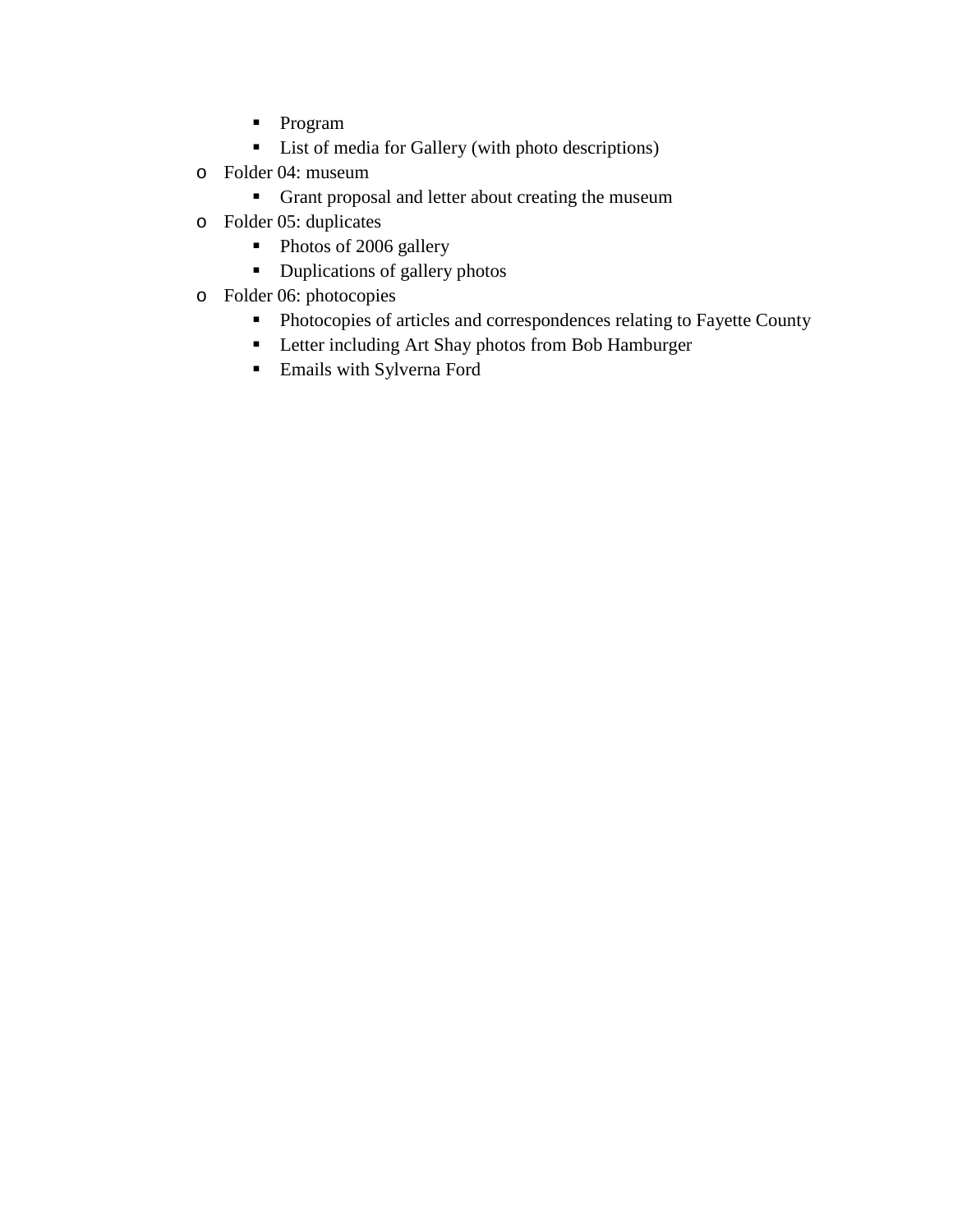- Box 17: photographs from Roena Haynie
	- o Folder 01: photographs Taken by Nick Lawrence. Donated by Roena Haynie
		- **Photos of activists from Cornell speaking to Fayette Countians about** registering and voting. Photos of Fayette Countians living in poverty. Photos of Fayette Countians registering. Photo of John McFerren. Photo of Estes Speaking at a church
		- **Photos of everyday people and items in Fayette County.**
		- Photos of farming/sharecropping
		- Photos of Fayette County Children.
	- o Folder 02: Deed of Gift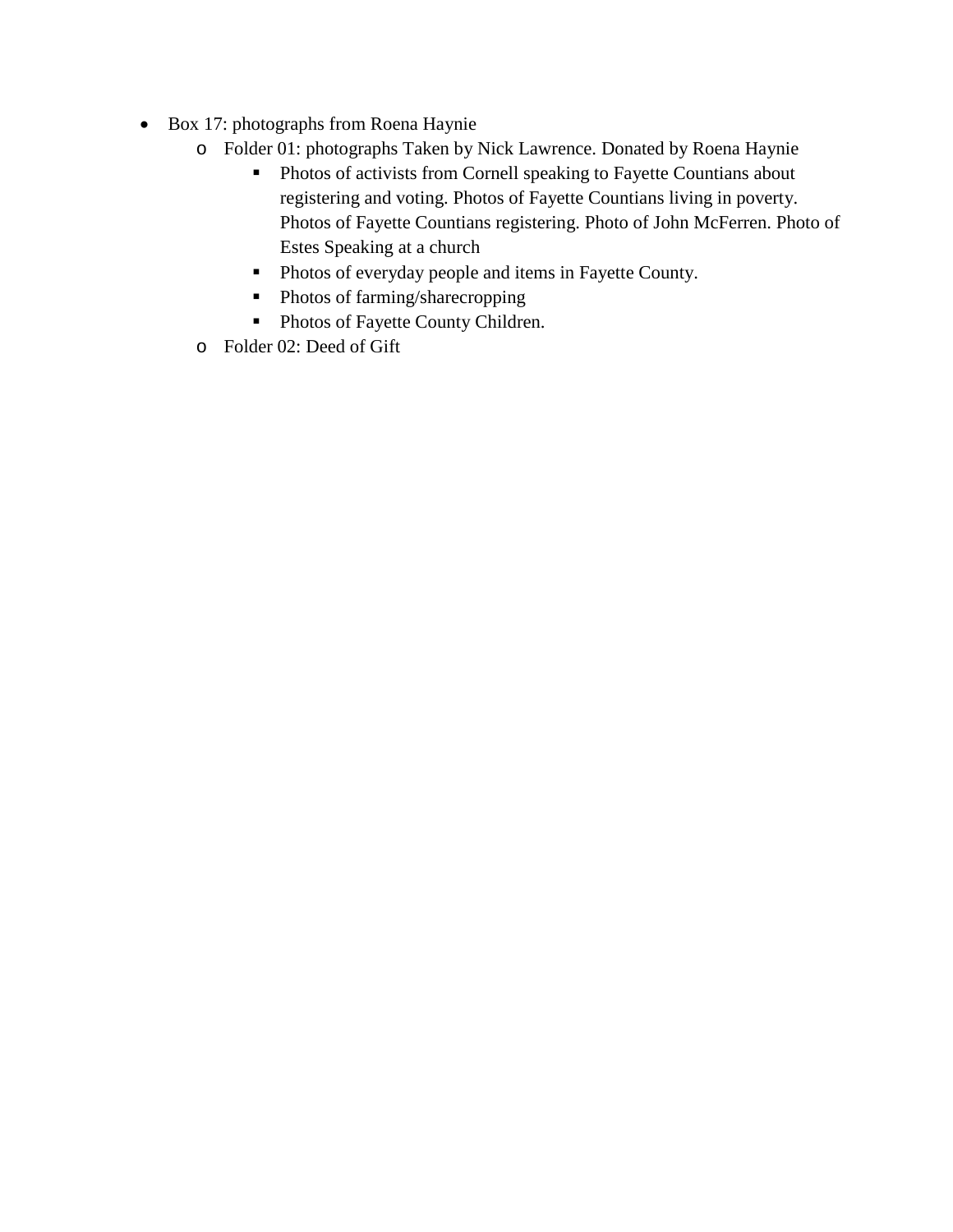- Box 18: newspapers
	- o Folder 01: *Times-Herald*
		- December 12, 1959 issue
		- December 5, 1969 issue
	- o Folder 02: Notice of Boycott
	- o Folder 03: Jordy Bell (additions 2005-13)
		- Jordy Bell's correspondences
		- Jordy Bell's Deed of Gift
	- o Folder 04: *League Links,* 1961, 1963
		- Several issues of *League Link* from 1961
		- One issue of *League Link* from 1963
	- o Folder 05: Burton Dodson
		- Court Documents from *TN v. Burton Dodson*
		- Indictment and theories of the case from *TN v. Burton Dodson*
	- o Folder 06: Biographies: McFerren, Viola
		- "Viola Harris McFerren" (*Notable Black American Women, Book 2*)
		- viola McFerren's funeral program/obituary
	- o Folder 07: *Jet* Originals
		- October 1, 1959 issue of *Jet*
		- April 25, 1955 issue of *Jet*
		- June 17, 1963 issue of *Jet*
	- o Folder 08: Newspapers, Fayette County, TN: *The Fayette Falcon—*July-September 1959
		- Photocopies of articles (poor quality)
		- Handwritten notes about issues
	- o Folder 09: *Commercial Appeal:* August 13, 1959
		- Copy of August 13, 1959 issue of *The Commercial Appeal*
	- o Folder 10: Newspapers, Fayette County, TN: *The Fayette Falcon—*October-December, 1959
		- Handwritten notes about issues
	- o Folder 11: Newspapers, Fayette County, TN: *The Fayette Falcon—*January-March, 1960
		- Photocopies of articles
	- o Folder 12: Newspapers, Fayette County, TN: *The Fayette Falcon—*April-June, 1960
		- Photocopies of articles
	- o Folder 13: Newspapers, Fayette County, TN: *The Fayette Falcon—*July-September, 1960
		- Photocopies of articles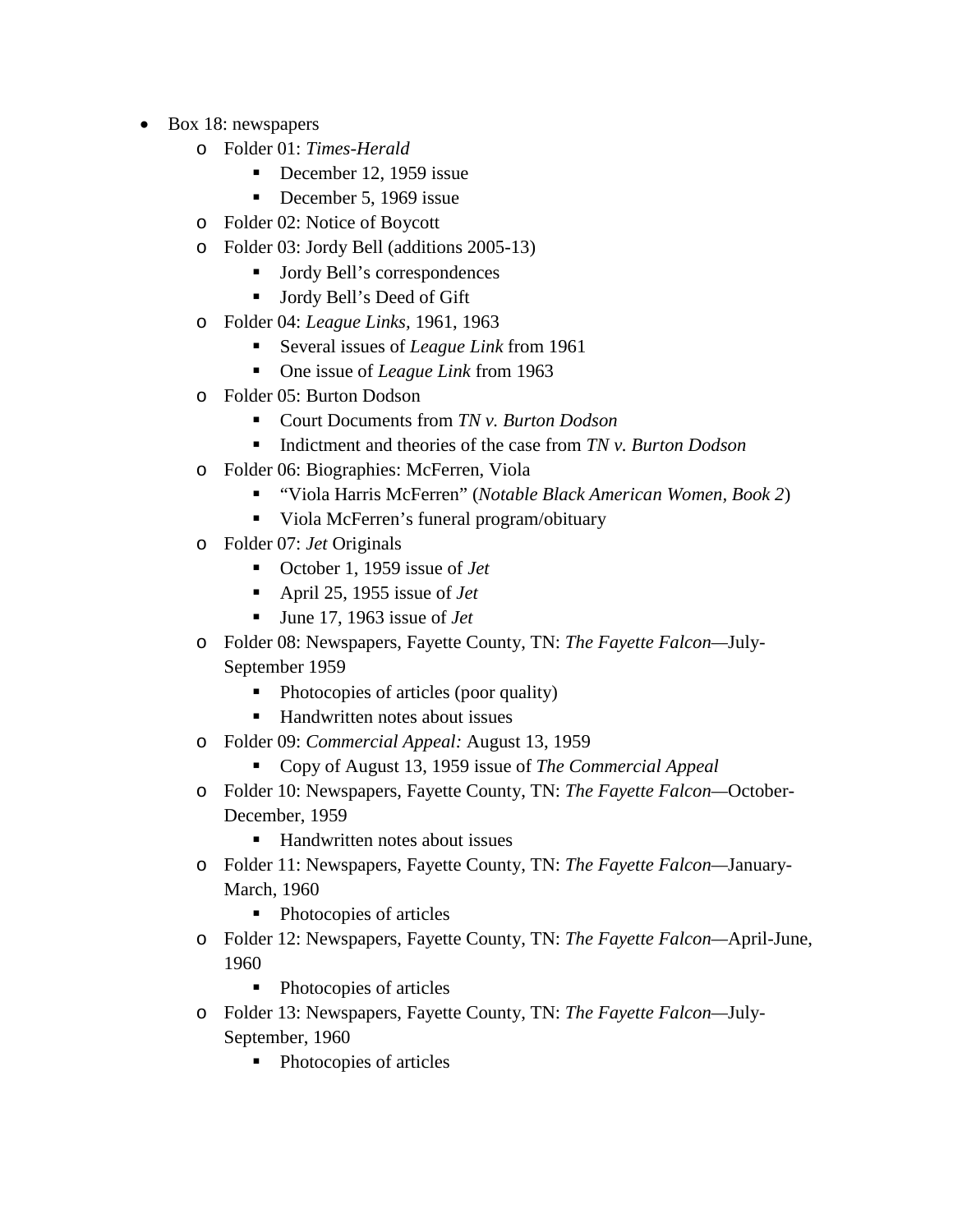- o Folder 14: Newspapers, Fayette County, TN: *The Fayette Falcon—*October-December, 1960
	- Photocopies of articles
- o Folder 15: Newspapers, national: *The Times Herald—*Year in Review, 1960 & *The Pittsburg Courier,* June 25, 1960
	- Photocopies of articles
- o Folder 16: Newspapers, Fayette County, TN: *The Fayette Falcon—*January-March, 1961
	- Photocopies of articles
- o Folder 17: Newspapers, Fayette County, TN: *The Fayette Falcon—*April-June, 1961
	- Photocopies of articles
- o Folder 18: Newspapers, Fayette County, TN: *The Fayette Falcon—*July-September, 1961
	- Photocopies of articles
- o Folder 19: Newspapers, Fayette County, TN: *The Fayette Falcon*—January-December, 1961
	- Photocopies of articles
	- Photocopy of notice about John McFerren speaking in DC
- o Folder 20: Newspapers, Memphis, TN: *Commercial Appeal—*January-December, 1962
	- Photocopy of article
- o Folder 21: Publications, Miscellaneous: *The Southern Patriot—*January-December,1961
	- Photocopies of articles
	- Photocopies of Redfearn/Dowdy election cards
- o Folder 22: Newspapers, Fayette County, TN: *The Fayette Falcon—*January-December, 1965
	- Photocopies of articles
- o Folder 23: Newspapers, Fayette County, TN: *The Fayette Falcon—*January-December, 1966
	- Photocopy of article
- o Folder 24: Newspapers, Miscellaneous: Publisher Unknown—January-December, 1966
	- Photocopy of article "06 Negroes Win Seats in County Election"
- o Folder 25: Newspapers, Miscellaneous: Publisher Unknown—January-December, 1969
	- Photocopy of article "March Called Off After Police are Armed with Baseball Bats
- o Folder 26: Newspapers, Memphis, TN: *Press-Scimitar—*January-December, 1969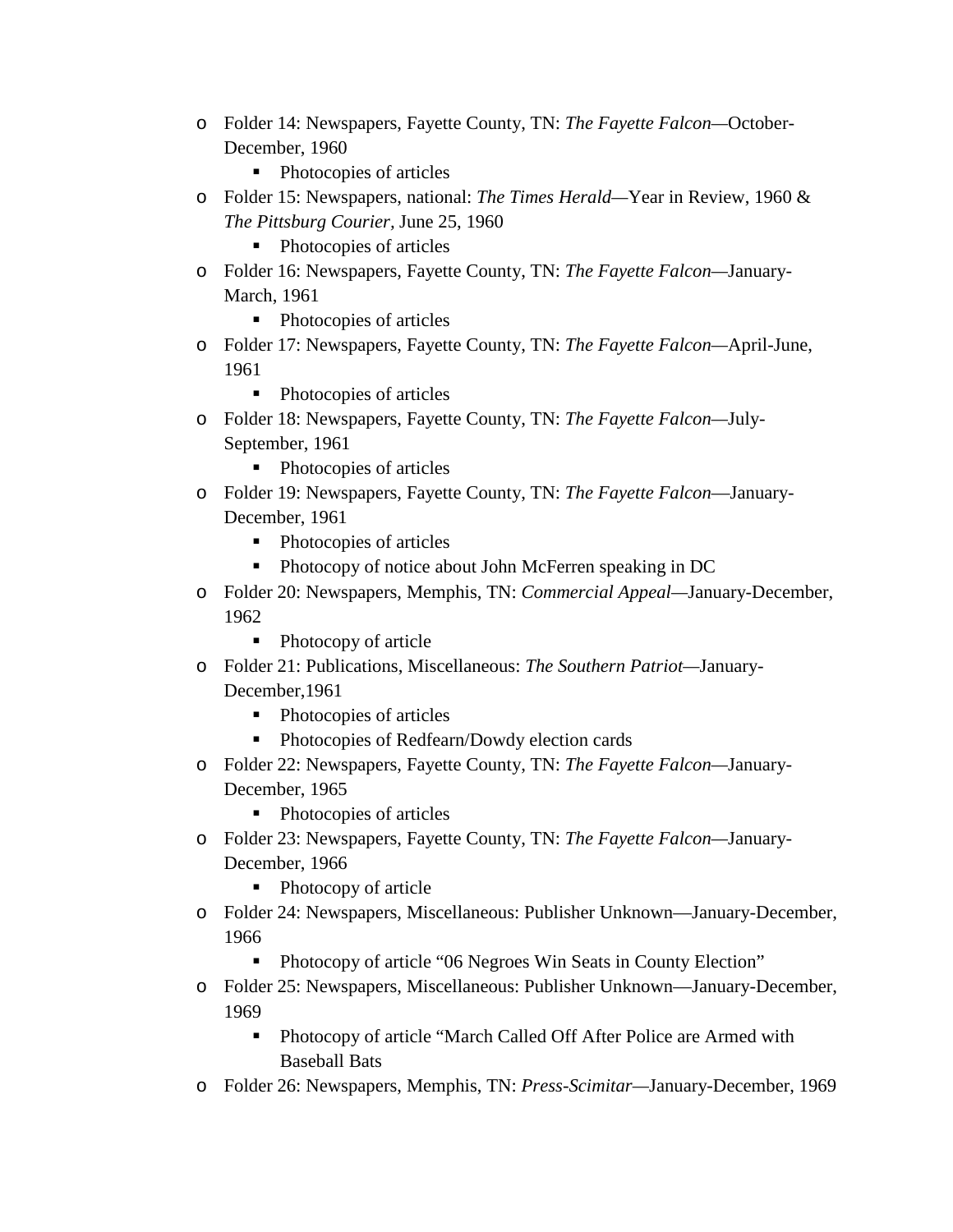- Photocopies of articles
- o Folder 27: Newspapers, Memphis, TN: *Commercial Appeal—*July-September, 1969
	- Photocopies of articles
- o Folder 28: Newspapers, Memphis, TN: *Commercial Appeal—*October-December, 1969
	- Photocopy of article
- o Folder 29: Newspapers, National: *New York Times—*October-December, 1969
	- Photocopy of article
- o Folder 30: Newspapers, Memphis, TN: *Commercial Appeal—*October-December, 1970
	- Photocopy of article
- o Folder 31: Newspapers, Memphis, TN: *Memphis Press-Scimitar—*April-June, 1971
	- Photocopies of articles
- o Folder 32: Publications, The Original Fayette County (TN) Civic and Welfare League, Inc.—1961, 1962, 1963, 1964, 1969
	- Meeting program
	- Community Center Plans
	- **News Releases**
	- Correspondences
	- **Protest March Program/guidelines**
- o Folder 33: Publications, *Freedom Press—*1965
	- Photocopies of newsletters
- o Folder 34: Publications, national: *Jet—*1960
	- Photocopy of 1960 *Jet* article about Fayette County
- o Folder 35: Publications, National: *Time Magazine—*1960/1961
	- Print-outs of articles
- o Folder 36: Miscellaneous Publications, Unknown publication—July-September, 1972
	- "Few Black Bosses, Few Blacks Bossed at Dem Convention" article photocopy
- o Folder 37: Newspaper, Fayette County, TN: *Fayette County Review—*April 16, 2003
	- April 16, 2003 issue of *Fayette County Review*
- o Folder 38: Invitation and program: October 27-28, 2006 event to honor Fayette County Civil Rights Movement
	- $\blacksquare$  Invitation to U of M event
	- Program from U of M event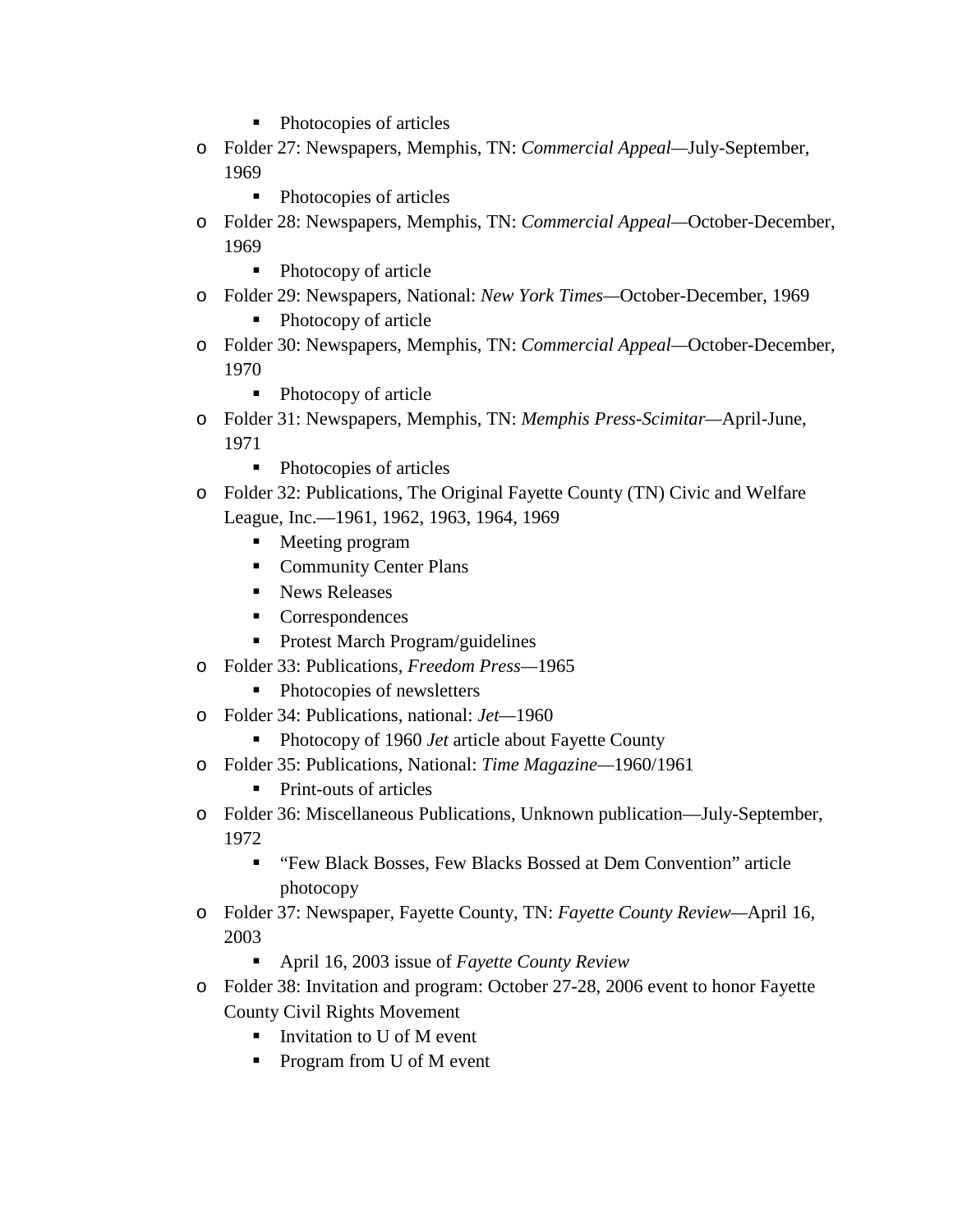- African and African American Studies newsletter announcing Daphene McFerren coming to U of M as a visiting scholar
- o Folder 39: League Materials—Special Collections
	- UTM conference program
	- *Washington Post article,* "All for the Vote" (2000)
	- Homecoming luncheon form from 2001 League
- o Folder 40: Fayette County Commemorative Event, October 27-28, 2006 (articles)
	- *Commercial Appeal: "*Cast-out Black Resident Made a Difference"
	- *Cornell Daily Sun:* "When Ivy League Met Civic League, The Right to Vote Triumphed"
- o Folder 41: Periodical, Miscellaneous: "Cold War in Fayette County" from *Jet*
	- Photocopy of article
- o Folder 42: Newspaper, Memphis, TN: *Memphis World—*May 28, 1958
	- $Max 28$ , 1958 issue
- o Folder 43: Newspapers, Miscellaneous—Publisher or Date Unknown
	- Photocopies of articles:
		- "Somerville Protesters Fined, File Appeal"
		- "Boycott Will end When 13 Demands Met"
		- "Quiet Comes Again to Square in Somerville"
		- "Union Asked to Aid Tent City"
		- "Aid for Fayette Negroes Asked"
- o Folder 44: Newspapers, Fayette County, TN: *The Fayette Falcon—*April-June, 1959
	- Photocopies of articles (poor quality with handwritten notes in margins)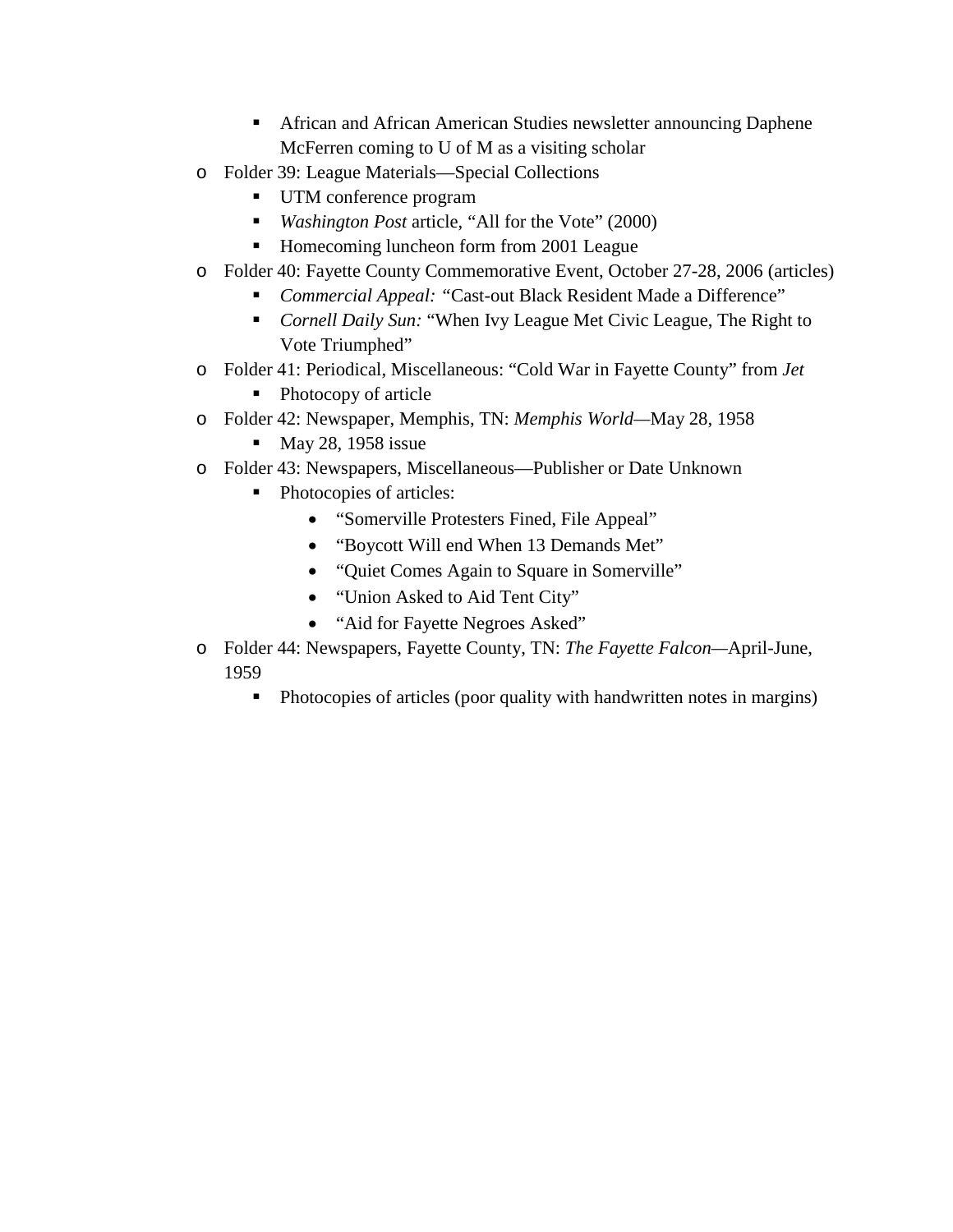- Box 19: Fayette-Haywood Newsletter (originals) (2012-03)
	- o Folder 01: Hansel Adds.  $2^{nd}$  Contribution<br>■ Photos of building community cen
		- Photos of building community center
		- $\blacksquare$  June 18, 1971 issue (6 copies)
		- October 14, 1969 Issue
	- $\circ$  Folder 02: Hansel Adds. 1<sup>st</sup> Contribution
		- September 27, 1968 Issue
		- $March 6, 1969$  Issue
		- October 14, 1969 Issue
		- **Unidentified issues**
		- $March$  23, 1970 Issue
		- $\blacksquare$  June 18, 1971 issue (3 copies)
		- " "Fords Participate in Fayette County Trip"
		- "Tent City: Freedom's Front Line" (*The Southern Patriot,* February, 1961)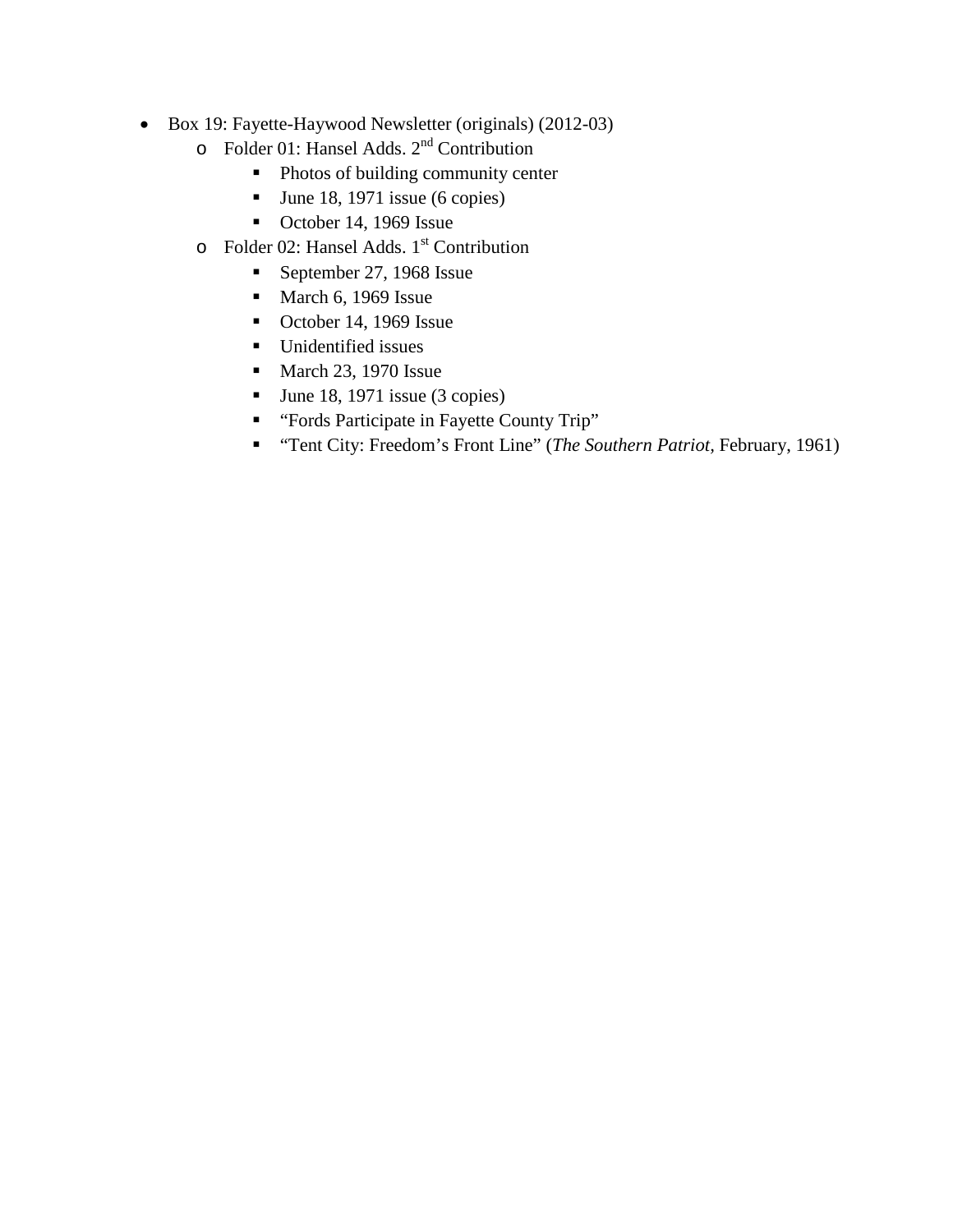- Box 20: F/H 2014-02 box 1/7 (Note that Saunders's numbers differ from MVC numbers) o Folder 01: FC Records, Dodson Trial
	- $\blacksquare$  Minutes of the Circuit Court November Term 24<sup>th</sup> Day of November 1958
		- Grand Jury list from Dodson trial
	- **Court Docket from Dodson trial**
	- **Indictment paperwork**
	- "Order for Admittance of Burton Dodson ... to Criminal Insane Institution at Nashville, Tennessee, for Observation and Report on … Medical Condition"
	- **Motion for New Trial**
	- Petition for Continuance for a Court Reporter to be obtained
	- Letters from and about finding a court reporter
	- $\blacksquare$  Mental health evaluation (2)
	- Court order to commit Dodson to insane asylum for evaluation
	- Petition for mental evaluation (typed and handwritten)
	- Order denying petition for change of venue
	- **Jury Instructions**
	- Notes
	- Theory of the state
	- **v**erdict
	- **TN Supreme Court decision finding no reversible error**
	- o Carl and Anne Braden Papers
	- o Folder 02
		- **EXECUTE:** Letter about bringing black students from Fayette County to California for school
	- o Folder 03
		- **Letter about Kefauver's win and implications**
		- Letter to the McFerrens about tents
		- **Letter about Fayette/Haywood pictures**
	- o Folder 04
		- **Letter about causing a stir and ending the gas boycott**
		- Telegram from Aubrey Williams to Senator Kefauver
		- **Correspondence between Viola and Anne Braden**
	- o Folder 05
		- Letter about Lemmons' testimony
		- Correspondences with Jim Wood, Maurice McCrackin, and Anne Braden about Peacemaker projects and Operation Freedom
		- **Letter to Civil Rights Commission about Voter registration**
		- Lane college dean arrested for taking a picture of a whites only vending machine.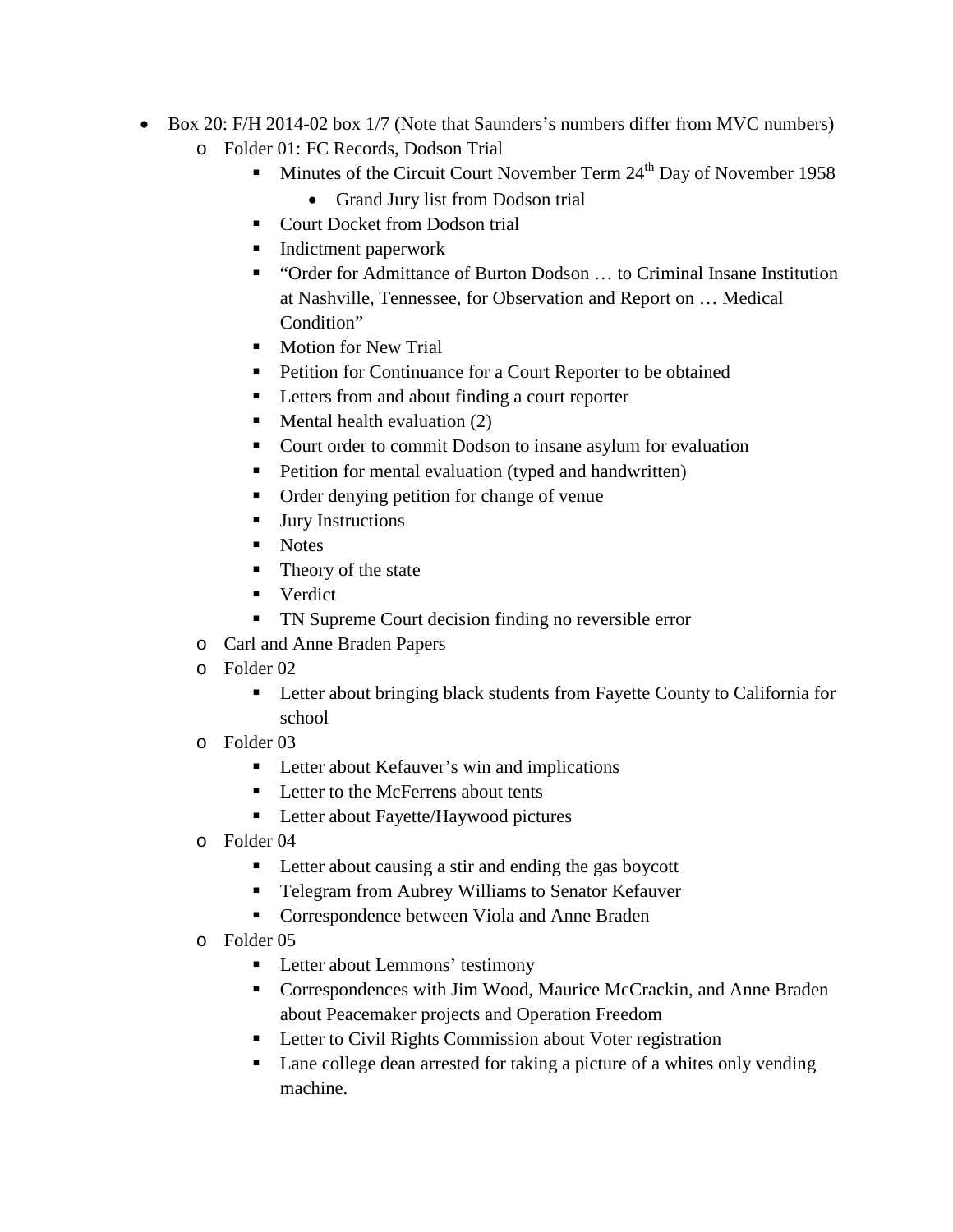- o Folder 06
	- Carl and Anne Braden/Peacemakers correspondences
	- **Letters to and from Gulf Oil Corporation**
	- NAACP memo about end of gas ban
- o Folder 07
	- OFCCWL correspondences about the struggle and donations
	- Braden, McCrackin, League, and Peacemaker correspondences
	- Miscellaneous articles
		- Map of Mississippi Delta
		- "Arrests, Shooting won't Stop Rallies, Negroes Declare" (*The Birmingham News,* July 22, 1963)
	- Fayette/Haywood Workcamps newsletters
		- January 14, 1965
		- November 12, 1964
		- March 25-April 14, 1963
		- March 23, 1963
	- News Releases from Workcamps
		- July 25, 1963
		- August 9, 1963
		- July 20, 1963
- o Folder 08
	- Braden/Operation Freedom/McCrackin/Haynie correspondences
	- Correspondences and reports detailing the Lemmons' plans/needs, etc.
	- Brochure draft to Virgie Hortenstine
	- Tennessee Mississippi Cooperative Conference meeting notice/attendance
	- Update on County
- o Folder 09
	- Braden/Operation Freedom correspondences
	- Oil Company correspondences
	- "Fact Sheet on Fayette and Haywood Counties, Tennessee" (June 2, 1960)
	- Southern Conference Educational Fund correspondence
	- NAACP news releases
		- "NAACP Urges Ike to Aid Tenn. Vote Bias Victims" (December 8, 1960)
		- "Agree on Aid for Two Tenn. Counties" (January 26, 1961)
	- "A Report and an Invitation on Operation Freedom" (1961)
	- Newspaper articles
		- "Inside Somerville, Tennessee," "The proposed Unification of the City and County," "Encouraging is the Proposal of the C-R Commission." (*The Carolina Times*, January 21, 1961)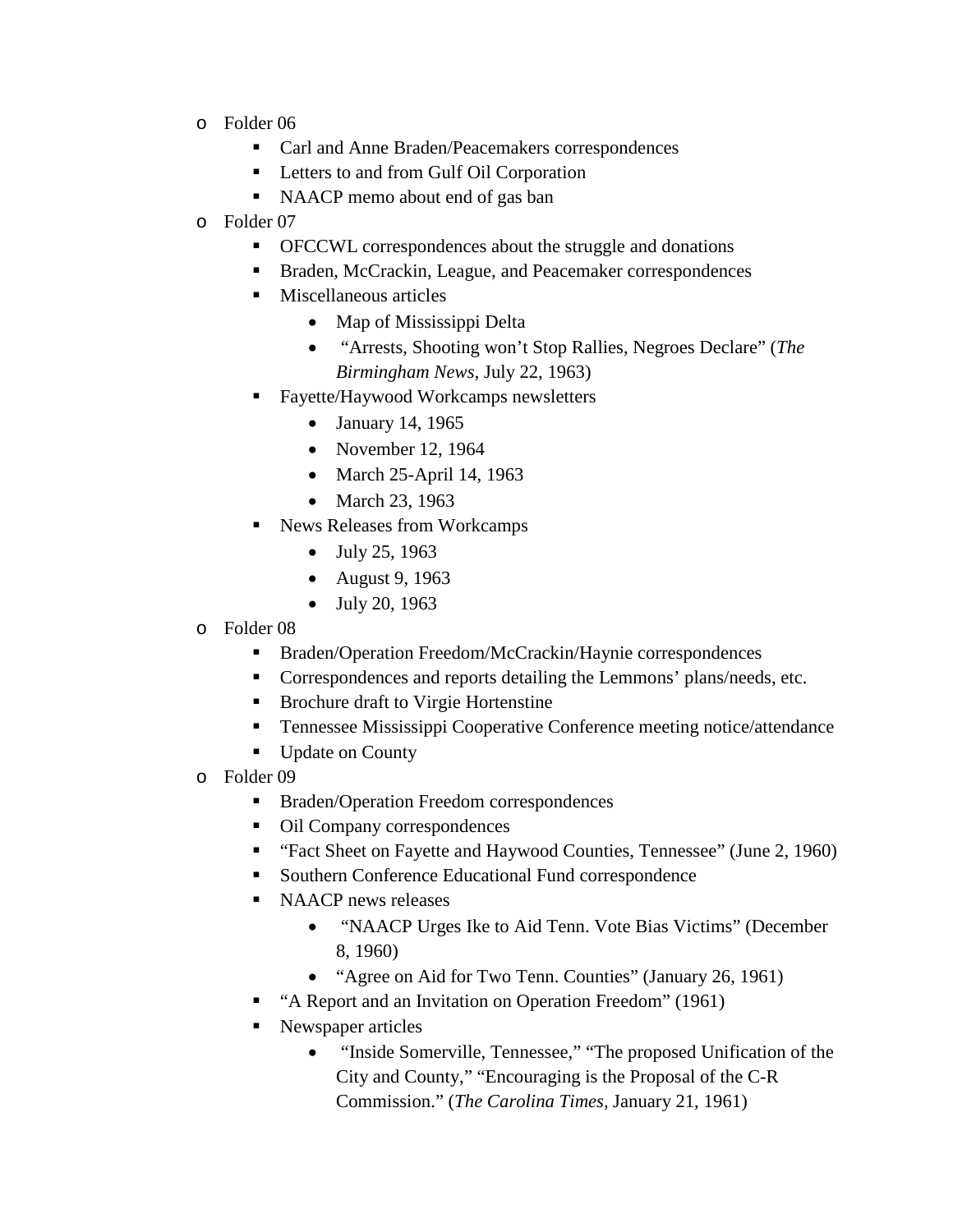- "Seek \$250,000 for Freedom Village," "Operation Freedom," and "At Freedom Village—They Won't Go Back to What They Had Before." (*The Peacemaker,* February 28, 1961)
- Fayette and Haywood County Addresses and Phone Numbers (December 1960)
- **Correspondences with D.C. Area Nonviolent Action Group**
- Pleas for relief for Freedom Village, Tennessee and Fayette County, Tennessee
- "NAACP Field Worker Freed in Tennessee" (Press release, February 10, 1961)
- o Folder 10
	- Braden/Estes correspondence
- o Folder 11
	- Braden/Operation Freedom/Lemmons/Haynie/Beagle/Dowd correspondences
- o Folder 12
	- McCrackin/ Operation Freedom/Lemmons/Redfearn correspondences
	- **Fayette-Haywood Workcamps Newsletter May 22, 1967**
	- Civil Rights Commission Program
- o CORE records;1945-1966
- o Folder 13
	- **CORE** correspondences
- o Folder 14
	- Correspondences Richard (Dick) Haley and Gordon Carey/ Sharecroppers Fund / Doar / Roosevelt / CORE / Odell Saunders / OFFCWL (J. McFerren/Minnie Jameson)
		- Reports on movement and leaders
		- Operation Freedom report February 16, 1961
		- Pleas for support
	- Newspaper Articles
		- *Mississippi Free Press:* June 23, 1962
- o Folder 15: United Packinghouse, Food, an Allied Workers Records, 1937-1968
	- Correspondences, Christian Crusaders of Englewood/Lasley / McFerrens / Sterling Stuckey (Emergency Relief Committee) / Fishcher / James /Foreman /CORE / McCrackin
	- "Fayette County—The New Frontier"
	- **Press release** 
		- February 24, 1961
	- Affidavit: John McFerren April 22, 1960 about gas boycott
	- "Background Information on Fayette County"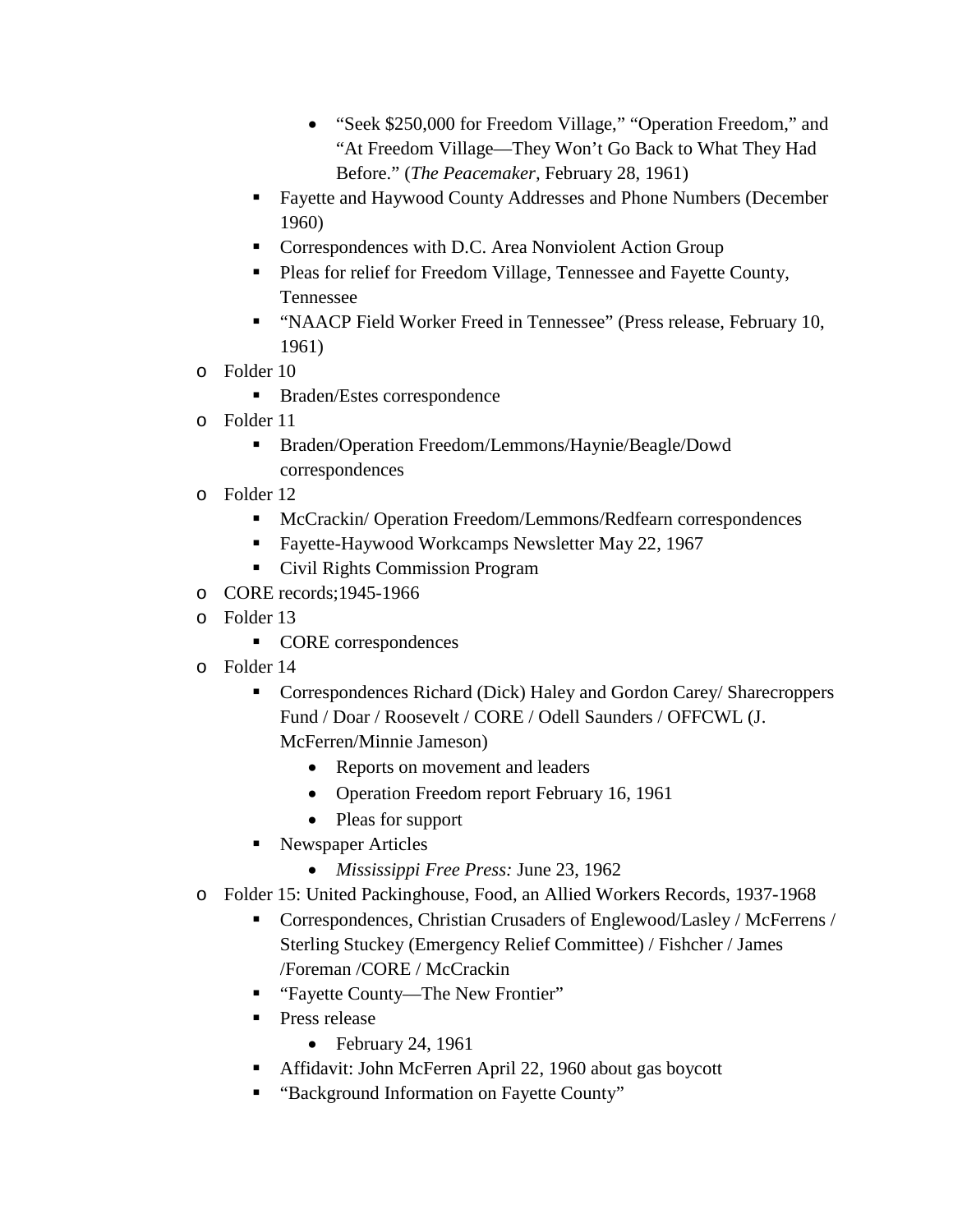- Appeals for aid
- Kews reports from Emergency Relief Committee
- o Folder 16
	- West Tennessee Voters Project Papers (from the Gabriners) Description and inventory
- o Folder 17
	- **West Tennessee Voters Project Papers** 
		- Lists of Staff
		- Meeting minutes and status updates
		- List of cars
- o Folder 18
	- West Tennessee Voters Project Papers
		- Newsletter September 13, 1965 "ASCS Elections"
- o Folder 19
	- **West Tennessee Voters Project Papers** 
		- Letter to U.S. Commission on Civil Rights asking for protection
		- Letter to Virgie Hortenstine from Viola McFerren
- o Folder 20
	- **West Tennessee Voters Project Papers** 
		- Press Release: August 5, 1965
- o Folder 21
	- **West Tennessee Voters Project Papers** 
		- Correspondences
		- Tim Hall Affidavit
- o Folder 22
	- **West Tennessee Voters Project Papers** 
		- Correspondences including:
			- o To Danny Beagle detailing status of FC
			- o Letter from Doug Dowd to the McFerrens angry that they are not cooperating with the youth/northern movement strategies and responses to it. (Letters from Stokes)
			- o Letters from Doug Dowd guiding the group
		- Budget
- o Folder 23
	- **West Tennessee Voters Project Papers** 
		- Correspondence about Bonner and the magistrate election
		- "Return to Fayette County" by Ron Schneider about election
		- Information on the Quarterly Court
- o Folder 24
	- Fayette County Citizens Committee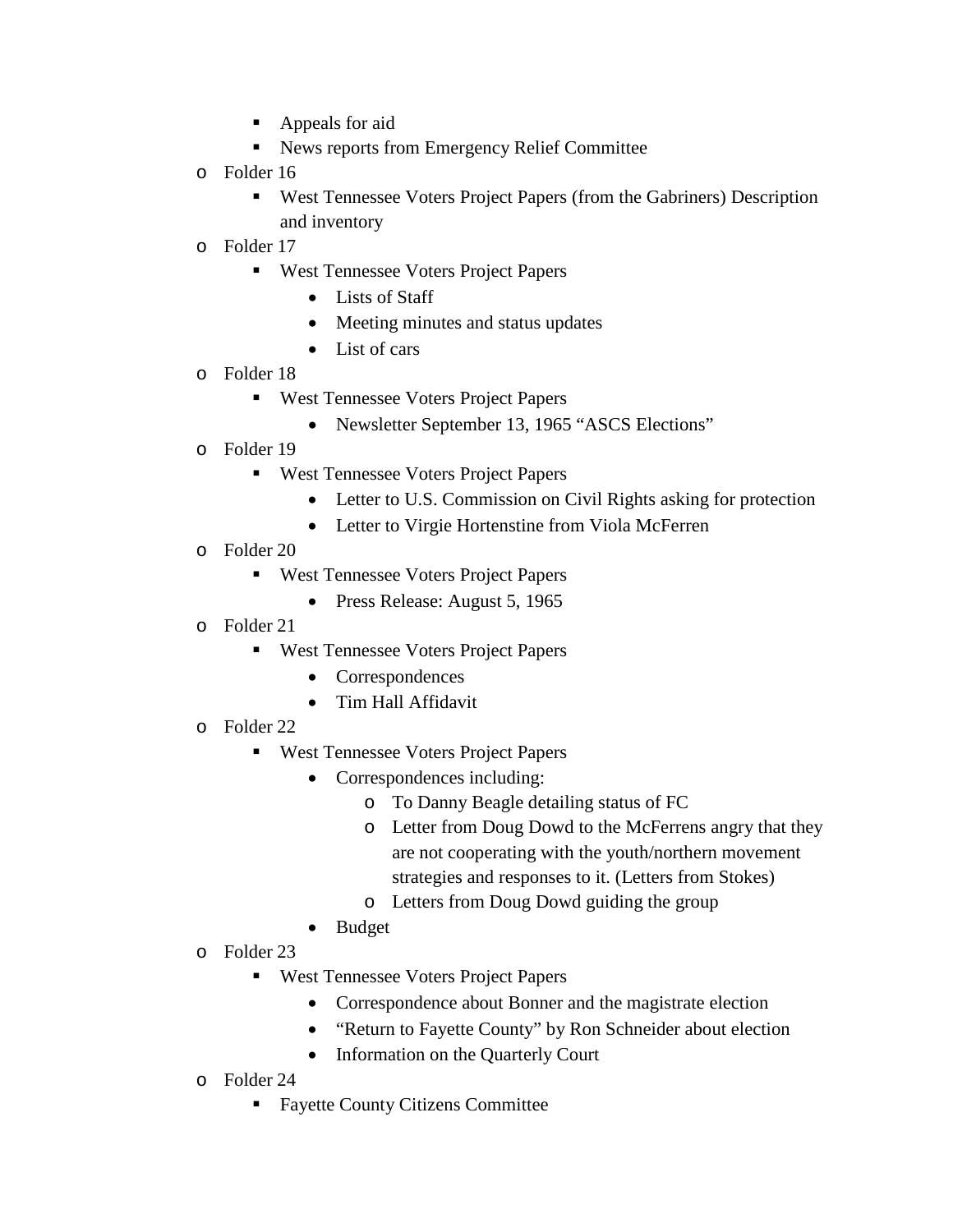- Citizen's Committee pledges
- Minutes
	- o January 16, 1965
	- o February 13, 1965
	- o March 10, 1965
	- o April 3, 1965
- Correspondence, Hortons/Viola McFerren
- o Folder 25
	- **West Tennessee Voters Project Papers** 
		- Students participating in march (list)
		- Newsletter: Spring 1965
		- Appeal for funds
- o Folder 26
	- West Tennessee Voters Project Papers
		- Arrangement for insurance
- o Folder 27
	- West Tennessee Voters Project Papers
		- Correspondences: Debby Rib
- o Folder 28
	- **West Tennessee Voters Project Papers** 
		- Correspondence (Ellie Doyle / U.S. Department of Agriculture)
		- Food Stamp eligibility form
- o Folder 29
	- **West Tennessee Voters Project Papers** 
		- Academic curriculum for Freedom School
- o Folder 30
	- **West Tennessee Voters Project Papers** 
		- Correspondence with Highlander Center/Debbie Ribb/Danny Beagle
- o Folder 31
	- West Tennessee Voters Project Papers
		- Affidavits about violence during sit-in
		- Records of violence and intimidation toward volunteers and activists
- o Folder 32
	- West Tennessee Voters Project Papers
		- Correspondences (Including FHA and Attorney General of U.S.)
		- Affidavit sent to John Doar from Debby Ribb
		- "Fayette County Health Department Sanitation Rules and Regulations"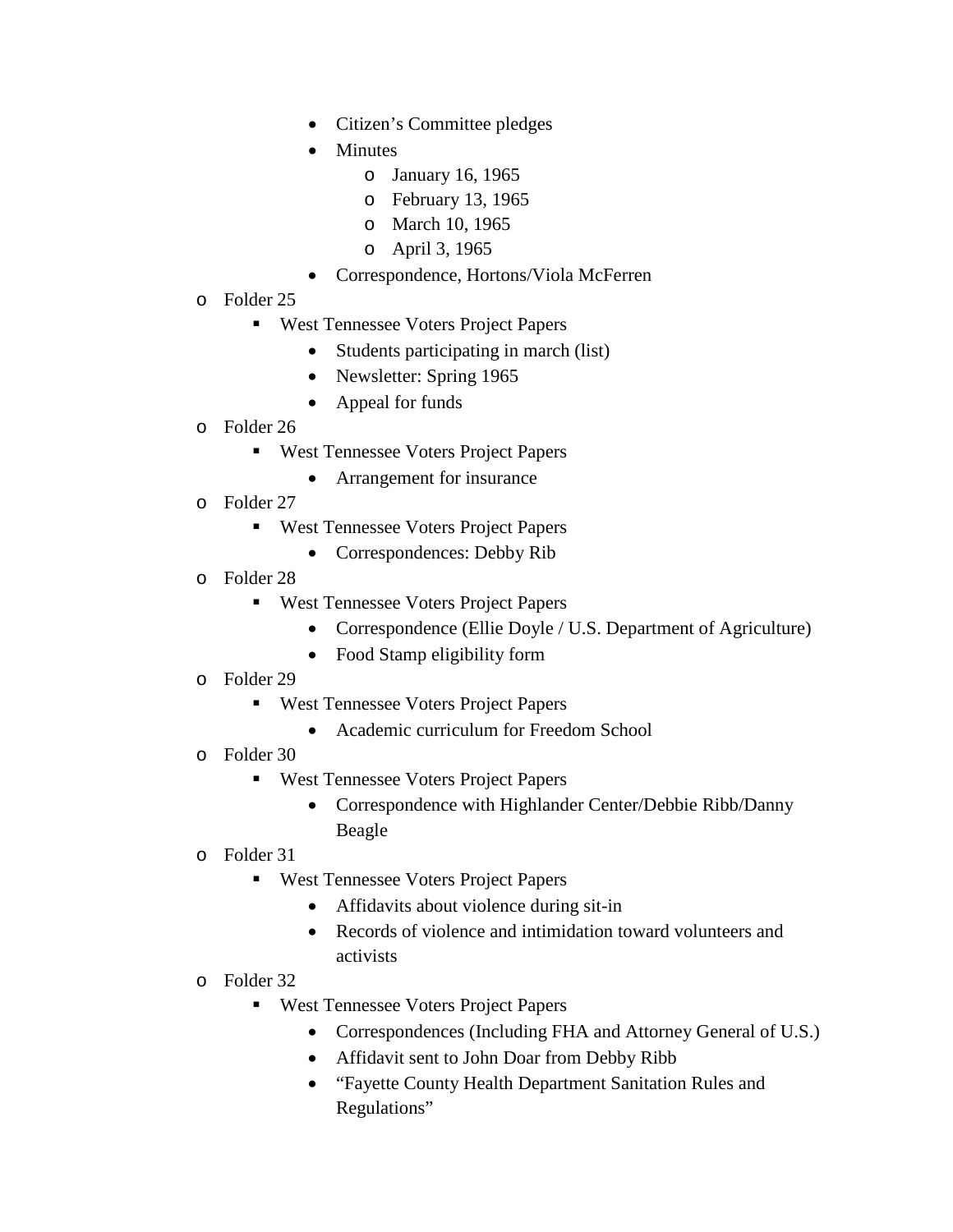- o Folder 33
	- West Tennessee Voters Project Papers
		- Road Petition
		- Easement
- o Folder 34
	- West Tennessee Voters Project Papers
		- Correspondences about school desegregation
		- "A Narrative Concerning the School Situation in Fayette County, Tennessee, in the Year of Our Lord, 1965."
		- Letter asking parents to choose a school for their children and from parents doing so
		- School Boycott List
		- Affidavits about school desegregation
		- SNCC newsletter
		- List of schools
		- Desegregation policies under CRA 1964
		- Boycott flyer
		- Chancery Court records (Hearing about arrested marchers)
		- List of Incidents in Haywood County
- o Folder 35
	- **West Tennessee Voters Project Papers** 
		- Correspondences (marches/donations)
		- SNCC Research: "Why are Farm Laborers Poor?" June 7, 1965
		- Memo on Bail, Arrests, and Legal Assistance from SNCC July 6, 1965
		- SNCC Research: "How the Civil Rights Bill is Being Subverted in Mississippi." August 4, 1965
		- Statement issues by SNCC August 21, 1965
- o Folder 36
	- **West Tennessee Voters Project Papers** 
		- Staff Letter from Tim Hall September 14
		- Minutes
			- o September 17
			- o September 18
			- o September 20
		- **Correspondence**
		- Information Sheet for Project Workers, 1965
	- Folder 37
		- West Tennessee Voters Project Papers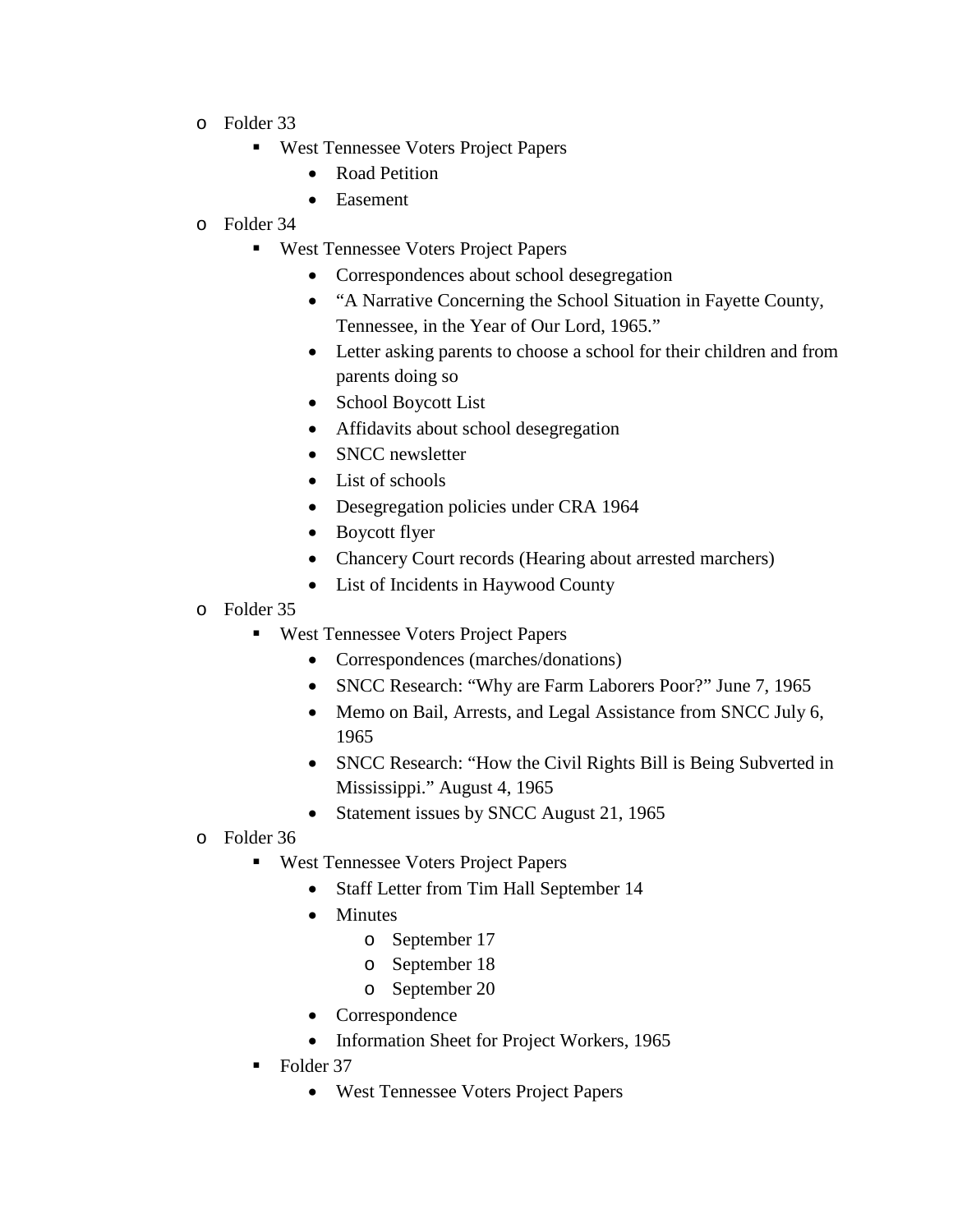- Report on how the Union Started and other Tennessee Freedom Labor Union information
- Ad for jobs at the Troxel Plant
- Information about Ames plantation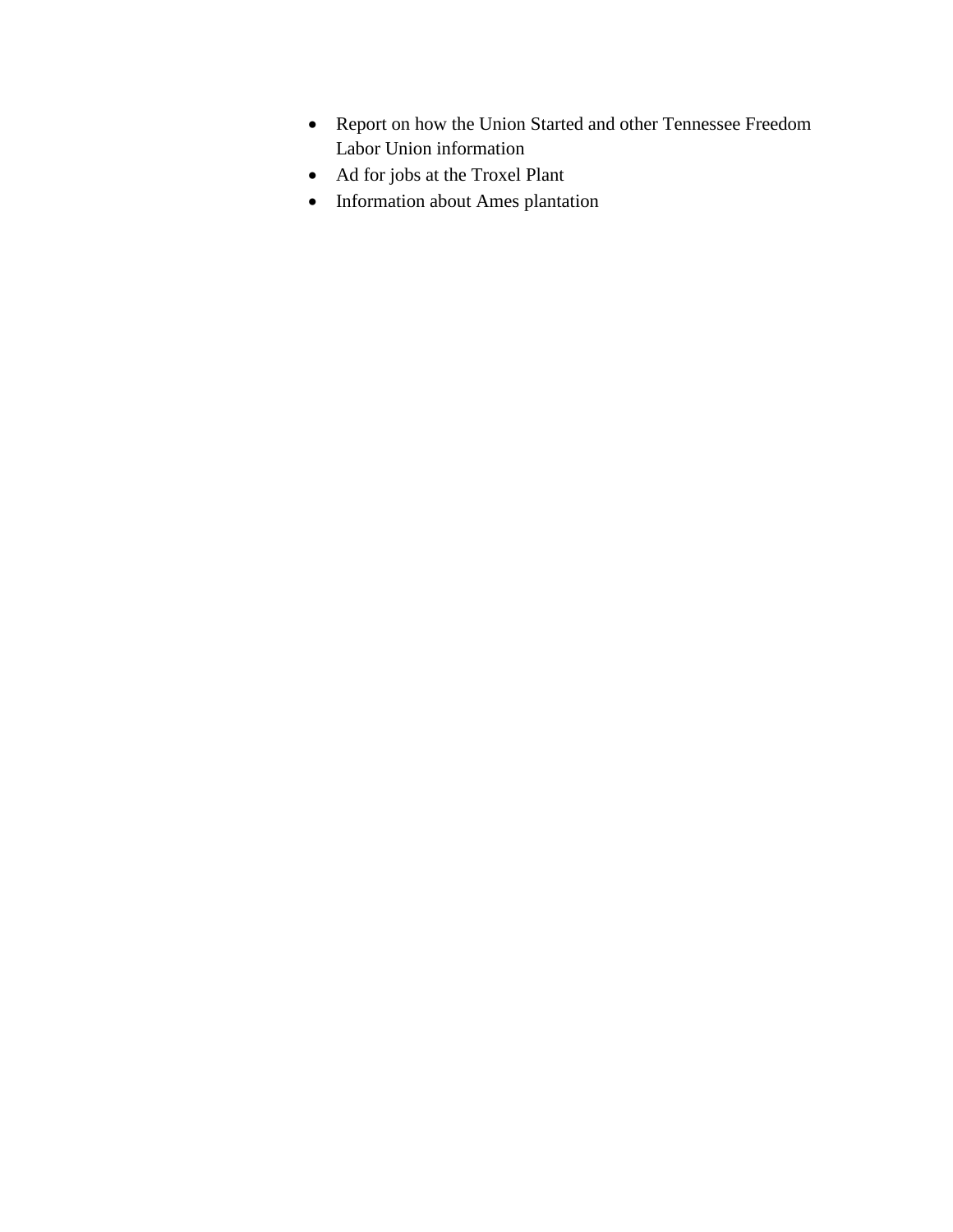- Box 21: F/H 2014-02 box 2/7 (Note that Saunders's numbers differ from MVC numbers) o Folder 01
	- **West TN Voters Project Papers** 
		- SNCC news reports:
			- o June 23, 1965
				- o June 24, 1965
				- o July 10, 1965
				- o July 23, 1965
				- o July 24, 1965
				- o August 4, 1965
				- o August 9, 1965
				- o August 13, 1965
				- o August 16, 1965
	- o Folder 02
		- **West TN Voters Project Papers** 
			- WTVP newsletters
				- o June 30, 1965
				- o July 15, 1965
				- o July 28, 1965
				- o August 11, 1965
				- o June 27, 1965
				- o July 11, 1965
				- o August 4, 1965
			- Correspondence July 24, 1965 Danny Beagle/Whitworth Stokes
	- o Folder 03
		- **West TN Voters Project Papers** 
			- Correspondences with Highlander School
	- o Folder 04
		- Operation Freedom papers
			- Correspondences about work camps, voter training (Highlander school), and donations.
			- Reprint of *Cleveland Call & Post*'s February 23, 1963 article "Students Find Sharecroppers Still Being Evicted in Tenn."
	- o Folder 05
		- Highlander workshop correspondences
		- Memo about sharecroppers evictions
		- Miscellaneous correspondences about Fayette County projects/adult learning projects/ Citizenship classes
		- OFCCWL news reports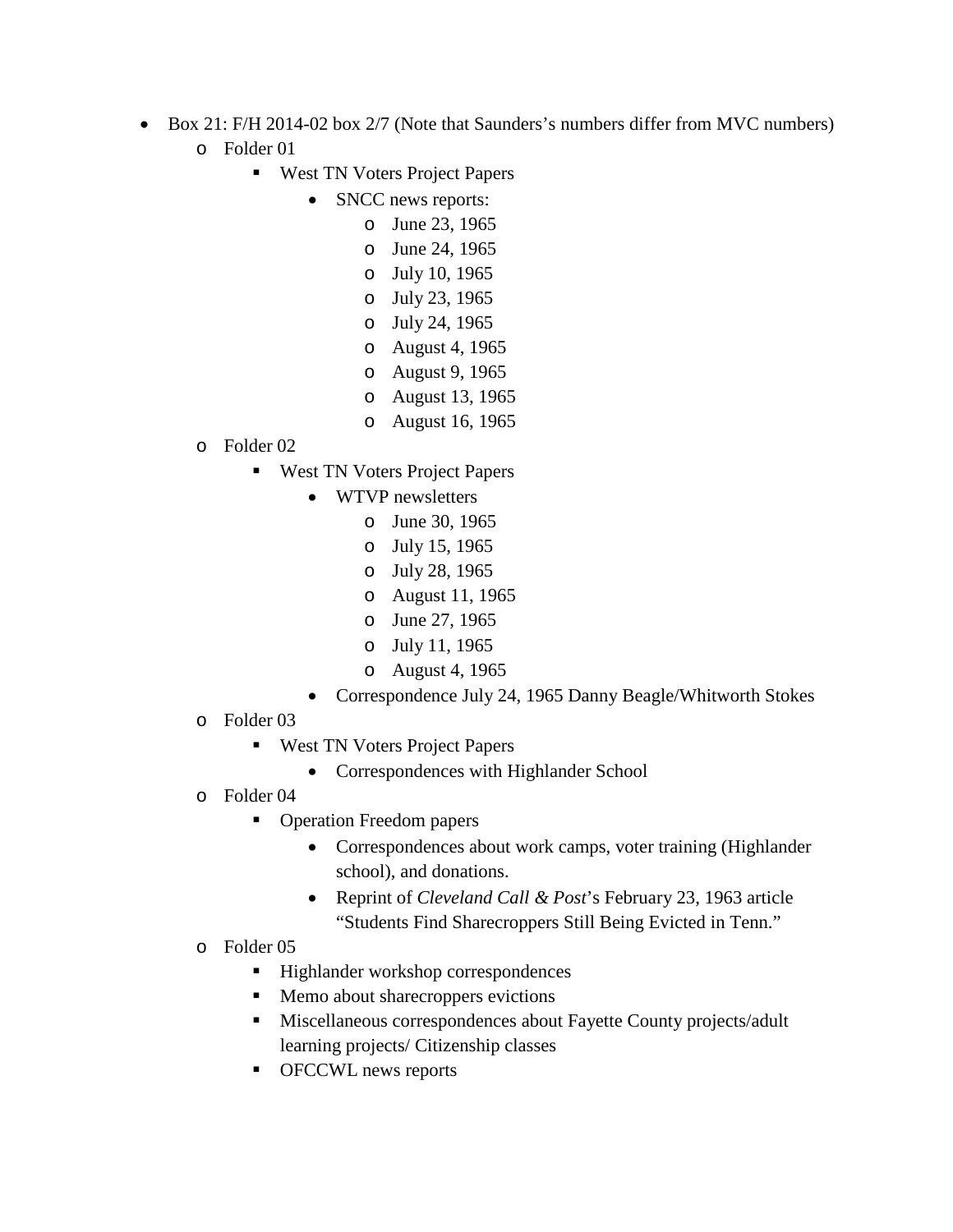- Beauticians' meeting minutes and correspondences about their organization
- A record of things needed in the county
- o Folder 06
	- **Operation Freedom Papers** 
		- Freedom Workshop reports
			- o January 25-February 2, 1964
			- o April 1-12, 1964
		- "Haywood County History" (February 1964)
- o Folder 07
	- Operation Freedom papers
		- Workshop Report (April 6-10, 1964)
		- Correspondences about workshops, conflicts/events in Haywood County and with the Haywood County Civic and Welfare League, work camps, OFCCWL issues
		- Appeal for aid
- o Folder 08
	- **Operation Freedom Papers** 
		- Funds/Budget details
- o Folder 09
	- "Workshop on 'The Place of the White Southerner in the Current Struggle for Justice, May 25-28, 1960' Highlander Folk School, Monteagle Tenn." Reports
- o Folder 10
	- Dowd/Cornell/Gabriner correspondences
	- Operation Freedom/Braden/Haynie correspondences
- o Folder 11
	- Reports from OFCCWL (1963-1964)
- o Folder 12
	- Fayette County reports/ Press releases (Circa 1963)
	- "Brief Proposal for a Political Action Project in West Tennessee" by Danny Beagle and Vicki/Bob Gabriner
	- "An Appeal from Fayette County"
- o Folder 13
	- **Fayette County Project report by Haynie**
- o Folder 14
	- WTVP/Gabriners correspondence (1966)
- o Folder 15
	- Gabriner composition book/Journal/notes
	- **Redfearn election platform**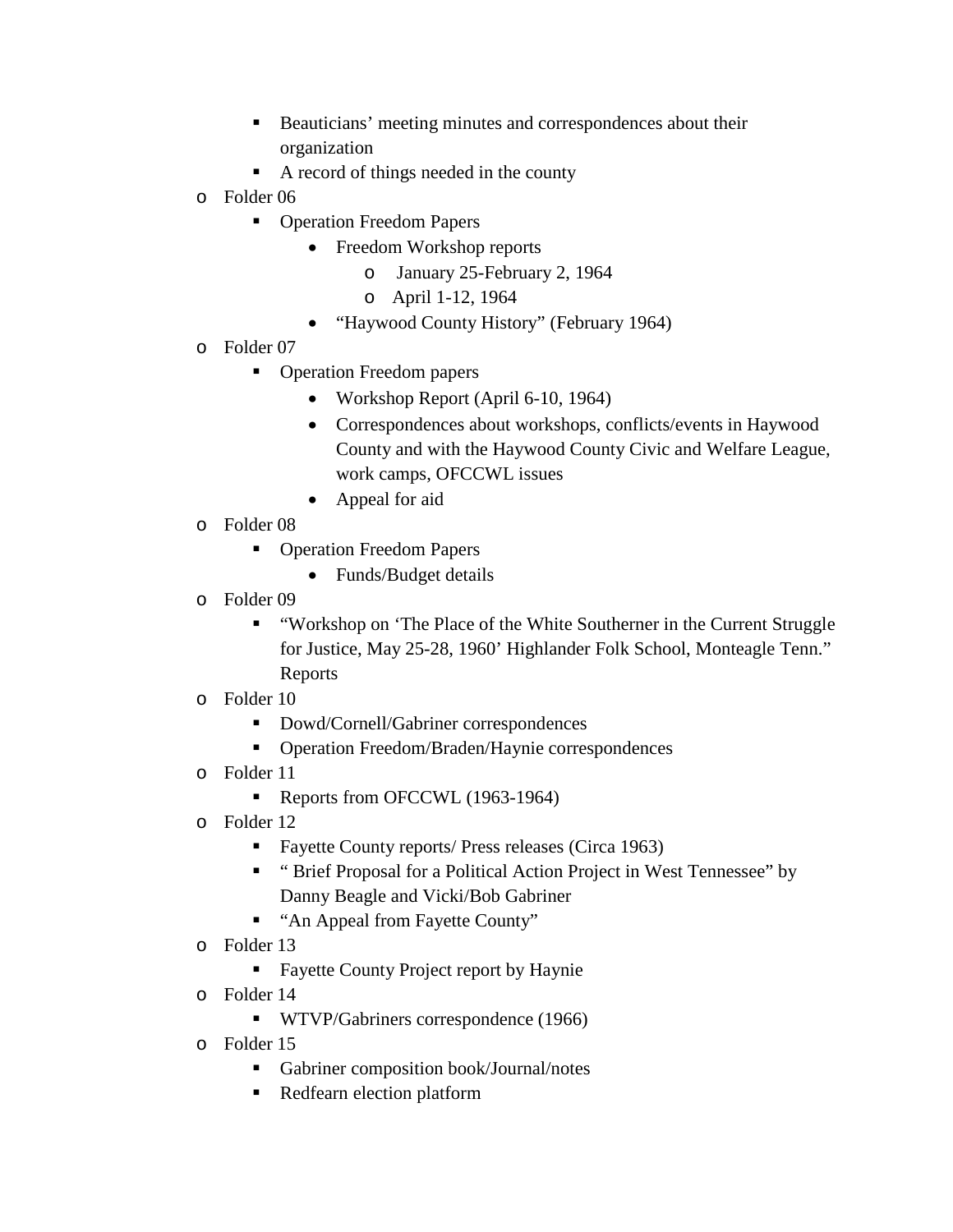- o Folder 16
	- Interview transcriptions about voting  $(1964)$
	- Description of and correspondences with Fayette County Project/Cornell
	- **Meeting of the Working Men of West TN minutes**
	- WTVP reports
	- Absentee voting ballot (1964)
	- WTCP calendar
- o Folder 17
	- **West TN Voters Project Papers** 
		- News Release (May 22, 1965)
		- "Return to Fayette County" by Ron Schneider
		- Fund Appeal
		- Meeting flyers
		- Info sheet for Project Workers
		- News Letter (August 11, 1965)
- o Folder 18
	- **West TN Voters Project Papers** 
		- Gabriner / Russell Thompson Attorney at Law correspondences
- o Folder 19
	- West TN Voters Project Papers
		- Cornell/Dowd/WTVP correspondences
		- Haywood County KKK meeting flyer
		- List of Veterans
		- List of workers
		- Report from Haywood County
		- Fayette County Fund/Cornell report
		- Educators for Freedom report (1965)
		- Bolivar/Somerville postcards demonstrating mechanization
- o Folder 20
	- West TN Voters Project Papers
		- Fayette County Fund/Cornell appeal to John Doar (1966)
		- Fayette County Fund/Cornell correspondences about progress/trouble in Fayette County
- o Folder 21
	- Operation Freedom Workcamp newsletters
		- July 25, 1963
		- February 19, 1962
		- May 23, 1967
		- July 15, 1967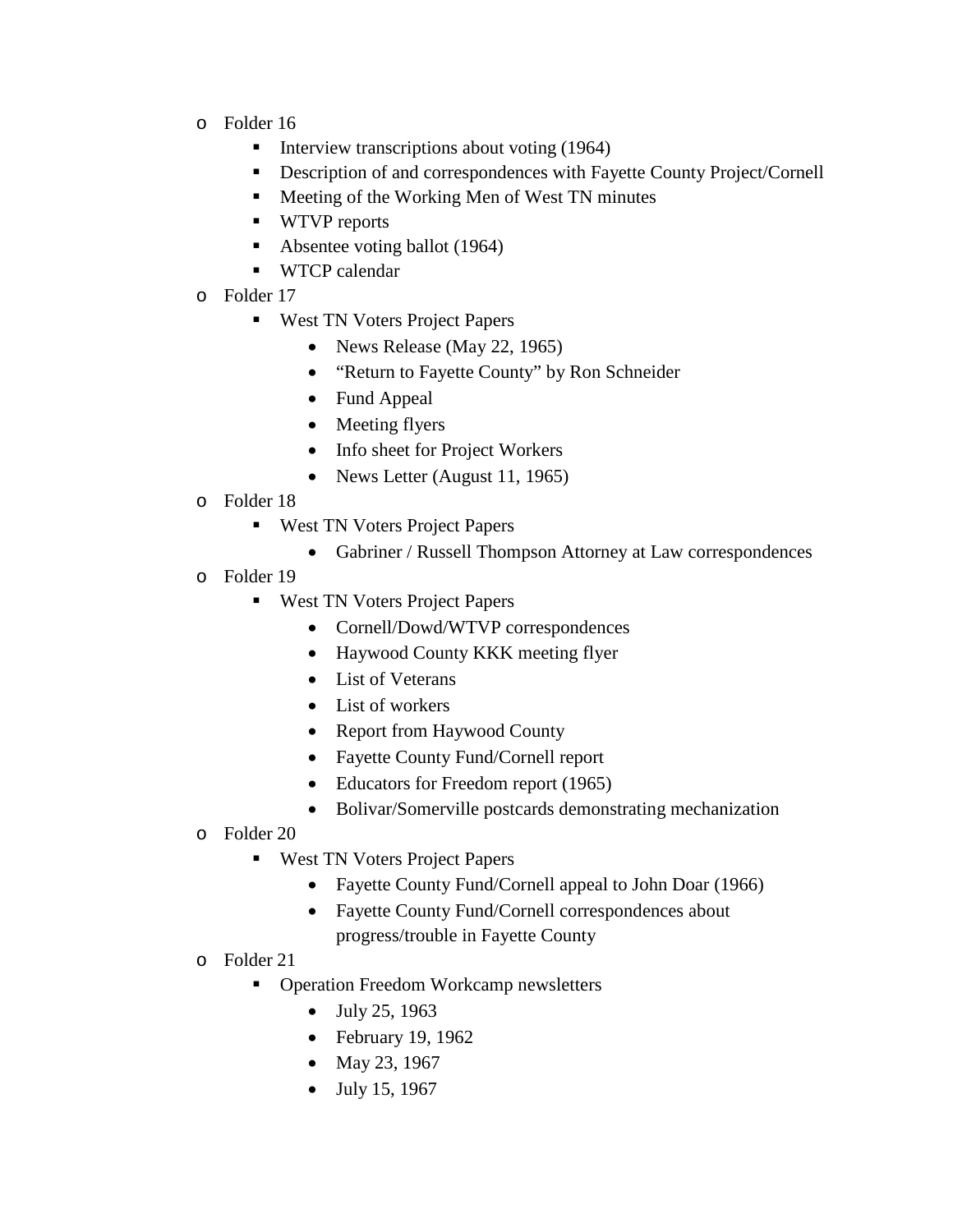- August 9, 1963
- December 12, 1972
- December 7, 1971
- "Cornell-Tompkins County Committee for Free and Fair Elections in Fayette County, Tennessee"
- o Folder 22
	- Operation Freedom Papers
		- "A Need Recently Met by Operation Freedom" examples with photos of people helped (April 1964)
		- Correspondences about board members, needs/donations, events in Fayette/Haywood Counties
			- o Meeting minutes (November 4, 1961)
		- "A Call to Action"
		- "A Protest Against Eviction in the form of Families Refusing to Move"
		- "The Tennessee Story: Operation Freedom" brochure by **McCrackin**
		- "Redemption in Brownsville" Brochure by Virgie Bernhardt
		- News and Notes on National Operation Freedom
- o Folder 23
	- OFCCWL letter about unfair zoning laws
	- Cornell/WTVP/Dowd, Braden/Southern Student Organizing Committee correspondences
	- News from OFCCWL
	- Newsletters and Press Releases from Operation Freedom Workcamps /Virgie Hortenstine, including the following dates:
		- $5/25/1963$
		- December 10, 1960
		- December 11, 1960
		- December 1962
		- December 5, 1960
		- July 14, 1963
		- July 16, 1963
		- April 15, 1965
		- *League Link* (March 9, 1963)
	- Article from *The Haverford News* "Fords Participate in Fayette County Trip" February 8, 1963
	- The North Quarry Street Irregulars Sing Flyer
	- Tennessee Freedom Labor Union report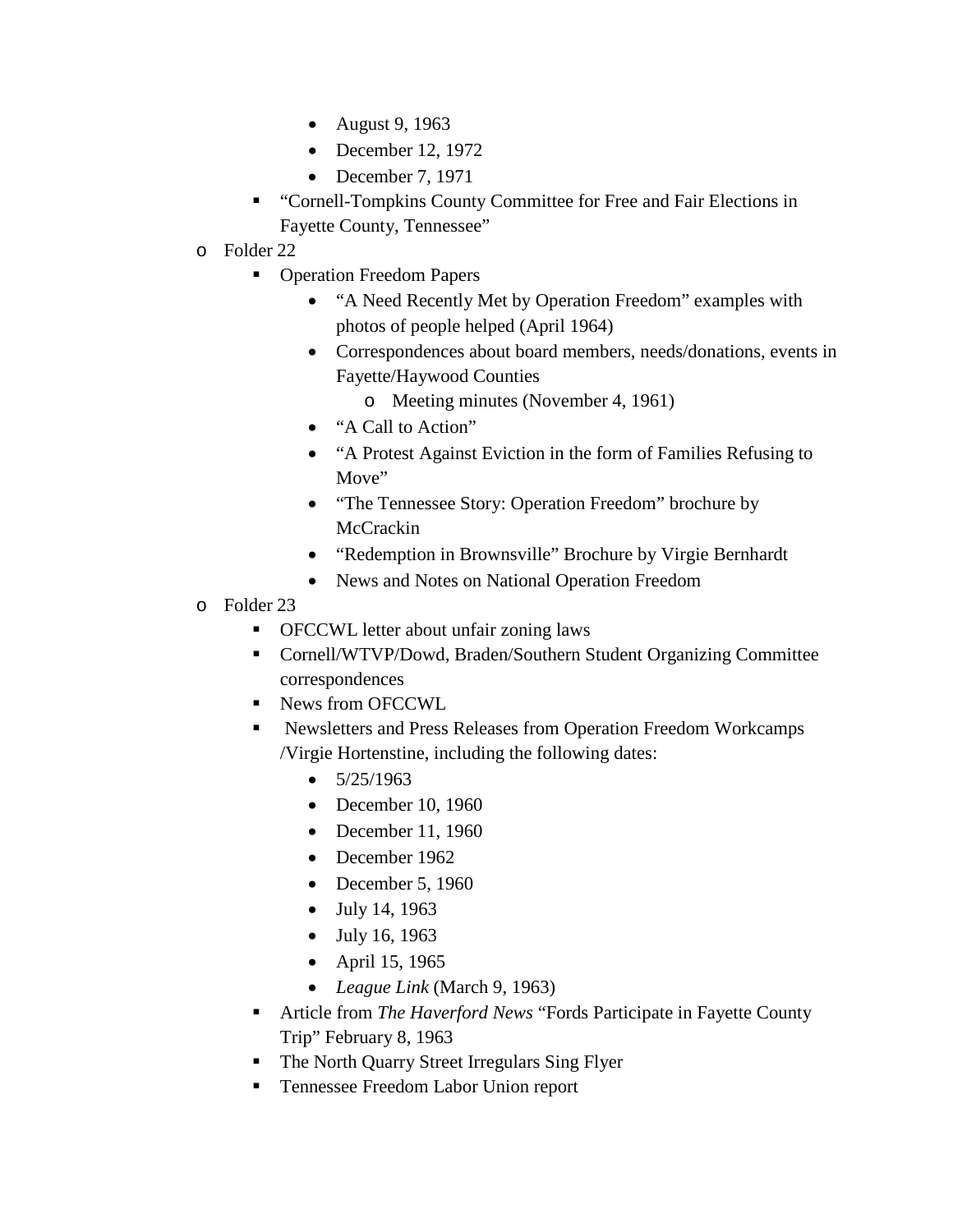- "Somerville, Tennessee: Some Were Armed" (*The Peacemaker*, July 20, 1963)
- Operation Freedom correspondences
- **SNCC News Releases**
- **"** "Brownsville Journal" events from 1961
- "Work, Violence, and Faith in Fayette County" by V. Hortenstine
- Haywood County History Compiled February 1964 by Roger Phenix
- o Folder 24
	- Haywood Handicrafters League "Go South Young Man" by Dennis Weeks (September 1963)
	- Operation Freedom News/Newsletters
		- September 6, 1963
		- March 30, 1966
		- October 6, 1965
		- January 31, 1966
		- January 1961 (Report from visits with ministers)
		- August 1963
		- October 15, 1963
		- December 5, 1963
		- June 12, 1964
		- April 24, 1965
		- June 9, 1965
		- May 22, 1967
	- "Catalyst of Negro Political Development in Tennessee" by Henry Hawkins
	- *Southern Patriot* "Deeds Not Words in Tennessee" (January 1966)
- o Folder 25
	- **Papers from Dwight D. Eisenhower Presidential Library** 
		- Telegram to U.S. President Eisenhower about Fayette County problems from Scott Franklin (December 29, 1960)
		- Handwritten notes about Fayette County
		- List of proof of problems in Fayette County
- o Folder 26
	- Paper from Dwight D. Eisenhower Presidential Library
		- *U.S. v. Atkeison* notes
- o Folder 27
	- **Papers from Dwight D. Eisenhower Presidential Library** 
		- White House Correspondence about investigation and DOJ work in West Tennessee (1960)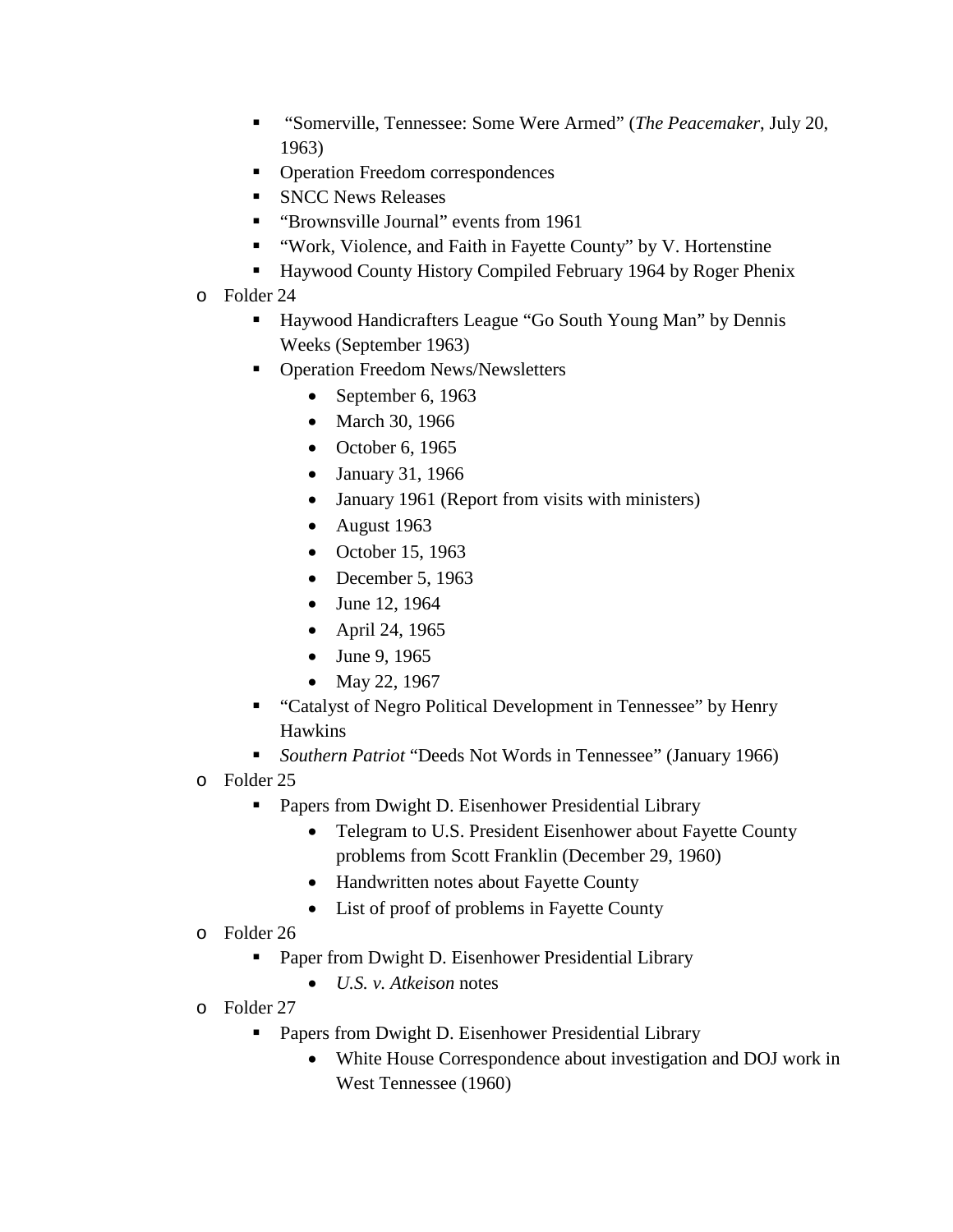- *U.S. v. Beaty* Order to Show Cause and Temporary Restraining Order
- o Folder 28
	- **Papers from Dwight D. Eisenhower Presidential Library** 
		- Lease Agreement terminations/eviction notices as evidence (1960)
- o Folder 29
	- **Papers from Dwight D. Eisenhower Presidential Library** 
		- Haywood County Map with Districts drawn
		- Photos of evicted sharecroppers
- o Folder 30
	- **Papers from Dwight D. Eisenhower Presidential Library** 
		- *Unites States v. Beaty* affidavits
- o Folder 31
	- **Papers from Dwight D. Eisenhower Presidential Library** 
		- *Unites State v. Beaty* affidavits
- o Folder 32
	- Papers from Dwight D. Eisenhower Presidential Library
		- White House Memos
			- o December 21, 1960
			- o December 31, 1960
		- Department of Agriculture correspondence
			- o January 6, 1961
			- o January 4, 1961
			- o December 22, 1960
			- o January 4, 1961
			- o December 22, 1960
			- o December 19, 1960
- o Folder 33
	- **Papers from Dwight D. Eisenhower Presidential Library** 
		- White House memo about president and vice-president's comments on Fayette County (December 28, 1960)
- o Folder 34
	- $\blacksquare$  Case forms
	- Attorney Correspondence
	- **Judgement**
	- **Clerk letter**
	- Defense and answers of the defendants
	- Orders extending time to answer
- o Folder 35
	- **Summonses**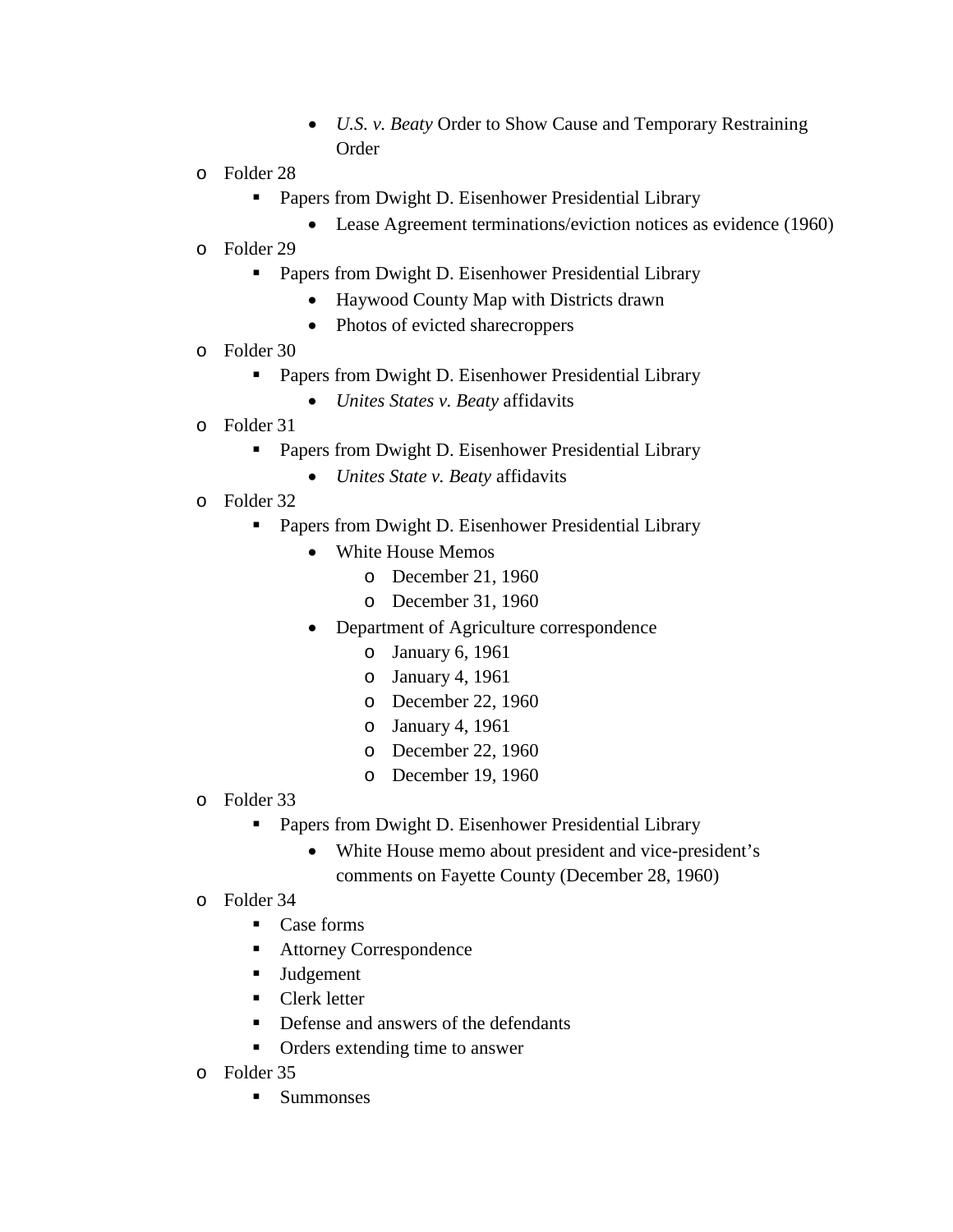- o Folder 36
	- **Complaint**
	- Notice of Democratic Party Primary (all white)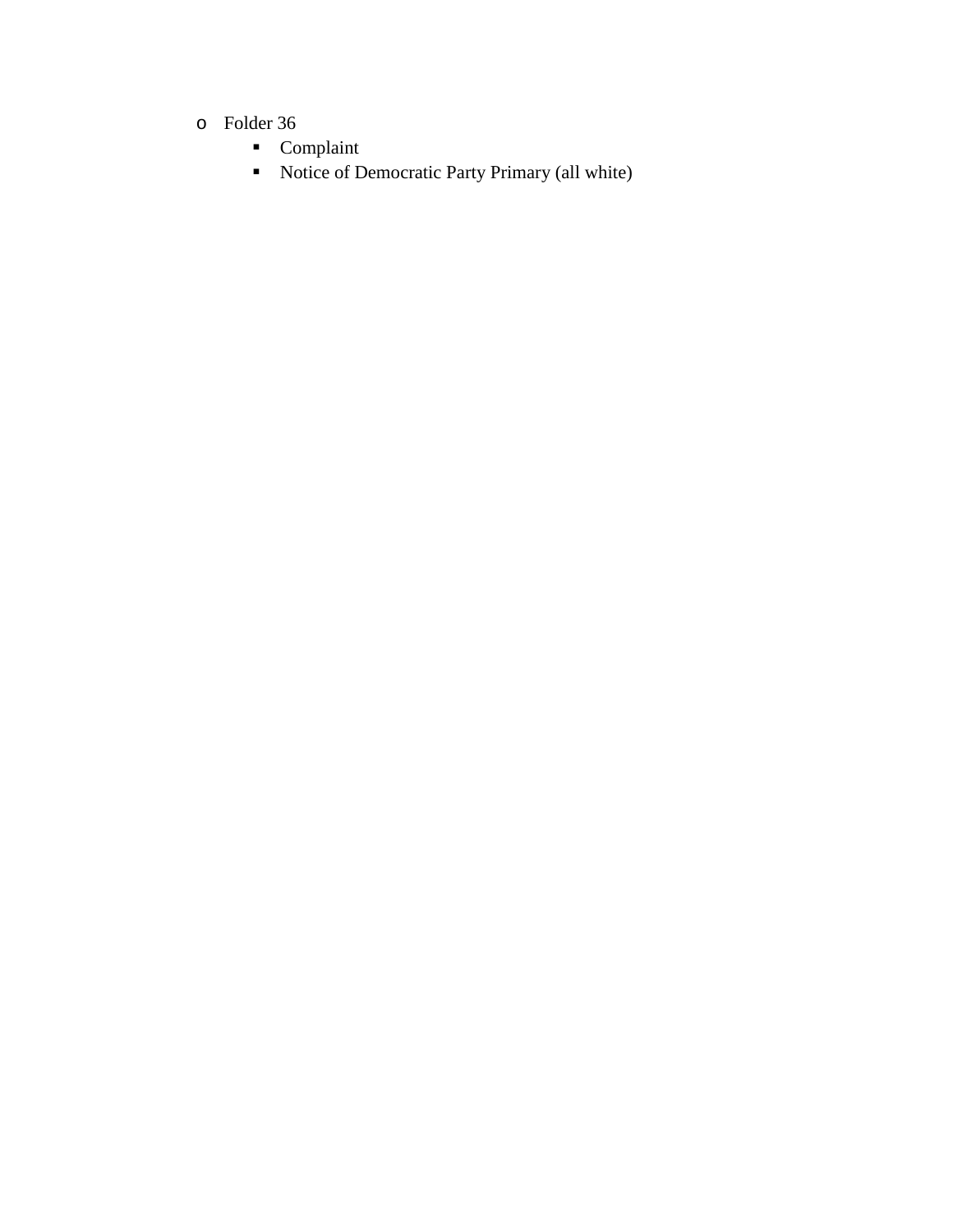- Box 22: F/H 2014-02 box 3/7 (Note that Saunders's numbers differ from MVC numbers)
	- o Charlie Haynie Papers From UTK Special Collections
		- Folder 01: Haynie Correspondences, 1964 July-August
		- Folder 02: Haynie Correspondences, 1964 September-December
		- Folder 03: Haynie Correspondences, 1965 January-March
		- Folder 04: Miscellaneous
			- "Events in 1964"
		- Folder 05: Miscellaneous
			- Sample ballot
			- Flyer
			- "The U.S. Department of Justice Must Intervene in Fayette County Tennessee 1964"
			- "Tennessee County Vote 'Crooked as 2 Left Shoes'" (*NY Tribune,* August 9, 1964)
			- "Justice Lags in Tennessee Vote" (*The Washington Post* August 12, 1964)
		- Folder 06: Miscellaneous
			- Untitled history of Fayette County
		- Folder 07: Affidavits, District 1
			- 1964 voting issues affidavits (taken by Tim Hall)
		- Folder 08: Affidavits, Districts 2-9
			- 1964 voting issues affidavits and letter
		- Folder 09: Affidavits District 10
			- 1964 voting issues affidavits
			- Summary of issues
		- Folder 10: Affidavits, Districts 11, 12, 15, none
			- 1964 voting issues affidavits
		- Folder 11: Haynie Notebook, June–July, 1963
		- Folder 12: *Trojan Horse*
			- *Trojan Horse* (September–October 1963)
		- Folder 13: Dalton Segregation Documents: UofM Special Collections
			- Insurance segregation correspondence
			- Sample charter incorporation for private schools from Mississippi
		- Folder 14: NAACP records, Series III from Library of Congress August-December, 1960
			- Correspondences
			- Memo regarding "Certain Charges that NAACP has Collected and Held Money Intended for Fayette County, Tennessee"
			- Memos about tents and donations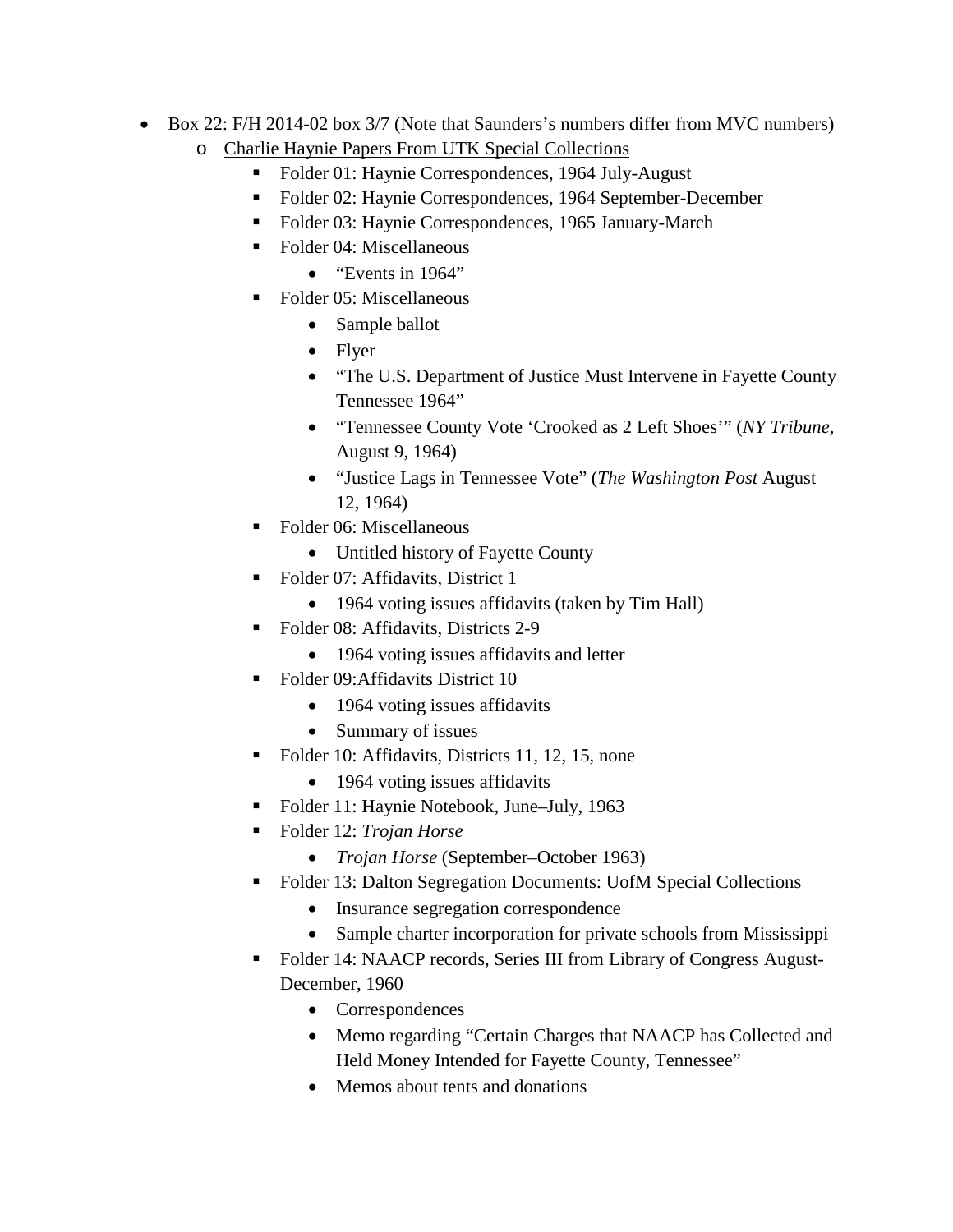- NAACP survey for Haywood County (1961)
- Resume of Developments in Fayette County, Tennessee (July 11, 1960)
- Folder 15: Roy Wilkins Papers from LOC
	- Correspondences/Memos regarding donations and NAACP efforts in Fayette/Haywood
	- List of donations
- Folder 16: McCrackin papers from Cincinnati Historical Society
	- Operation Freedom Reports
	- Donation appeals
	- Correspondences
- Folder 17: McCrackin papers from Cincinnati Historical Society
	- Cooperatives correspondences (1961)
	- List of people to write letters to
	- Appeals for aid
	- Progress reports
	- Operation Freedom meting minutes
	- Operation Freedom Loan application for Eddie Currie
- Folder 18: McCrackin papers from Cincinnati Historical Society
	- Operation Freedom meeting minutes
	- Operation Freedom policy document
- o Virgie Hortenstine Papers from Wilmington College, Ohio
	- Folder 19: Operation Freedom I
		- "Two Freedom School Teachers Write from West Tennessee" (*The Advocate,* December 1977)
		- "Lifeline to Southern Movement" brochure
		- *The Witness,* February 23, 1961
		- List of persons with overdue Operation Freedom Loans
		- Updates/appeals for funding
		- Correspondences
		- "Draft 'White Paper' of National Sharecroppers Fund on Present Situation and Suggested Program for Southern Sharecroppers and Tenant Farmers and Other Low Income Farm Families"
		- Meeting minutes
	- Folder 20: Operation Freedom II
		- "Rep. Bass Wins Kefauver's Seat"
		- "The U.S. Bypasses Counties to Move Surplus Food" (*The Evening Star* July 7, 1961)
		- Flyer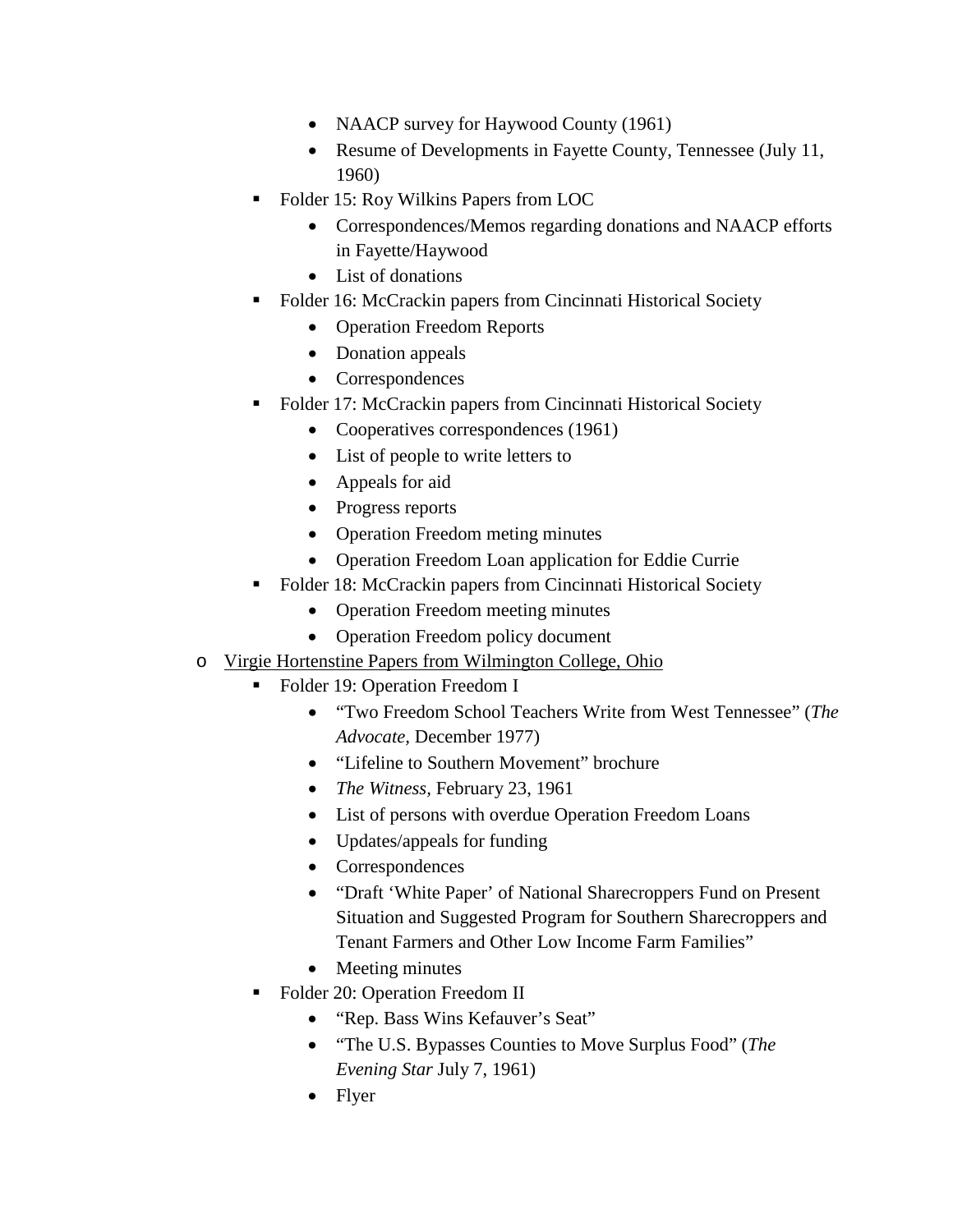- DOJ correspondences
- Press Release
- Folder 21: FHW 1864
	- Notes on District 9 Meeting at New Hope (Sep 4, 1964)
	- Appeal for Aid/Update
- Folder 22: 1964 Haywood County Work Camps
	- Correspondences
- Folder 23: FCWC Philadelphia Contacts
	- Report from League
- Folder 24: 1965 Fayette Haywood Work Camps
	- Correspondences about progress/needs in Fayette and Haywood County and the Lemmons couple
	- "Tennessee Project Divides Negroes" (*The New York Times,*  8/9/1965)
	- Updates and aid information
- Folder 25: FHW 1966
	- Correspondences about work and needs
	- Lists of human capitol in Fayette and Haywood Counties
- Folder 26: *Sanders v. Rose* post-trial brief/exhibits
	- Appeal about lack of black citizens on jury in Haywood County
- Folder 27: *US v. Haywood County Board of Education*
	- Haywood County desegregation case filing, decision, Supplemental complaint, Decree, Memo
- Folder 28: *US v. HCBE* hearings
	- Excerpts from testimonies
- Folder 29: *US v. HCBE* comment
	- Notes about June 12-16 hearings
	- Judge Brown's decision
- Folder 30: Emergency School Aid Act Grant Proposal, 1973
	- Application for Assistance under the Emergency School Aid Act"
	- "Attempts to Secure Comment on the Proposal From the Superintendent of Schools, Fayette County"
	- FCEDC-ESAA Advisory Committee meeting minutes
	- Lists of needs in order of priority
- Folder 31: Dean Hansell, "Fayette Haywood Work Camps: An Expose"
	- "Fayette Haywood Work Camps: An Expose"
	- "Workcamp Reports"
	- "Deeds, not Words, in Tennessee" (*The Southern Patriot,* January 1966)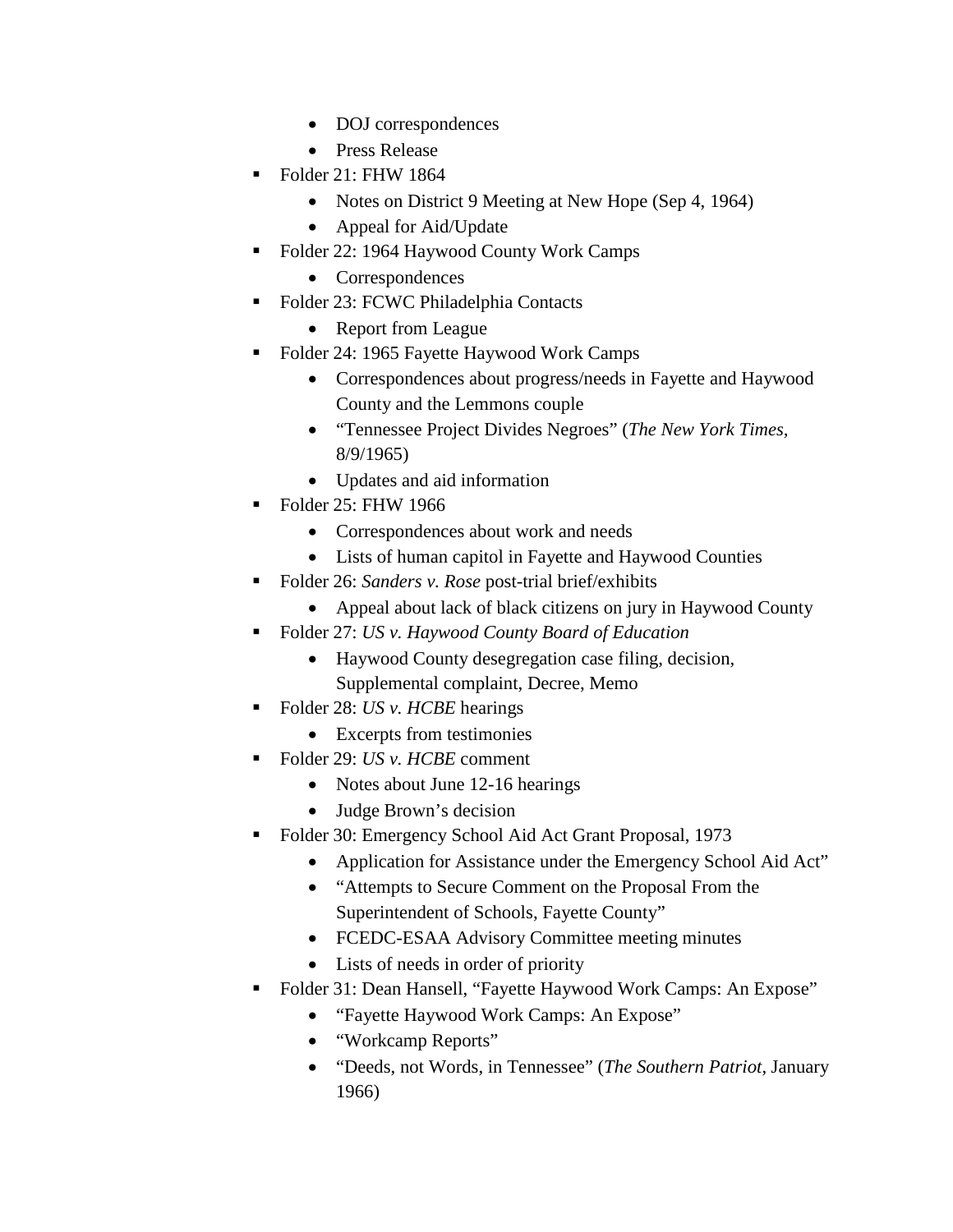- Jennifer Dowley's Letter
- "White Teacher Loses Job" from *Fayette Haywood Newsletter*
- "This is Rossville of 1967"
- "Michigan Negro Family 'Reeducated' in Tennessee" from *Fayette Haywood Newsletter*
- Handicraft league Price List
- Folder 32: Hayward Brown cooperatives
	- Flyers to spark action
	- V.H. Membership Shares
	- Correspondences
	- Newsletter
- Folder 33: West Tenn. Experimental Rural Human Development Centers, 1968-1969
	- Project Proposal
- Folder 34: VH, "A Report on Visits with Eight Ministers in Fayette and Haywood Counties, Tennessee, July1-3, 1961"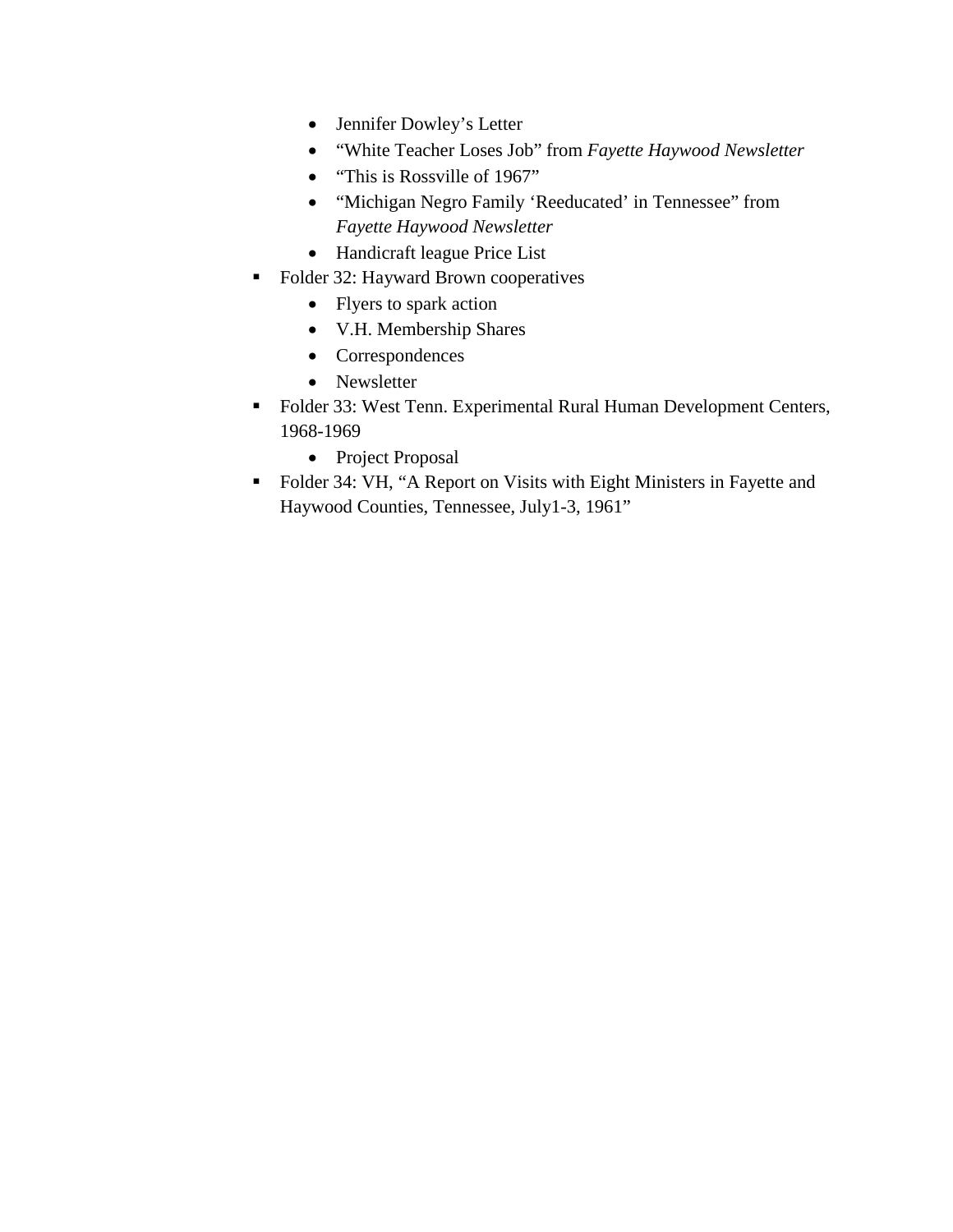- Box 23: F/H 2014-02 box 4/7 (Note that Saunders's numbers differ from MVC numbers) o Virgie Hortenstine Papers
	- Folder 01: *OFCCWL v. Ellington,* 1969
		- Request for injunction against League boycott after Pulliam attack
		- Affidavits
		- Restraining order for anyone attempting to stop peaceful demonstrations and amendments
		- Consent order
		- Order to show cause
		- *OFCCWL v. Ellington* Civil Action
	- Folder 02: Rural Student Health Coalition West Tenn. Project, 1973
		- Report with correspondences
	- o Correspondences and newsletters/flyers from Hortenstine papers
		- Folder 03: Correspondence, 1961
		- Folder 04: Correspondence, 1962
		- Folder 05: Correspondence, 1963
		- Folder 06: Correspondence, 1964
		- Folder 07: Correspondence, 1965
		- Folder 08: Correspondence, 1966
		- Folder 09: Correspondence, 1967
		- Folder 10: Correspondence, 1968
		- Folder 11: Correspondence, 1969
		- Folder 12: Correspondence, 1970
		- Folder 13: Correspondence, 1971
		- Folder 14: Correspondence, 1972-1975
		- Folder 15: Correspondence, 1980-1985
		- Folder 16: Miscellaneous reports and statements
			- "Michigan Family 'Reeducated' in Tennessee"
			- "Our Tennessee Story" by Hayward Brown
			- "Report from the Summer—Three Freedom Schools in Fayette County"
			- "Progress Towards Black & White Understanding"
			- Freedom School Newsletter
			- Statement to jury: Abernathy, TN
			- "The Tennessee Story: Operation Freedom" by McCrackin
			- Fayette County reapportionment information
		- Folder 17: Personal Statement about Writing
		- Folder 18: Jerry Thornberry: "The Origins if Operation Freedom," 2004.
		- Folder 19: Jerry Thornberry: "Virgie Hortenstine and the Workcamps of West Tennessee, 1962-1973" 2005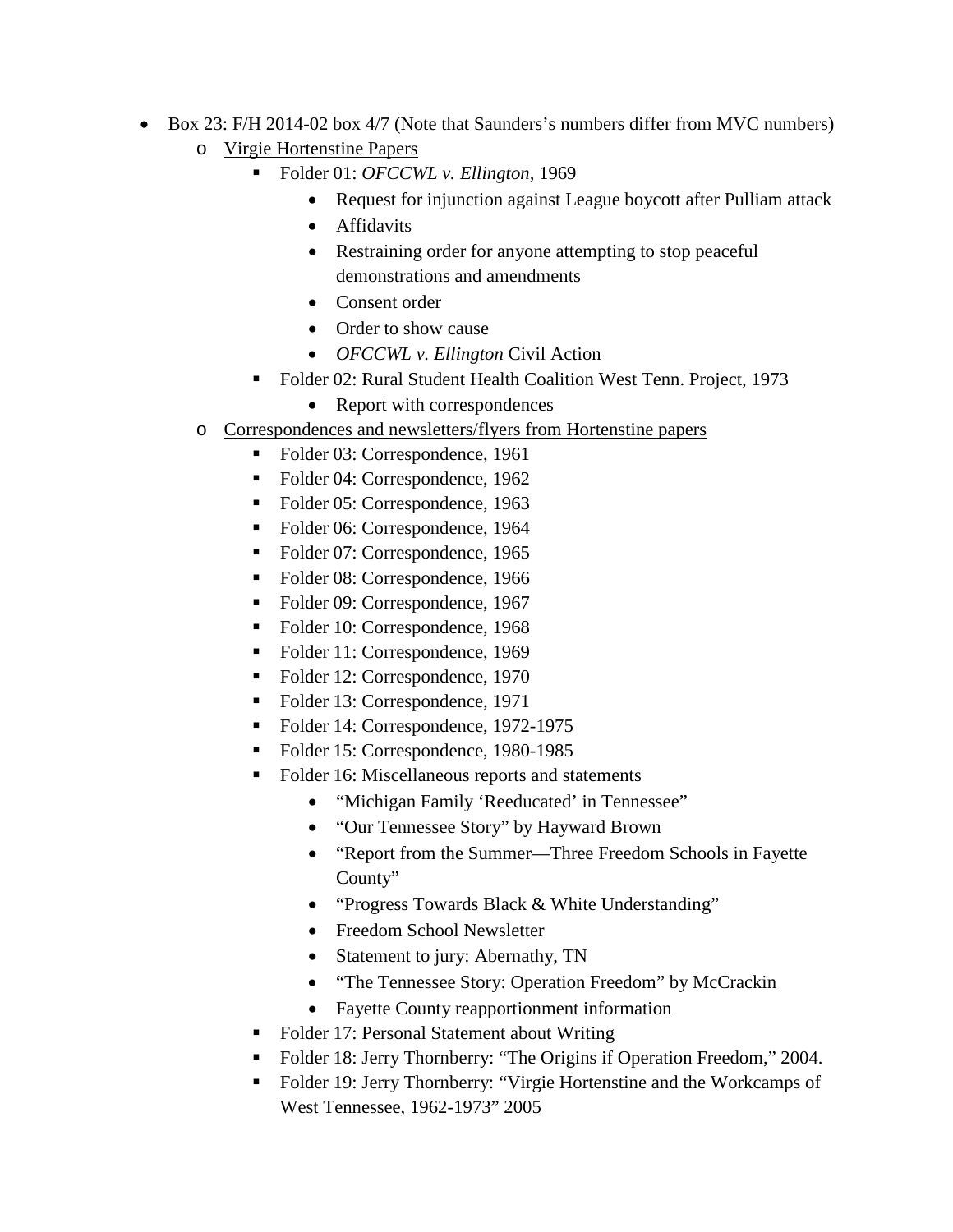## o From National Archives and Records Administration

- Folder 20: Department of Education Records
	- Correspondences about Brownsville City Schools
	- Integration plan for Brownsville City Schools
	- Compliance Information Nondiscrimination in Federally Assisted Programs Report
	- Brownsville City Schools number of students by race and grade in each school
- Folder 21: Department of Education Records
	- Correspondences about Fayette County Schools
	- Fayette County Schools desegregation plans
	- Choice of School info and forms
	- Desegregation compliance form with data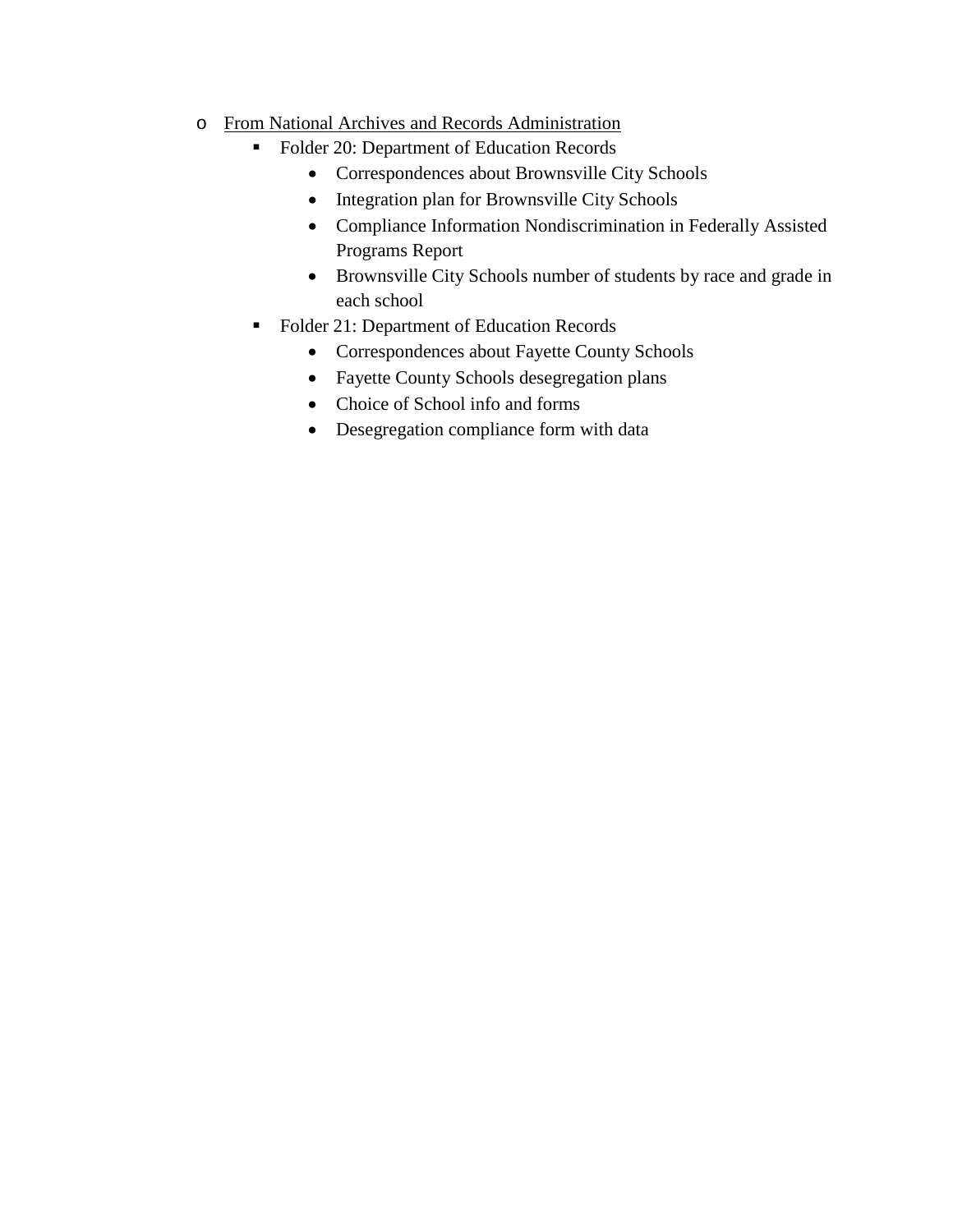- Box 24: F/H 2014-02 box 5/7 (Note that Saunders's numbers differ from MVC numbers) o From US Second District Court Records
	- Folder 01: Dockets for *Beaty, Barcroft,* and *Atkeison*
	- Folder 02: *U.S. v. Beaty* hearing transcript and clerk certificate
	- Folder 03: *U.S. v. Beaty* depositions (1)
	- Folder 04: *U.S. v. Beaty* depositions (2)
	- Folder 05: *U.S. v. Beaty* Injunction
	- Folder 06: *U.S. v. Beaty* interrogatories (Plaintiff)
	- Folder 07: *U.S. v. Beaty* interrogatories (Defendants)
	- Folder 08: *U.S. v. Beaty* Judgment and Service
	- Folder 09: *U.S. v. Atkeison* Complaint and affidavits
	- Folder 10: *U.S. v. Atkeison* Transcript from December 22, 1960
	- Folder 11: *U.S. v. Atkeison* Depositions
	- Folder 12: *Sanders v. Rose* Complaint and answer
	- Folder 13: *OFCCWL v. Ellington* Complaint, restraining order, and amendments
	- Folder 14. *OFCCWL v. Ellington* opinion and affidavits
	- Folder 15: *U.S. v. Haywood County Board of Education* Stipulations, evidence, summons, etc. 1967
	- Folder 16: : *U.S. v. Haywood County Board of Education* Stipulations, evidence, summons, etc. 1968
	- Folder 17: : *U.S. v. Haywood County Board of Education* Stipulations, evidence, summons, etc. 1969 January-May
	- Folder 18: : *U.S. v. Haywood County Board of Education* Stipulations, evidence, summons, etc. June 1969
	- Folder 19: Extract from transcript, June 12, 1967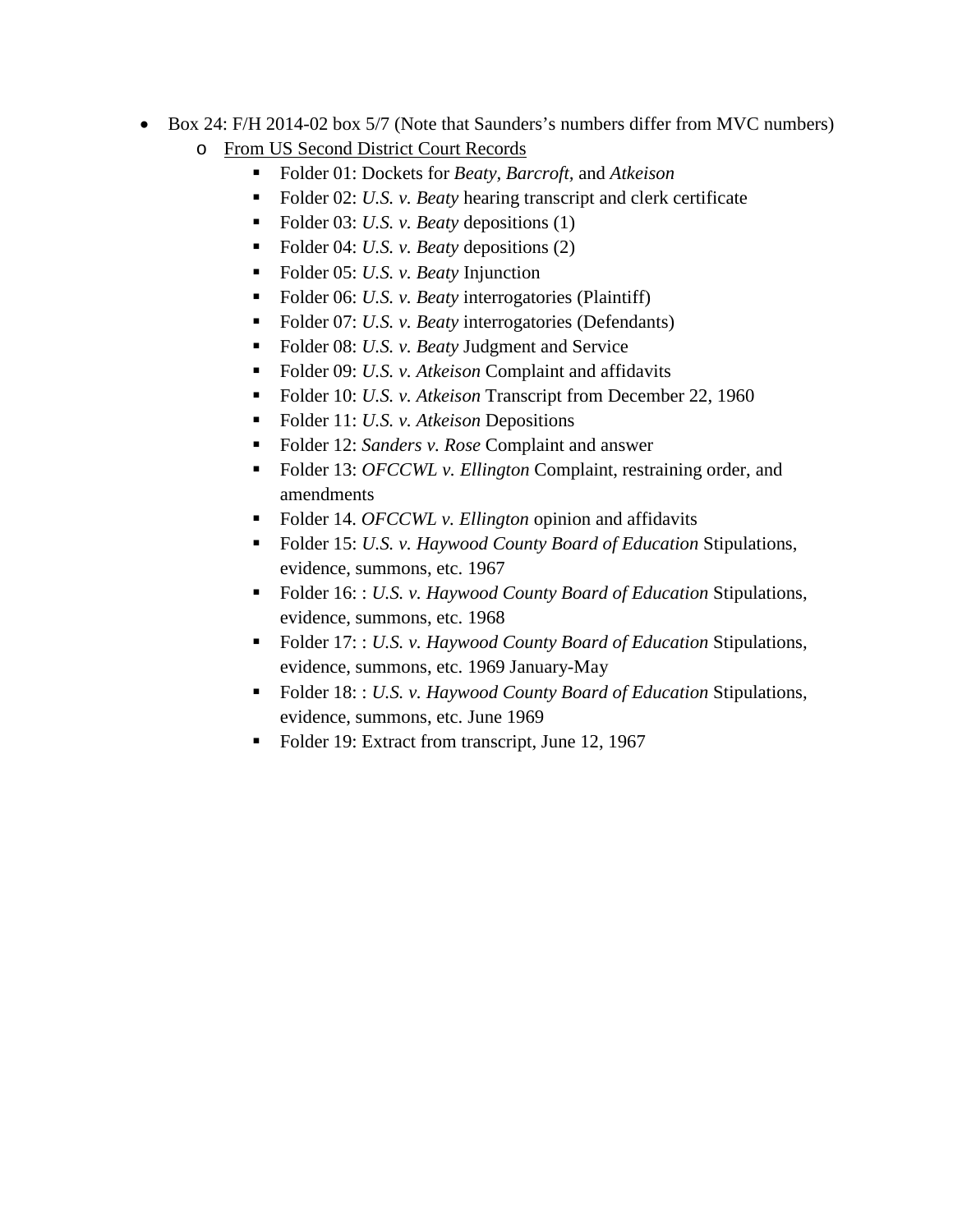- Box 25: F/H 2014-02 box 6/7 (Note that Saunders's numbers differ from MVC numbers) o From National Archives and Records Administration
	- Folder 01: *US v. Haywood County Board of Education* Depositions
		- Ben Earl Mullen
		- Harold Eugene Stanley
		- Edwin Bertrand Coburn
		- Mark Roy
		- Edward Demar Thompson
		- David Clinton Evans Sr.
		- Joel Earl Parker
		- Joseph Shelby Dixon
	- Folder 02: *US v. Haywood County Board of Education* Deposition of Joe Thomas Naylor (1)
	- Folder 03: *US v. Haywood County Board of Education* Deposition of Joe Thomas Naylor (2)
	- Folder 04: *US v. Haywood County Board of Education* Deposition of Edward D. Thompson
		- Deposition
		- Transcript of hearing on June 12, 1967
	- Folder 05: *US v. Haywood County Board of Education* Transcript June 12, 1967 (am)
	- Folder 06: *US v. Haywood County Board of Education* Transcript June 12, 1967 (pm)
	- Folder 07: *US v. Haywood County Board of Education* Transcript June 13, 1967 (am)
	- Folder 08: *US v. Haywood County Board of Education* Transcript June 13, 1967 (pm)
	- Folder 09: *US v. Haywood County Board of Education* Transcript June 14, 1967 (am)
	- Folder 10: *US v. Haywood County Board of Education* Transcript June 14 1967 (pm)
	- Folder 11: *US v. Haywood County Board of Education* Transcript June 15, 1967 (am)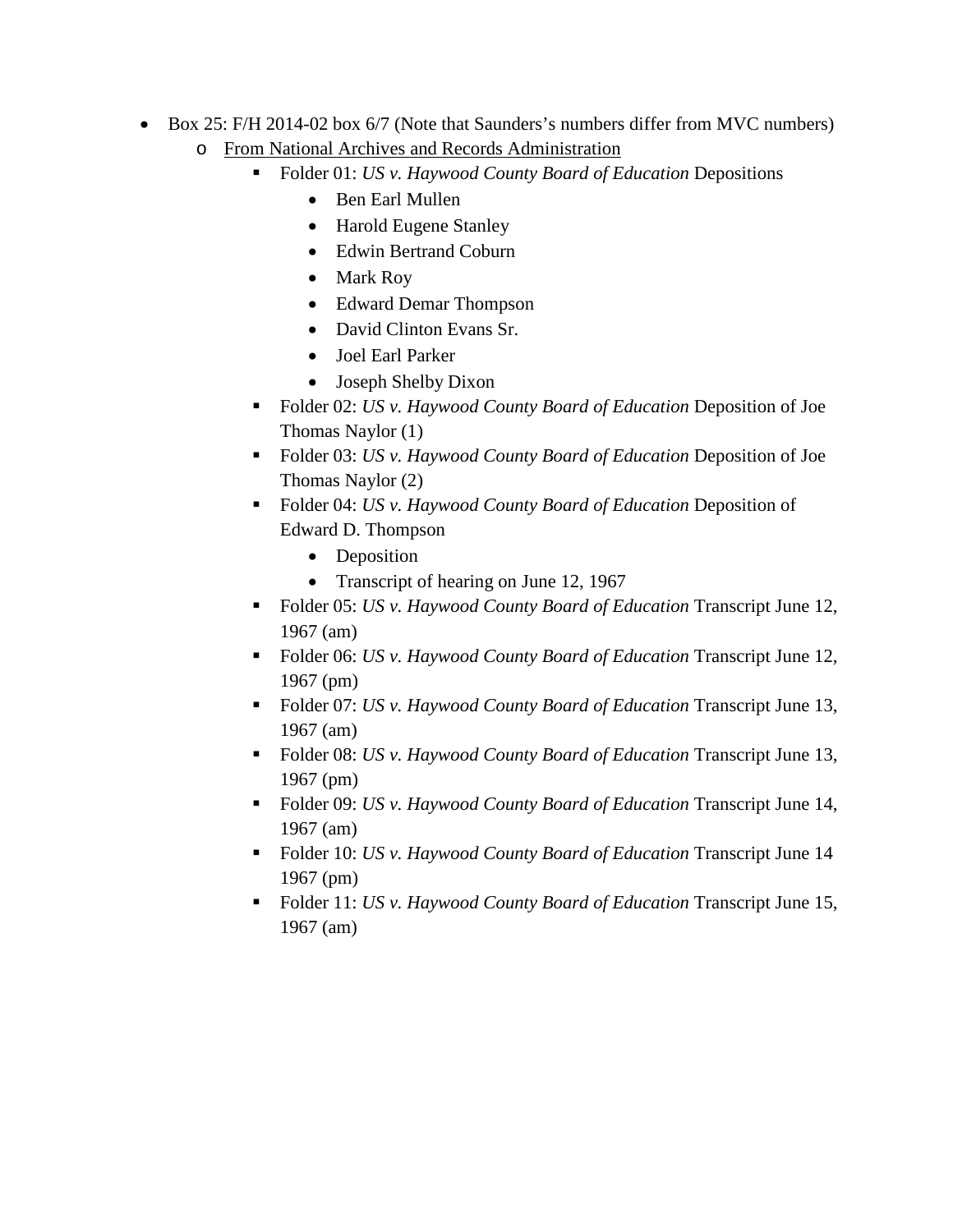- Box 26: F/H 2014-02 box 7/7 (Note that Saunders's numbers differ from MVC numbers) o From National Archives and Records Administration
	- Folder 01: *US v. Haywood County Board of Education* Transcript June 15, 1967 (pm)
	- Folder 02: *US v. Haywood County Board of Education* Transcript June 16, 1967 (am)
	- Folder 03: *US v. Haywood County Board of Education* Transcript June 16, 1967 (pm)
	- o Collected photocopies of relevant newspaper clippings
		- Folder 04: *The Fayette Falcon* 1940-1960
		- Folder 05: *States Graphic* (Brownsville) 1959-1962
		- Folder 06: Virgie Hortenstine papers
			- "Student Government at Cornell Pledges \$1000 for Fayette" (*Ithaca Journal,* March 6, 1964)
			- "March Planned Despite Fatal Shooting" (*Nashville Tennessean,* December 13, 1960)
			- "Somerville Court to Hear Disorderly Conduct Case"
			- "Farmer, 61, is Slain After Killing Deputy" (*Tri-State Defender,* December 20, 1969)
			- "Somerville Grocer Cleared in Assault, Battery Case" (*Commercial Appeal,* November 25, 1969)
			- "March Scheduled Despite Fatal Shooting" (*Nashville Tennessean,* December 13, 1969)
			- "White Woman Jailed Helped Negroes" (*Cincinnati Herald,* December 17, 1966)
			- "School Board" (*The States-Graphic,* Brownsville, July 11, 1969)
			- "Federal Court Orders Complete School Integration with Choice of Two Plans" (*The States Graphic*, Brownsville, May 16, 1969)
			- *Fayette Falcon* (May 2, 1974)
			- *The States Graphic*, Brownsville (July 6, 1965)
			- *"*Somerville Halts Protest Meet with Arrest of 70" (*The Press Scimitar* August 25, 1969)
			- "Somerville Grocer Cleared in Assault, Battery Case" (*The Commercial Appeal,* November 25, 1969)
			- "Harassment Cited in Desegregation: Brownsville School Closing Sought in U.S. Suit" (*The Commercial Appeal,* June 13, 1967)
			- "An Example of Tennessee Justice at Work" (*The New Jersey Law Journal,* December 29, 1966)
			- "Fasting Won't get McCrackin out Faster, Jailers Say"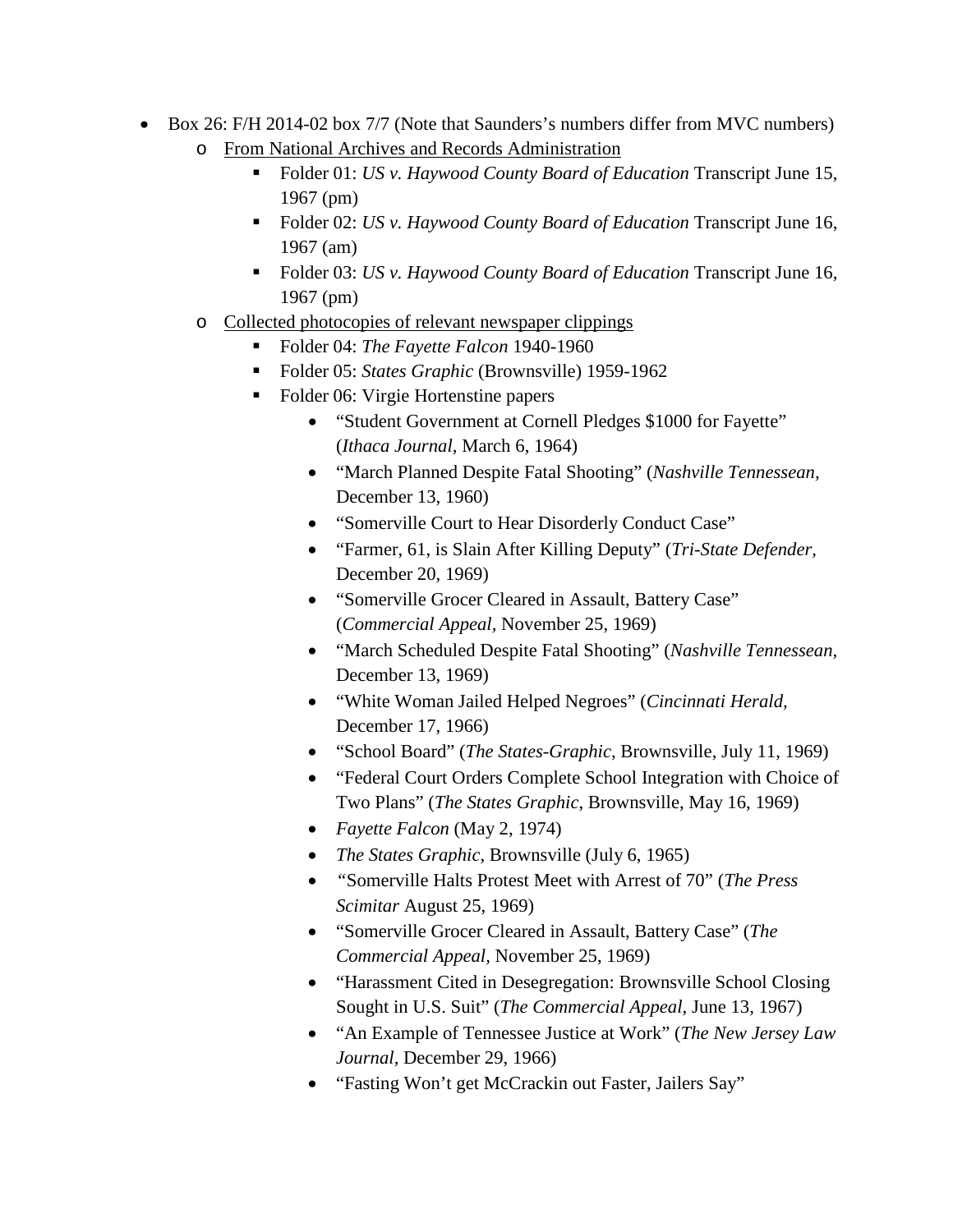- "Harassment in Haywood Charged"
- "Mechanization Has Been Beneficial" (*The Fayette Falcon,* February 11, 1965)
- "Fasting Expert Drinks water Every Ten Minutes in his Cell" (*The Commercial Appeal,* November 20, 1961*)*
- "To McCrackin: Jailed Minister Stays on His Hunger Strike in Brownsville" (*Commercial Appeal,* November 16, 1961)
- "Great Progress Reported in Efforts to Settle Haywood-Fayette Suits" (*The Press Scimitar,* 1961)
- "Schools Show New Trend—Resegregation" (*The Commercial Appeal,* November 19, 1961)
- "McCrackin to Revisit Scene of Jailing, Fast" (*The Cincinnati Enquirer,* December 13, 1961)
- "Gregory Heads up Somerville March" (*Press Scimitar,* September 27, 1969)
- "Fewer than 200 Show up for March"
- "No Reason for Strike: Somerville Executive" (*The Nashville Banner,* October 10, 1969)
- "School Boycotts Hit 3 States" (*Nashville Tennessean,* October 14, 1968)
- "Negroes Break Somerville Store Windows" (*Nashville Tennessean,* October 12, 1969)
- "Somerville Protestors Move into Courts Today"
- "Negroes Smash Windows in Fayette" (*Nashville Tennessean,* October 12, 1969)
- "New March Set Today in Somerville" (*Nashville Banner,* October 18, 1969)
- "Boycott Set Today in Memphis" (*The Nashville Banner,* October 13, 1969)
- "Fayette County Officials Deny Rights Violations" (*Nashville Banner,* October 21, 1960)
- "125 Arrested in Somerville" (*Nashville Tennessean,* October 5, 1969)
- "Charge of Assault Lodged by Bryant" (*Nashville Tennessean,* October 18, 1970)
- "Somerville March Ban Lifting Eyed" (*Nashville Tennessean*)
- "Officials Deny Rights Breach" (October 21, 1969)
- "Fayette Voting Gets FBI OK" (*The Press Scimitar)*
- "March Slated at Somerville"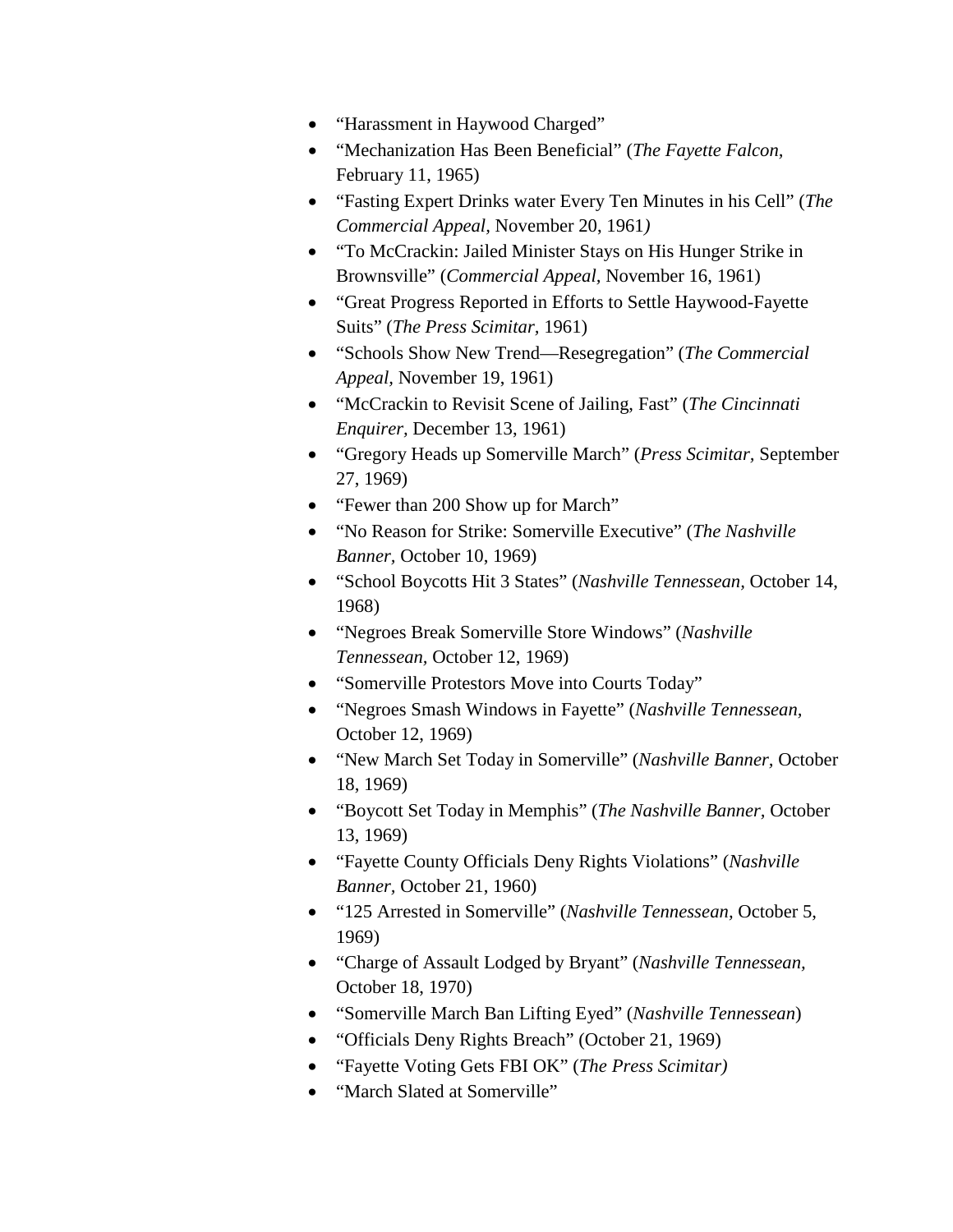- "125 Arrested in Somerville Demonstration" (*The Nashville Tennessean,* October 5, 1969)
- "Students Return at Somerville" (October 8, 1969)
- "It's Children who Suffer" (October 11, 1969)
- "Somerville Strives to Settle Problems of School Boycott" (October 14, 1969)
- "Judge Fines Four After Rights Clash" (October 16, 1969)
- "Authorities Seek still Escapee" (*The Press Scimitar,* October 15, 1969)
- "Boycott Top Issue at Somerville" (*The Press Scimitar,* October 8, 1969)
- "School Reopens at Somerville" (*The Press Scimitar,* October 20, 1969)
- "Blaze Razes Old Somerville School Building"
- "Strike Threats Slow Somerville Plant" (*The Press Scimitar,* October 10, 1969)
- "Students Attend School, but not Classes" (*The Press Scimitar,* October 7, 1969)
- "Somerville Strike Threat Eases Off" (*The Press Scimitar,* October 11, 1969)
- "Somerville Seeks Shooting Suspects" (*The Press Scimitar,* October 13, 1969)
- "Somerville Rights Activists Pay \$50 Fines, File Appeals" (*The Commercial Appeal,* October 7, 1969)
- "5 Protestors Face Hearings" (*The Commercial Appeal,* October 6, 1969)
- "Arrest Made in Shooting at Auto" (*The Press Scimitar,* October 16, 1969)
- "Troubles Show in Empty Desks at Somerville" (*The Commercial Appeal,* October 7, 1969)
- "17 Released, Told to Go"
- "Racists Push Campaign to Drive Negroes from Two Tenn. Counties" (*Chicago Defender,* February 9-15, 1963)
- "Nonviolence Renascent: Fayette County Black People March and Boycott" (*The Fellowship,* November 1969)
- "Nonviolence Still! Fayette County Negroes March and Boycott" with Hortenstine's notes
- "Dripping with Prejudice Charge is Answered by Fayette County" (*Press Scimitar,* April 13, 1971)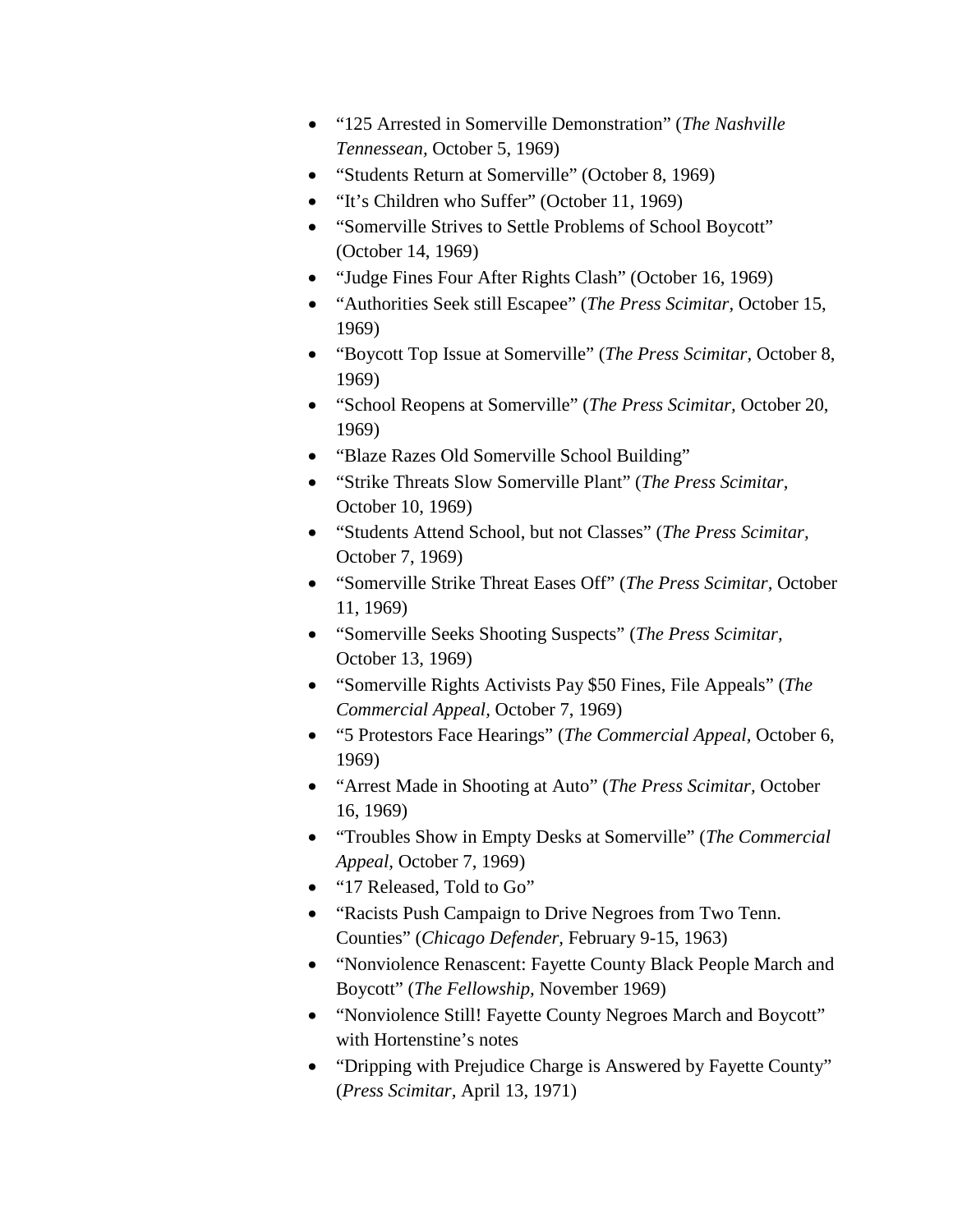- "Tennessee: How to Keep People from Voting" (*The Gazette and Daily,* December 8, 1962)
- Folder 07: Wisconsin Historical Society Collections
	- "Negro Shot in Evictees' Tent Refuge" by Ted Poston (*New York Post*, December 29, 1960)
	- "The Hunger Attack on Voters" (*The Worker*, September 25, 1960)
	- "The Spectator: A Heroic Businessman" (*National Guardian,*  October 3, 1963)
	- "Fayette Volunteers Push Registration" (*Barnard Bulletin*, March 18, 1964)
	- "Father of 10 Treated in Memphis for Wounds Suffered in Gun-Beating" (*Tri-State Defender*, October 5, 1963)
	- "A Voting Victory" (*Providence Evening Bulletin*, July 27, 1964)
	- "Tennessee" (September 8, 1965)
	- "Negroes Hold Marches in Tennessee: Push Integration at Brownsville and Covington" (*Press Scimitar*)
	- "Politics: 18 Counties Plight Proves Shock to State" (*Nashville Tennessean*, March 31, 1965)
	- "State Education Chief Hears Demand of Fayette Negroes" (*The Commercial Appeal*, August 7, 1965)
	- "Civil Rights Group Seeks Protection" (*Ithaca Journal*, August 15, 1965)
	- "FBI Disarms March Viewer" (August 8, 1965)
	- "U.S. School Aid to be Delayed by Fayette Suit: Federal Funds to be Halted Pending Settlement of Mixing Action" (*The Commercial Appeal*, August 7, 1965)
	- "Two Rights Workers Charge 'Insults'" (*The Press Scimitar*, August 24, 1965)
	- "Parents: Protect Rights Workers" (*Herald Tribune*, August 2, 1965)
	- "Big Covington March Saturday Called Off" (*Memphis Press-Scimitar*, July 21, 1965)
	- "2 Negro Churches Razed by Fires"
	- "Driver Sprayed Pupils: Negro" (*The Tennessean*)
	- "Two Counties See Vote Drive Pushed Behind" (*The Commercial Appeal* August 24, 1965)
	- "Memphis Students Discredits Cornell Civil Rights Group" (*The Commercial Appeal*, September 30)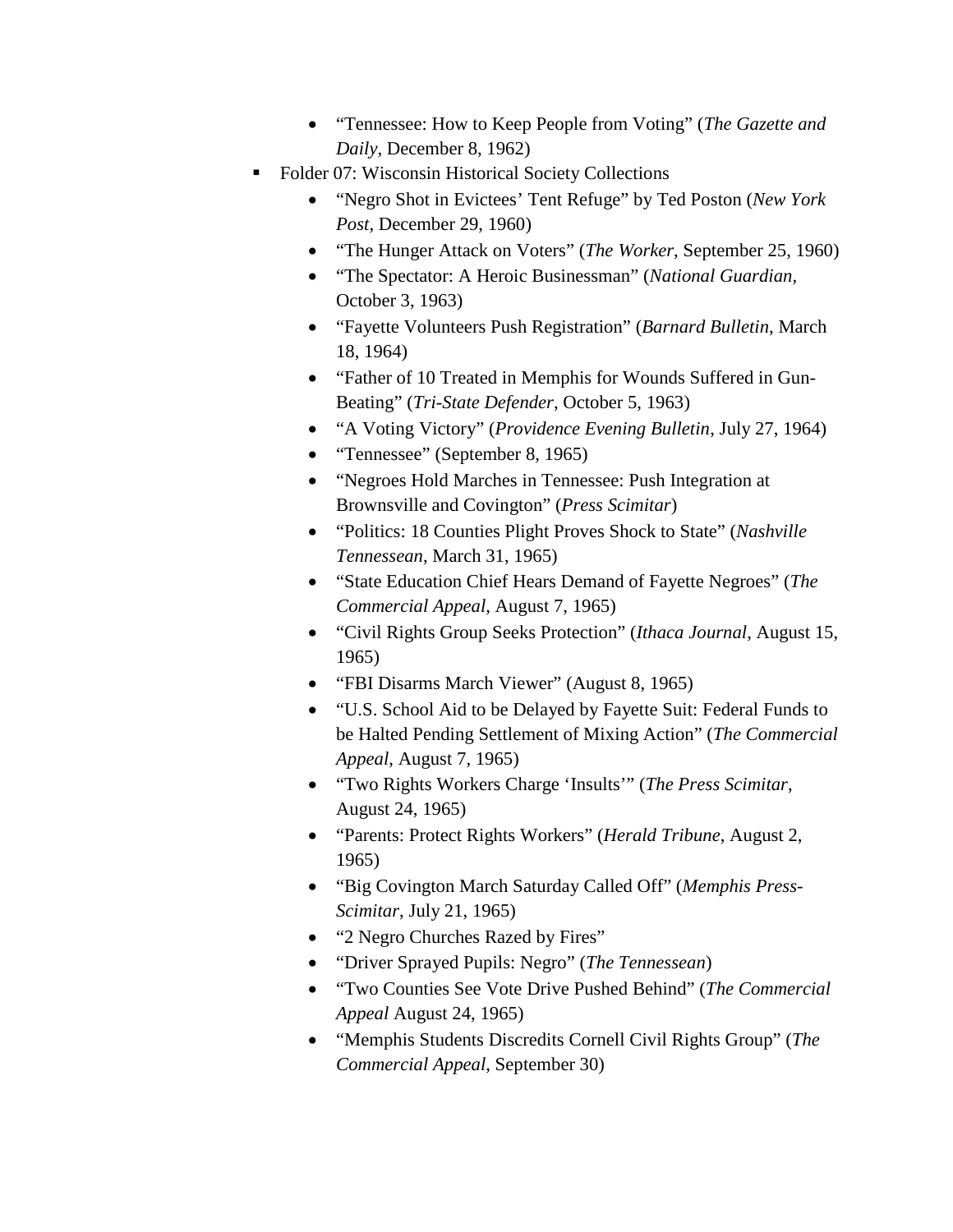- "Passing Through: Look Away, Dixie" and "Fayette Volunteer Push Registration" (*Barnard Bulletin,* April 16, 1964)
- "Negroes Test Vote Rights"
- "Better Economy Sought—County to Set up New Program"
- "He's 59, a Citizen—He wants to Vote" (*Press-Scimitar*, July 8, 1964)
- "Fayette Volunteers Push Registration" (*The Barnard Bulletin*)
- "Boycott Because Negroes Seek to Vote: Whites Push 'Don't Sell' Drive in Tenn." (*The Pittsburgh Courier*, May 7, 1960)
- "West Tennessee, Eight Years Later: Unhappy Success Story of Fayette County" by Robert and Vicki Gabriner, (*The Southern Patriot,* November 1967)
- "Brave Couple Has no Regrets" by Sarah Lemmons (*The Southern Patriot,* September 1962)
- "Firsthand—Wayland Girl's Own Story of Helping Negroes Win Vote in South" by Linda Lynes (*The Town Crier*, August 1, 1963)
- "Washington Has Let the People Down: West Tennessee: Whose Side is Administration On?" by Anne Braden (*The Gazette and Daily*, October 14, 1963)
- "Long Struggle to Register in Tennessee" (*Herald Tribune,* July 5, 1964)
- "Chapter II in Fight to Free Fayette County" (*Muhammad Speaks*, August 28, 1964)
- "Tennessee Election Contest: Rights Forces Enter Own Slate" (*The Militant,* April 5, 1964)
- "Working with the Whites in Somerville" (*The Chattanooga Times,* August 12, 1965)
- "1 Stabbed in Rights Scuffle" (*The Courier-Journal*, May 3, 1965)
- *The Commercial Appeal* (March 24, 1965)
- *"*Anti-Poverty Program Planned by Local Group: Industrial Association Votes to Join Corinth Area in New Federal Program"
- "County Group Seeks Ways to Help Economy: Talk with Area Officials Slated Friday; Attorney Studying New Charter" (*Fayette Falcon*)
- "Schwarz-weifer Wahlkampf" (*Die Reportage*)
- *"*N.J. Unionists Send Aid to Sharecroppers in Tennessee" (*The Record,* March 25, 1961)
- "Nonviolence Renascent: Fayette County Black People March and Boycott" by Virgie Hortenstine (*The Fellowship,* November 1969)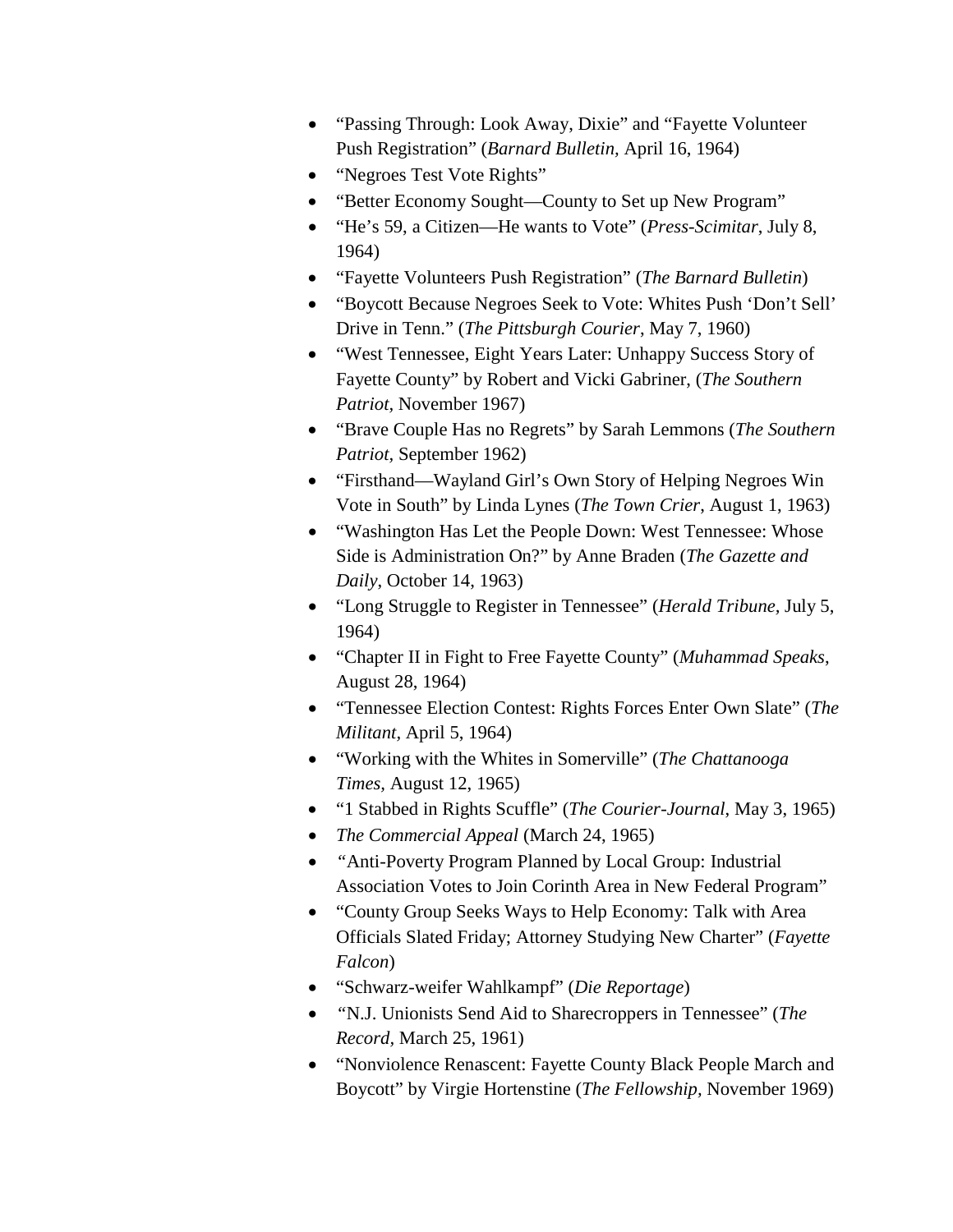- Folder 08: Cincinnati Historical Society Clippings
	- "Cincinnati Group Aids 'Operation Freedom' Fund" (November 25, 1961)
	- "Soup, Juice, Crackers: Rev. McCrackin Ends his 25-Day Fast" (November 25, 1961)
	- "Pastor Quotes  $37<sup>th</sup>$  Psalm: McCrackin Returns to Pulpit" (*Enquirer*)
	- "Pity Poor Mules: Local Woman Tells of Dixie Experience" (May 6, 1968)
	- "Cincinnati Woman Fasts in Mississippi Jail Cell" (May 29, 1968)
	- "Virgie Berhardt Hortenstine, 73" (*Enquirer* September 26, 1985)
	- "Obituary: Virgie Berhardt Hortenstine, 73"
- Folder 09: Chattanooga Public Library, Historical File for *Chattanooga Times*
	- Citizens Council meeting information and RSVP
	- "Dick Gregory Leads March in Somerville" (September 28, 1969)
	- "Negroes to Concentrate on Somerville Boycott" (October 9, 1969)
	- "Working with the Whites in Somerville" (August 12, 1965)
	- "Violence Erupts in Somerville: Bottles are Thrown and Windows Smashed in Racial Discord" (October 12, 1969)
	- "Civil Rights March in Somerville; Police Stand Guard; No Clashes" (September 14, 1969)
	- "300 Attend Organization of Citizens Council; Simmons Notes Kennedy Registration Appeal: 'Social Ostracism Ultimate Weapon'" (July 27, 1962)
	- "150 More Held in Somerville: Civil Rights Workers Arrested on Seventh Weekend Rally" (October 5, 1969)
	- "Working with the Whites in Somerville"
- Folder 10: Charles Haynie papers, UT Knoxville for *The Cornell Sun* and *Ithaca Journal*
	- "2 Banks and 155 People: Reprisals" (December 2, 1964)
	- Photo spread (February 1, 1964)
	- "It needs a Roof"
	- "Volunteers...Fayette County"
	- "If not me, Who?... Volunteers" (December 4, 1964)
	- "Workers in Fayette County Report on Summer Progress" (December 9, 1964)
	- "The Summer in Fayette: 1964"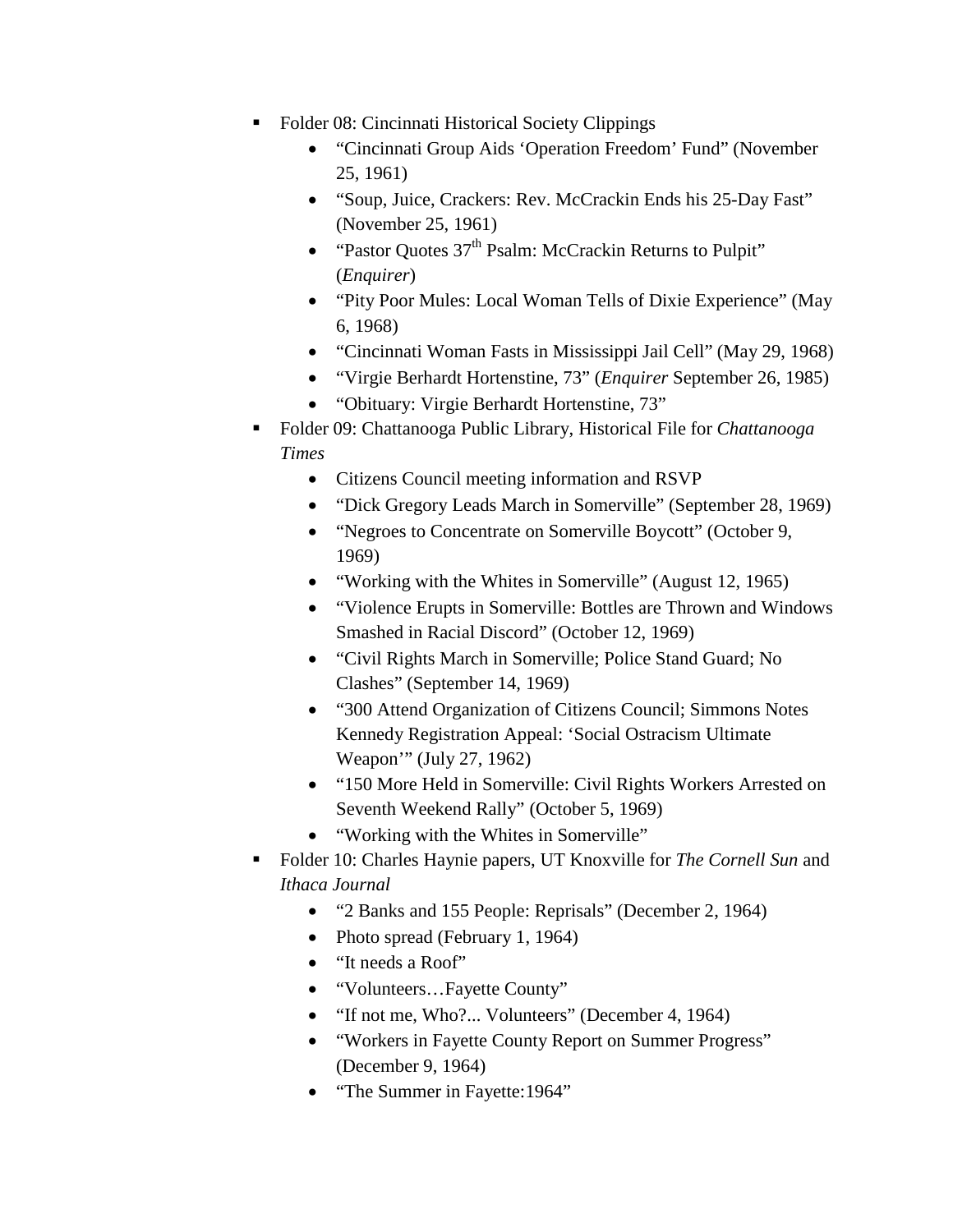- "Rumor of Premier's Death Arouses Concern of Nation" (April 14, 1964)
- "New, Old Student Government Presidents Consider Fayette Accusations Irrelevant"
- "Doubts on Fayette Project"
- "On Redfearn and Dowdy" (September 26, 1964)
- "Students Ratify Fayette Grant by Five to Four Margin" (March 25, 1964)
- "Success in Fayette" (October 23, 1964)
- "Vote Yes" (March 24, 1964)
- "Long, Hot Summer… Students Teach in Tennessee" (September 26, 1964)
- "Faculty Visit…Cornell Baffles Freshmen"
- "Fayette Election Drive Off to Good Start Here" (December 12, 1964)
- "Summer, 1964: Cornellians in Civil Rights" (September 23, 1964)
- "2,355 Seek Vote on Fayette Grant" (March 13, 1864)
- "Letters to the Editor: 1962-63 Officers Support Grant"
- "Conservative Club Opposes Referendum"
- "Board to get Fayette Petition"
- "Anti-Grant Group Gains Referendum"
- "Academe in Fayette—1" (September 24, 1964)
- "Academe in Fayette—2"
- "Academe in Fayette—3"
- "Fayette Project: The Issues"
- "An Illegal Appropriation" (March 10, 1964)
- Folder 11: U of M 441 collection files (found elsewhere in collection)
- o Included in Other Finding Aids. Copies of files from elsewhere in Special **Collections** 
	- Folder 12: U of M *Press Scimitar* Morgue file 80137
	- Folder 13: U of M *Press Scimitar* Morgue file 70616
	- Folder 14: U of M *Press Scimitar* Morgue file 64752
	- Folder 15: U of M *Press Scimitar* Morgue files 80081, 73470, 60291, 90305
	- Folder 16: Clippings, miscellaneous and unidentified
		- "Court Again Bars Negro Evictions: U.S. Judge Bans Landlords from Using State Bench—Sets Hearing on Jan. 16" (*The New York Times,* January 6, 1961)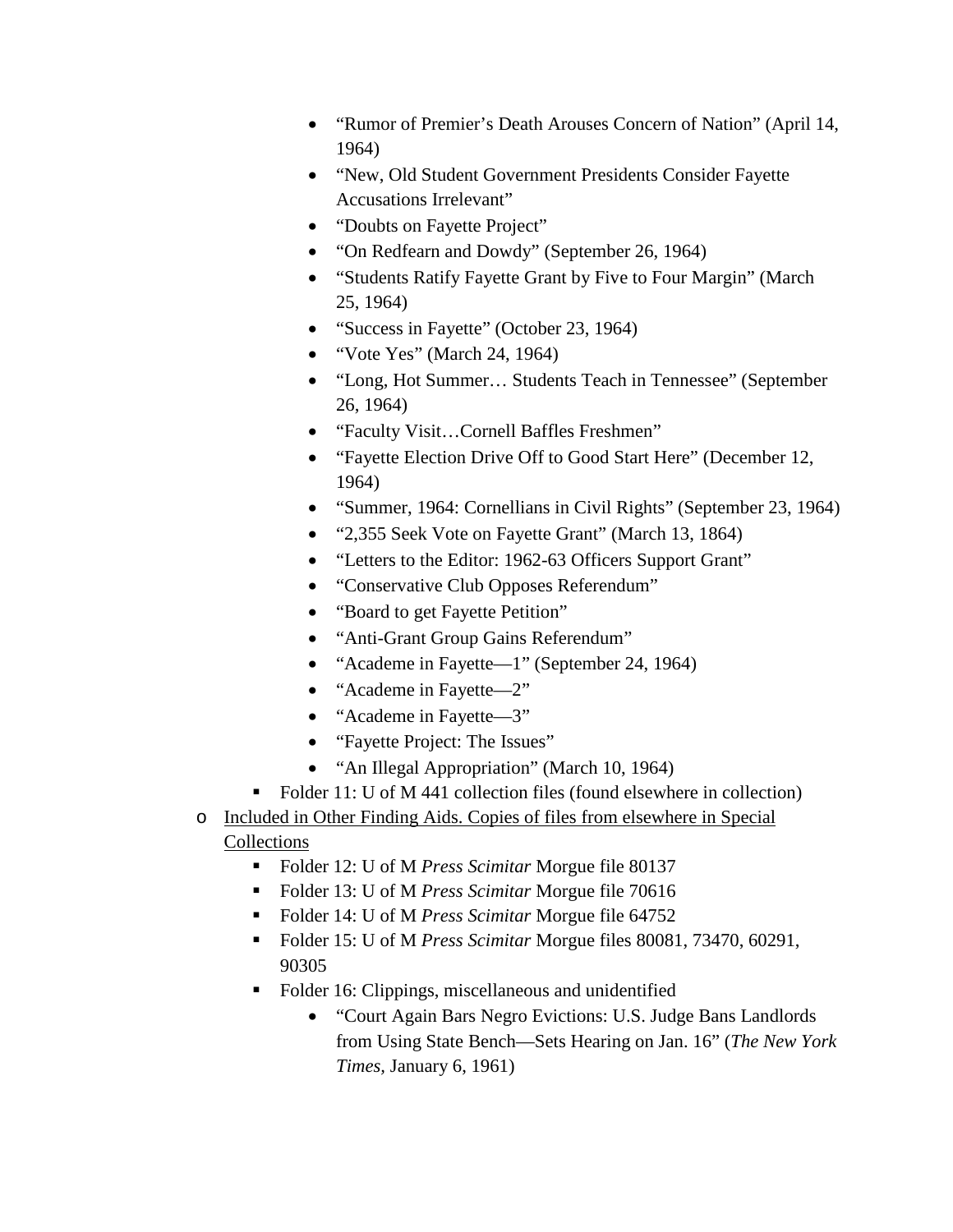- "Alumnus Plays Part in Fayette County" (*Say: The Alumni Reporter of Roosevelt University,* February 1961)
- "The Big Cure for Segregation: It is to bring out Negro Voters in the South. Already as a Result of a Drive to Double Registration, the First Thrusts of their Electoral Power are Being Felt" (*The New York Times,* September 24, 1961)
- "U.S., Fayette Landowners End Suits" (*The Commercial Appeal,* July 27, 1962)
- "Negro Area Aided in Row Over Voting" (*Los Angeles Examiner,* July 6, 1960)
- "Another Fiction (*The Commercial Appeal,* July 19, 1960)
- "Battle for Your Mind—Farm Jobs Vanish; Training Goes On" (*Cincinnati Post and Times-Star,* August 14, 1965)
- Section 4 of *The Jackson Sun* "Fayette, Haywood Count Blacks Forced From Their Homes for Trying to Exercise Right to Vote" (Available Online)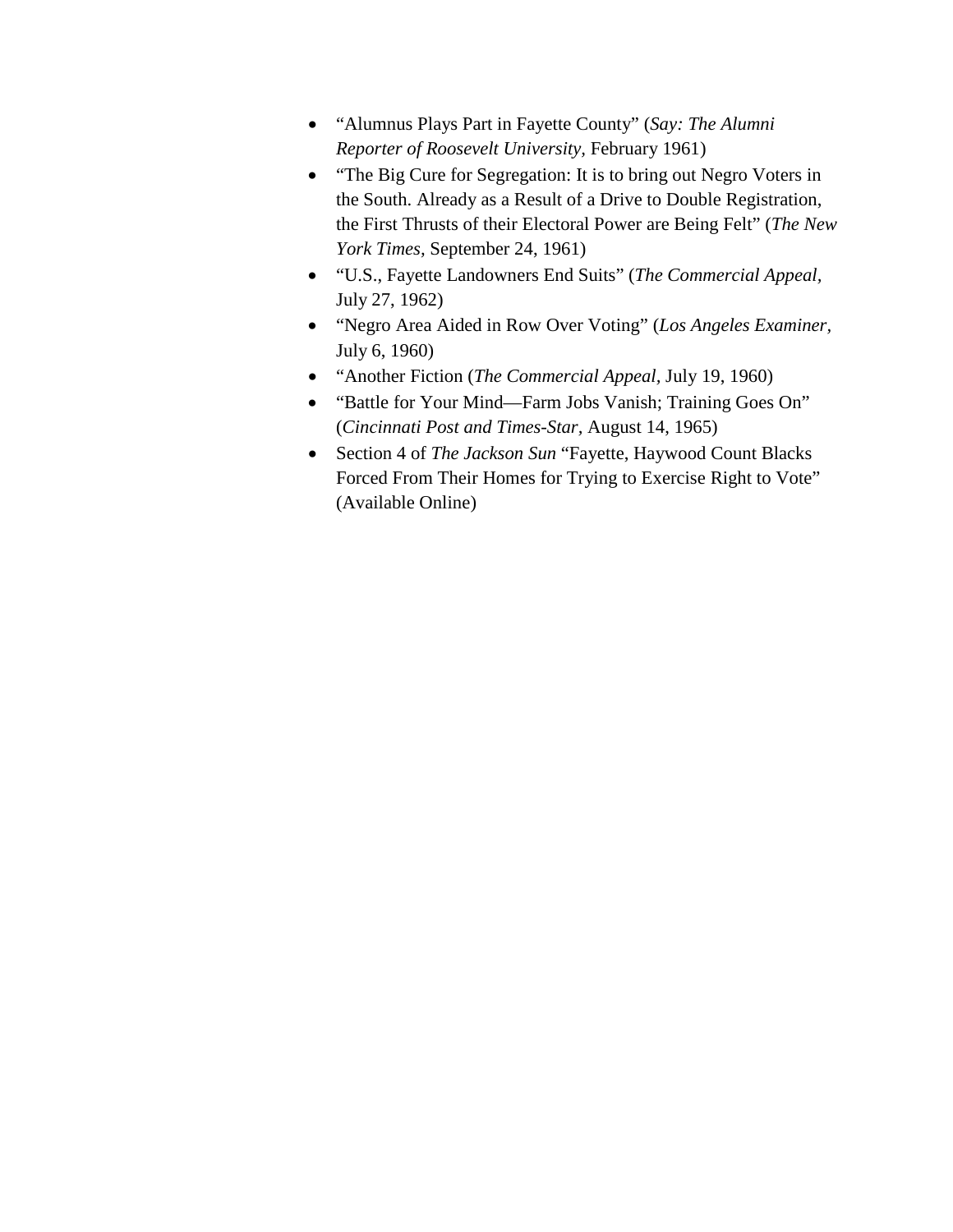• Box 27: Original beta tapes from interviews described and included in Box 3. Tapes 1-20. See Box 3 for inventory.